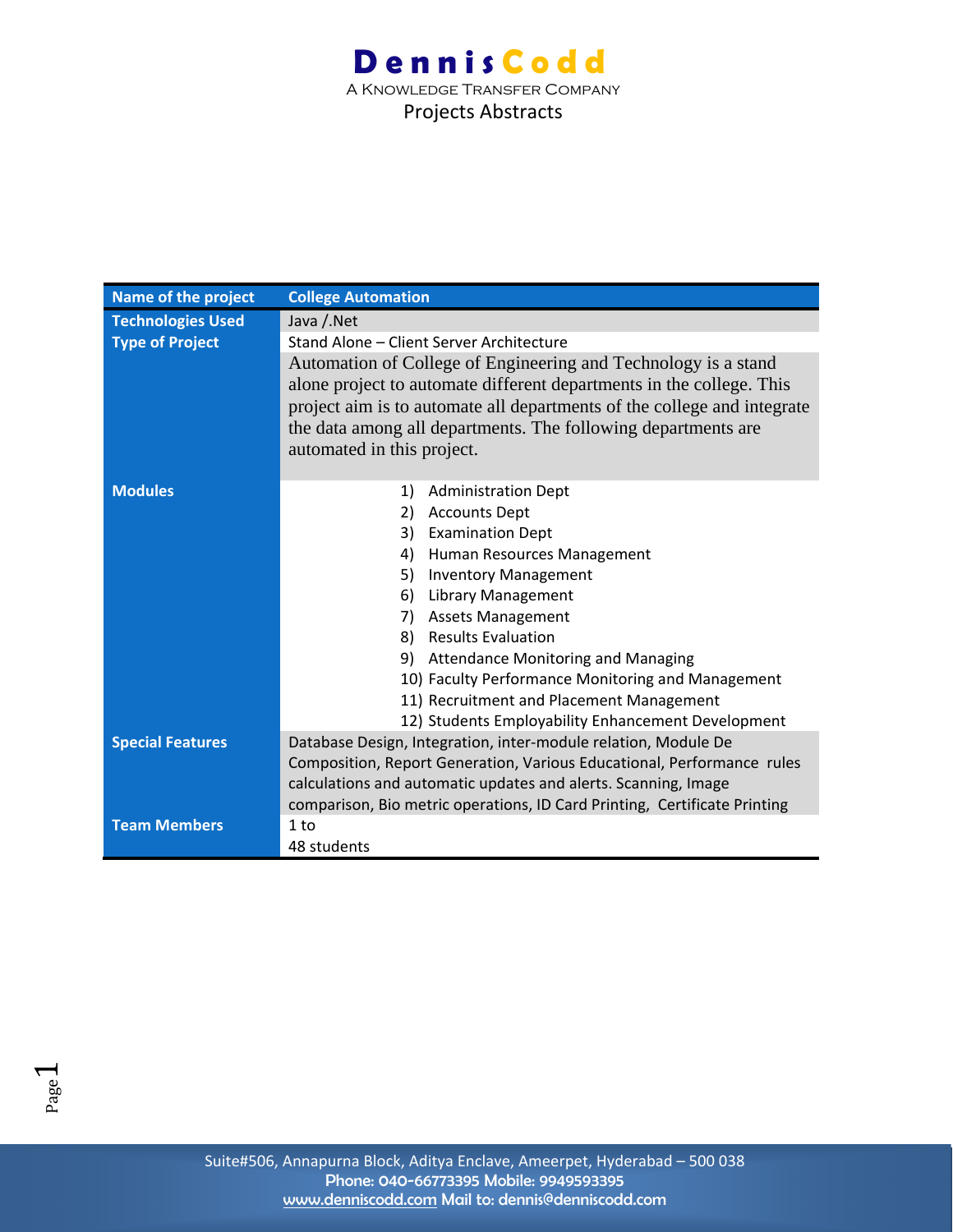A Knowledge Transfer Company Projects Abstracts

| Name of the project      | <b>Hospital Automation</b>                                                                                                                                                                                                                                                                                                                                                                                                                                                                                                                                                                                                                                                                                                  |
|--------------------------|-----------------------------------------------------------------------------------------------------------------------------------------------------------------------------------------------------------------------------------------------------------------------------------------------------------------------------------------------------------------------------------------------------------------------------------------------------------------------------------------------------------------------------------------------------------------------------------------------------------------------------------------------------------------------------------------------------------------------------|
| <b>Technologies Used</b> | Java / .Net                                                                                                                                                                                                                                                                                                                                                                                                                                                                                                                                                                                                                                                                                                                 |
| <b>Type of Project</b>   | Stand Alone - Client Server Architecture                                                                                                                                                                                                                                                                                                                                                                                                                                                                                                                                                                                                                                                                                    |
| <b>Abstract</b>          | Hospital Management System is currently maintaining the hospitals<br>process manually, which is a very time consuming process. It deals<br>with workflow and maintains, so it becomes a very tedious job for<br>the hospitals to look after these particulars to complete the task at<br>right time. The Hospital Management System not only deals with<br>patients but also takes into consideration about the other types of<br>users. HMS is a stand alone project to facilitate the patient details<br>along with the diagnosis of the disease and doctor prescription<br>details. The records of the patients along with disease history are<br>playing a vital roll in diagnosing the chronic diseases in the medical |
|                          | field. The project is designed with following modules.                                                                                                                                                                                                                                                                                                                                                                                                                                                                                                                                                                                                                                                                      |
| <b>Modules</b>           | <b>Administration Dept</b><br>1.<br>2. Accounts Dept<br>3. Insurance Billing<br>4. Receptionist<br>5.<br>Doctor<br>6. LAB<br>7. Accommodation - In - Patient<br>8. Human Resources Dept<br>9. Pharmacy<br>10. Patient Pervasive Management System.<br>11. Inventory<br>12. Assets Management System<br>13. Reports and ID Cards Generation                                                                                                                                                                                                                                                                                                                                                                                  |
| <b>Special Features</b>  | Database Design, Integration, inter-module relation, Module De<br>Composition, Report Generation, Various Business rules calculations and<br>automatic updates and alerts. Scanning, Image comparison, Bio metric<br>operations, ID Card Printing,                                                                                                                                                                                                                                                                                                                                                                                                                                                                          |
| <b>Team Members</b>      | 1 to 40 students                                                                                                                                                                                                                                                                                                                                                                                                                                                                                                                                                                                                                                                                                                            |

 $Page<sub>2</sub>$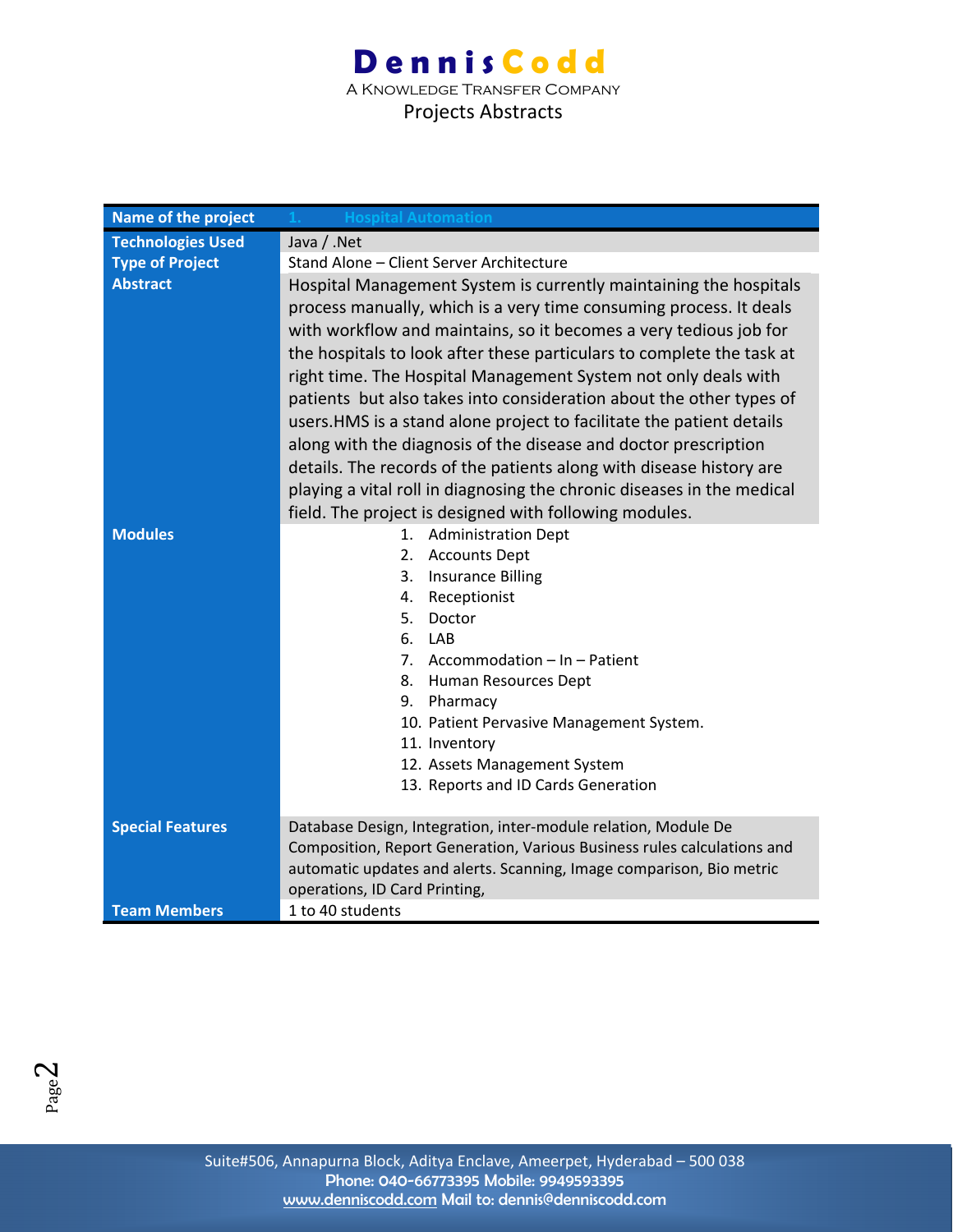| Name of the project      | <b>Automation of Music World</b>                                                                                                                                                                                                                                                                                                                                                                                                                                                                                                                                                                                                                                                                                                                                                                                                                                                                                                                                                                                                                                                                                                                       |
|--------------------------|--------------------------------------------------------------------------------------------------------------------------------------------------------------------------------------------------------------------------------------------------------------------------------------------------------------------------------------------------------------------------------------------------------------------------------------------------------------------------------------------------------------------------------------------------------------------------------------------------------------------------------------------------------------------------------------------------------------------------------------------------------------------------------------------------------------------------------------------------------------------------------------------------------------------------------------------------------------------------------------------------------------------------------------------------------------------------------------------------------------------------------------------------------|
| <b>Technologies Used</b> | Java / Net                                                                                                                                                                                                                                                                                                                                                                                                                                                                                                                                                                                                                                                                                                                                                                                                                                                                                                                                                                                                                                                                                                                                             |
| <b>Type of Project</b>   | Stand Alone - Client Server Architecture - Proto Type -                                                                                                                                                                                                                                                                                                                                                                                                                                                                                                                                                                                                                                                                                                                                                                                                                                                                                                                                                                                                                                                                                                |
| <b>Abstract</b>          | About Client: MusicWorld is one of the famous Music stores in<br>Hyderabad city. It is rich with all music CDs, Audios and DVDs. It has<br>offer every variety of music. They have something in store for every<br>one in the family. MusicWorld should be a stand-alone application<br>that should automate the functions of shopkeeper in a video store.<br>The Video Library Automation should be a standalone application<br>intended to be used by MusicWorld to keep track of videos in the<br>store. The application should allow the user to add a new video to<br>store. This module updates database with new video information.<br>The application should allow the user to create a new customer<br>details. The database should be updated with new customer details.<br>The application should allow user to view customer details like<br>customer name, video name, address, and advances. The application<br>should allow the user to view details of all videos in the store. The<br>application should allow user to update, and delete customer<br>details. The application should allow user to view and delete video<br>details. |
| <b>Modules</b>           | 1) Administration Module<br>2) Accounts Payable<br>3) Accounts Receivable<br>4) Counter Billing<br>5) Inventory Management System<br>6) Rental & Distribution Management System<br>7) Customer Relation Management System                                                                                                                                                                                                                                                                                                                                                                                                                                                                                                                                                                                                                                                                                                                                                                                                                                                                                                                              |
| <b>Special Features</b>  | Database Design, Integration, inter-module relation, Module De<br>Composition, Report Generation, Various Business rules calculations and<br>automatic updates and alerts.                                                                                                                                                                                                                                                                                                                                                                                                                                                                                                                                                                                                                                                                                                                                                                                                                                                                                                                                                                             |
| <b>Team Members</b>      | 1.<br>2.<br>3.<br>4.                                                                                                                                                                                                                                                                                                                                                                                                                                                                                                                                                                                                                                                                                                                                                                                                                                                                                                                                                                                                                                                                                                                                   |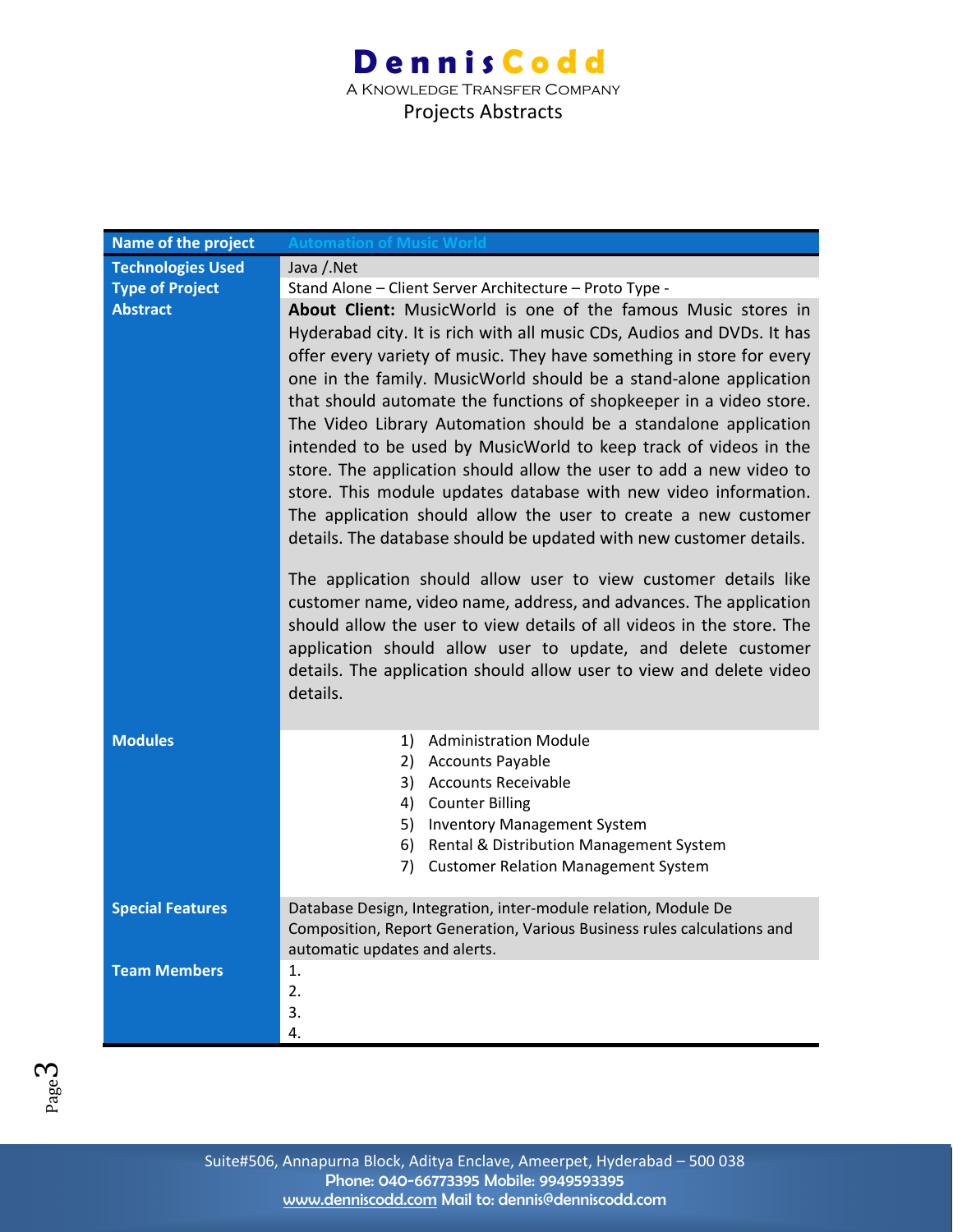| Name of the project      | <b>Automation of Ayurvedic Ashram</b>                                                                                                                                                                                                                                                                                                                                                                                                                                                                  |
|--------------------------|--------------------------------------------------------------------------------------------------------------------------------------------------------------------------------------------------------------------------------------------------------------------------------------------------------------------------------------------------------------------------------------------------------------------------------------------------------------------------------------------------------|
| <b>Technologies Used</b> | Java                                                                                                                                                                                                                                                                                                                                                                                                                                                                                                   |
| <b>Type of Project</b>   | Stand Alone - Client Server Architecture                                                                                                                                                                                                                                                                                                                                                                                                                                                               |
| <b>Abstract</b>          | Automation of Ayurvedic Ashram is a stand alone application. This project<br>is developed for Ayurvedic Pharmacy and publication house. This project is<br>developed to automate the following departments of Ayurvedic Pharmacy,<br>publication and Doctors consultancy. The project should deliver the<br>medicines counter sales, sales statements, monthly reports, weekly<br>reports and yearly reports to the administrator. This project is developed<br>with Java screens with derby database. |
| <b>Modules</b>           | <b>Administration Module</b><br>1)<br><b>Accounts Module</b><br>2)<br><b>Publication Cell</b><br>3)<br>4)<br><b>Production Control Management System</b><br>5)<br>Appointments<br>Vanamulika Sales and Inventory Management System.<br>6)<br><b>Security Gate Pass</b><br>7)                                                                                                                                                                                                                           |
| <b>Special Features</b>  | Data Integrity, Data exchange, Inter-module Relationship, Module<br>Decomposition.                                                                                                                                                                                                                                                                                                                                                                                                                     |
| <b>Team Members</b>      | 1.<br>2.<br>3.<br>4.                                                                                                                                                                                                                                                                                                                                                                                                                                                                                   |

 $P_{\text{age}}4$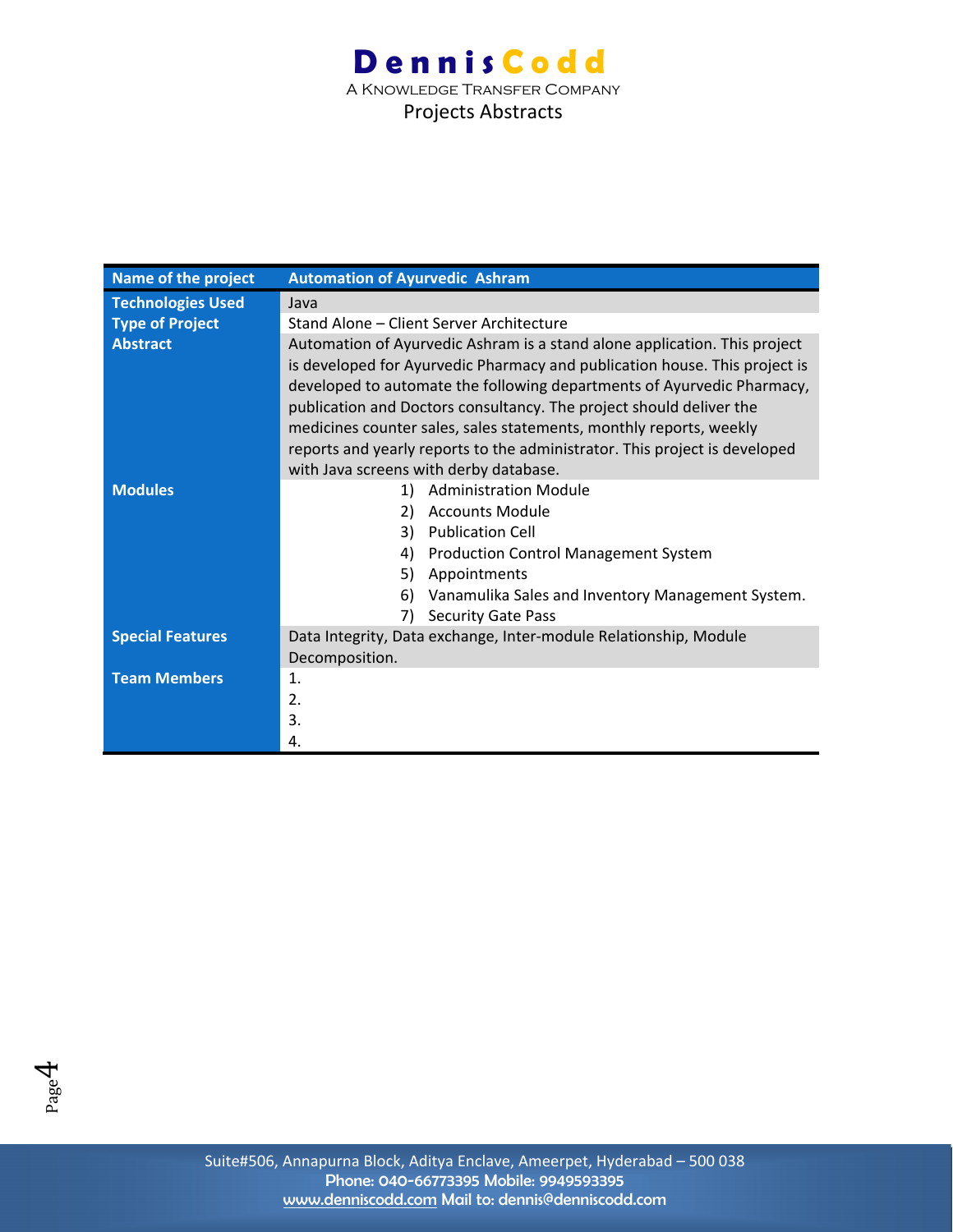### **Dennis Codd** A Knowledge Transfer Company Projects Abstracts

| Name of the project      | <b>Automation of Second Hand Cars Show Room</b>                                                                                             |
|--------------------------|---------------------------------------------------------------------------------------------------------------------------------------------|
| <b>Technologies Used</b> | Java                                                                                                                                        |
| <b>Type of Project</b>   | Stand Alone - Client Server Architecture                                                                                                    |
| <b>Abstract</b>          | Automation of Second hand cars show room is an automated application<br>to integrate the following department. This project is developed to |
|                          | automate all the transactions, Sales types, sales details, customer details                                                                 |
|                          | and customer follow up through SMS alerts about the new car arrivals with                                                                   |
|                          | the range of the customer. This project sends the accounts details like                                                                     |
|                          | expenditure and sales of the day to the Show room Managing Director                                                                         |
|                          | through sms automatically at the end of the day.                                                                                            |
|                          | 1. Administration Dept                                                                                                                      |
| <b>Modules</b>           | 2. Accounts Department                                                                                                                      |
|                          | 3.<br>Receptionist                                                                                                                          |
|                          | Car Finance<br>4.                                                                                                                           |
|                          | 5.<br><b>Customer Relation Management System.</b>                                                                                           |
| <b>Special Features</b>  | Automatic SMS system, Data integration, Data capture, Video Capture,                                                                        |
|                          | Necessary documents and posters printing for various needs.                                                                                 |
| <b>Team Members</b>      | 1.                                                                                                                                          |
|                          | 2.                                                                                                                                          |
|                          | 3.                                                                                                                                          |
|                          | 4.                                                                                                                                          |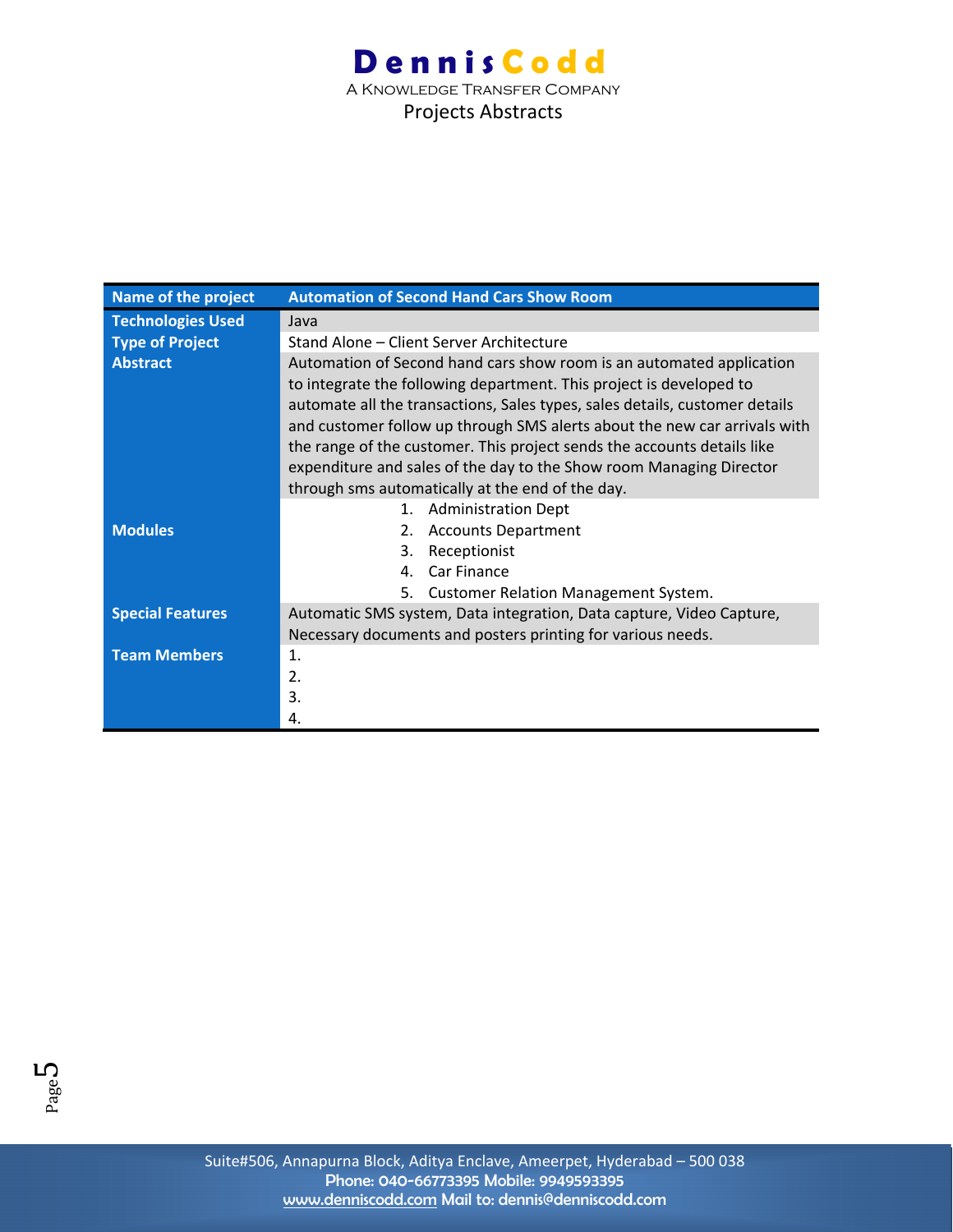| Name of the project      | <b>Automation of Pharmaceutical Company.</b>                                |
|--------------------------|-----------------------------------------------------------------------------|
| <b>Technologies Used</b> | Java / Net                                                                  |
| <b>Type of Project</b>   | Stand Alone - Client Server Architecture                                    |
| <b>Abstract</b>          | Matrix Global is a Pharmaceutical Company. Matrix Laboratories Limited is   |
|                          | a public limited company listed on the major stock exchanges in India and   |
|                          | is engaged in the manufacture of Active Pharmaceutical Ingredients (APIs)   |
|                          | and Solid Oral Dosage Forms. The development and manufacture of             |
|                          | quality intermediates, bulk actives have been critical to our success in    |
|                          | delivering innovative and affordable products for both the domestic as      |
|                          | well as international markets. Matrix Pharmacy possesses state of the art   |
|                          | manufacturing facilities spread over a covered area of 55,000 sq. ft and it |
|                          | fulfills the necessary requirement at highly competitive prices. It has     |
|                          | three departments to be automated. These are Mainly Production, HRMS,       |
|                          | and Accounts. Production Division consists of Inventory Section, Quality    |
|                          | Control Section, Production Section and Sales Section.                      |
| <b>Modules</b>           | 1. Production Control Management                                            |
|                          | 2.<br>Inventory<br>Sales and Distribution<br>3.                             |
|                          | Vendor Management<br>4.                                                     |
|                          | 5.<br><b>HRMS</b>                                                           |
|                          | 6.<br><b>Customer Relation Management System</b>                            |
| <b>Special Features</b>  | This application is an embodiment of the integrated and automated           |
|                          | solution between all departments in accordance with the purchase            |
|                          | orders generated from the customers.                                        |
|                          | This application should exhibit the minute reports of the data available in |
|                          | database.                                                                   |
|                          |                                                                             |
| <b>Team Members</b>      | $\mathbf{1}$ .                                                              |
|                          | 2.                                                                          |
|                          | 3.                                                                          |
|                          | 4.                                                                          |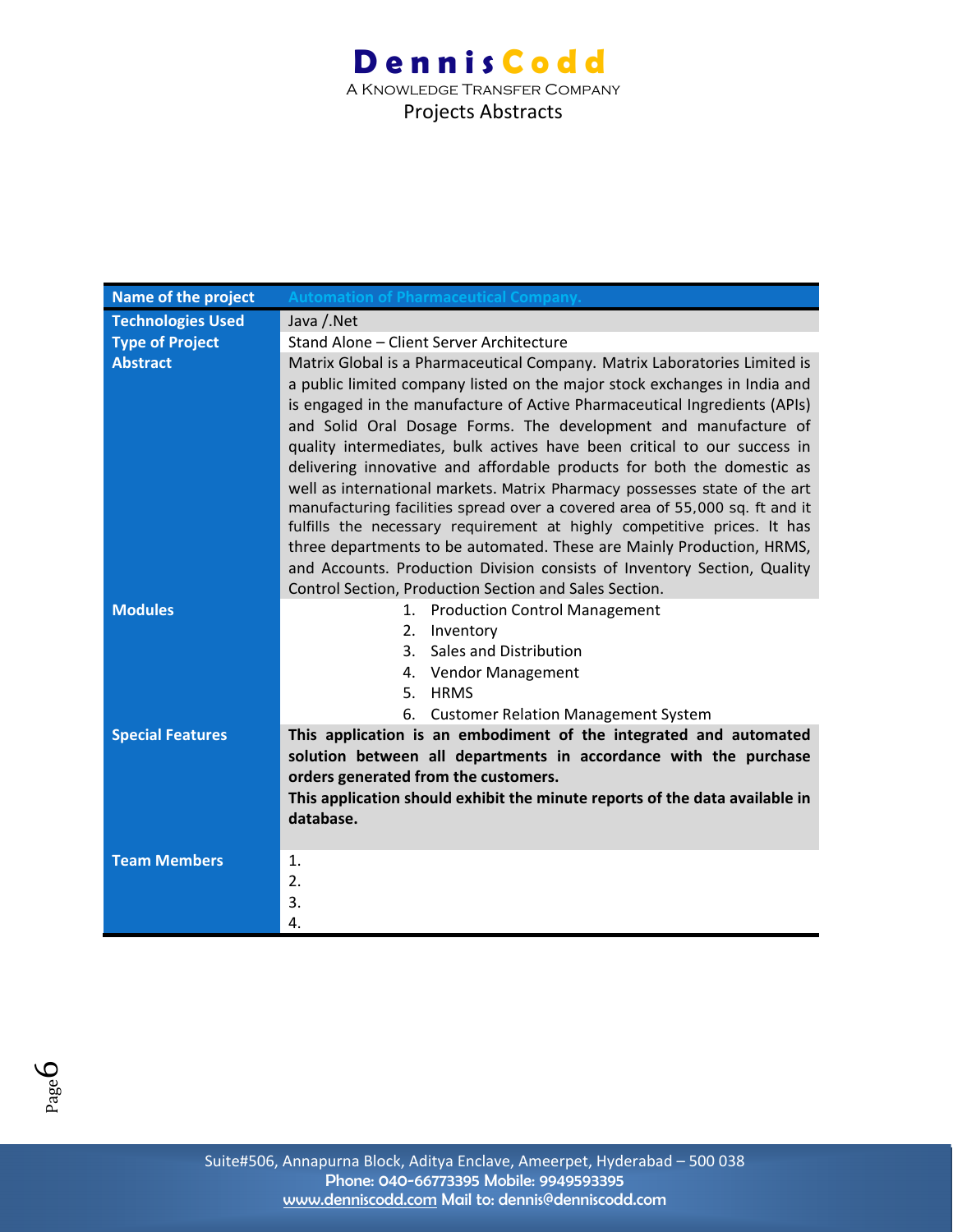A Knowledge Transfer Company Projects Abstracts

#### **I. Government Automations**

| <b>Name of the project</b> | <b>Check Post Management System</b>                                   |
|----------------------------|-----------------------------------------------------------------------|
| <b>Technologies Used</b>   | Java / Net                                                            |
| <b>Type of Project</b>     | Web Based Project - Proto type                                        |
| <b>Abstract</b>            | AP TRADE Tax Department is the organization responsible for the       |
|                            | collection of Trade Tax on the sale or purchase of goods at a certain |
|                            | point of sale or purchase of goods throughout the state of Andhra     |
|                            | Pradesh. Whenever a trade or business activity is performed by any    |
|                            | individual, any group or association, any company, any authority or   |
|                            | body or any organization, he has to pay certain percentage of         |
|                            | turnover of sales / purchases to the government as trade tax, which   |
|                            | intern is utilized by the state for its development. The Trade Tax    |
|                            | Department has ordered to automate the taxation and moment of         |
|                            | vehicles at the check posts of Andhra Pradesh Boarders.               |
|                            | 1. Administrator                                                      |
| <b>Modules</b>             |                                                                       |
|                            | 2. RTO                                                                |
|                            |                                                                       |
|                            | 3. Check Post in charge                                               |
|                            |                                                                       |
|                            | 4. CTO                                                                |
|                            |                                                                       |
| <b>Special Features</b>    | Web based data integration, Data exchange, Report Generation,         |
| <b>Team Members</b>        | $\mathbf{1}$ .                                                        |
|                            | 2.                                                                    |
|                            | 3.                                                                    |
|                            | 4.                                                                    |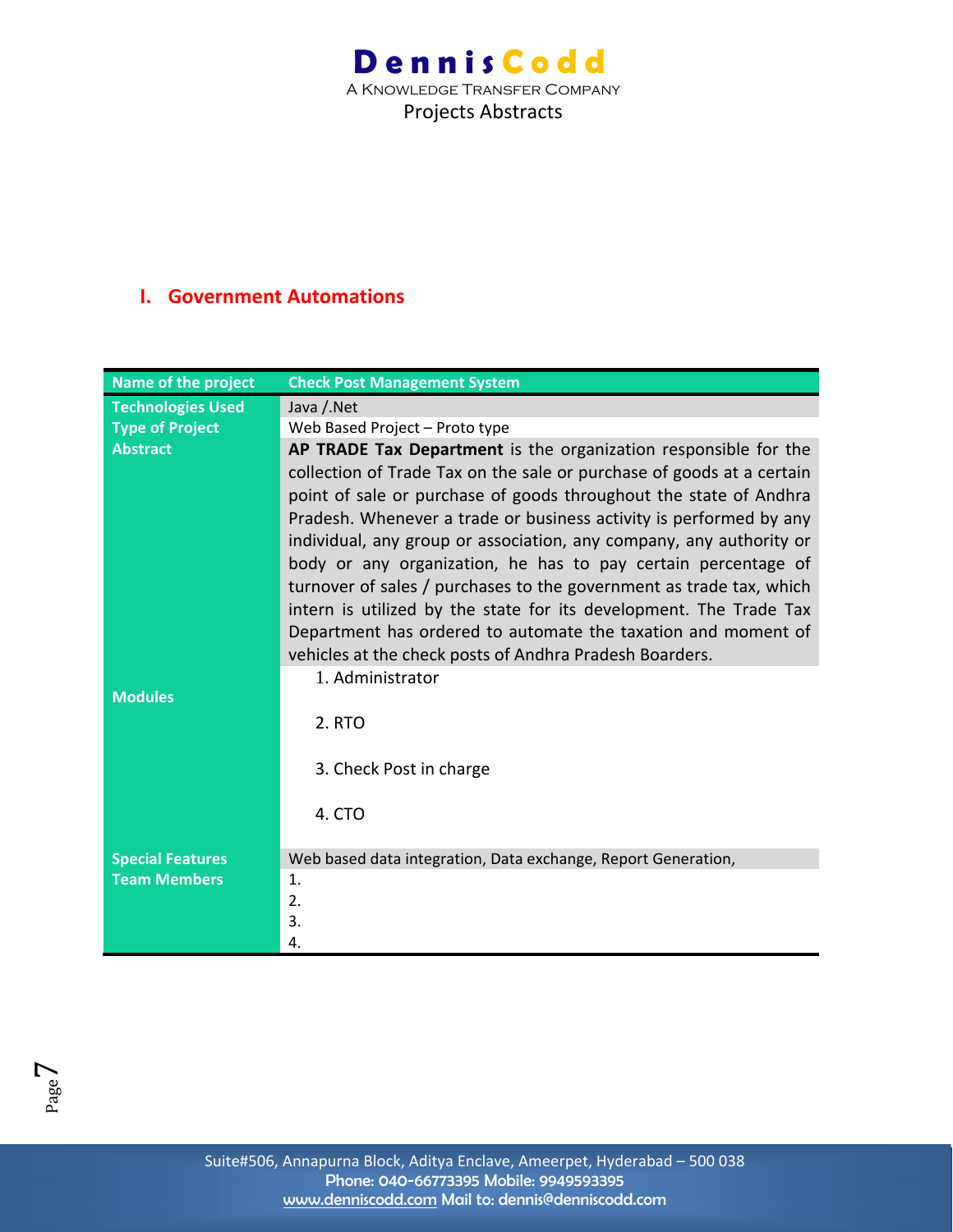| Name of the project      | <b>Municipal Tax Calculation System</b>                                                                                                                                                                                                                                                                                                                                                                                                                                                                                                                                    |
|--------------------------|----------------------------------------------------------------------------------------------------------------------------------------------------------------------------------------------------------------------------------------------------------------------------------------------------------------------------------------------------------------------------------------------------------------------------------------------------------------------------------------------------------------------------------------------------------------------------|
| <b>Technologies Used</b> | Java                                                                                                                                                                                                                                                                                                                                                                                                                                                                                                                                                                       |
| <b>Type of Project</b>   | Web Based - Client Server Architecture - Proto type                                                                                                                                                                                                                                                                                                                                                                                                                                                                                                                        |
| <b>Abstract</b>          | Property Tax Information System is a web based application to<br>facilitate the users to know about the tax which they have to pay for<br>their property in the city. This project is specifically designed for the<br>municipal corporation Tirupati. To calculate the exact tax for the<br>property holding in the city the Municipal corporation of Tirupati has<br>divided the city with four geographical states. These are<br>1. Slum area<br><b>Residential Area</b><br>2 <sup>1</sup><br>3. Posh Residential Area<br>4. Commercial Area.<br>Industrial Area.<br>5. |
|                          | Administrator                                                                                                                                                                                                                                                                                                                                                                                                                                                                                                                                                              |
| <b>Modules</b>           | User                                                                                                                                                                                                                                                                                                                                                                                                                                                                                                                                                                       |
| <b>Special Features</b>  | Tax Calculation according to the rules of Municipal Corporation, Tirupati<br>has to be incorporated.<br>The user should be inculcated with the area ward and value of the<br>property through this system.                                                                                                                                                                                                                                                                                                                                                                 |
| <b>Team Members</b>      | 1.<br>2.<br>3.<br>4.                                                                                                                                                                                                                                                                                                                                                                                                                                                                                                                                                       |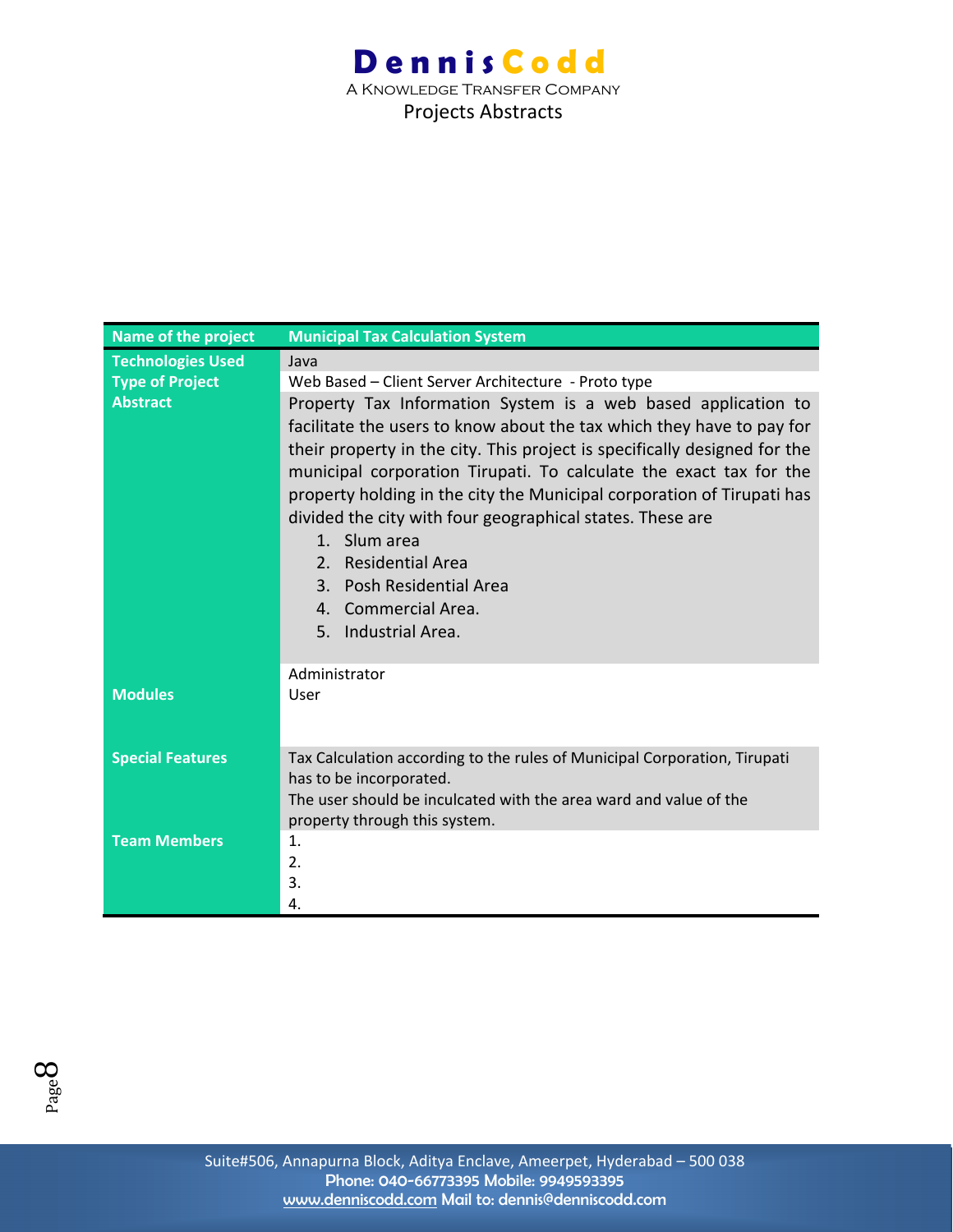| <b>Name of the project</b> | <b>Bus Reservation System</b>                                           |
|----------------------------|-------------------------------------------------------------------------|
| <b>Technologies Used</b>   | .Net                                                                    |
| <b>Type of Project</b>     | Web Based - Client Server Architecture                                  |
| <b>Abstract</b>            | Online Bus Reservation System is a web based application developed      |
|                            | in .Net technologies. This application is basically designed to cater   |
|                            | the needs of the pilgrims who want to reserve their travel plans to the |
|                            | specified destinations and for the visiting places before they leave.   |
|                            | This facility will confirm the trip with out any difficulties and makes |
|                            | it smooth. This online bus reservation system enables the pilgrims to   |
|                            | book the seats in the buses for the specific date and time at their     |
|                            | suitable cost and facilities. This application is a dynamic web site    |
|                            | with user interface screens and user interactive mode. The stake        |
|                            | holder of this project is the management of the road transport          |
|                            | corporation who intended to keep their buses reservations online. The   |
|                            | pilgrims who want to book their bus tickets before they visit the place |
|                            | are the end users of the application. The management of the road        |
|                            | transport corporation as well as the pilgrims are the benefited by this |
|                            | user interactive web site. This web site is designed with ASPX pages    |
|                            | with the database of sql server. The user interactive website 'online   |
|                            | bus reservation system' is a cost effective project for any user.       |
|                            | Administrator                                                           |
| <b>Module</b>              | <b>Booking Clerk</b>                                                    |
|                            |                                                                         |
| <b>Special Features</b>    |                                                                         |
| <b>Team Members</b>        | 1.                                                                      |
|                            | 2.                                                                      |
|                            | 3.                                                                      |
|                            | 4.                                                                      |

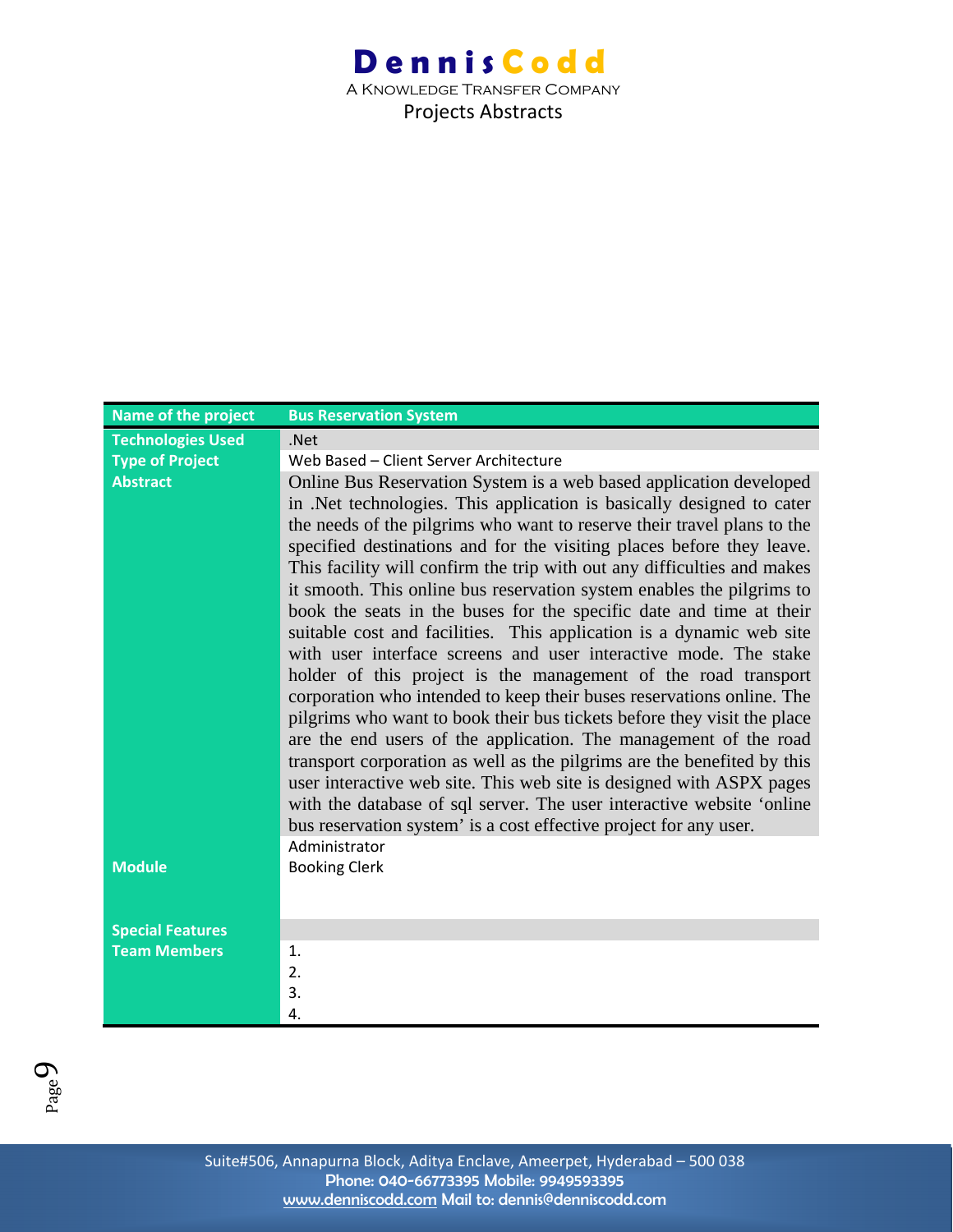A Knowledge Transfer Company Projects Abstracts

| Name of the project      | <b>Railway Reservation System</b>                                                                                                                                                                                                                                                                                                                                                                                                                                                                  |
|--------------------------|----------------------------------------------------------------------------------------------------------------------------------------------------------------------------------------------------------------------------------------------------------------------------------------------------------------------------------------------------------------------------------------------------------------------------------------------------------------------------------------------------|
| <b>Technologies Used</b> | Net / Java                                                                                                                                                                                                                                                                                                                                                                                                                                                                                         |
| <b>Type of Project</b>   | Web Based Project                                                                                                                                                                                                                                                                                                                                                                                                                                                                                  |
| <b>Abstract</b>          | <b>Introduction:</b> Railway reservation system is a web based<br>application which is aimed to carter the services of railway<br>passengers to book the tickets in prescribed trans to different<br>destinations. This application is managed by the booking clerks<br>at railway stations and the new trains and services will be<br>added by the administrator. This services will be viewed by the<br>railway booking clerks across the state and book the tickets in<br>accordance with that. |
|                          | Administrator                                                                                                                                                                                                                                                                                                                                                                                                                                                                                      |
| <b>Module</b>            | Railway Booking Clerk                                                                                                                                                                                                                                                                                                                                                                                                                                                                              |
| <b>Special Features</b>  | Inter module relationship, Module Decomposition, Data Integrity,                                                                                                                                                                                                                                                                                                                                                                                                                                   |
|                          | Data Exchange, Printing of necessary documents.                                                                                                                                                                                                                                                                                                                                                                                                                                                    |
| <b>Team Members</b>      | 1.                                                                                                                                                                                                                                                                                                                                                                                                                                                                                                 |
|                          | 2.                                                                                                                                                                                                                                                                                                                                                                                                                                                                                                 |
|                          | 3.                                                                                                                                                                                                                                                                                                                                                                                                                                                                                                 |
|                          | 4.                                                                                                                                                                                                                                                                                                                                                                                                                                                                                                 |

 $P_{\text{age}}10$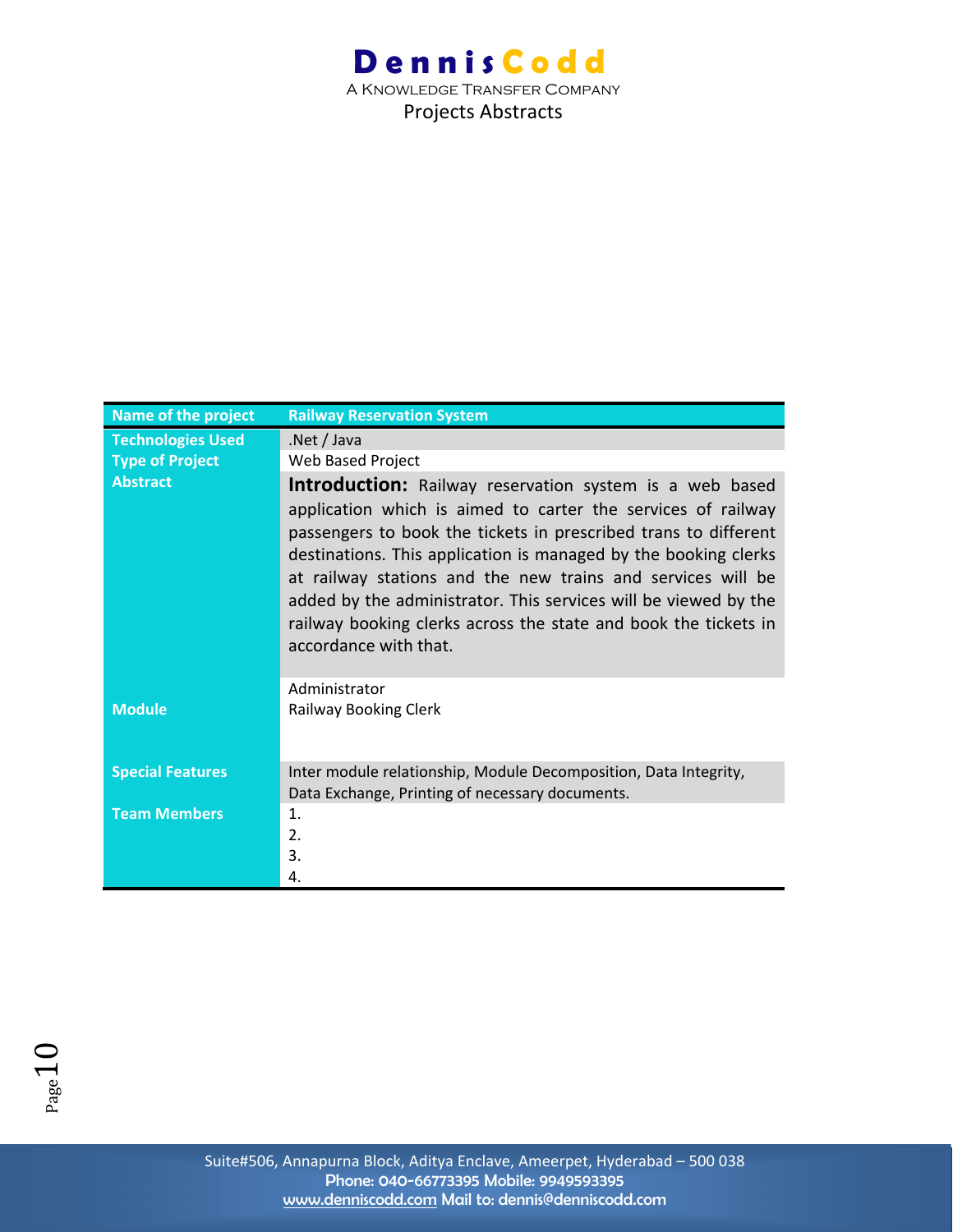| Name of the project      | <b>Flight Tracking System</b>                                                                                                                                                                                                                                                                                                                                                                                                                                                                                                                                            |
|--------------------------|--------------------------------------------------------------------------------------------------------------------------------------------------------------------------------------------------------------------------------------------------------------------------------------------------------------------------------------------------------------------------------------------------------------------------------------------------------------------------------------------------------------------------------------------------------------------------|
| <b>Technologies Used</b> | Java / .Net                                                                                                                                                                                                                                                                                                                                                                                                                                                                                                                                                              |
| <b>Type of Project</b>   | Web Based Project                                                                                                                                                                                                                                                                                                                                                                                                                                                                                                                                                        |
| <b>Abstract</b>          | This project is to keep track of all the airplanes owned by the<br>company. It tracks the location of the particular flight, if there is<br>any delay why the delay has happened. The list of passengers<br>and their details. It tracks the flight positioning with the help of<br>the updates by the pilot using Flight Tracking System. It also<br>give the information of the flight arrival to the destination point<br>in accordance with the flight delay. , you can do much more<br>than look up all flights available between any two airports in the<br>world. |
| <b>Module</b>            | Administrator<br>Pilot<br>Airport Manager                                                                                                                                                                                                                                                                                                                                                                                                                                                                                                                                |
| <b>Special Features</b>  | Inter module relationship, Module Decomposition, Data Integrity,<br>Data Exchange, Printing of necessary documents. Web Services, Web<br>Logic Server establishment, Data interchange                                                                                                                                                                                                                                                                                                                                                                                    |
| <b>Team Members</b>      | $\mathbf{1}$ .<br>2.<br>3.<br>4.                                                                                                                                                                                                                                                                                                                                                                                                                                                                                                                                         |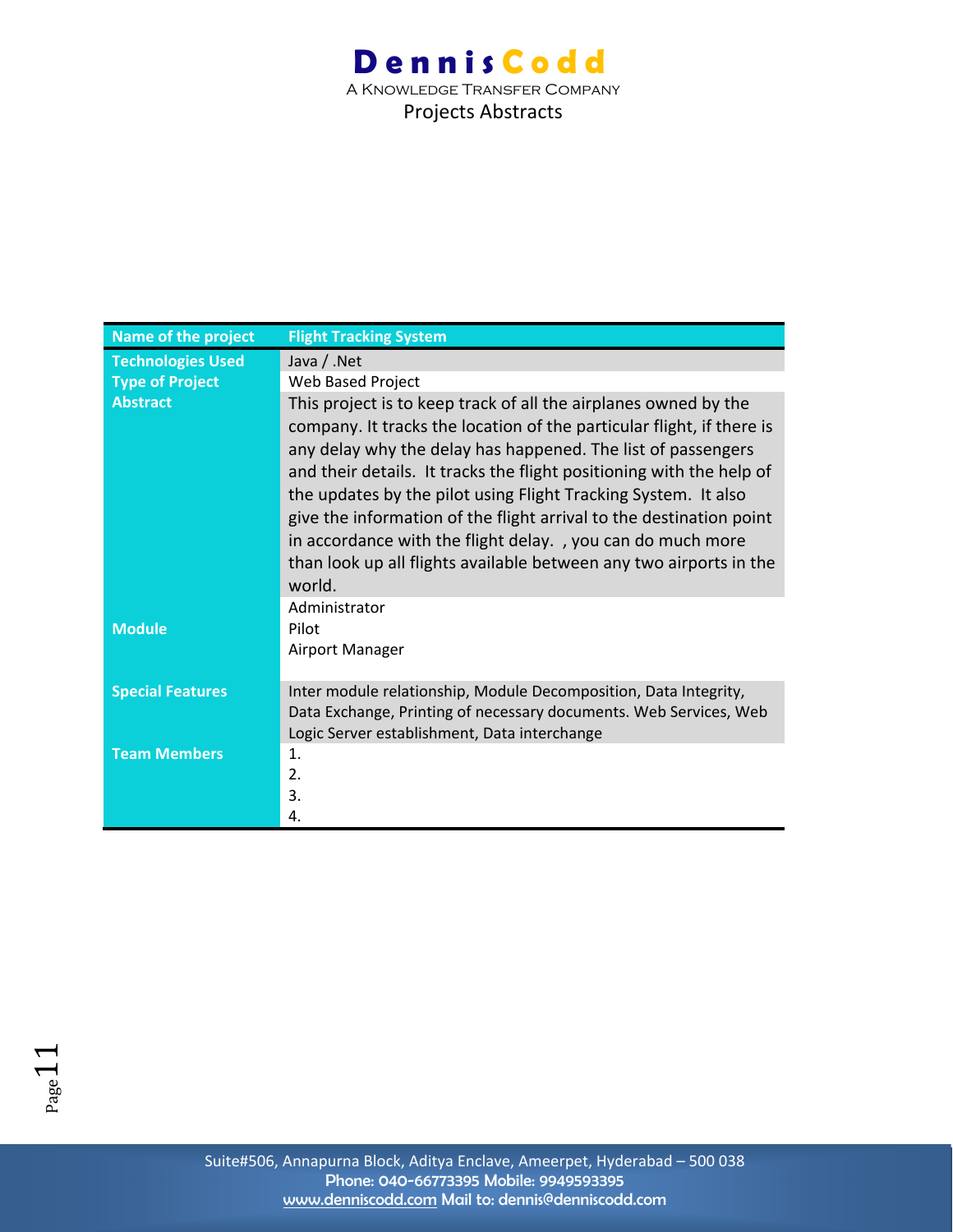A Knowledge Transfer Company Projects Abstracts

| <b>Name of the project</b> | <b>Security Gate Pass Generation and Tracking of Visitor</b>                                                                                                   |
|----------------------------|----------------------------------------------------------------------------------------------------------------------------------------------------------------|
| <b>Technologies Used</b>   | Java                                                                                                                                                           |
| <b>Type of Project</b>     | <b>Stand Alone Project</b>                                                                                                                                     |
| <b>Abstract</b>            | Security Gate Pass is a stand alone application in client server architecture.<br>This project keeps tack of all the visitors of the office and to whom they   |
|                            | are coming and purpose in time and out time etc.                                                                                                               |
|                            | This application takes and stores the photo graph of the visitor and print s<br>the visitor gate pass with all the details of goods taken by the visitor. This |
|                            | application generates various reports for the administrator. This project is<br>specially designed for AP Transco and AP Genco departments.                    |
|                            | <b>Chief Security Officer</b>                                                                                                                                  |
| <b>Module</b>              | Security Officer                                                                                                                                               |
| <b>Special Features</b>    | Photo scanning, Photo Printing, Image comparison, Data integration etc.                                                                                        |
| <b>Team Members</b>        | 1.                                                                                                                                                             |
|                            | 2.                                                                                                                                                             |
|                            | 3.                                                                                                                                                             |
|                            | 4.                                                                                                                                                             |

 $_{\rm Page}12$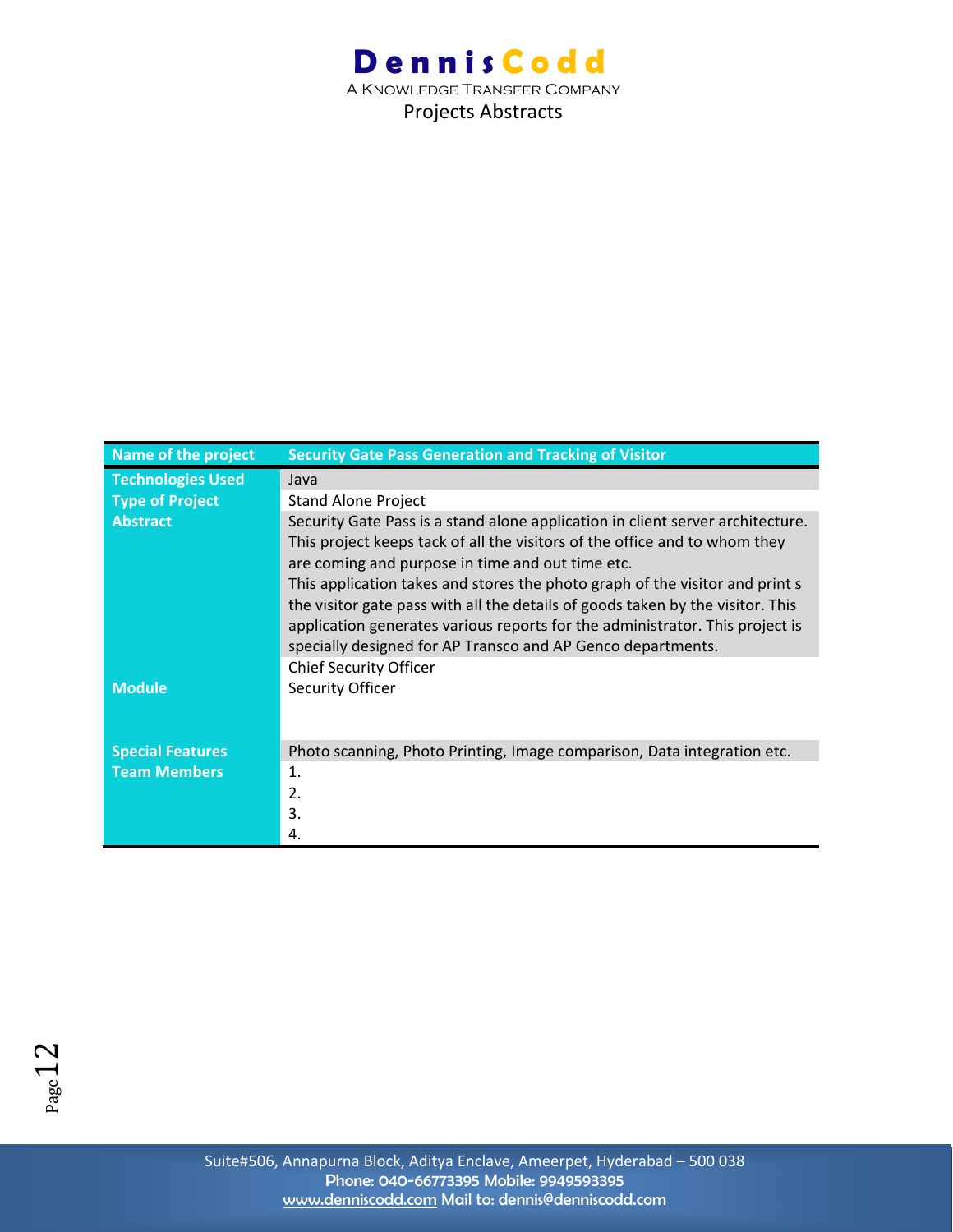| <b>Name of the project</b> | Citizen Card Automation System - Indian Green Card                         |
|----------------------------|----------------------------------------------------------------------------|
| <b>Technologies Used</b>   | Java / .Net                                                                |
| <b>Type of Project</b>     | Web based application                                                      |
| <b>Abstract</b>            | Citizen Card System is a web based application developed in Java           |
|                            | Technologies. The main purpose of the project is to automate the           |
|                            | details of every citizen of the country with full details. This project is |
|                            | developed for Election commission of India to evaluate the electoral       |
|                            | details of the citizen of the country. This project has three modules.     |
|                            | Through this project every citizen will be issued with a citizen card to   |
|                            | use for all their identification purposes. This project enables the        |
|                            | registered organisations with election commission to check the             |
|                            | identification of person with the card access.                             |
|                            | <b>Chief Election Commissioner</b>                                         |
| <b>Module</b>              | <b>Electoral Officer</b>                                                   |
|                            | The Approved Organisation [ public prone location]                         |
| <b>Special Features</b>    | Inter module relationship, Module Decomposition, Data Integrity,           |
|                            | Data Exchange, Printing of necessary documents. Image combiner,            |
|                            | Image recognition                                                          |
| <b>Team Members</b>        | $\mathbf{1}$ .                                                             |
|                            | 2.                                                                         |
|                            | 3.                                                                         |
|                            | 4.                                                                         |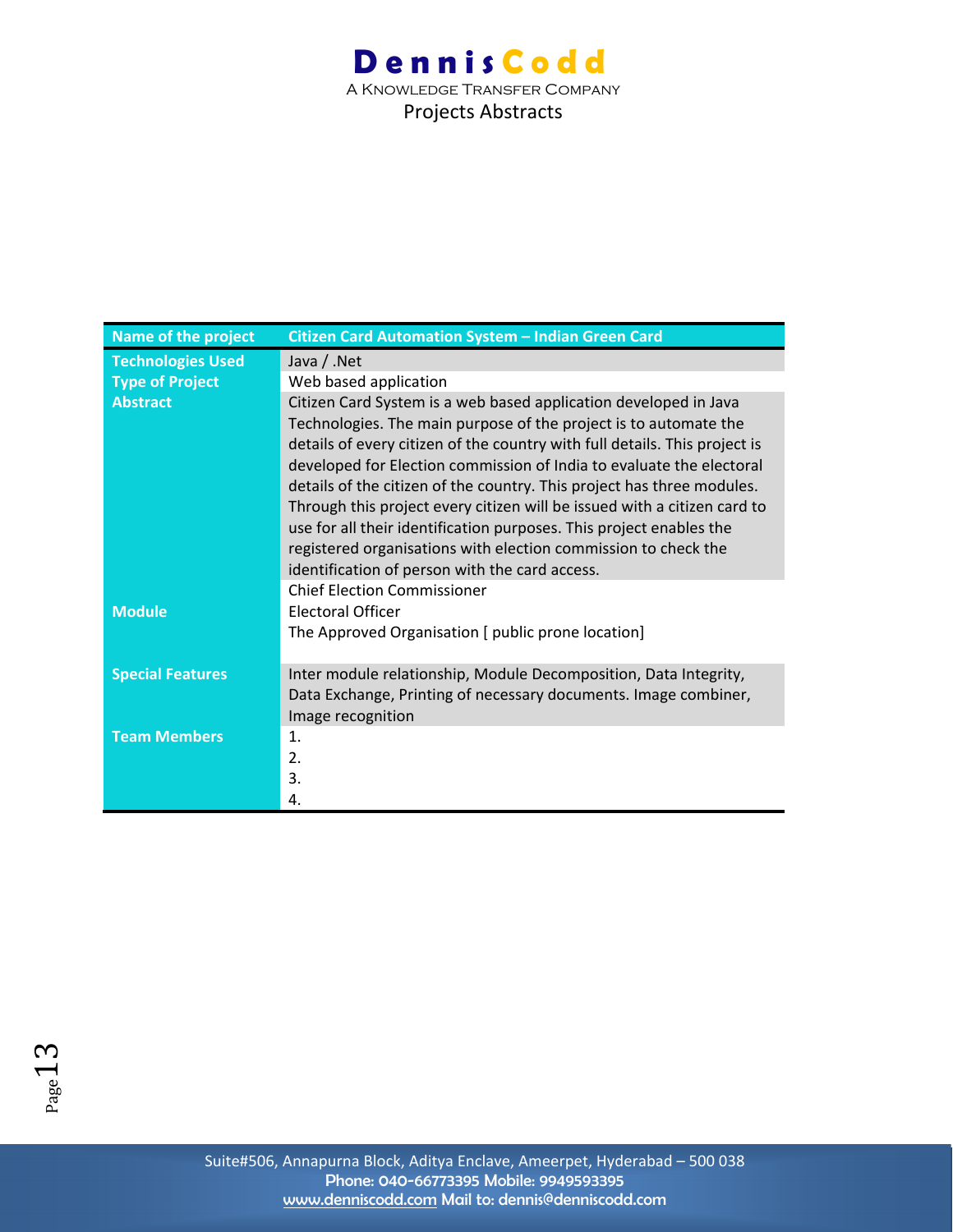### **Dennis Codd** A Knowledge Transfer Company Projects Abstracts

| <b>Name of the project</b> | <b>Nation wide Graduates Information System</b>                                                  |
|----------------------------|--------------------------------------------------------------------------------------------------|
| <b>Technologies Used</b>   | Java / .Net                                                                                      |
| <b>Type of Project</b>     | <b>Web Based Application</b>                                                                     |
| <b>Abstract</b>            | Indianstudent.com is developed based on the students                                             |
|                            | information getting across the Country from every University.                                    |
|                            | This portal development is going to be used in distributing the                                  |
|                            | total information system on students segment. This project is not                                |
|                            | only unleashing the information about the students but also the                                  |
|                            | information about the colleges and universities in the country.                                  |
|                            | This portal is useful to find out the student who has                                            |
|                            | studied with us and missed or transferred to some other place in                                 |
|                            | the country. The search option by giving the student will                                        |
|                            | definitely get you the specified related details with in fraction of                             |
|                            | second before you.                                                                               |
|                            |                                                                                                  |
|                            | You can also get the information about the colleges where the                                    |
|                            | particular course is available in the country by giving the search                               |
|                            | option to find the college by course. In this list you can get the list of                       |
|                            | colleges with relevant Universities. Like this you can also get the                              |
|                            | information about all the universities, which have different colleges in<br>different locations. |
|                            | <b>Administrator Module</b><br>$\bullet$                                                         |
| <b>Module</b>              | <b>University Module</b><br>$\bullet$                                                            |
|                            | College Module<br>$\bullet$                                                                      |
|                            | <b>Student Module</b><br>$\bullet$                                                               |
|                            | <b>User Module</b><br>$\bullet$                                                                  |
| <b>Special Features</b>    | System security, data integrity, data exchange, Data base design.                                |
|                            | Inter module relationship, Module Decomposition,                                                 |
| <b>Team Members</b>        | 1.                                                                                               |
|                            | 2.                                                                                               |
|                            | 3.<br>4.                                                                                         |
|                            |                                                                                                  |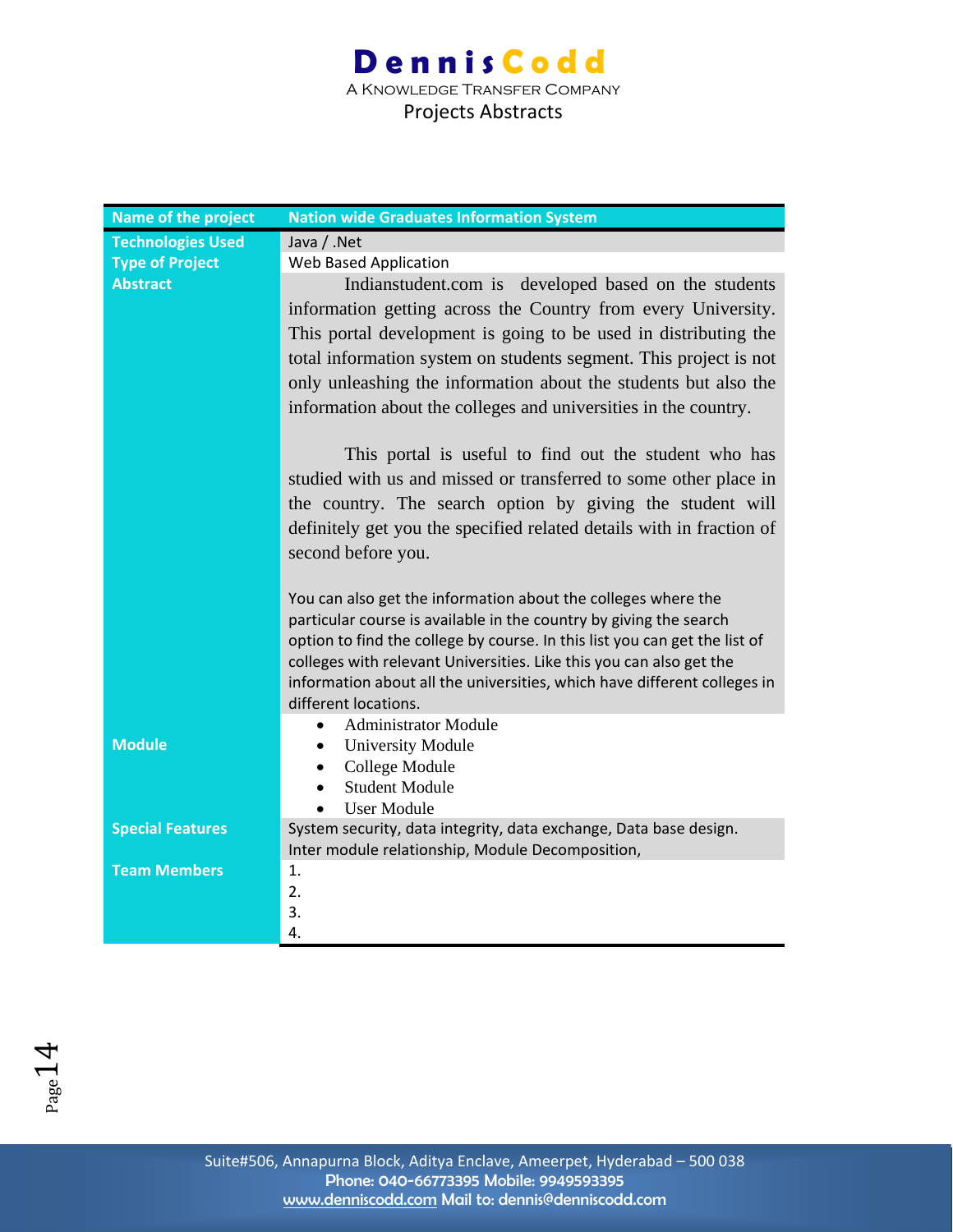| Name of the project      | E-Cops - Online Crime Investigation information system.                                                                                                                                                                                                                                                                                                                                                                                                                                            |
|--------------------------|----------------------------------------------------------------------------------------------------------------------------------------------------------------------------------------------------------------------------------------------------------------------------------------------------------------------------------------------------------------------------------------------------------------------------------------------------------------------------------------------------|
| <b>Technologies Used</b> | Java / .Net                                                                                                                                                                                                                                                                                                                                                                                                                                                                                        |
| <b>Type of Project</b>   | Web Based System                                                                                                                                                                                                                                                                                                                                                                                                                                                                                   |
| <b>Abstract</b>          | E COPS is a web based application which enables the complainer to<br>view the progress report on the case registered in a particular police<br>station. This project enables the staff of the police station to view the<br>reports submitted by the subordinate offices about a specific case<br>from any where. This is web based application which enables the<br>complainer to view the progress of the case with out going to the<br>police station and view the reports from any where else. |
|                          | 1. Administrator                                                                                                                                                                                                                                                                                                                                                                                                                                                                                   |
| <b>Module</b>            | 2. ASI                                                                                                                                                                                                                                                                                                                                                                                                                                                                                             |
|                          | $3. \,$ SI                                                                                                                                                                                                                                                                                                                                                                                                                                                                                         |
|                          | Investigation Team.<br>4.                                                                                                                                                                                                                                                                                                                                                                                                                                                                          |
|                          | 5. Petitioner (Complainer)                                                                                                                                                                                                                                                                                                                                                                                                                                                                         |
| <b>Special Features</b>  | Data Exchange, System Security, System Integration, Data integration                                                                                                                                                                                                                                                                                                                                                                                                                               |
| <b>Team Members</b>      | 1.                                                                                                                                                                                                                                                                                                                                                                                                                                                                                                 |
|                          | 2.                                                                                                                                                                                                                                                                                                                                                                                                                                                                                                 |
|                          | 3.                                                                                                                                                                                                                                                                                                                                                                                                                                                                                                 |
|                          | 4.                                                                                                                                                                                                                                                                                                                                                                                                                                                                                                 |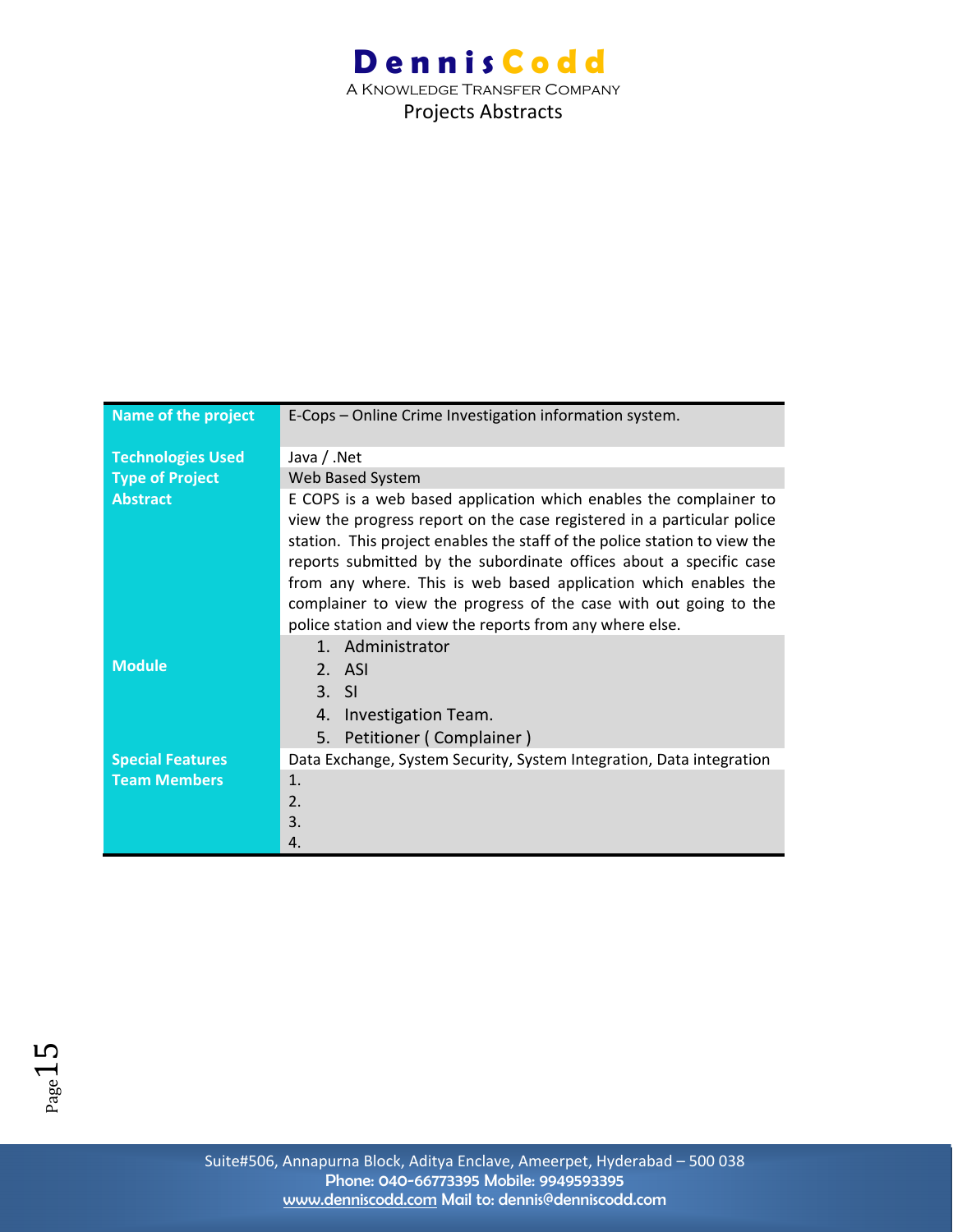A Knowledge Transfer Company

| Name of the project      | <b>Prison Management System</b>                                                    |
|--------------------------|------------------------------------------------------------------------------------|
| <b>Technologies Used</b> | .Net                                                                               |
| <b>Type of Project</b>   | Stand Alone Project - Client Server Architecture                                   |
| <b>Abstract</b>          | This project is aimed at developing a prison management system that is a           |
|                          | collection of registers and reports for the effective management of prisons.       |
|                          | This system should contain the modules like nominal roll, case register, parole    |
|                          | register, Interview requests, In-out register and an automated release diary       |
|                          | generator.                                                                         |
|                          |                                                                                    |
|                          | 1. Nominal Roll: The details of the prisoner and his/her demographic details       |
|                          | should be captured. A digital photo comprising different views of the prisoner     |
|                          | and the list of articles surrendered by prisoner during nominal roll are to be     |
|                          | recorded.                                                                          |
|                          |                                                                                    |
|                          | 2. Case register: All the details of the cases against the prisoner should be      |
|                          | captured. This must include the sentence details, remand/conviction details,       |
|                          | etc.                                                                               |
|                          |                                                                                    |
|                          | 3. Automated release diary generator: This report should be display the list of    |
|                          | prisoners to be released on a day, the next day, the next week, the next           |
|                          | month, or any given duration of time. The system should consider the               |
|                          | reduction of sentence length due to various considerations.                        |
|                          |                                                                                    |
|                          | 4. Parole register: This module should track all prisoners on parole and provide   |
|                          | necessary reports on this data.                                                    |
|                          |                                                                                    |
|                          | 5. Interview requests and In-out register: All interview requests by the relatives |
|                          | of the prisoners need to be recorded and tracked. An in-out register will track    |
|                          | all prisoners and others who move in and out for various reasons. This should      |
|                          | include provisions for recording the prisoners sent to courts for hearing.         |
|                          |                                                                                    |
|                          | 6. Various status reports and demographical analysis reports are to be             |
|                          | generated.                                                                         |
|                          |                                                                                    |
| <b>Module</b>            | Administrator                                                                      |
|                          | Jailer<br>System security, data integrity, data exchange, Data base design.        |
| <b>Special Features</b>  | Inter module relationship, Module Decomposition,                                   |
| <b>Team Members</b>      | 1.                                                                                 |
|                          | 2.                                                                                 |
|                          | 3.                                                                                 |
|                          | 4.                                                                                 |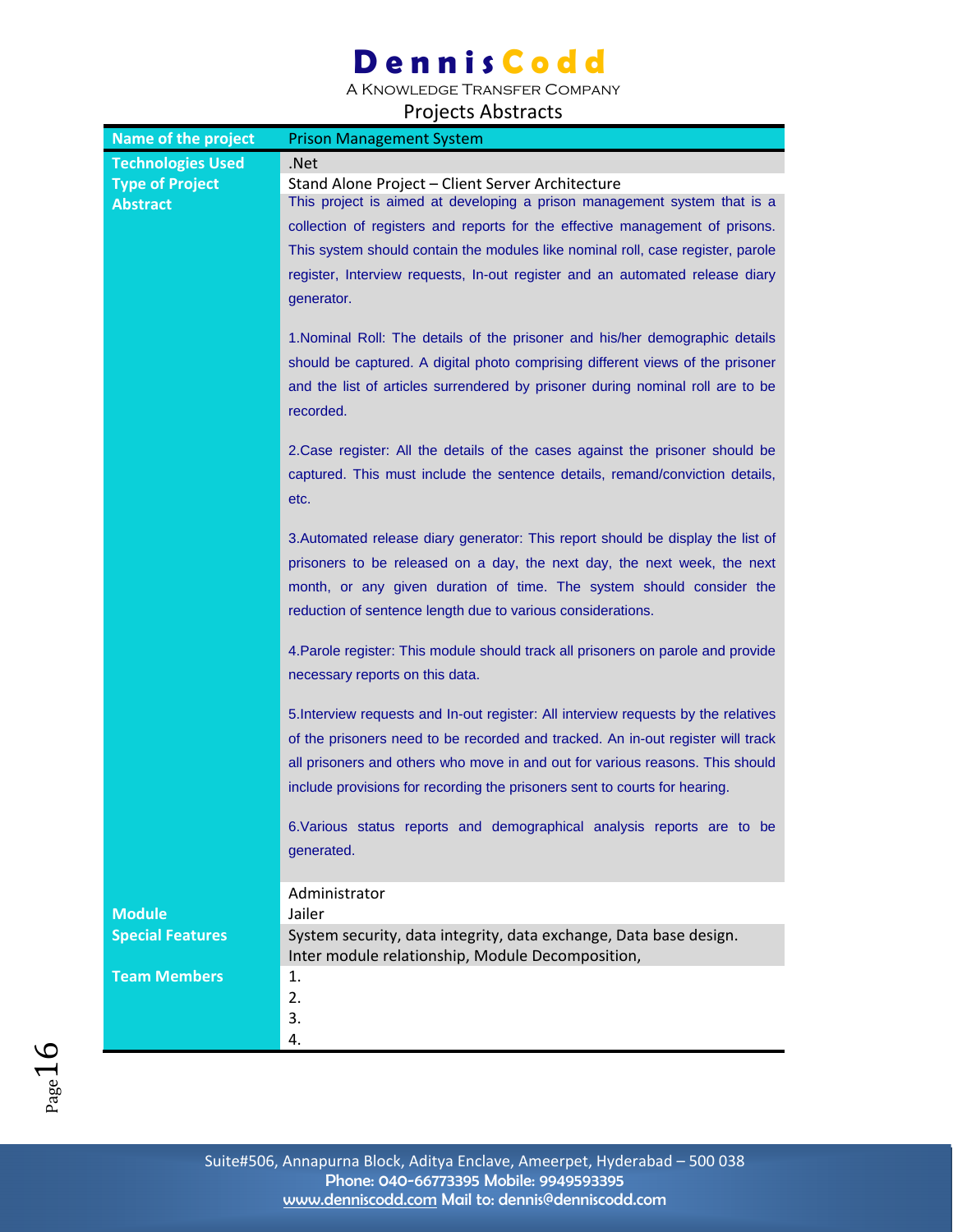Projects Abstracts

| <b>Name of the project</b> | <b>University Information System</b>                                                                                                                                                                                                                                                                                                                                                                                                |
|----------------------------|-------------------------------------------------------------------------------------------------------------------------------------------------------------------------------------------------------------------------------------------------------------------------------------------------------------------------------------------------------------------------------------------------------------------------------------|
| <b>Technologies Used</b>   | .Net                                                                                                                                                                                                                                                                                                                                                                                                                                |
| <b>Type of Project</b>     | Web Based                                                                                                                                                                                                                                                                                                                                                                                                                           |
| <b>Abstract</b>            | University Information system is developed to integrate the<br>departments of the university. This application is developed for the<br>following modules. Through this application all colleges under the<br>university are integrated. Through this application the user can view<br>the No of the students available in different branches of every<br>college. What are the courses affiliated to the colleges can be<br>viewed. |
|                            | Administrator                                                                                                                                                                                                                                                                                                                                                                                                                       |
| <b>Module</b>              | University Administrator                                                                                                                                                                                                                                                                                                                                                                                                            |
|                            | College Administrator                                                                                                                                                                                                                                                                                                                                                                                                               |
|                            | User                                                                                                                                                                                                                                                                                                                                                                                                                                |
| <b>Special Features</b>    | Data exchange, Data integration, Application Integration, Inter<br>module relationship, Module Decomposition,                                                                                                                                                                                                                                                                                                                       |
| <b>Team Members</b>        | $\mathbf{1}$ .                                                                                                                                                                                                                                                                                                                                                                                                                      |
|                            | 2.                                                                                                                                                                                                                                                                                                                                                                                                                                  |
|                            | 3.                                                                                                                                                                                                                                                                                                                                                                                                                                  |
|                            | 4.                                                                                                                                                                                                                                                                                                                                                                                                                                  |

Suite#506, Annapurna Block, Aditya Enclave, Ameerpet, Hyderabad – 500 038 Phone: 040-66773395 Mobile: 9949593395 www.denniscodd.com Mail to: dennis@denniscodd.com

 $P_{\text{age}}17$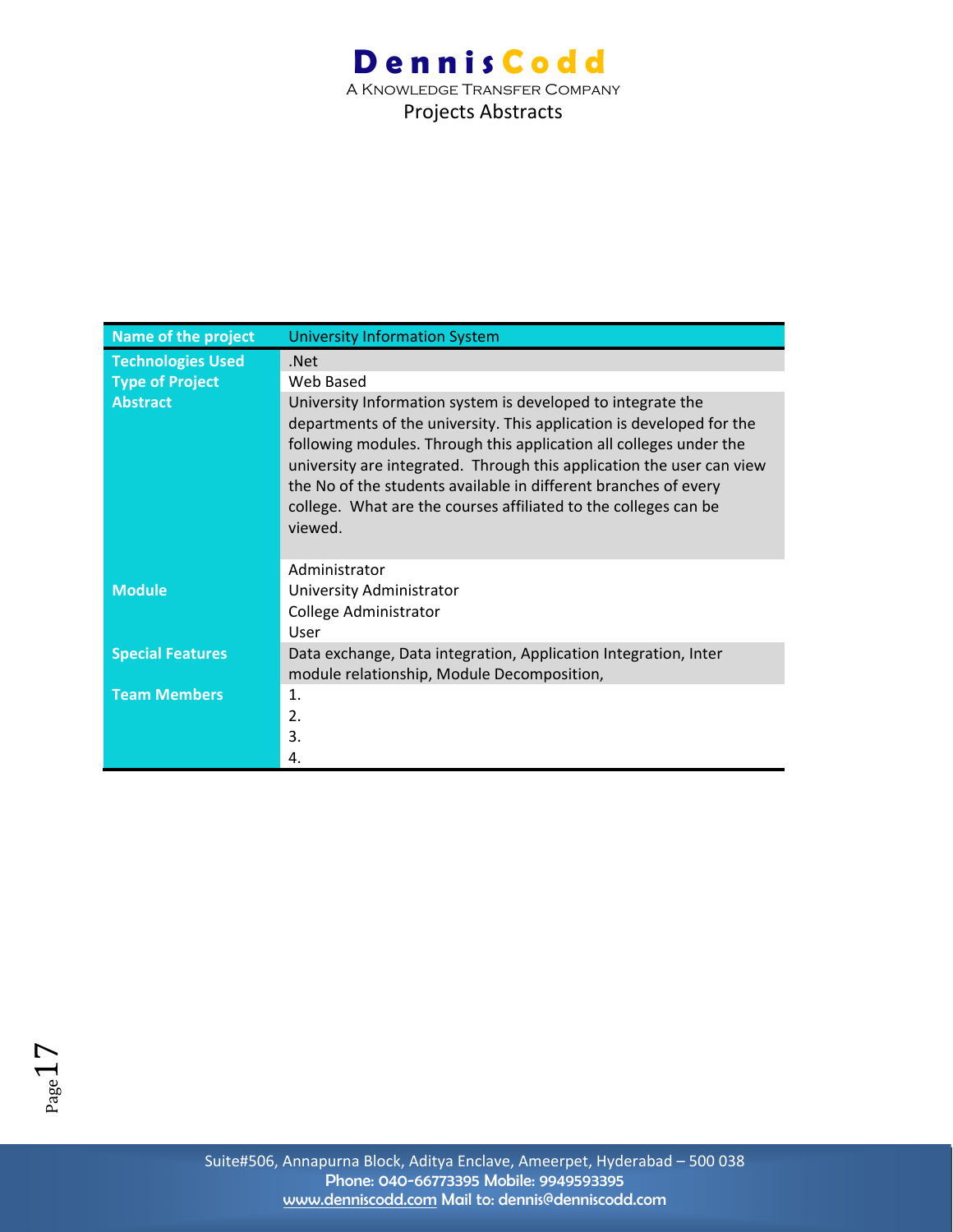### **Dennis Codd** A Knowledge Transfer Company Projects Abstracts

| <b>Name of the project</b> | Fitchburg State University Doctors Appointments scheduling in Health<br>center |
|----------------------------|--------------------------------------------------------------------------------|
| <b>Technologies Used</b>   | Java swings and applets                                                        |
| <b>Type of Project</b>     | Stand alone                                                                    |
| <b>Abstract</b>            | Fetch Burg State College Health Services provides free and                     |
|                            | confidential health care to<br>all full-time undergraduate and                 |
|                            | graduate students. The student health fee covers the cost of visits            |
|                            | other than physical exams and immunizations. All students will be              |
|                            |                                                                                |
|                            | seen regardless of the type of health insurance that they carry. The           |
|                            | costs incurred for medications, x-rays, diagnostic workups, referrals          |
|                            | to specialists are the responsibility of the student.                          |
|                            | The main objective of the project is scheduling the appointment                |
|                            |                                                                                |
|                            | with four doctors for the whole students of the university. The                |
|                            | scheduling should not clash with any other students slot booking               |
|                            | with the doctors. There are limited doctors and the doctors                    |
|                            | appointment in the slots of 15 min, 30 min and one hour for the                |
|                            | students with out clashing with the other students. The students               |
|                            | have to book the slot through telephone or in person. The                      |
|                            | application should be developed with a user friendly interface and             |
|                            | the receptionist should book the slot with a student's choice doctor           |
|                            | at student's possible timings. Once the student books the slot he              |
|                            |                                                                                |
|                            | can come at any time and cancel the slot. The canceled slot should             |
|                            | be available for other students who want to book at the same time              |
|                            | of slot.                                                                       |
|                            | Administrator                                                                  |
| <b>Module</b>              | Appointment Booking Clerk                                                      |
| <b>Special Features</b>    | Interrelation and Applet lacing and calculations integration                   |
| <b>Team Members</b>        | 1.                                                                             |
|                            | 2.                                                                             |
|                            | 3.                                                                             |
|                            | 4.                                                                             |

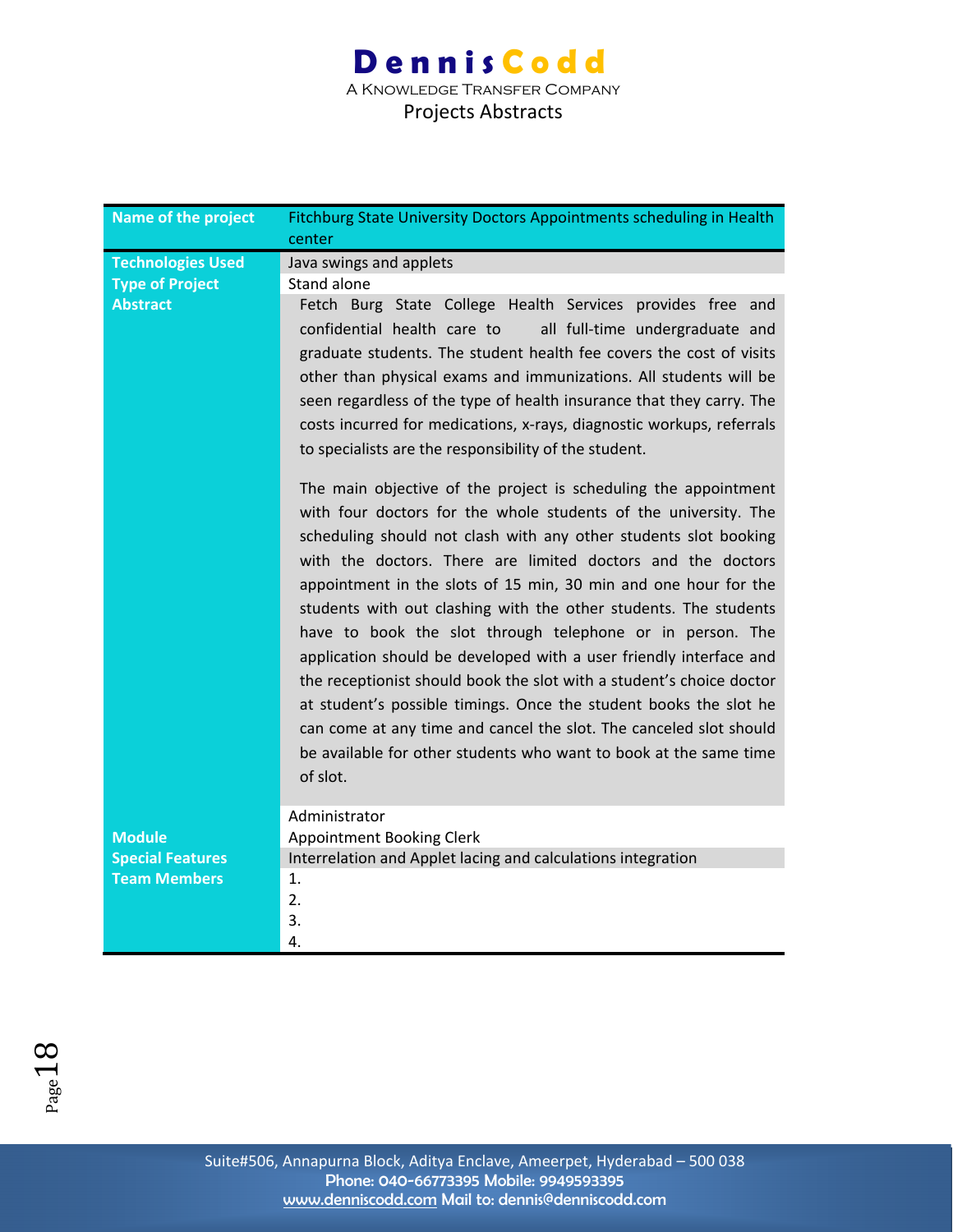| Name of the project      | Intelligent Vehicle Tracking System - Traffic Check Post Management    |
|--------------------------|------------------------------------------------------------------------|
|                          | system                                                                 |
|                          |                                                                        |
| <b>Technologies Used</b> | Java / .Net                                                            |
| <b>Type of Project</b>   | Web Based -                                                            |
|                          | Proto type proposal submitted to Ministry of Home affairs              |
| <b>Abstract</b>          | Intelligent vehicle tracking system is a web based application         |
|                          | developed in java technologies. This application is aimed to develop   |
|                          | to cater the needs of vehicle checking authorities in the city. This   |
|                          | application is used by all checking authorities who want to check the  |
|                          | vehicles and its originality. This application is developed with two   |
|                          | modules basically. One is RTA and other is inspecting authority of the |
|                          | vehicles.                                                              |
|                          | The project scope is limited to police Department check posts,         |
|                          | checking Authorities Intelligence Department who wants to check the    |
|                          | originality and owns details of the vehicles .This application is      |
|                          | developed in java technologies.                                        |
|                          | <b>RTA</b><br>1 <sub>1</sub>                                           |
| <b>Module</b>            | 2. Checking authorities                                                |
| <b>Special Features</b>  | System security, data integrity, data exchange, Data base design.      |
|                          | Inter module relationship, Module Decomposition,                       |
| <b>Team Members</b>      | 1.                                                                     |
|                          | 2.                                                                     |
|                          | 3.                                                                     |
|                          | 4.                                                                     |

 $Page19$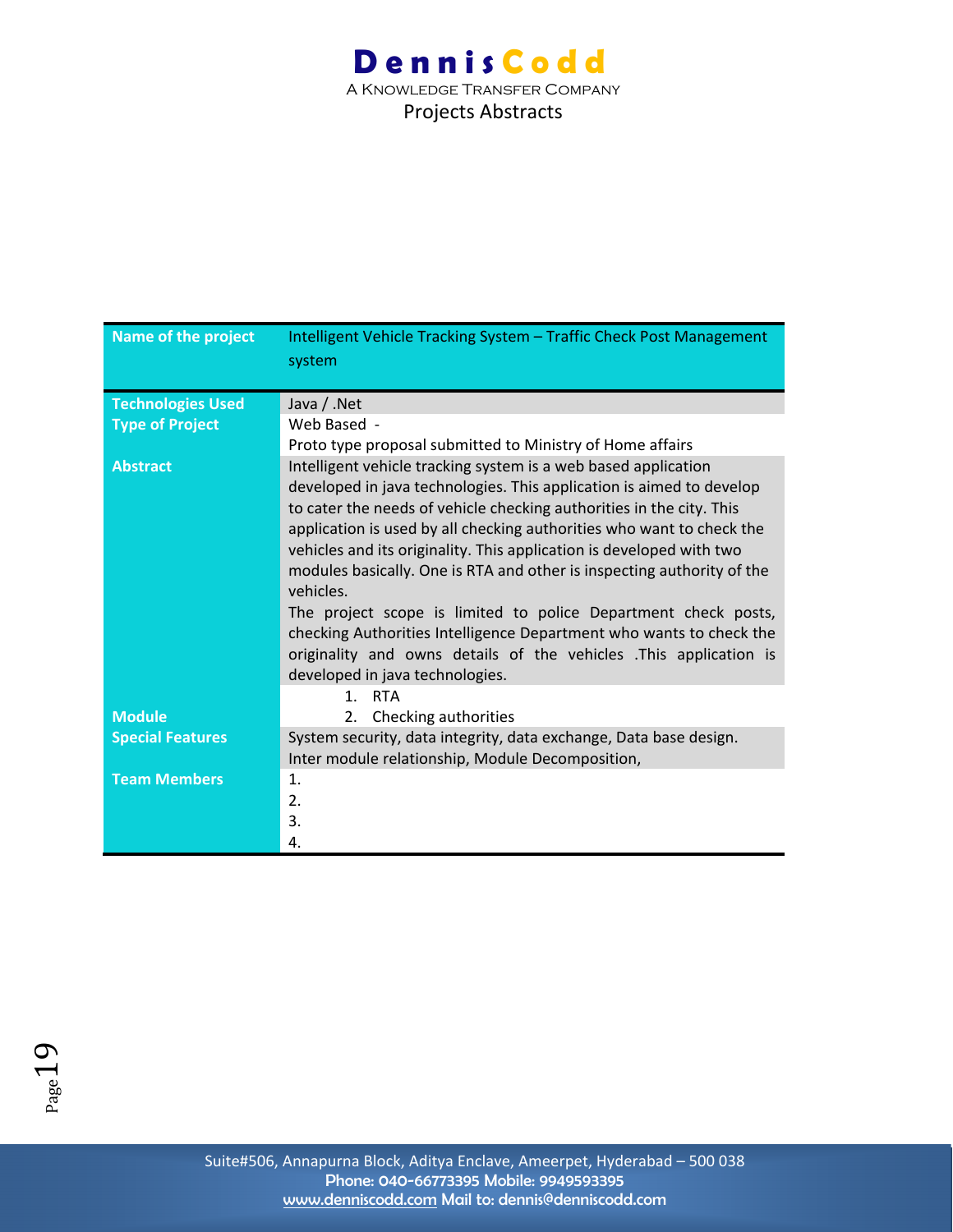| <b>Name of the project</b> | Civil Supplies commodities allocation and monitoring System for Civil                                                                                                                                                                                                                                                                                                                                                                                                                                                                                                 |
|----------------------------|-----------------------------------------------------------------------------------------------------------------------------------------------------------------------------------------------------------------------------------------------------------------------------------------------------------------------------------------------------------------------------------------------------------------------------------------------------------------------------------------------------------------------------------------------------------------------|
|                            | Supplies Dept. Hyd.                                                                                                                                                                                                                                                                                                                                                                                                                                                                                                                                                   |
|                            |                                                                                                                                                                                                                                                                                                                                                                                                                                                                                                                                                                       |
| <b>Technologies Used</b>   | Developer 2000, Crystal reports, Oracle 9i                                                                                                                                                                                                                                                                                                                                                                                                                                                                                                                            |
| <b>Type of Project</b>     | Web Based - Running and existing project - Academic purpose -<br>proto type design.                                                                                                                                                                                                                                                                                                                                                                                                                                                                                   |
| <b>Abstract</b>            | This project is designed to cater the needs of Civil supplies<br>department to allocate the essential commodities to the ration shop<br>dealers across the state. This application tracks the request of the civil<br>supply shops and updates the info to the respective district civil<br>supply officer. The payment details and allocation for the shop and<br>delivery details are stored in the system. The state civil supply officer<br>can view the allocation and distribution of the districts allocation and<br>consumption of the essential commodities. |
|                            | The chief Civil Supply Officer,                                                                                                                                                                                                                                                                                                                                                                                                                                                                                                                                       |
| <b>Module</b>              | The District Civil Supplies Manager,                                                                                                                                                                                                                                                                                                                                                                                                                                                                                                                                  |
|                            | The Dealer.                                                                                                                                                                                                                                                                                                                                                                                                                                                                                                                                                           |
| <b>Special Features</b>    | Data security, Data integration, Data manipulation, Inter-module<br>relation, Module De composition                                                                                                                                                                                                                                                                                                                                                                                                                                                                   |
| <b>Team Members</b>        | $\mathbf{1}$ .                                                                                                                                                                                                                                                                                                                                                                                                                                                                                                                                                        |
|                            | 2.                                                                                                                                                                                                                                                                                                                                                                                                                                                                                                                                                                    |
|                            | 3.                                                                                                                                                                                                                                                                                                                                                                                                                                                                                                                                                                    |
|                            | 4.                                                                                                                                                                                                                                                                                                                                                                                                                                                                                                                                                                    |

 $P_{\text{age}}20$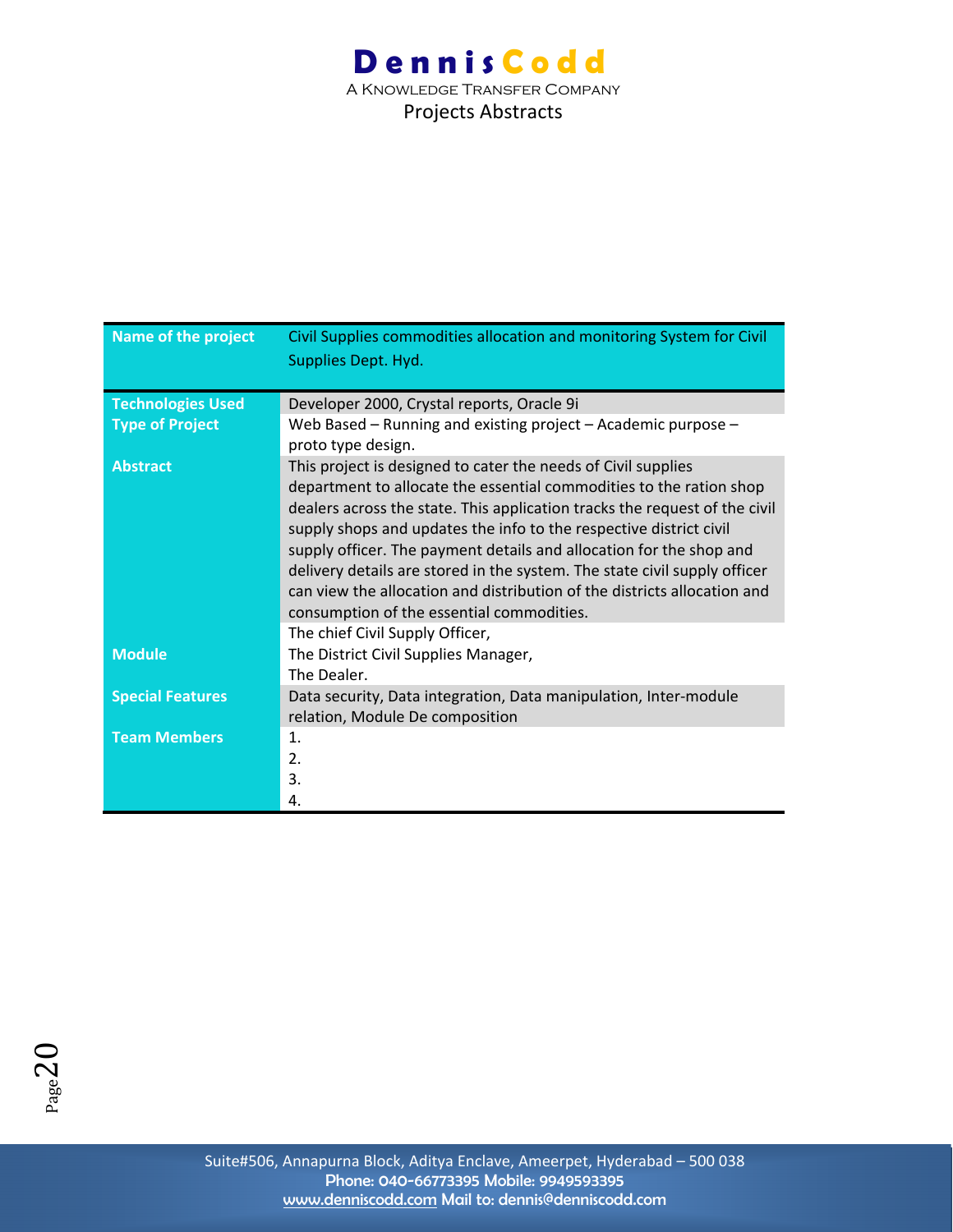A Knowledge Transfer Company Projects Abstracts

|                          | Name of the project Automation of Employment Exchange System      |
|--------------------------|-------------------------------------------------------------------|
| <b>Technologies Used</b> | Java / .Net                                                       |
| <b>Type of Project</b>   | Web Based                                                         |
| <b>Abstract</b>          | The objective of the project is to automate the employment        |
|                          | exchanges available in all the districts. Employment exchange     |
|                          | System is an application that allows the officer at the           |
|                          | employment bureau to search for a suitable candidate in case      |
|                          | the opportunity arises. The application allows the user to        |
|                          | register with the application on providing the following details. |
|                          | In this system the Administrator will create the table of         |
|                          | Employment Exchange offices. In this table employment             |
|                          | exchange Office name, address, phone no. emailed, username        |
|                          | and password etc will be available. This table will be stored in  |
|                          | the database.                                                     |
|                          |                                                                   |
|                          | Chief Employment Exchange Officer                                 |
| <b>Module</b>            | District Employment Exchange Officer                              |
|                          | The Un employed graduate                                          |
|                          | The Employer $-$ Companies $-$ govt agencies                      |
| <b>Special Features</b>  |                                                                   |
| <b>Team Members</b>      | 1.                                                                |
|                          | 2.                                                                |
|                          | 3.                                                                |
|                          | 4.                                                                |

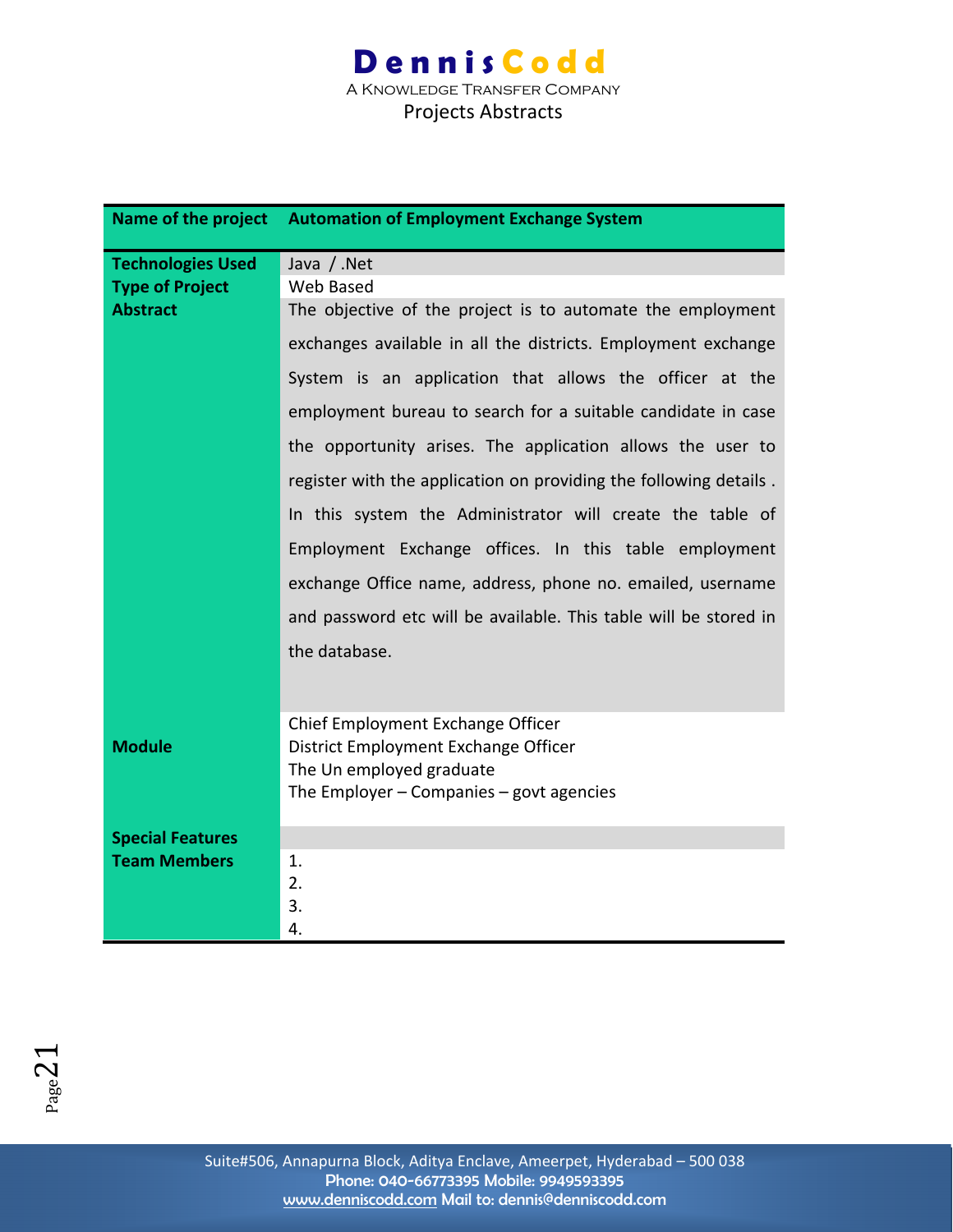Projects Abstracts

### **Image Processing**

| Name of the project      | An intelligent decision combiner applied to non cooperative<br>iris recognition.                                                           |
|--------------------------|--------------------------------------------------------------------------------------------------------------------------------------------|
|                          |                                                                                                                                            |
| <b>Technologies Used</b> | Java, swings                                                                                                                               |
| <b>Type of Project</b>   | Stand alone - Scientific - Bio Metric Operations                                                                                           |
| <b>Abstract</b>          | In despite of successful implementation of iris recognition systems,                                                                       |
|                          | non cooperative recognition is still remained as an unsolved problem.                                                                      |
|                          | Unexpected behavior of the subjects and uncontrolled lighting<br>conditions as the main aspects of non cooperative iris recognition        |
|                          | result in blurred and noisy captured images. This issue can degrade                                                                        |
|                          | the performance of iris recognition system. In this paper, to address                                                                      |
|                          | the aforementioned challenges, an intelligent decision combiner is                                                                         |
|                          | proposed in which prior to perform decision fusion; an automatic                                                                           |
|                          | image quality inspection is carried out. The goal is to determine                                                                          |
|                          | whether captured decisions based on visible light (VL) and near                                                                            |
|                          | infrared (NIR) images have enough reliability to incorporate into final                                                                    |
|                          | decision making. Experimental results on the UTIRIS confirm the                                                                            |
|                          | superior performance of the proposed combiner in comparison with                                                                           |
|                          | other common no trainable decision combiners whereas in all cases,<br>the effectiveness of fusion approach makes it a reliable solution to |
|                          | noncooperative subjects' behavior and uncontrolled lighting                                                                                |
|                          | conditions. Java file splitter/combiner written in Java with GUI                                                                           |
|                          | in(Swing and SWT) Image Combiner is a stand-alone application                                                                              |
|                          | intended for combining two different images into a single image.                                                                           |
|                          | Application should combine two Image files given in command                                                                                |
|                          | Prompt (JPEG, JPG, BMP and GIF type) into a single image and should                                                                        |
|                          | display the combined image.                                                                                                                |
|                          | Administrator                                                                                                                              |
| <b>Module</b>            | <b>Iris scanner</b>                                                                                                                        |
| <b>Special Features</b>  |                                                                                                                                            |
| <b>Team Members</b>      | 1.                                                                                                                                         |
|                          | $\overline{2}$ .                                                                                                                           |
|                          | 3.                                                                                                                                         |
|                          | 4.                                                                                                                                         |

 $P_{\text{age}}22$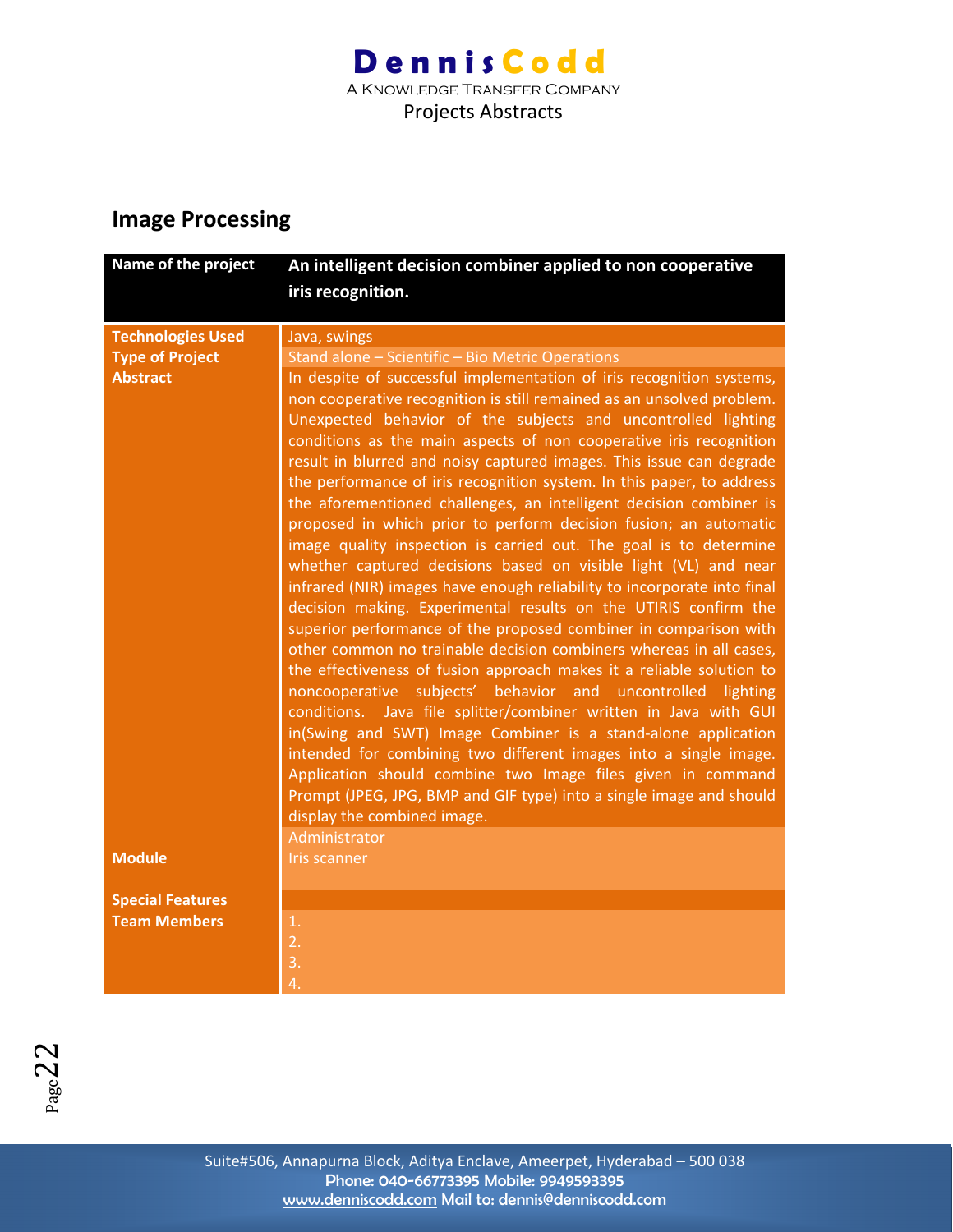A Knowledge Transfer Company

| Name of the project                                                   | GEO Specially matching for image retrieval.                                                                                                                                                                                                                                                                                                                                                                                               |
|-----------------------------------------------------------------------|-------------------------------------------------------------------------------------------------------------------------------------------------------------------------------------------------------------------------------------------------------------------------------------------------------------------------------------------------------------------------------------------------------------------------------------------|
| <b>Technologies Used</b><br><b>Type of Project</b><br><b>Abstract</b> | Java swings<br>Stand alone - Scientific - Image Comparison<br>This chapter describes the WebView system which supports efficient                                                                                                                                                                                                                                                                                                          |
|                                                                       | access to a very large distributed database of geographic images<br>based on content similarity. An integrated metaserver consisting of a<br>metadatabase, metasearch agent, and query manager facilitates such<br>access. Web View significantly reduces the amount of time and effort<br>that the user spends in finding the information of interest. We also                                                                           |
|                                                                       | present approaches to supporting contentbased geographic image<br>retrieval. The work is intended to augment image databases held by<br>U.S. government agencies, which now generally must be accessed by<br>location and time of the earth images, rather than similarity of<br>content to a query.                                                                                                                                      |
|                                                                       | The ministry of Land and Resources has asked the company to<br>provide the software to synchronies the pictures taken by<br>geological survey of India and the lay outs owned by the owners<br>of the land. The land owners have the survey no pattas and the<br>layout of the land. This lay out of the land and the pictures<br>taken by geological survey of India has to be tallied. If there is<br>any change it has to be modified. |
| <b>Module</b><br><b>Special Features</b>                              | Administrator (Land Revenue Officer)<br>User (Clerk)<br>Data Integration, Module relation, Image Comparison and Retrieval                                                                                                                                                                                                                                                                                                                 |
| <b>Team Members</b>                                                   | 1.<br>2.<br>3.<br>4.                                                                                                                                                                                                                                                                                                                                                                                                                      |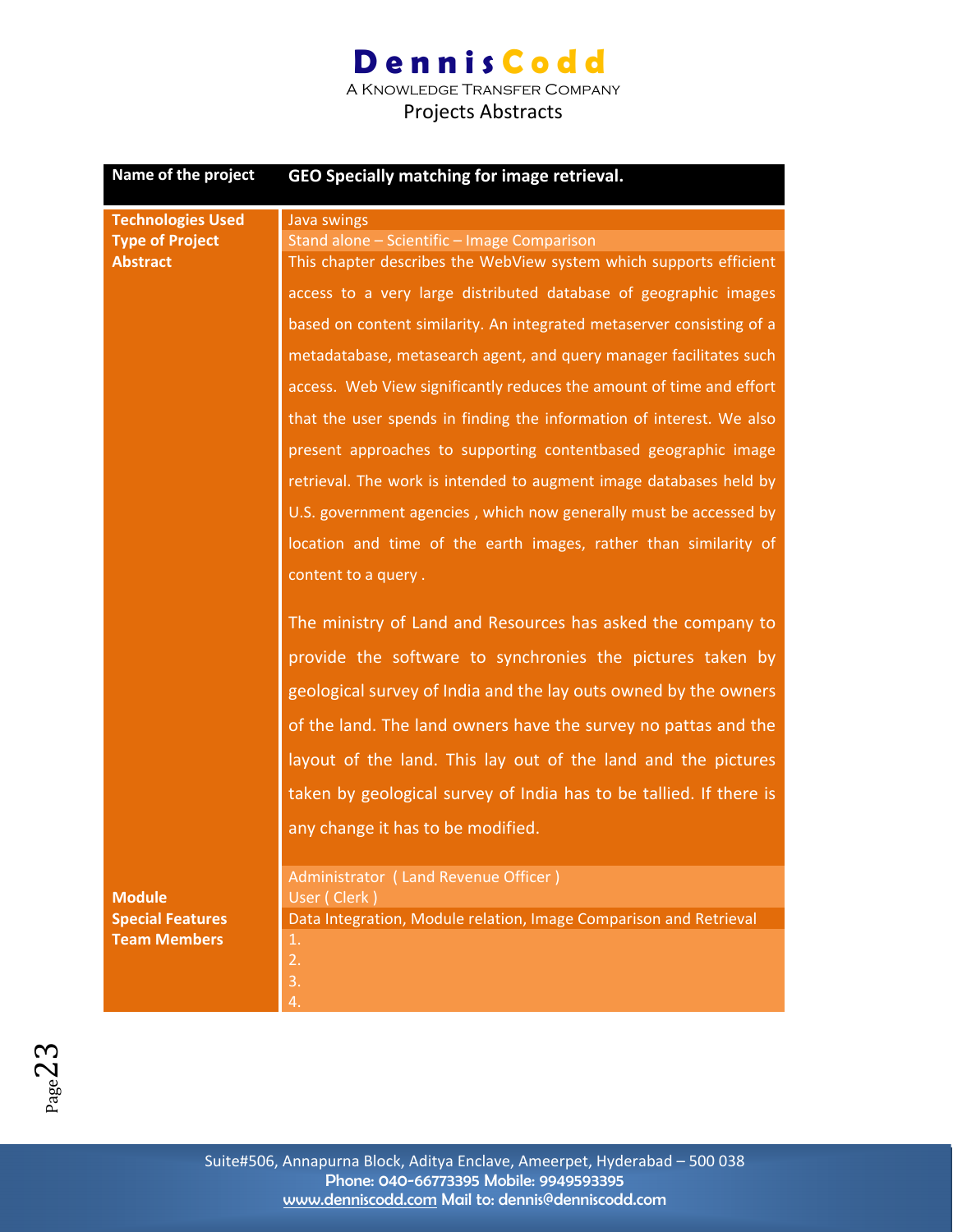| Name of the project      | Attendance Monitoring System Faculty - Biometric Solutions             |
|--------------------------|------------------------------------------------------------------------|
| <b>Technologies Used</b> | Java / .Net                                                            |
| <b>Type of Project</b>   | Stand Alone - Scientific - bio metric                                  |
| <b>Abstract</b>          | This application is developed to cater the needs and specification of  |
|                          | JNTU. This application first stores the thumb impression of all the    |
|                          | faculty members of the college along with the other details. The       |
|                          | application is embedded with a bio metric scanner which can be         |
|                          | placed at the entrance of the college and be used. When ever the       |
|                          | faculty members enter into the college they have to swap their finger. |
|                          | The system automatically records the in-time and out time of the       |
|                          | faculty members and mark the attendance.                               |
|                          | This application can generate various reports on faculty attendance in |
|                          | accordance with the leave facilities applicable to the employee.       |
|                          | Administrator                                                          |
| <b>Module</b>            |                                                                        |
| <b>Special Features</b>  | Data Integration, Module relation, Image Comparison and Retrieval      |
| <b>Team Members</b>      | 1.                                                                     |
|                          | 2.                                                                     |
|                          | 3.                                                                     |
|                          | 4.                                                                     |

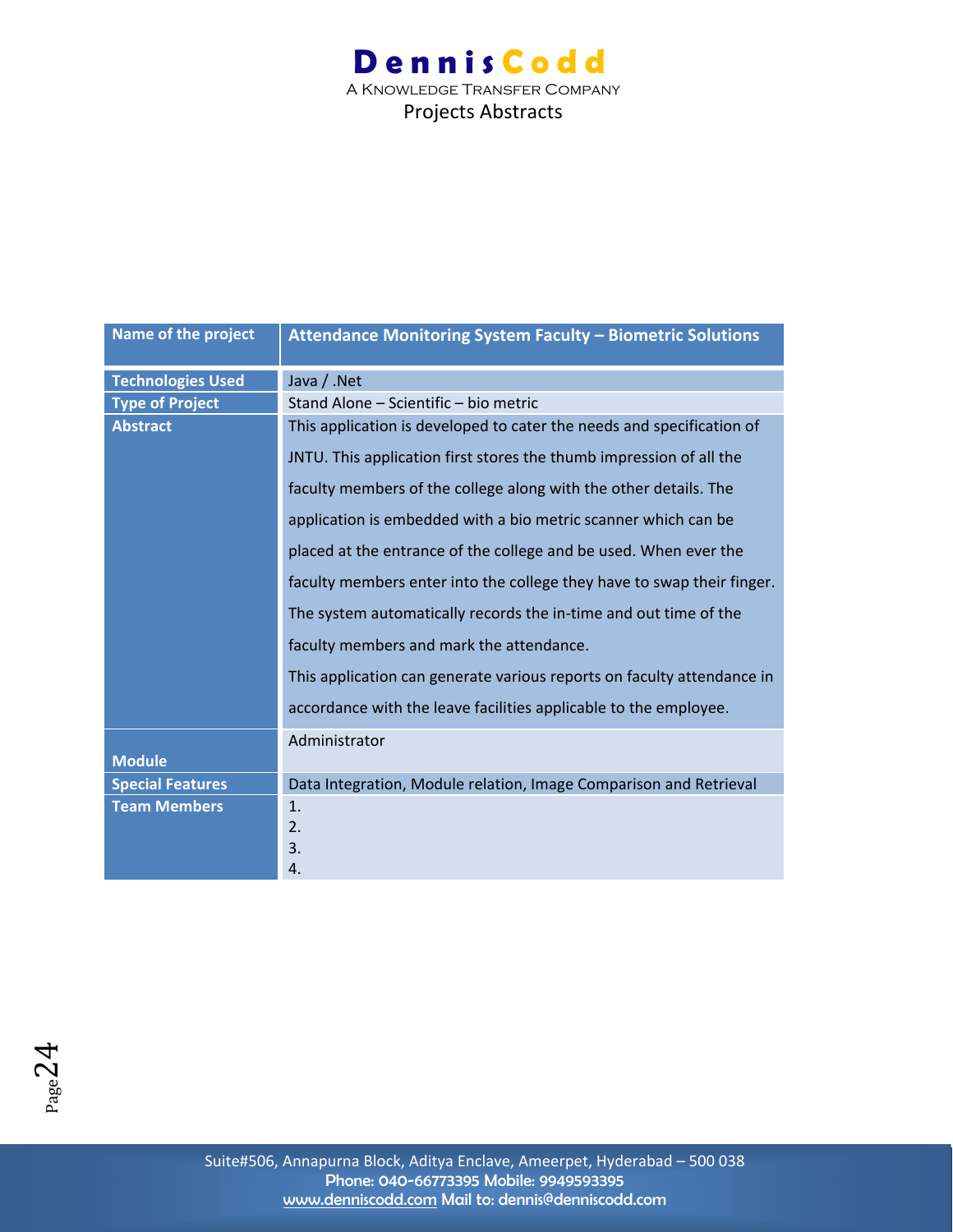| Name of the project      | Barcode generation and reader for super market.                                                                                                                                                                                                                                                                                                                                                                                                                                                                                                                                                                                           |
|--------------------------|-------------------------------------------------------------------------------------------------------------------------------------------------------------------------------------------------------------------------------------------------------------------------------------------------------------------------------------------------------------------------------------------------------------------------------------------------------------------------------------------------------------------------------------------------------------------------------------------------------------------------------------------|
| <b>Technologies Used</b> | Java / .Net                                                                                                                                                                                                                                                                                                                                                                                                                                                                                                                                                                                                                               |
| <b>Type of Project</b>   | <b>Stand Alone</b>                                                                                                                                                                                                                                                                                                                                                                                                                                                                                                                                                                                                                        |
| <b>Abstract</b>          | Bar code generation and reading is a stand alone application to<br>generate the bar code for each and every product in according to the<br>product name, quantity, rate and make. The bar code will be unique<br>for every product. When ever the product comes into the inventory it<br>reads the bar code and identifies the product with its name, quantity<br>and rate. This application can print the bar code on the prescribed<br>barcode labels and can be pasted on the products for the specific<br>identification.<br>Basically this application generates the bar code and identifies the bar<br>code recorded in the system. |
|                          | Administrator                                                                                                                                                                                                                                                                                                                                                                                                                                                                                                                                                                                                                             |
| <b>Module</b>            | user                                                                                                                                                                                                                                                                                                                                                                                                                                                                                                                                                                                                                                      |
| <b>Special Features</b>  | Data Integration, Module relation, Image Comparison and Retrieval                                                                                                                                                                                                                                                                                                                                                                                                                                                                                                                                                                         |
| <b>Team Members</b>      | 1 <sub>1</sub><br>2.<br>3.<br>4.                                                                                                                                                                                                                                                                                                                                                                                                                                                                                                                                                                                                          |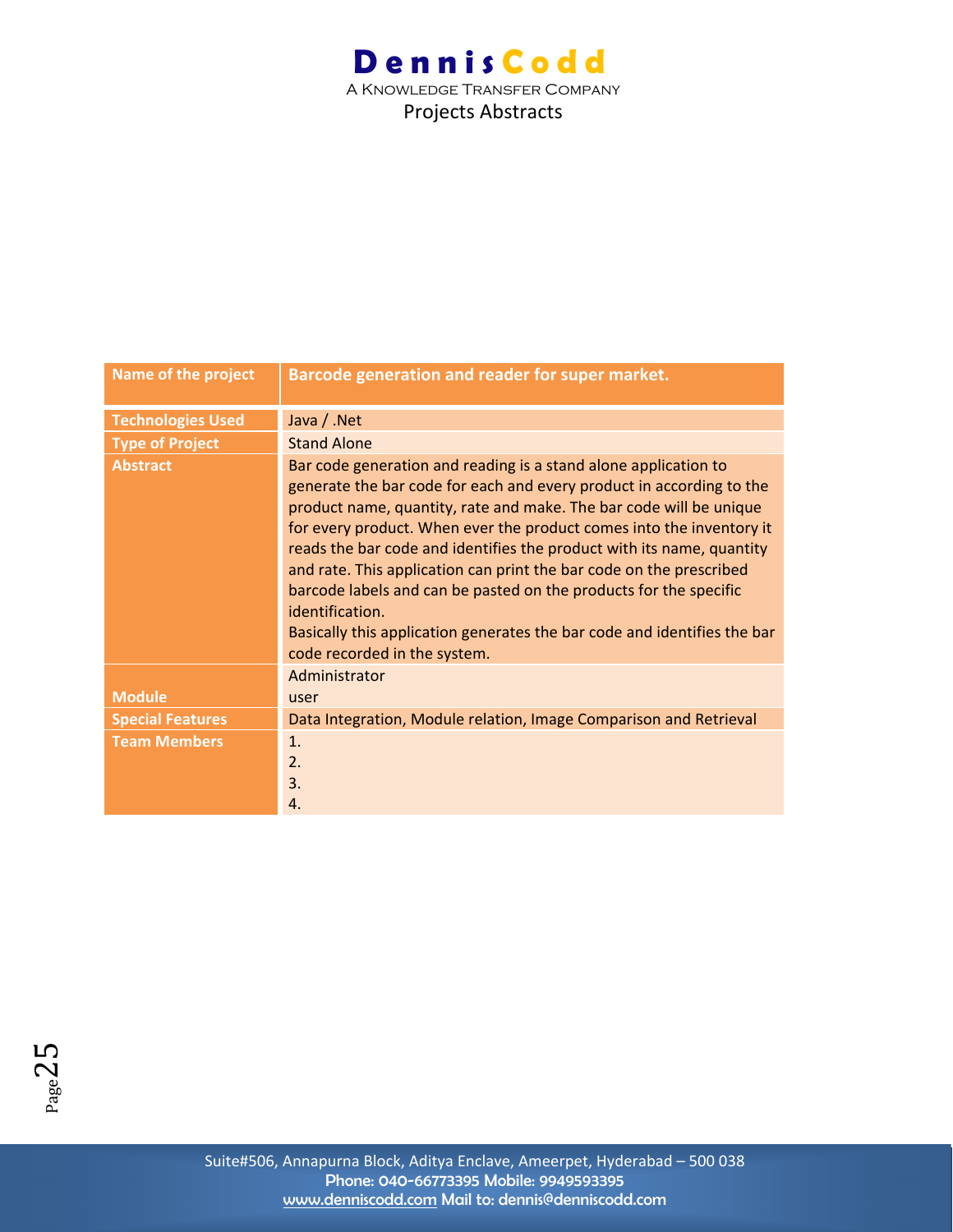| Name of the project      | Secured Employee authentication and accessing system                                                                                                                                                                                                                                                                                                                                                                                                                                                                                                                      |
|--------------------------|---------------------------------------------------------------------------------------------------------------------------------------------------------------------------------------------------------------------------------------------------------------------------------------------------------------------------------------------------------------------------------------------------------------------------------------------------------------------------------------------------------------------------------------------------------------------------|
| <b>Technologies Used</b> | Java                                                                                                                                                                                                                                                                                                                                                                                                                                                                                                                                                                      |
| <b>Type of Project</b>   | Stand Alone Project - Bio Metric                                                                                                                                                                                                                                                                                                                                                                                                                                                                                                                                          |
| <b>Abstract</b>          | Secured Employee Authentication and Accessing System is a stand<br>alone application. This application is developed to give access to the<br>specific employees to the specific regions of the workspace. This<br>application identifies the employees of the specific department and<br>give access to that specific department locations. It denies the access<br>to the unauthorized intrusion of any other employees in to the floor.<br>This application is connected to the scanners and motor doors which<br>enables the authorized employees into the work place. |
|                          | Administrator                                                                                                                                                                                                                                                                                                                                                                                                                                                                                                                                                             |
| <b>Module</b>            |                                                                                                                                                                                                                                                                                                                                                                                                                                                                                                                                                                           |
| <b>Special Features</b>  | Image Recognition, Image comparison, access activation                                                                                                                                                                                                                                                                                                                                                                                                                                                                                                                    |
| <b>Team Members</b>      | 1.<br>2.<br>3.<br>4.                                                                                                                                                                                                                                                                                                                                                                                                                                                                                                                                                      |

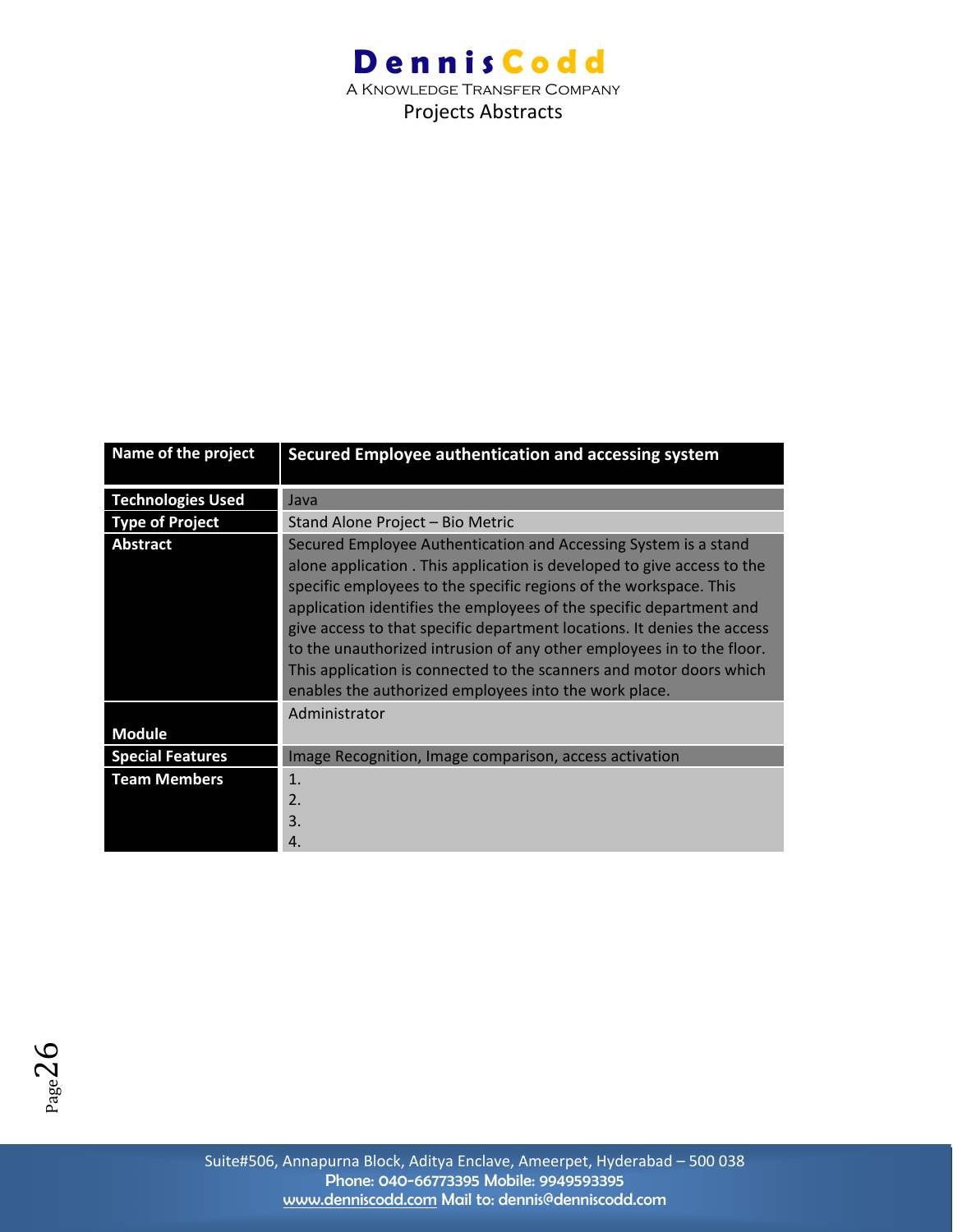A Knowledge Transfer Company Projects Abstracts

| Name of the project      | <b>Image Combiner</b>                                                                                                                                                                                                                                                                                                                                                                                                                                                                                                                                                                        |
|--------------------------|----------------------------------------------------------------------------------------------------------------------------------------------------------------------------------------------------------------------------------------------------------------------------------------------------------------------------------------------------------------------------------------------------------------------------------------------------------------------------------------------------------------------------------------------------------------------------------------------|
| <b>Technologies Used</b> | Java                                                                                                                                                                                                                                                                                                                                                                                                                                                                                                                                                                                         |
| <b>Type of Project</b>   | <b>Stand Alone System</b>                                                                                                                                                                                                                                                                                                                                                                                                                                                                                                                                                                    |
| <b>Abstract</b>          | Image Combiner is a stand alone application. Through this application<br>we can combine two different images into a single image. This can<br>combine two different jpeg images and two Jpg images two BMP and<br>two different GIF images. This application will accept only two<br>different images of same type.<br>This operation is predominantly used in examination evaluation<br>systems only. The master copy of evaluation paper can be placed and<br>the the student answer sheet [ multiple choice] scanned copy can be<br>combined and get the results of the specific student. |
|                          | Administrator                                                                                                                                                                                                                                                                                                                                                                                                                                                                                                                                                                                |
| <b>Module</b>            | user                                                                                                                                                                                                                                                                                                                                                                                                                                                                                                                                                                                         |
| <b>Special Features</b>  | Image comining technique - AWT usage in java                                                                                                                                                                                                                                                                                                                                                                                                                                                                                                                                                 |
| <b>Team Members</b>      | 1.                                                                                                                                                                                                                                                                                                                                                                                                                                                                                                                                                                                           |
|                          | 2.                                                                                                                                                                                                                                                                                                                                                                                                                                                                                                                                                                                           |
|                          | 3.                                                                                                                                                                                                                                                                                                                                                                                                                                                                                                                                                                                           |
|                          | 4.                                                                                                                                                                                                                                                                                                                                                                                                                                                                                                                                                                                           |

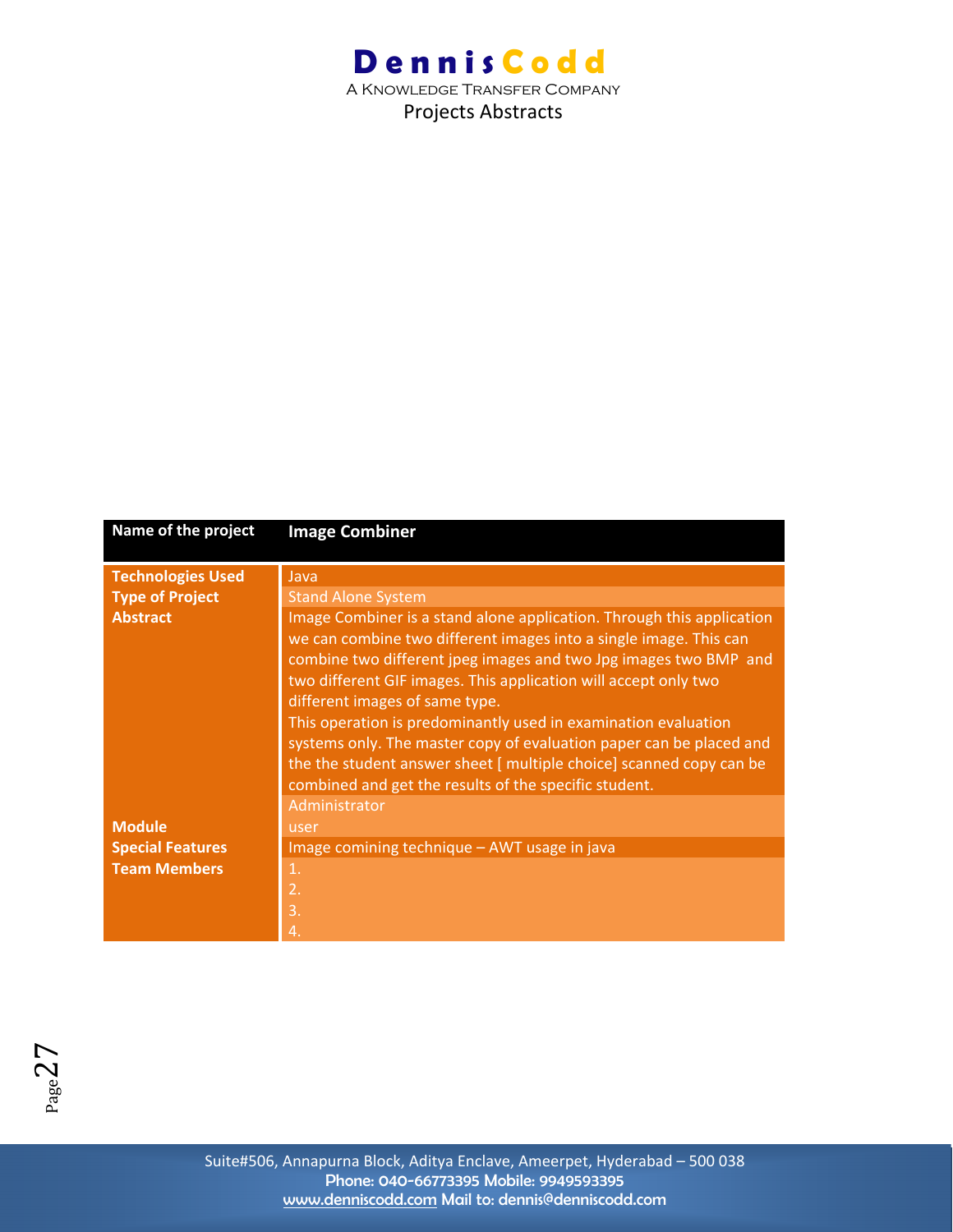A Knowledge Transfer Company Projects Abstracts

| Name of the project      | Image Magnifier, Image Regulator                                                                                                                                                                                                                                                                            |
|--------------------------|-------------------------------------------------------------------------------------------------------------------------------------------------------------------------------------------------------------------------------------------------------------------------------------------------------------|
| <b>Technologies Used</b> | <b>Java Swings and applets</b>                                                                                                                                                                                                                                                                              |
| <b>Type of Project</b>   | <b>Stand Alone Project</b>                                                                                                                                                                                                                                                                                  |
| <b>Abstract</b>          | This application is developed to magnify any image in required size of                                                                                                                                                                                                                                      |
|                          | the user and sharpen or blur a JPG image edges. This application is<br>developed as an internal component of many image processing<br>applications. This application is developed in AWT Swings and<br>applets. Since this is a prototype development, there are no strict<br>requirements on availability. |
|                          | <b>User</b>                                                                                                                                                                                                                                                                                                 |
| <b>Module</b>            |                                                                                                                                                                                                                                                                                                             |
| <b>Special Features</b>  |                                                                                                                                                                                                                                                                                                             |
| <b>Team Members</b>      | 1.                                                                                                                                                                                                                                                                                                          |
|                          | 2.                                                                                                                                                                                                                                                                                                          |
|                          | 3.                                                                                                                                                                                                                                                                                                          |
|                          | 4                                                                                                                                                                                                                                                                                                           |

 $P_{\text{age}}28$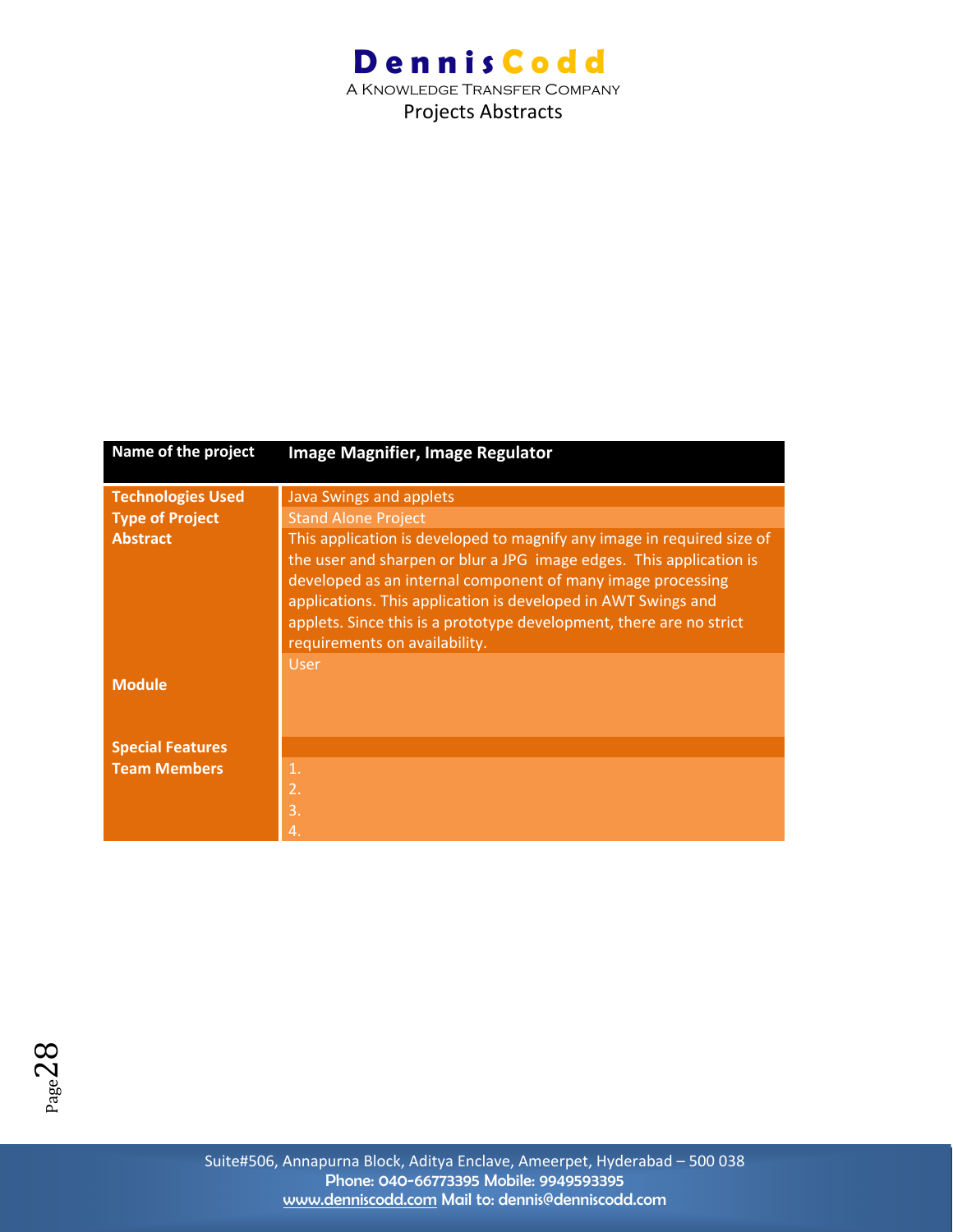| Name of the project      | Image Ration and comparison for Examination validation and                                                                                                                                                                                                                                                                                                                                                                                                                                                                                                                                                                                                                                       |
|--------------------------|--------------------------------------------------------------------------------------------------------------------------------------------------------------------------------------------------------------------------------------------------------------------------------------------------------------------------------------------------------------------------------------------------------------------------------------------------------------------------------------------------------------------------------------------------------------------------------------------------------------------------------------------------------------------------------------------------|
|                          | <b>Marks Allocation.</b>                                                                                                                                                                                                                                                                                                                                                                                                                                                                                                                                                                                                                                                                         |
|                          |                                                                                                                                                                                                                                                                                                                                                                                                                                                                                                                                                                                                                                                                                                  |
| <b>Technologies Used</b> | .Net                                                                                                                                                                                                                                                                                                                                                                                                                                                                                                                                                                                                                                                                                             |
| <b>Type of Project</b>   | Stand Alone - Research Level - Prototype                                                                                                                                                                                                                                                                                                                                                                                                                                                                                                                                                                                                                                                         |
| <b>Abstract</b>          | Optical Mark Recognition (OMR) is the technology of<br>electronically extracting proposed data from marked fields,<br>such as check boxes and small circles, on printed forms. The<br>Printed form is scanned and the software recognizes predefined<br>positions and records where marks are drawn on the form. This<br>technology is valuable when large number of hand filled form<br>needs to be processed quickly with high accuracy, such as<br>surveys, tests, questionnaires and ballots. The use of OMR is<br>not limited to schools but, it spreads across many businesses<br>and healthcare agencies that use OMR to reorganize their data<br>input processes and reduce input error. |
|                          | OMR is a useful tool in every organization, from small scale to<br>large scale organizations and this project aims to produce well<br>structured and flexible design, with high accuracy OMR<br>software that would freely available to everyone as there is no<br>such software available in the present market.                                                                                                                                                                                                                                                                                                                                                                                |
|                          | Administrator                                                                                                                                                                                                                                                                                                                                                                                                                                                                                                                                                                                                                                                                                    |
| <b>Module</b>            | <b>User</b>                                                                                                                                                                                                                                                                                                                                                                                                                                                                                                                                                                                                                                                                                      |
| <b>Special Features</b>  | Image rotation, Image comparision, Image recognition,                                                                                                                                                                                                                                                                                                                                                                                                                                                                                                                                                                                                                                            |
| <b>Team Members</b>      | 1.                                                                                                                                                                                                                                                                                                                                                                                                                                                                                                                                                                                                                                                                                               |
|                          | $\overline{2}$ .                                                                                                                                                                                                                                                                                                                                                                                                                                                                                                                                                                                                                                                                                 |
|                          | 3.                                                                                                                                                                                                                                                                                                                                                                                                                                                                                                                                                                                                                                                                                               |
|                          | $\overline{4}$                                                                                                                                                                                                                                                                                                                                                                                                                                                                                                                                                                                                                                                                                   |

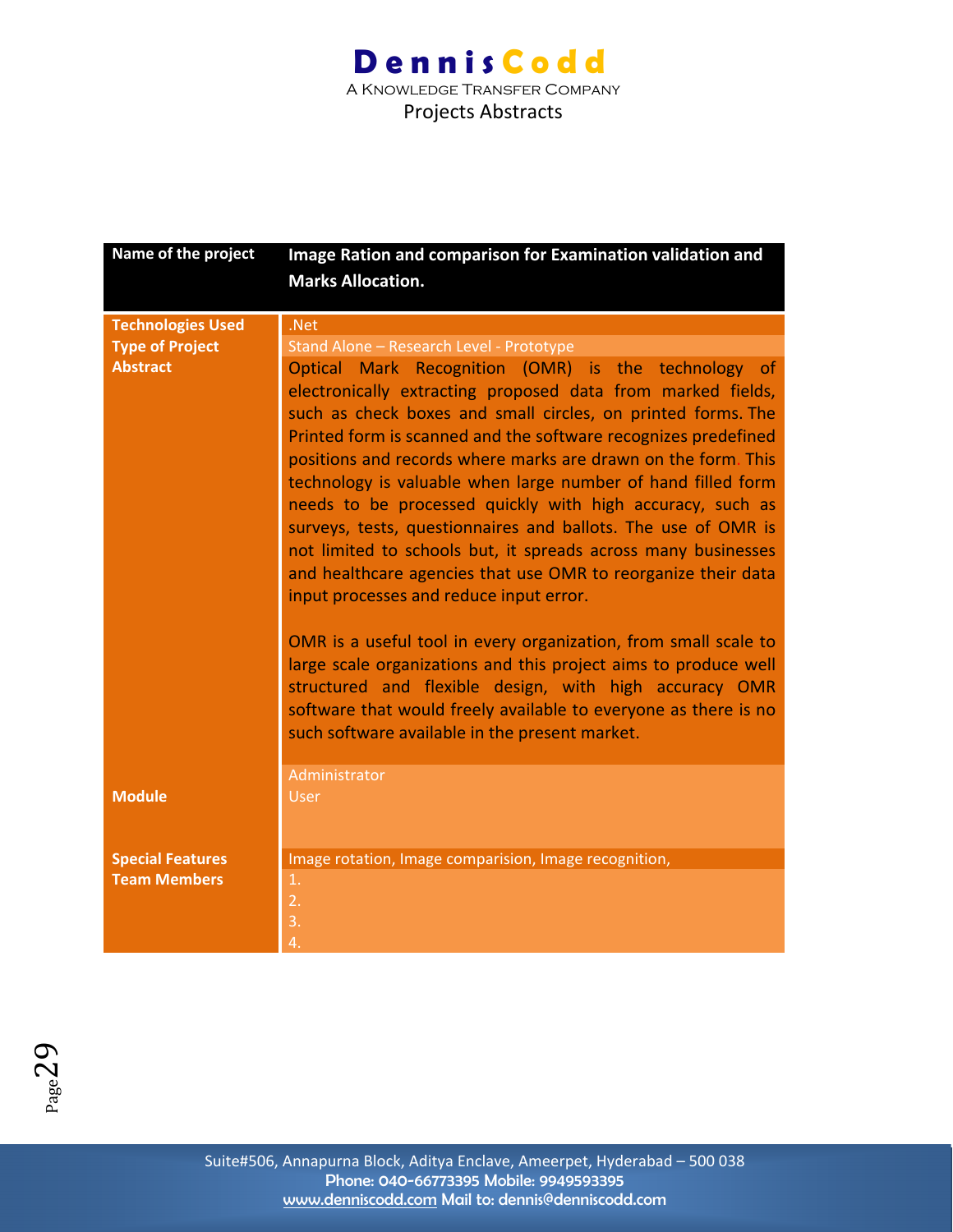A Knowledge Transfer Company Projects Abstracts

| Name of the project      | <b>Information Security Architecture-Context Aware Access</b>          |
|--------------------------|------------------------------------------------------------------------|
|                          | <b>Control Model for Educational Applications</b>                      |
|                          |                                                                        |
| <b>Technologies Used</b> | Java                                                                   |
| <b>Type of Project</b>   | <b>Stand Alone - IEEE</b>                                              |
| <b>Abstract</b>          | Information is an asset for every organization. The constantly         |
|                          | increasing nature of computers systems on the functioning of           |
|                          | organizations results in concerns about the threats to the information |
|                          | usage. Security requirements approached at the organization level      |
|                          | initiate the need for models that capture the organizational and       |
|                          | distributed aspects of information usage. Such models have to          |
|                          | express organization specific security policies and internal controls  |
|                          | aiming to protect information against unauthorized access and          |
|                          | modification and against usage of information for unintended           |
|                          | purposes.                                                              |
|                          | Existing systems follows Role Based Access Control models (RBAC)       |
|                          | which are application dependent and whether they address the           |
|                          | problems posed by mobile devices such as note books, Personal          |
|                          | Digital Assistants (PDA), is an open question.                         |
|                          | Admin                                                                  |
| <b>Module</b>            | <b>User</b>                                                            |
| <b>Special Features</b>  | Contex test algorithms used. Image comparission and recognition        |
| <b>Team Members</b>      | 1.                                                                     |
|                          | 2.                                                                     |
|                          | 3.                                                                     |
|                          | $\overline{4}$                                                         |

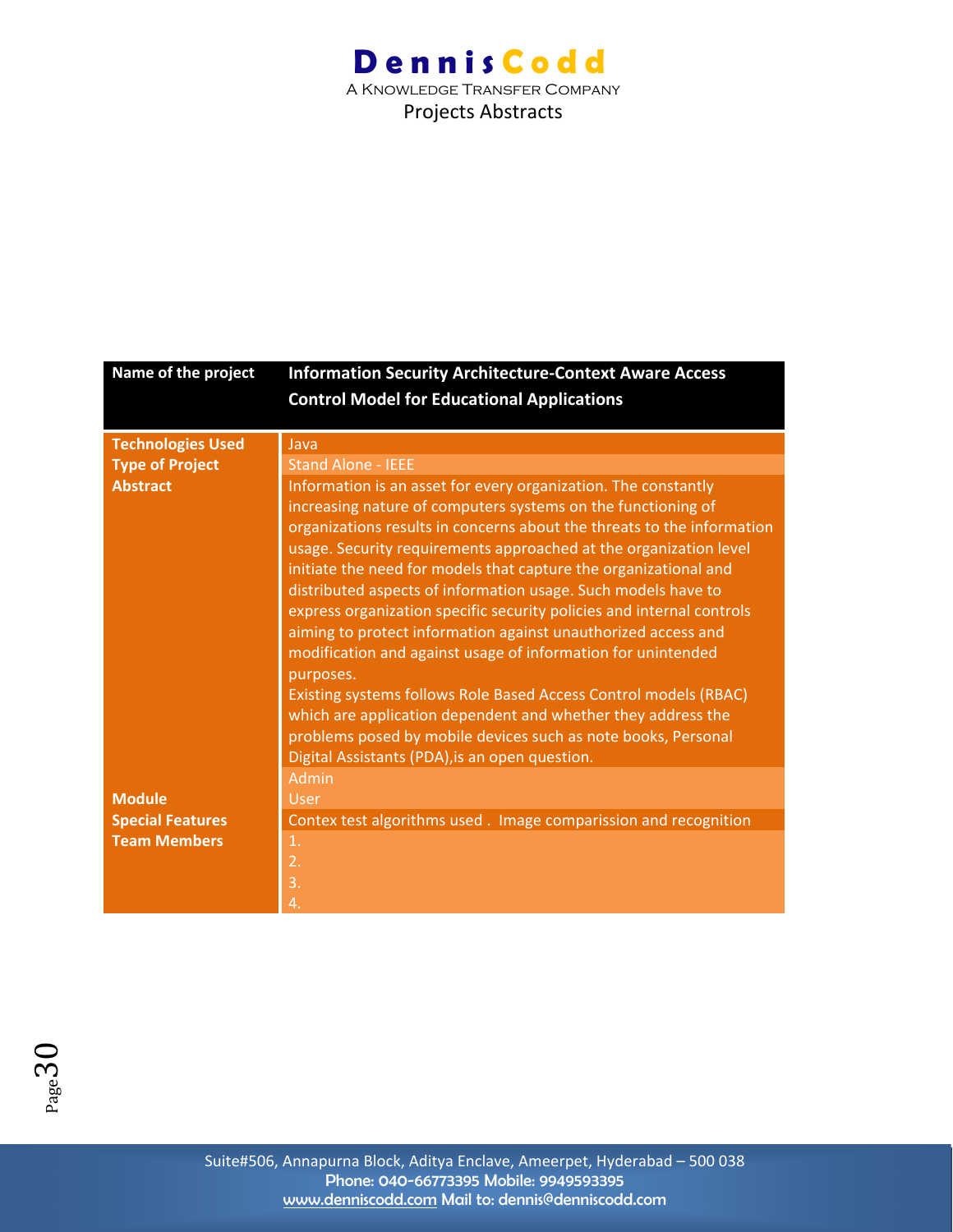Projects Abstracts

#### **Data Mining Projects**

| Name of the project      | <b>Nationwide Student Information System using Data Mining</b><br>Concepts.                                                                                                         |
|--------------------------|-------------------------------------------------------------------------------------------------------------------------------------------------------------------------------------|
| <b>Technologies Used</b> | Java / .Net                                                                                                                                                                         |
| <b>Type of Project</b>   | <b>Web Based</b>                                                                                                                                                                    |
| <b>Abstract</b>          | The objective of the project is to automate<br>different                                                                                                                            |
|                          | educational institutions in India, which have different                                                                                                                             |
|                          | operational locations in India. The main objective of the project                                                                                                                   |
|                          | to give complete information about the students located in                                                                                                                          |
|                          | India. This system is going to reveal all college level students                                                                                                                    |
|                          | who have completed their $+2$ level education. There are three                                                                                                                      |
|                          | systems which have many locations. These<br>education                                                                                                                               |
|                          | universities and colleges are located in different locations. The                                                                                                                   |
|                          | objective of the project is to integrate different educational                                                                                                                      |
|                          | systems with data transformation and data manipulation                                                                                                                              |
|                          | together. The objective of the project emphasizes the need of                                                                                                                       |
|                          | data that upgrade automatically in respective tables. The                                                                                                                           |
|                          | database is developed for this project is centrally located and                                                                                                                     |
|                          | connected with all other colleges and universities in different                                                                                                                     |
|                          | locations with the help of Internet Exchange Server installation.                                                                                                                   |
|                          | Administrator                                                                                                                                                                       |
| <b>Module</b>            | University<br>College                                                                                                                                                               |
|                          | Student                                                                                                                                                                             |
|                          | Company                                                                                                                                                                             |
| <b>Special Features</b>  | Web application development, Data Integrity, Data exchange, Data<br>retrieval, datamining concepts and tools are used. Inter module<br>relationship and module de composion is used |
| <b>Team Members</b>      | 1.                                                                                                                                                                                  |
|                          | 2.<br>3.                                                                                                                                                                            |
|                          | 4.                                                                                                                                                                                  |



Suite#506, Annapurna Block, Aditya Enclave, Ameerpet, Hyderabad – 500 038 Phone: 040-66773395 Mobile: 9949593395 www.denniscodd.com Mail to: dennis@denniscodd.com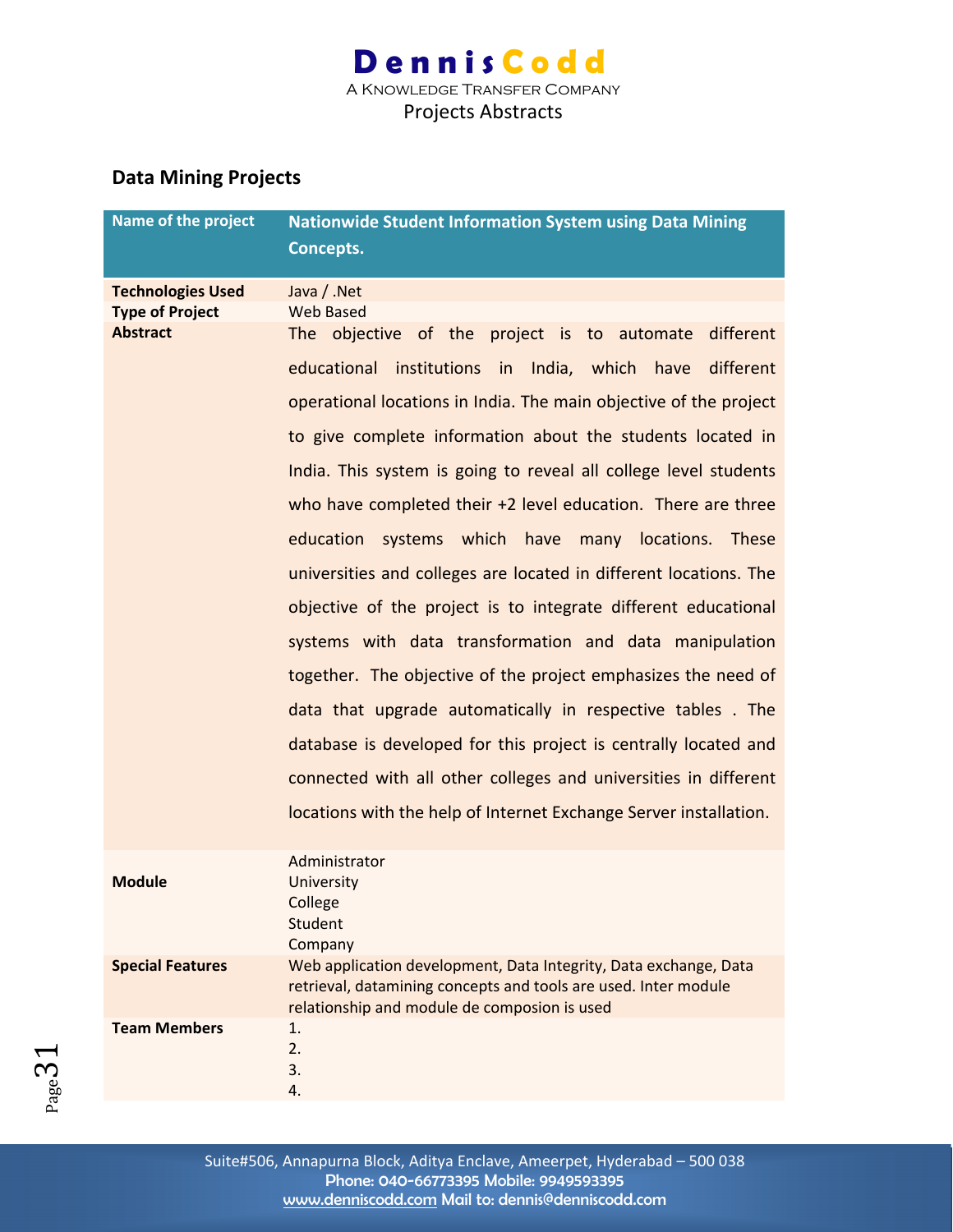A Knowledge Transfer Company Projects Abstracts

| Name of the project      | Web based claims processing System using Data Mining                                                                                                                                                                                                                                                                                                                                                                                                                                                                                                                                                                                                                                                                                                                                                                                                                                                                                                                                                                                                                                                                                                                    |
|--------------------------|-------------------------------------------------------------------------------------------------------------------------------------------------------------------------------------------------------------------------------------------------------------------------------------------------------------------------------------------------------------------------------------------------------------------------------------------------------------------------------------------------------------------------------------------------------------------------------------------------------------------------------------------------------------------------------------------------------------------------------------------------------------------------------------------------------------------------------------------------------------------------------------------------------------------------------------------------------------------------------------------------------------------------------------------------------------------------------------------------------------------------------------------------------------------------|
| <b>Technologies Used</b> | Java - .Net                                                                                                                                                                                                                                                                                                                                                                                                                                                                                                                                                                                                                                                                                                                                                                                                                                                                                                                                                                                                                                                                                                                                                             |
| <b>Type of Project</b>   | Web Based application                                                                                                                                                                                                                                                                                                                                                                                                                                                                                                                                                                                                                                                                                                                                                                                                                                                                                                                                                                                                                                                                                                                                                   |
| <b>Abstract</b>          | Web Based Claims Processing System (WCPS) developed in ASP.Net<br>(C#) so that the employee can fill the form online and submit it so<br>that the form is sent to Claim Processing Department (CPD) through<br>Internet. At CPD, the form needs to be checked automatically by a<br>program which will compute the amount that needs to be reimbursed<br>to the employee for the treatment undertaken.<br>P2P is a company which is having an employee strength of at least<br>1500. All the employees are provided medical reimbursement facility<br>which means that the expenditure incurred by the employee for<br>treatment is reimbursed by the company. For reimbursement, the<br>employee needs to fill in a form detailing the treatment undertaken<br>which includes the name & cost of medicines, laboratory tests,<br>surgery. The form is duly signed by the employee and it will be sent to<br>the concerned Claims Processing Department (CPD) by messenger for<br>processing. CPD will process it and the order regarding the<br>reimbursement is sent to the Cash counter (CC) where in the<br>employee can come and receive the reimbursement amount. |
|                          | Administrator                                                                                                                                                                                                                                                                                                                                                                                                                                                                                                                                                                                                                                                                                                                                                                                                                                                                                                                                                                                                                                                                                                                                                           |
| <b>Module</b>            | User                                                                                                                                                                                                                                                                                                                                                                                                                                                                                                                                                                                                                                                                                                                                                                                                                                                                                                                                                                                                                                                                                                                                                                    |
| <b>Special Features</b>  |                                                                                                                                                                                                                                                                                                                                                                                                                                                                                                                                                                                                                                                                                                                                                                                                                                                                                                                                                                                                                                                                                                                                                                         |
| <b>Team Members</b>      | 1.<br>2.<br>3.<br>4.                                                                                                                                                                                                                                                                                                                                                                                                                                                                                                                                                                                                                                                                                                                                                                                                                                                                                                                                                                                                                                                                                                                                                    |

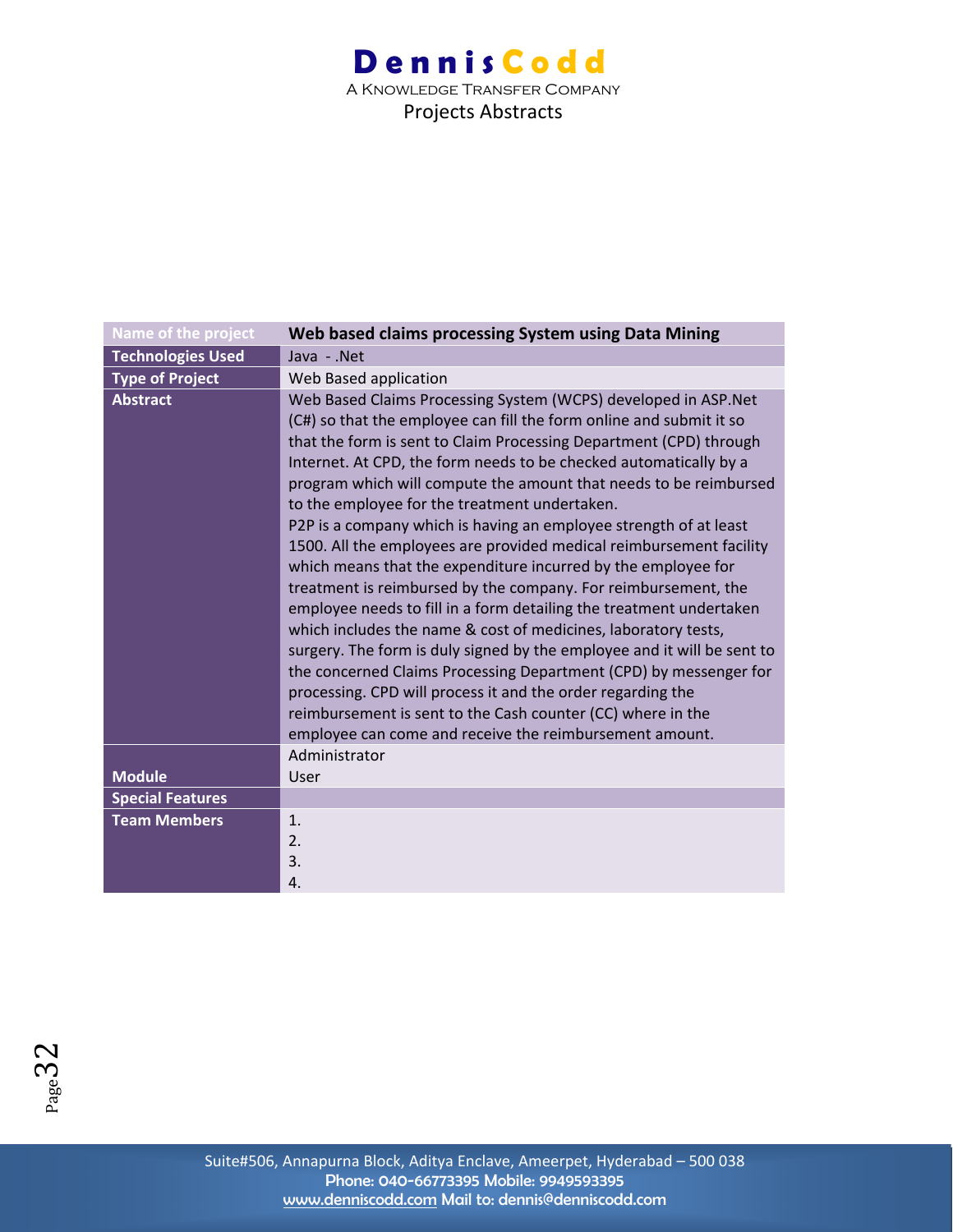A Knowledge Transfer Company Projects Abstracts

| Name of the project                            | <b>Telecom Customer Service Management.</b>                           |
|------------------------------------------------|-----------------------------------------------------------------------|
| <b>Technologies Used</b>                       | Java / .Net<br><b>Web Based</b>                                       |
| <b>Type of Project</b><br><b>Abstract</b>      | TCMS provides built in Customer Care module that allows CSR           |
|                                                | to have a single view of the customer (both pre and post paid         |
|                                                | subscriber). Right from the moment subscriber has activated his       |
|                                                | account till its expiry stage entire history of the subscriber can be |
|                                                | tracked and viewed. This module also provides the access to           |
|                                                | reconfigure Subscriber services, their tariff plans, IMSI             |
|                                                | replacements as per the needs of the subscriber. This Web based       |
|                                                | GUI interface also provides CSR's the capability to dig into          |
|                                                | subscriber profile, usage, bills till single CDR level. This would    |
|                                                | help in resolving billing irregularities and concerns. This module    |
|                                                | aims to provide 360 degrees view of the subscriber while he has       |
|                                                | subscribed to one or more services. This module will act as           |
|                                                | common interface for both prepaid and post paid subscribers.          |
|                                                |                                                                       |
|                                                | This project is developed in three tire architecture and with easy    |
|                                                | to use interface screens and My SQL database. This application        |
|                                                | is a web based project to access the details from any where else      |
|                                                | from the world.                                                       |
|                                                | 1. Administrator or HR Manager                                        |
| <b>Module</b>                                  | New connections                                                       |
|                                                | <b>Collection Center</b><br>3.                                        |
|                                                | <b>Customer Care</b><br>$\overline{4}$ .                              |
| <b>Special Features</b><br><b>Team Members</b> | 1.                                                                    |
|                                                | 2.                                                                    |
|                                                | 3.<br>4.                                                              |

Page33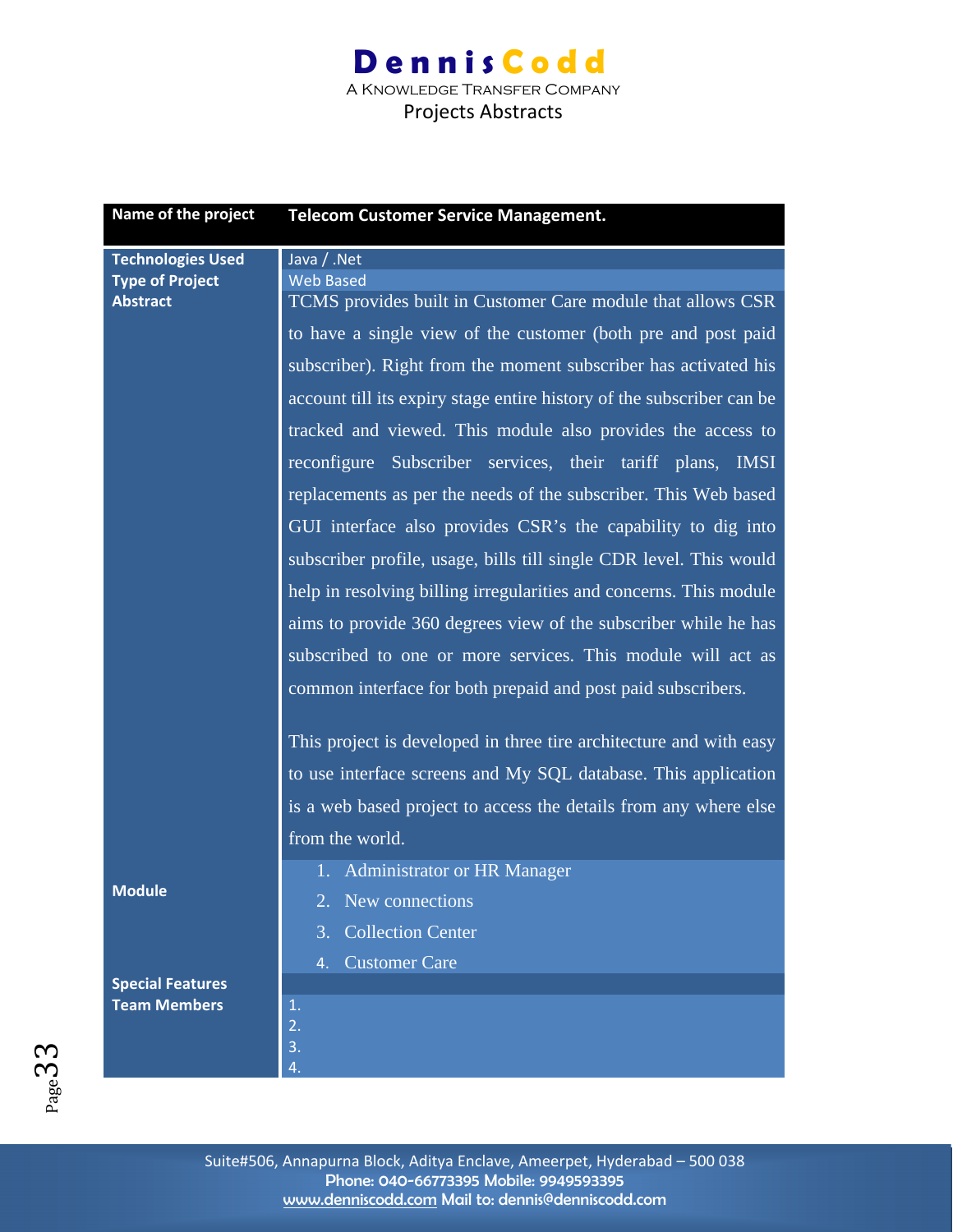A Knowledge Transfer Company

| Name of the project      | Utilization of data mining and data ware housing in Govt. Job                             |
|--------------------------|-------------------------------------------------------------------------------------------|
|                          | Portal maintenance - National Information System.                                         |
|                          |                                                                                           |
| <b>Technologies Used</b> | Java / .Net                                                                               |
| <b>Type of Project</b>   | Web Based Project - prototype - Govt.                                                     |
| <b>Abstract</b>          | Ministry of HRD of Andhra Pradesh is head of all the human                                |
|                          | resources development of the state. The main aim of this                                  |
|                          | department to provide jobs for the unemployed youth in the                                |
|                          | state. The state Principle secretary is heading all the                                   |
|                          | departments related to Human Resourse development in the                                  |
|                          | state. In this Human Resource Development, Employment                                     |
|                          | Exchanges situated in the state in every district. The chief                              |
|                          | employment exchange officer is the chief of this department                               |
|                          | who is reporting to the state principle secretary to the govt of                          |
|                          | Andhra Pradesh Human Resources Development. The company                                   |
|                          | is intoned to give a proposal for the principle secretary of                              |
|                          | Andhra Pradesh human resources development to auto mate all                               |
|                          | employment exchanges in the state. The employment                                         |
|                          | exchanges are the offices whose duty is to record the                                     |
|                          | unemployed graduates particulars and sends the interview                                  |
|                          | letters to the deserving candidates for the respective positions.                         |
|                          | <b>NIC</b>                                                                                |
| <b>Module</b>            | Employer - Govt Depts.                                                                    |
|                          | User - Unemployed graduate                                                                |
| <b>Special Features</b>  | Web data integration, Database management, data retrieval, data                           |
|                          | management, Module integration, Module de composition,<br>manipulations and calculations. |
| <b>Team Members</b>      | 1.                                                                                        |
|                          | 2.                                                                                        |
|                          | 3.                                                                                        |
|                          | 4.                                                                                        |

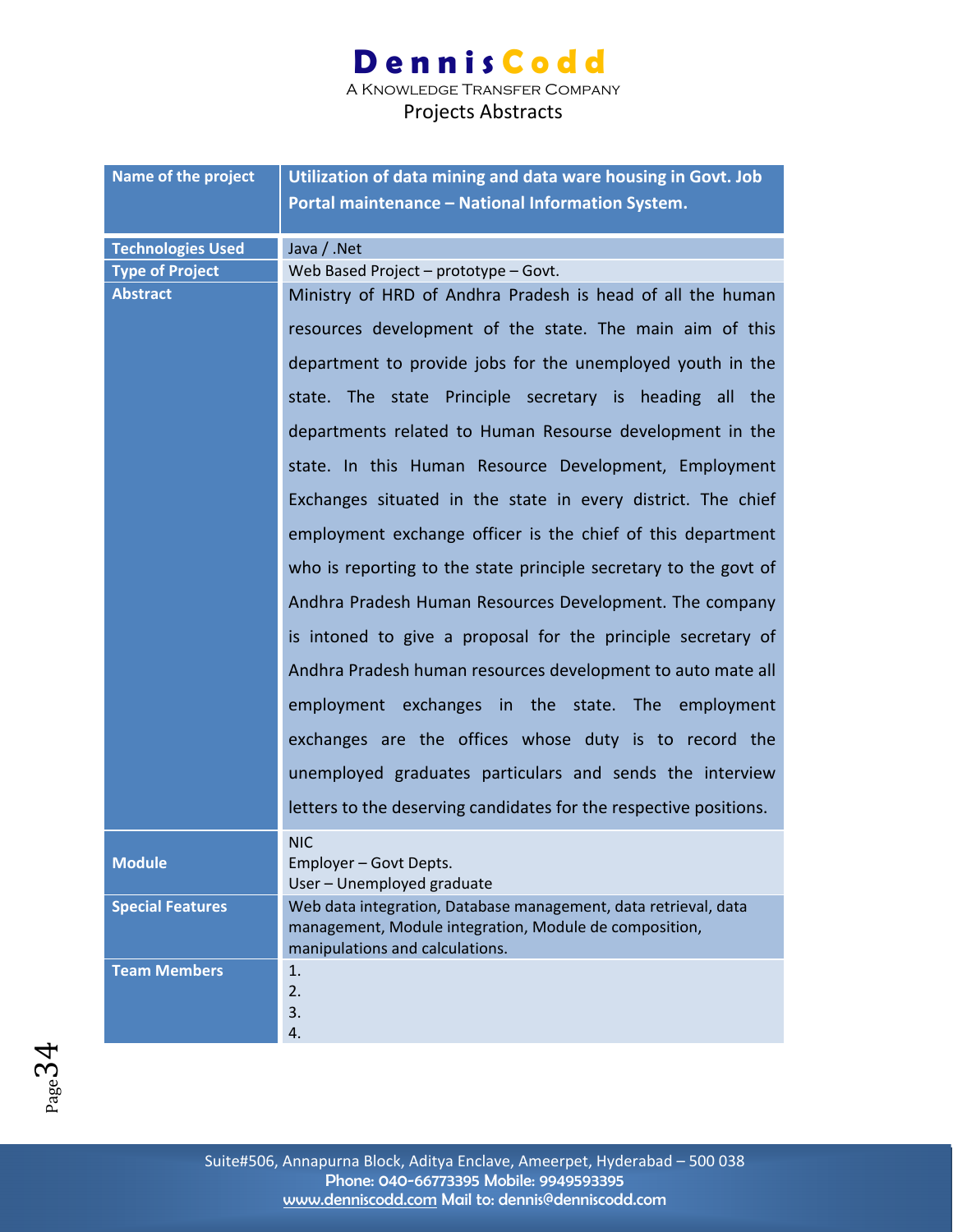A Knowledge Transfer Company Projects Abstracts

| Name of the project      | Data extraction from Web data sources - Web Data Extractor                                                                                                                                                                                                                                                                                                                                                                                                                                                                                                                                                                                                                                                                                                                                                                                                                  |
|--------------------------|-----------------------------------------------------------------------------------------------------------------------------------------------------------------------------------------------------------------------------------------------------------------------------------------------------------------------------------------------------------------------------------------------------------------------------------------------------------------------------------------------------------------------------------------------------------------------------------------------------------------------------------------------------------------------------------------------------------------------------------------------------------------------------------------------------------------------------------------------------------------------------|
| <b>Technologies Used</b> | Java                                                                                                                                                                                                                                                                                                                                                                                                                                                                                                                                                                                                                                                                                                                                                                                                                                                                        |
| <b>Type of Project</b>   | Web based Project                                                                                                                                                                                                                                                                                                                                                                                                                                                                                                                                                                                                                                                                                                                                                                                                                                                           |
| <b>Abstract</b>          | The main purpose of the project is to extract data from the<br>display output of another application. Web data extractor is a<br>web based application which can be deployed on any operating<br>system. The project team has developed this application to<br>cater the needs of the internet browsers. This application is<br>giving the basic utilities for the user in browsing the web pages<br>with limited utilities. The project team is intended to give future<br>enhancements to this project in the finial year submission.<br>basic data structures used in a new page analysis technique to<br>create wrappers (data extractors) for the result pages produced<br>by Web sites in response to user geries via Web page forms.<br>The key structure called a tpGrid is a representation of the web<br>page, which is easier to analyse than the raw HTML code. |
| <b>Module</b>            | Administrator<br>user                                                                                                                                                                                                                                                                                                                                                                                                                                                                                                                                                                                                                                                                                                                                                                                                                                                       |
| <b>Special Features</b>  | Web data extraction, data extraction, Mining concepts                                                                                                                                                                                                                                                                                                                                                                                                                                                                                                                                                                                                                                                                                                                                                                                                                       |
| <b>Team Members</b>      | 1.<br>2.<br>3.<br>4.                                                                                                                                                                                                                                                                                                                                                                                                                                                                                                                                                                                                                                                                                                                                                                                                                                                        |

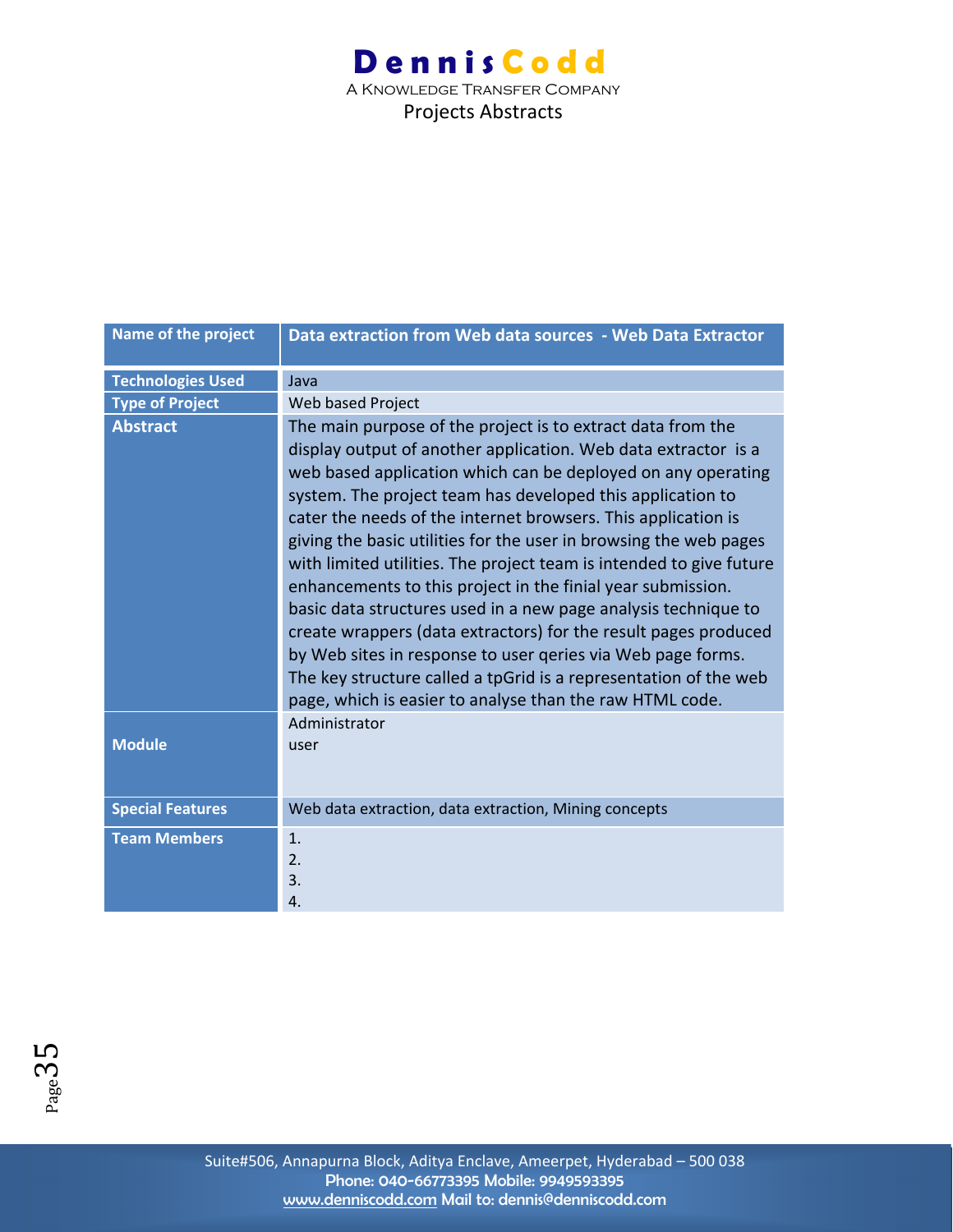A Knowledge Transfer Company Projects Abstracts

| Name of the project      | <b>Numeric To Numeric Encryption of Databases: Using 3 Kdec Algorithm</b>                                                                                                                                                                                                                                                                                                                                                                                                                                                                                                                                                                                                                                                                                                                                                                                                                                                                                                                                                                                                                                 |
|--------------------------|-----------------------------------------------------------------------------------------------------------------------------------------------------------------------------------------------------------------------------------------------------------------------------------------------------------------------------------------------------------------------------------------------------------------------------------------------------------------------------------------------------------------------------------------------------------------------------------------------------------------------------------------------------------------------------------------------------------------------------------------------------------------------------------------------------------------------------------------------------------------------------------------------------------------------------------------------------------------------------------------------------------------------------------------------------------------------------------------------------------|
| <b>Technologies Used</b> | Java                                                                                                                                                                                                                                                                                                                                                                                                                                                                                                                                                                                                                                                                                                                                                                                                                                                                                                                                                                                                                                                                                                      |
| <b>Type of Project</b>   | <b>Stand Alone Project</b>                                                                                                                                                                                                                                                                                                                                                                                                                                                                                                                                                                                                                                                                                                                                                                                                                                                                                                                                                                                                                                                                                |
| <b>Abstract</b>          | The best way of securing the data is to restrict access to the data which<br>can be achieved by the process of authentication and authorization. A<br>user should be asked for authenticating formation of information before<br>accessing the data and should only be allowed to perform the operations<br>for which access rights are available. If the data to be accessed is on a<br>local machine, applying access control is easy, but if data is accessed from<br>a remote client, user credentials and data needs to be secured on the<br>network. In such situations security protocols are used. Incase that a<br>malicious user somehow breaches the above security provisions and gets<br>access to data; the only solution is scrambling the data. So encrypting the<br>data whether it is in-motion or at-rest - is the next level of security that<br>will make the data worthless for the hacker F[10]. the data worthless for<br>the hacker Encryption is the process of disguising data in such a way to<br>hide its substance, is a very effective way to achieve security for data at |
|                          | rest. Implementation of a database encryption strategy raises several<br>important factors that must be taken into consideration like should the<br>encryption be performed inside the database or in the application where<br>the data is generated or in a hardware device? Should encryption keys be<br>kept inside the database or somewhere else where it is more secure?<br>Should the granularity of encrypting data be applied to a database, a table<br>or a column level? In this paper we will focus on a security solution for<br>protection of data at rest, specifically protection of numeric data that<br>resides in the databases.                                                                                                                                                                                                                                                                                                                                                                                                                                                       |
|                          | Administrator                                                                                                                                                                                                                                                                                                                                                                                                                                                                                                                                                                                                                                                                                                                                                                                                                                                                                                                                                                                                                                                                                             |
| <b>Module</b>            | User                                                                                                                                                                                                                                                                                                                                                                                                                                                                                                                                                                                                                                                                                                                                                                                                                                                                                                                                                                                                                                                                                                      |
| <b>Special Features</b>  | Data encryption and decryption, database storage, database design,                                                                                                                                                                                                                                                                                                                                                                                                                                                                                                                                                                                                                                                                                                                                                                                                                                                                                                                                                                                                                                        |
| <b>Team Members</b>      | 1.<br>2.<br>3.<br>4.                                                                                                                                                                                                                                                                                                                                                                                                                                                                                                                                                                                                                                                                                                                                                                                                                                                                                                                                                                                                                                                                                      |

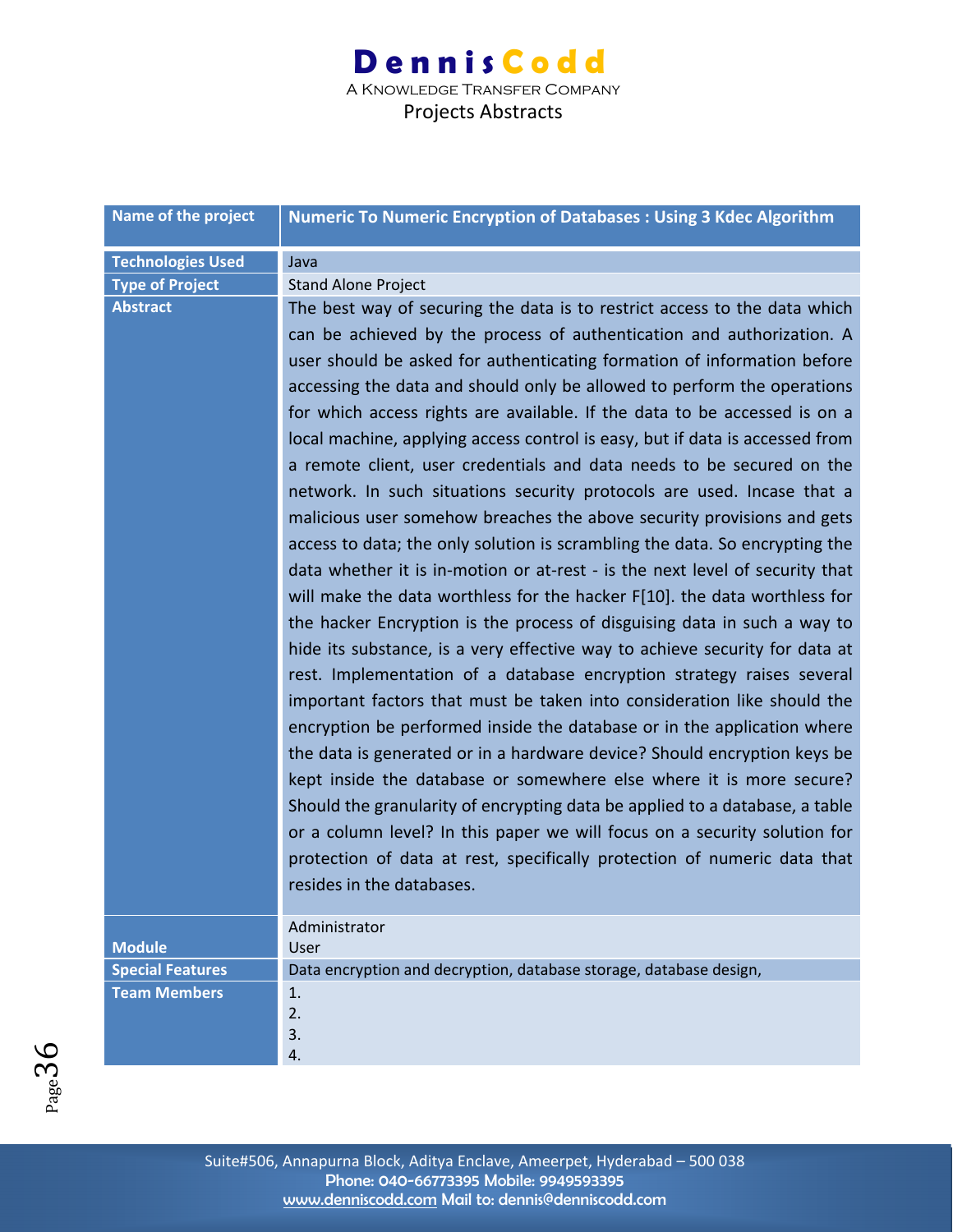| Name of the project      | <b>Extraction of Significant Patterns from Heart Disease Warehouses for</b>                                                                                                                                                                                                                                                                                                                                                                                                                                                                                                                                                                                                                                                                                                                                                                                                                                                                                                                                                                                                                                                                                                                                                                                                                                                                                                                                                                                                                                                                                                                                 |
|--------------------------|-------------------------------------------------------------------------------------------------------------------------------------------------------------------------------------------------------------------------------------------------------------------------------------------------------------------------------------------------------------------------------------------------------------------------------------------------------------------------------------------------------------------------------------------------------------------------------------------------------------------------------------------------------------------------------------------------------------------------------------------------------------------------------------------------------------------------------------------------------------------------------------------------------------------------------------------------------------------------------------------------------------------------------------------------------------------------------------------------------------------------------------------------------------------------------------------------------------------------------------------------------------------------------------------------------------------------------------------------------------------------------------------------------------------------------------------------------------------------------------------------------------------------------------------------------------------------------------------------------------|
|                          | <b>Heart Attack Prediction.</b>                                                                                                                                                                                                                                                                                                                                                                                                                                                                                                                                                                                                                                                                                                                                                                                                                                                                                                                                                                                                                                                                                                                                                                                                                                                                                                                                                                                                                                                                                                                                                                             |
|                          |                                                                                                                                                                                                                                                                                                                                                                                                                                                                                                                                                                                                                                                                                                                                                                                                                                                                                                                                                                                                                                                                                                                                                                                                                                                                                                                                                                                                                                                                                                                                                                                                             |
| <b>Technologies Used</b> | Java                                                                                                                                                                                                                                                                                                                                                                                                                                                                                                                                                                                                                                                                                                                                                                                                                                                                                                                                                                                                                                                                                                                                                                                                                                                                                                                                                                                                                                                                                                                                                                                                        |
| <b>Type of Project</b>   | <b>Stand Alone - Scientific</b>                                                                                                                                                                                                                                                                                                                                                                                                                                                                                                                                                                                                                                                                                                                                                                                                                                                                                                                                                                                                                                                                                                                                                                                                                                                                                                                                                                                                                                                                                                                                                                             |
| <b>Abstract</b>          | The diagnosis of diseases is a significant and tedious task in medicine. The<br>detection of heart disease from various factors or symptoms is a multi-layered<br>issue which is not free from false presumptions often accompanied by<br>unpredictable effects. Thus the effort to utilize knowledge and experience of<br>numerous specialists and clinical screening data of patients collected in<br>databases to facilitate the diagnosis process is considered a valuable option. The<br>healthcare industry gathers enormous amounts of heart disease data that<br>regrettably, are not "mined" to determine concealed information for effective<br>decision making by healthcare practitioners. In this paper, we have proposed an<br>efficient approach for the extraction of significant patterns from the heart<br>disease warehouses for heart attack prediction. Initially, the data warehouse is<br>preprocessed to make it appropriate for the mining process. After preprocessing,<br>the heart disease warehouse is clustered using the K-means clustering algorithm,<br>which will extract the data relevant to heart attack from the warehouse.<br>Subsequently the frequent patterns are mined from the extracted data, relevant<br>to heart disease, using the MAFIA algorithm. Then the significant weightage of<br>the frequent patterns are calculated. Further, the patterns significant to heart<br>attack prediction are chosen based on the calculated significant weightage.<br>These significant patterns can be used in the development of heart attack<br>prediction system. |
| <b>Module</b>            | Administrator<br>User                                                                                                                                                                                                                                                                                                                                                                                                                                                                                                                                                                                                                                                                                                                                                                                                                                                                                                                                                                                                                                                                                                                                                                                                                                                                                                                                                                                                                                                                                                                                                                                       |
| <b>Special Features</b>  | Data mining, Data ware housing concepts, data integrity,                                                                                                                                                                                                                                                                                                                                                                                                                                                                                                                                                                                                                                                                                                                                                                                                                                                                                                                                                                                                                                                                                                                                                                                                                                                                                                                                                                                                                                                                                                                                                    |
| <b>Team Members</b>      | 1.                                                                                                                                                                                                                                                                                                                                                                                                                                                                                                                                                                                                                                                                                                                                                                                                                                                                                                                                                                                                                                                                                                                                                                                                                                                                                                                                                                                                                                                                                                                                                                                                          |
|                          | 2.                                                                                                                                                                                                                                                                                                                                                                                                                                                                                                                                                                                                                                                                                                                                                                                                                                                                                                                                                                                                                                                                                                                                                                                                                                                                                                                                                                                                                                                                                                                                                                                                          |
|                          | 3.                                                                                                                                                                                                                                                                                                                                                                                                                                                                                                                                                                                                                                                                                                                                                                                                                                                                                                                                                                                                                                                                                                                                                                                                                                                                                                                                                                                                                                                                                                                                                                                                          |
|                          | 4.                                                                                                                                                                                                                                                                                                                                                                                                                                                                                                                                                                                                                                                                                                                                                                                                                                                                                                                                                                                                                                                                                                                                                                                                                                                                                                                                                                                                                                                                                                                                                                                                          |

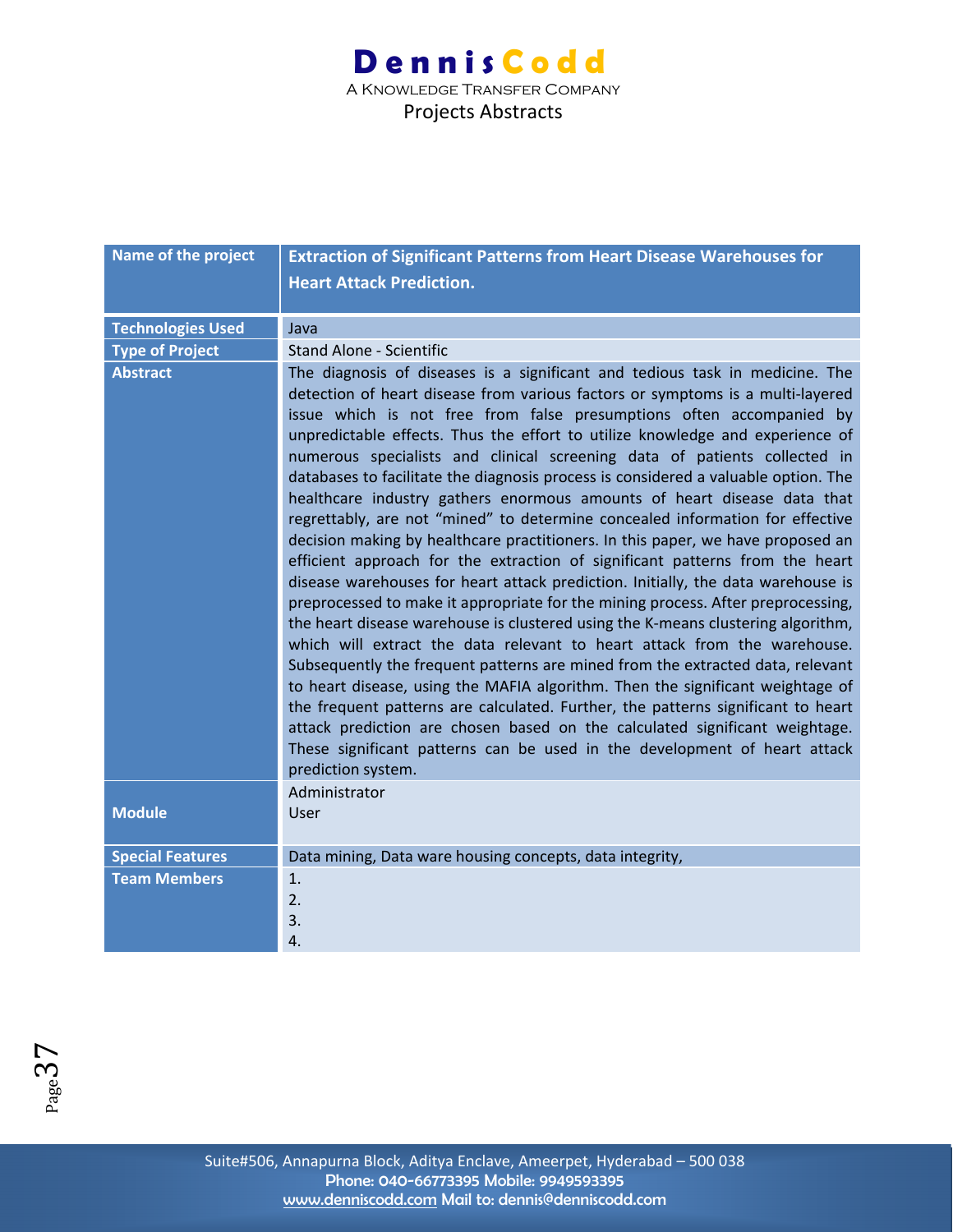#### **Dennis Codd** A Knowledge Transfer Company Projects Abstracts

| Name of the project      | <b>Mining Positive and Negative Association Rules</b>                                                                                                                                                                                                                                                                                                                                                                                                                                                                                                                                                                                                                                                                                                                                                                                                                                                                                                                                                                                                                                                                                                                                                                                                                                                                                                                  |
|--------------------------|------------------------------------------------------------------------------------------------------------------------------------------------------------------------------------------------------------------------------------------------------------------------------------------------------------------------------------------------------------------------------------------------------------------------------------------------------------------------------------------------------------------------------------------------------------------------------------------------------------------------------------------------------------------------------------------------------------------------------------------------------------------------------------------------------------------------------------------------------------------------------------------------------------------------------------------------------------------------------------------------------------------------------------------------------------------------------------------------------------------------------------------------------------------------------------------------------------------------------------------------------------------------------------------------------------------------------------------------------------------------|
| <b>Technologies Used</b> | Java                                                                                                                                                                                                                                                                                                                                                                                                                                                                                                                                                                                                                                                                                                                                                                                                                                                                                                                                                                                                                                                                                                                                                                                                                                                                                                                                                                   |
| <b>Type of Project</b>   | Stand Alone - Research - IEEE - paper submission                                                                                                                                                                                                                                                                                                                                                                                                                                                                                                                                                                                                                                                                                                                                                                                                                                                                                                                                                                                                                                                                                                                                                                                                                                                                                                                       |
| <b>Abstract</b>          | Typical association rules consider only items<br>enumerated in<br>transactions. Such rules are referred to as positive association rules.<br>Negative association rules also consider the same items, but in addition<br>consider negated items (i.e. absent from transactions). Negative<br>association rules are useful in market-basket analysis to identify<br>products that conflict with each other or products that complement each<br>other. They are also very convenient for associative classifiers,<br>classifiers that build their classification model based on association<br>rules. Many other applications would benefit from negative association<br>rules if it was not for the expensive process to discover them. Indeed,<br>mining for such rules necessitates the examination of an exponentially<br>large search space. Despite their usefulness, and while they were<br>referred to in many publications, very few algorithms to mine them have<br>been proposed to date. In this project we propose an algorithm that<br>extends the support-confidence framework with a sliding correlation<br>coefficient threshold. In addition to finding confident positive rules that<br>have a strong correlation, the algorithm discovers negative association<br>rules with strong negative correlation between the antecedents and<br>consequents. |
| <b>Module</b>            | Admin<br>User                                                                                                                                                                                                                                                                                                                                                                                                                                                                                                                                                                                                                                                                                                                                                                                                                                                                                                                                                                                                                                                                                                                                                                                                                                                                                                                                                          |
| <b>Special Features</b>  | Data mining concepts, Positive and Negative rules, Data base intigrity                                                                                                                                                                                                                                                                                                                                                                                                                                                                                                                                                                                                                                                                                                                                                                                                                                                                                                                                                                                                                                                                                                                                                                                                                                                                                                 |
| <b>Team Members</b>      | 1.                                                                                                                                                                                                                                                                                                                                                                                                                                                                                                                                                                                                                                                                                                                                                                                                                                                                                                                                                                                                                                                                                                                                                                                                                                                                                                                                                                     |
|                          | 2.                                                                                                                                                                                                                                                                                                                                                                                                                                                                                                                                                                                                                                                                                                                                                                                                                                                                                                                                                                                                                                                                                                                                                                                                                                                                                                                                                                     |
|                          | 3.                                                                                                                                                                                                                                                                                                                                                                                                                                                                                                                                                                                                                                                                                                                                                                                                                                                                                                                                                                                                                                                                                                                                                                                                                                                                                                                                                                     |
|                          | 4.                                                                                                                                                                                                                                                                                                                                                                                                                                                                                                                                                                                                                                                                                                                                                                                                                                                                                                                                                                                                                                                                                                                                                                                                                                                                                                                                                                     |

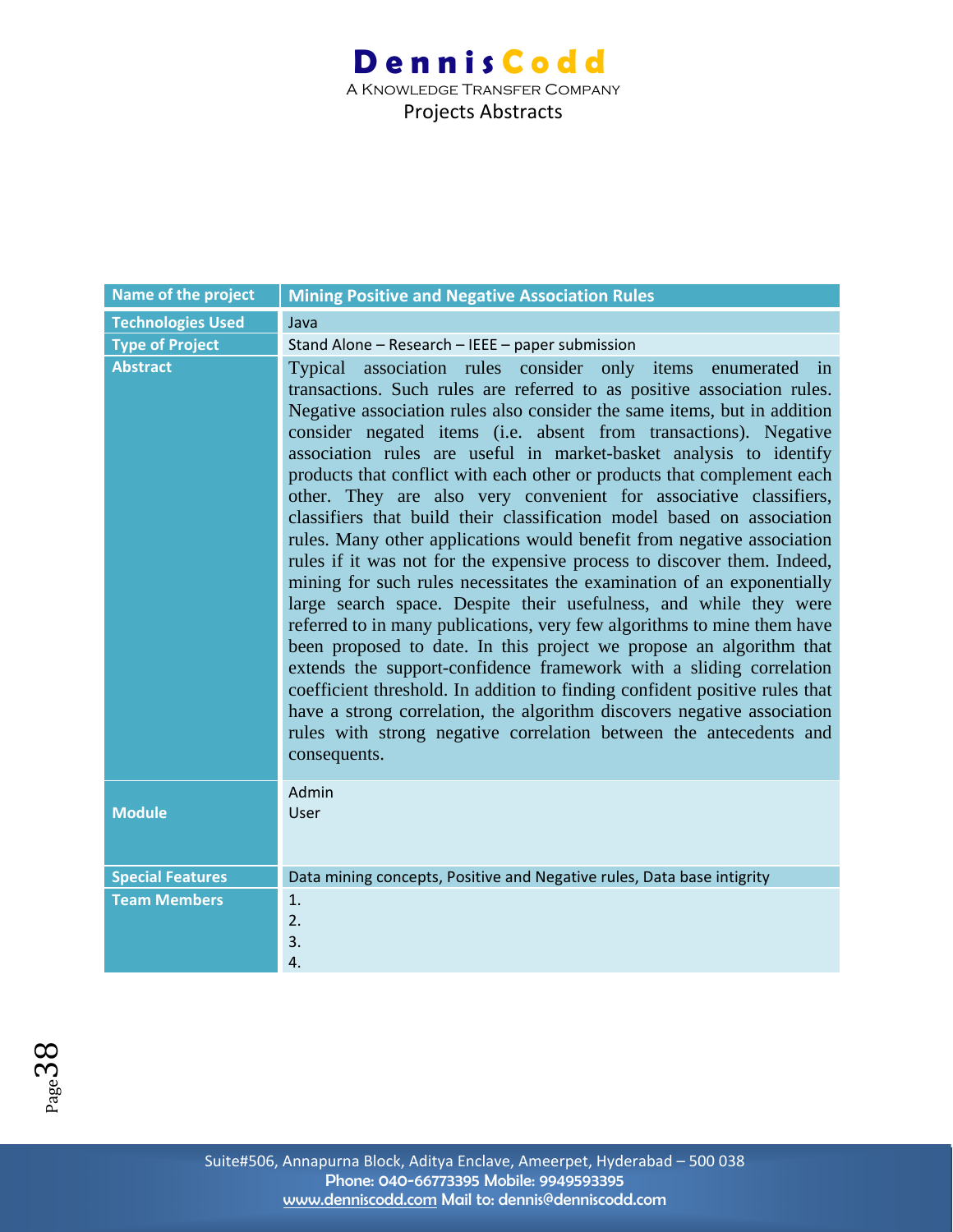| Name of the project      | <b>C-TREND: Temporal Cluster Graphs for Identifying and Visualizing</b>                                                                                                                                                                                                                                                                                                                                                                                                                                                                                                                                                                                                                                                                                                                                                                                                                                                                                                                                                                                                                                                                                                                                                         |
|--------------------------|---------------------------------------------------------------------------------------------------------------------------------------------------------------------------------------------------------------------------------------------------------------------------------------------------------------------------------------------------------------------------------------------------------------------------------------------------------------------------------------------------------------------------------------------------------------------------------------------------------------------------------------------------------------------------------------------------------------------------------------------------------------------------------------------------------------------------------------------------------------------------------------------------------------------------------------------------------------------------------------------------------------------------------------------------------------------------------------------------------------------------------------------------------------------------------------------------------------------------------|
|                          | <b>Trends in Multi-attribute Transactional Data</b>                                                                                                                                                                                                                                                                                                                                                                                                                                                                                                                                                                                                                                                                                                                                                                                                                                                                                                                                                                                                                                                                                                                                                                             |
|                          |                                                                                                                                                                                                                                                                                                                                                                                                                                                                                                                                                                                                                                                                                                                                                                                                                                                                                                                                                                                                                                                                                                                                                                                                                                 |
| <b>Technologies Used</b> | Java                                                                                                                                                                                                                                                                                                                                                                                                                                                                                                                                                                                                                                                                                                                                                                                                                                                                                                                                                                                                                                                                                                                                                                                                                            |
| <b>Type of Project</b>   | Stand Alone - IEEE - Standard                                                                                                                                                                                                                                                                                                                                                                                                                                                                                                                                                                                                                                                                                                                                                                                                                                                                                                                                                                                                                                                                                                                                                                                                   |
| <b>Abstract</b>          | Organizations and firms are capturing increasingly more data about<br>their customers, suppliers, competitors, and business environment.<br>Most of this data is multiattribute (multidimensional) and temporal<br>in nature. Data mining and business intelligence techniques are<br>often used to discover patterns in such data; however, mining<br>temporal relationships typically is a complex task. This paper<br>propose a new data analysis and visualization technique for<br>representing trends in multiattribute temporal data using a<br>clustering based approach. This paper introduce Cluster-based<br>Temporal Representation of EvenT Data (C-TREND), a system that<br>implements the temporal cluster graph construct, which maps<br>multiattribute temporal data to a two-dimensional directed graph<br>that identifies trends in dominant data types over time. This paper<br>present temporal clustering-based technique, discuss its algorithmic<br>implementation and performance, demonstrate applications of the<br>technique by analyzing data on wireless networking technologies<br>and baseball batting statistics, and introduce a set of metrics for<br>further analysis of discovered trends. |
| <b>Module</b>            | Administrator<br>User                                                                                                                                                                                                                                                                                                                                                                                                                                                                                                                                                                                                                                                                                                                                                                                                                                                                                                                                                                                                                                                                                                                                                                                                           |
| <b>Special Features</b>  | Data Analysis, Data integrity, Business Intelligence techniques                                                                                                                                                                                                                                                                                                                                                                                                                                                                                                                                                                                                                                                                                                                                                                                                                                                                                                                                                                                                                                                                                                                                                                 |
| <b>Team Members</b>      | 1.                                                                                                                                                                                                                                                                                                                                                                                                                                                                                                                                                                                                                                                                                                                                                                                                                                                                                                                                                                                                                                                                                                                                                                                                                              |
|                          | 2.                                                                                                                                                                                                                                                                                                                                                                                                                                                                                                                                                                                                                                                                                                                                                                                                                                                                                                                                                                                                                                                                                                                                                                                                                              |
|                          | 3.                                                                                                                                                                                                                                                                                                                                                                                                                                                                                                                                                                                                                                                                                                                                                                                                                                                                                                                                                                                                                                                                                                                                                                                                                              |
|                          | 4.                                                                                                                                                                                                                                                                                                                                                                                                                                                                                                                                                                                                                                                                                                                                                                                                                                                                                                                                                                                                                                                                                                                                                                                                                              |

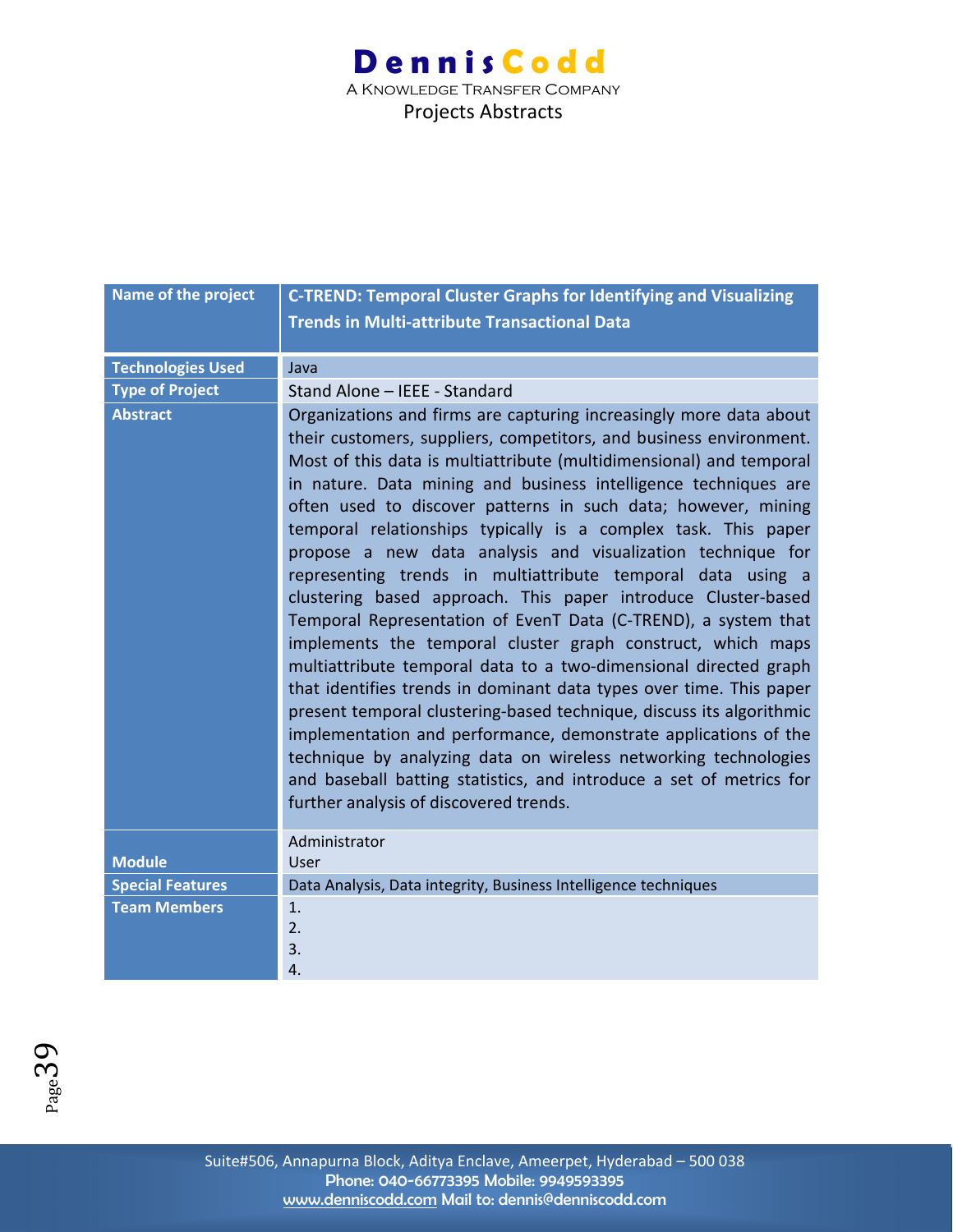A Knowledge Transfer Company

Projects Abstracts

### System Architecture Projects

| Name of the project      | <b>Virus Repository System</b>                                                                                                                                                                                                                                                                                                                                                             |
|--------------------------|--------------------------------------------------------------------------------------------------------------------------------------------------------------------------------------------------------------------------------------------------------------------------------------------------------------------------------------------------------------------------------------------|
| <b>Technologies Used</b> | Net - Java                                                                                                                                                                                                                                                                                                                                                                                 |
| <b>Type of Project</b>   | Desktop Application - System Architecture                                                                                                                                                                                                                                                                                                                                                  |
| <b>Abstract</b>          | Virus Repository system is a desktop application which keeps track of the<br>entire virus attacked the system. It also keeps track of all the antivirus<br>techniques used by the antivirus software to heal the virus. The main purpose<br>of the application is to deposit the details of the virus attacked and healed in<br>the computer the list of antivirus deployed in the system. |
|                          | User                                                                                                                                                                                                                                                                                                                                                                                       |
| <b>Module</b>            |                                                                                                                                                                                                                                                                                                                                                                                            |
| <b>Special Features</b>  | Data collection techniques, System architectural process search                                                                                                                                                                                                                                                                                                                            |
| <b>Team Members</b>      | 1.<br>2.<br>3.                                                                                                                                                                                                                                                                                                                                                                             |
|                          | 4.                                                                                                                                                                                                                                                                                                                                                                                         |

| Name of the project      | <b>Machine Learning and automatic word spacing</b>                                                                                                                                                                                                                                                                                                                                                                                                                                                                                                                                                                                                                                                                                                                                                                                                                                                                                                                                                                                                    |
|--------------------------|-------------------------------------------------------------------------------------------------------------------------------------------------------------------------------------------------------------------------------------------------------------------------------------------------------------------------------------------------------------------------------------------------------------------------------------------------------------------------------------------------------------------------------------------------------------------------------------------------------------------------------------------------------------------------------------------------------------------------------------------------------------------------------------------------------------------------------------------------------------------------------------------------------------------------------------------------------------------------------------------------------------------------------------------------------|
| <b>Technologies Used</b> | Java                                                                                                                                                                                                                                                                                                                                                                                                                                                                                                                                                                                                                                                                                                                                                                                                                                                                                                                                                                                                                                                  |
| <b>Type of Project</b>   | <b>Desktop Application</b>                                                                                                                                                                                                                                                                                                                                                                                                                                                                                                                                                                                                                                                                                                                                                                                                                                                                                                                                                                                                                            |
| <b>Abstract</b>          | The Mission profile of the project is to automate the Micro Soft Word utilities<br>like setting the margins, left, right, top, Bottom, aligning the matter with left,<br>right, center and justification, setting the space between the word or letter<br>with specific intervals.<br>The main objective of the project is to make the student familiarize with the<br>MS Word and its functionalities and automate the same with java language in<br>a user friendly environment. The programmer should analyze the functions of<br>MS word and imply the same with java language and automate the same in a<br>user friendly window with graphical user interface. The user should select the<br>space for margins, running matter alignment and space between the letters<br>and space between the world. According to the specification of the user the<br>word has to aligned and formed. The user will specify the specification of the<br>word formation and then according to the specification the word will be<br>formed and ready for use. |
| <b>Module</b>            | User                                                                                                                                                                                                                                                                                                                                                                                                                                                                                                                                                                                                                                                                                                                                                                                                                                                                                                                                                                                                                                                  |
| <b>Special Features</b>  | Word formatting techniques, logical designing                                                                                                                                                                                                                                                                                                                                                                                                                                                                                                                                                                                                                                                                                                                                                                                                                                                                                                                                                                                                         |
| <b>Team Members</b>      | 1.<br>2.<br>3.<br>4.                                                                                                                                                                                                                                                                                                                                                                                                                                                                                                                                                                                                                                                                                                                                                                                                                                                                                                                                                                                                                                  |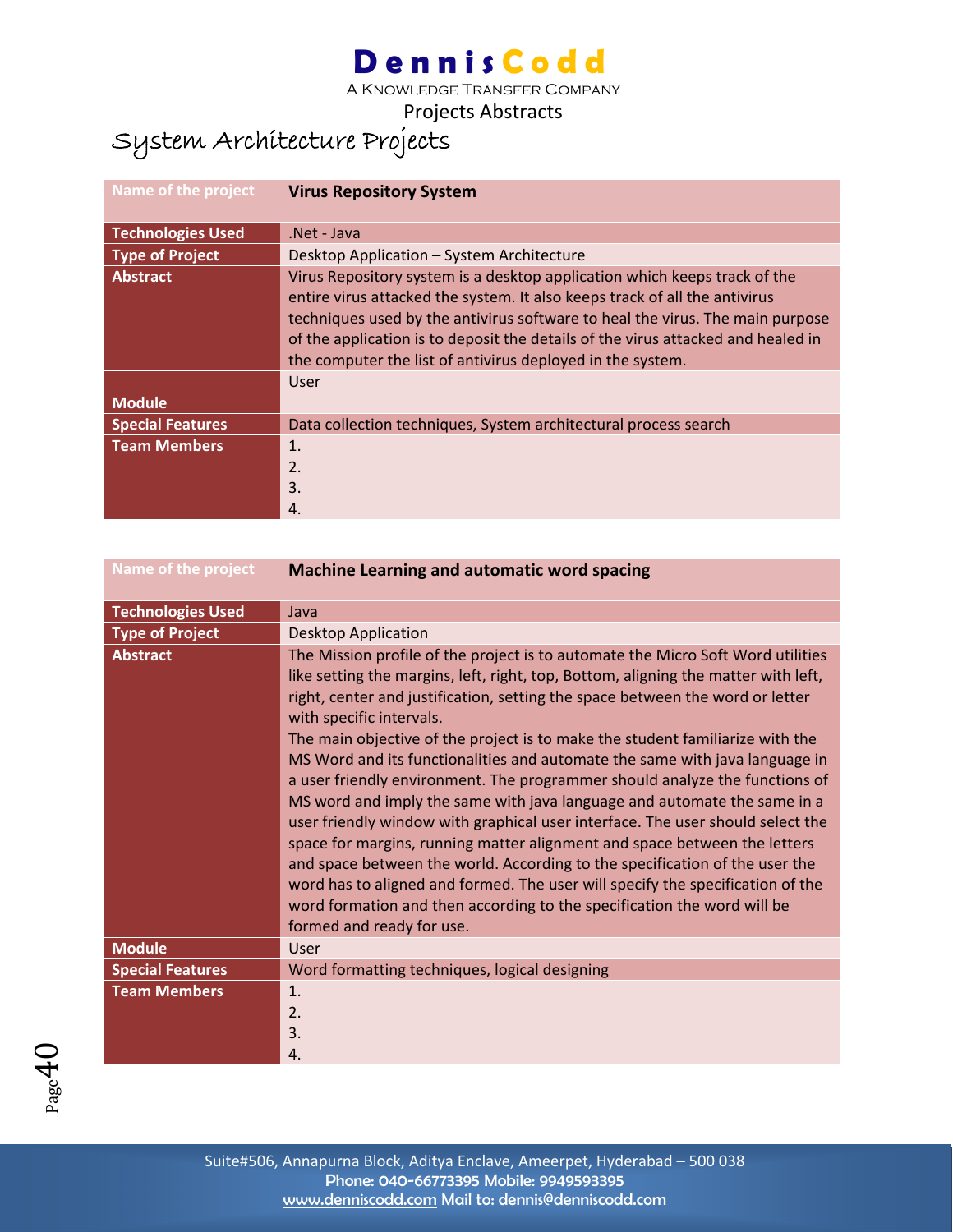| Name of the project      | implementation of the Dijkstra's algorithm to search for the                                                                                                                                                                                                                                                                                                                                                                                                                                                                                                                                                                                                                                                                                                                                                              |
|--------------------------|---------------------------------------------------------------------------------------------------------------------------------------------------------------------------------------------------------------------------------------------------------------------------------------------------------------------------------------------------------------------------------------------------------------------------------------------------------------------------------------------------------------------------------------------------------------------------------------------------------------------------------------------------------------------------------------------------------------------------------------------------------------------------------------------------------------------------|
|                          | shortest distance in a weighted graph                                                                                                                                                                                                                                                                                                                                                                                                                                                                                                                                                                                                                                                                                                                                                                                     |
|                          |                                                                                                                                                                                                                                                                                                                                                                                                                                                                                                                                                                                                                                                                                                                                                                                                                           |
| <b>Technologies Used</b> | java                                                                                                                                                                                                                                                                                                                                                                                                                                                                                                                                                                                                                                                                                                                                                                                                                      |
| <b>Type of Project</b>   | <b>Desktop Application</b>                                                                                                                                                                                                                                                                                                                                                                                                                                                                                                                                                                                                                                                                                                                                                                                                |
| <b>Abstract</b>          | implementation of the Dijkstra's algorithm to search for the shortest<br>distance in a weighted graph. A method is presented for finding a<br>shortest path from a starting place to a destination place in a traffic<br>network including one or more turn restrictions, one or more U-turns<br>and one or more P-turns using a Dijkstra algorithm. The method as<br>sets a virtual arc between nodes, and assigns a virtual arc value. A<br>smallest travel time value is selected out of total travel time values<br>for all nodes except for the starting node, by considering existing arcs<br>between nodes and the virtual arc and assigning the smallest travel<br>time value to a permanent label node. The shortest path is<br>determined by tracing the permanent nodes starting from the<br>destination node. |
| <b>Module</b>            | User                                                                                                                                                                                                                                                                                                                                                                                                                                                                                                                                                                                                                                                                                                                                                                                                                      |
| <b>Special Features</b>  | Implementation of Dijkstra algorithm                                                                                                                                                                                                                                                                                                                                                                                                                                                                                                                                                                                                                                                                                                                                                                                      |
| <b>Team Members</b>      | 1.<br>2.<br>3.<br>4.                                                                                                                                                                                                                                                                                                                                                                                                                                                                                                                                                                                                                                                                                                                                                                                                      |

 $P_{\text{age}}41$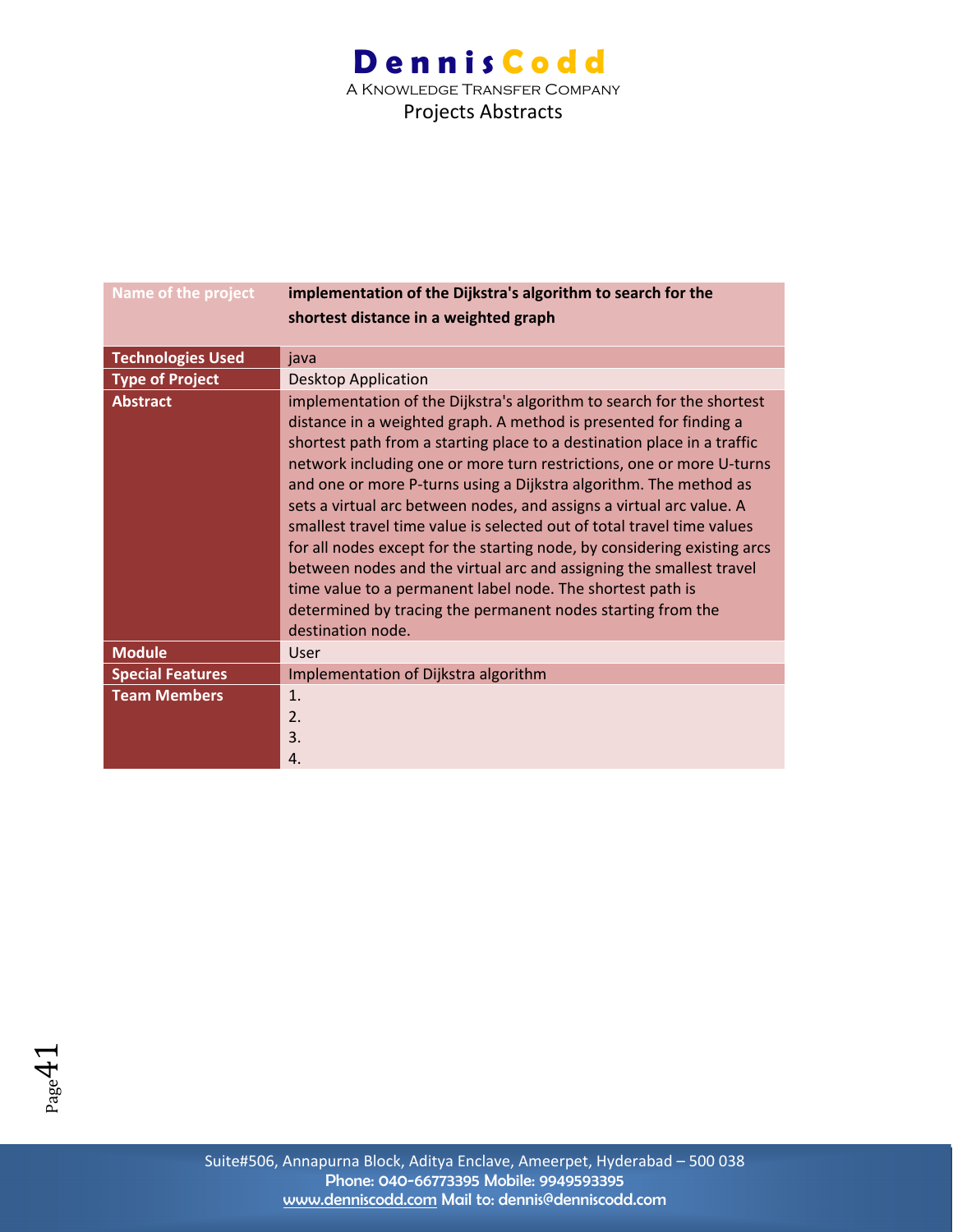A Knowledge Transfer Company Projects Abstracts

| <b>Name of the project</b> | Directory Browsing using asp.net and Java                                                                                                                                                                                                                                                                                                                                                                                                                                                                                                                                                                                                                                                                                                                                                                                                                                                                                                                                                                                                                                                                                                                                                                                                                                                                                                                            |
|----------------------------|----------------------------------------------------------------------------------------------------------------------------------------------------------------------------------------------------------------------------------------------------------------------------------------------------------------------------------------------------------------------------------------------------------------------------------------------------------------------------------------------------------------------------------------------------------------------------------------------------------------------------------------------------------------------------------------------------------------------------------------------------------------------------------------------------------------------------------------------------------------------------------------------------------------------------------------------------------------------------------------------------------------------------------------------------------------------------------------------------------------------------------------------------------------------------------------------------------------------------------------------------------------------------------------------------------------------------------------------------------------------|
| <b>Technologies Used</b>   | Java - .Net                                                                                                                                                                                                                                                                                                                                                                                                                                                                                                                                                                                                                                                                                                                                                                                                                                                                                                                                                                                                                                                                                                                                                                                                                                                                                                                                                          |
| <b>Type of Project</b>     | <b>Desktop Application</b>                                                                                                                                                                                                                                                                                                                                                                                                                                                                                                                                                                                                                                                                                                                                                                                                                                                                                                                                                                                                                                                                                                                                                                                                                                                                                                                                           |
| <b>Abstract</b>            | The main purpose of the project is to provide an abstract view of the online<br>browsing activities by an user The objective of the Online File Browser is to<br>provide an abstract view of the Browsing File and Directories, Creating Files<br>and Directories, Moving and Copying Files Upload and Download Files, The<br>application should allow the user to browse for directories and files online.<br>The user should be able to select the drives to view folder and files. The user<br>should be able to edit, download and delete selected files. The files are<br>displayed in a tree format. On selecting the drive a message is to be displayed<br>specifying the number of files and the total size. The following information<br>should be displayed:<br>Name (Drive / Directory / File), Type (Directory / File extension), Date of<br><b>Creation, Create Files</b><br>Online file browser is an stand alone application. This project is a real time<br>project given to the project team. This project is developed by the<br>programmer aiming to achieve the internet activities. This project is<br>developed in java technologies. This project is a product development which<br>can be used with any operating system. The project team has developed this<br>system to give leverage to the internet browser and for the user utilities. |
| <b>Module</b>              | user                                                                                                                                                                                                                                                                                                                                                                                                                                                                                                                                                                                                                                                                                                                                                                                                                                                                                                                                                                                                                                                                                                                                                                                                                                                                                                                                                                 |
| <b>Special Features</b>    |                                                                                                                                                                                                                                                                                                                                                                                                                                                                                                                                                                                                                                                                                                                                                                                                                                                                                                                                                                                                                                                                                                                                                                                                                                                                                                                                                                      |
| <b>Team Members</b>        | 1.                                                                                                                                                                                                                                                                                                                                                                                                                                                                                                                                                                                                                                                                                                                                                                                                                                                                                                                                                                                                                                                                                                                                                                                                                                                                                                                                                                   |
|                            | 2.                                                                                                                                                                                                                                                                                                                                                                                                                                                                                                                                                                                                                                                                                                                                                                                                                                                                                                                                                                                                                                                                                                                                                                                                                                                                                                                                                                   |
|                            | 3.                                                                                                                                                                                                                                                                                                                                                                                                                                                                                                                                                                                                                                                                                                                                                                                                                                                                                                                                                                                                                                                                                                                                                                                                                                                                                                                                                                   |
|                            | 4.                                                                                                                                                                                                                                                                                                                                                                                                                                                                                                                                                                                                                                                                                                                                                                                                                                                                                                                                                                                                                                                                                                                                                                                                                                                                                                                                                                   |

 $P_{{\rm age}}42$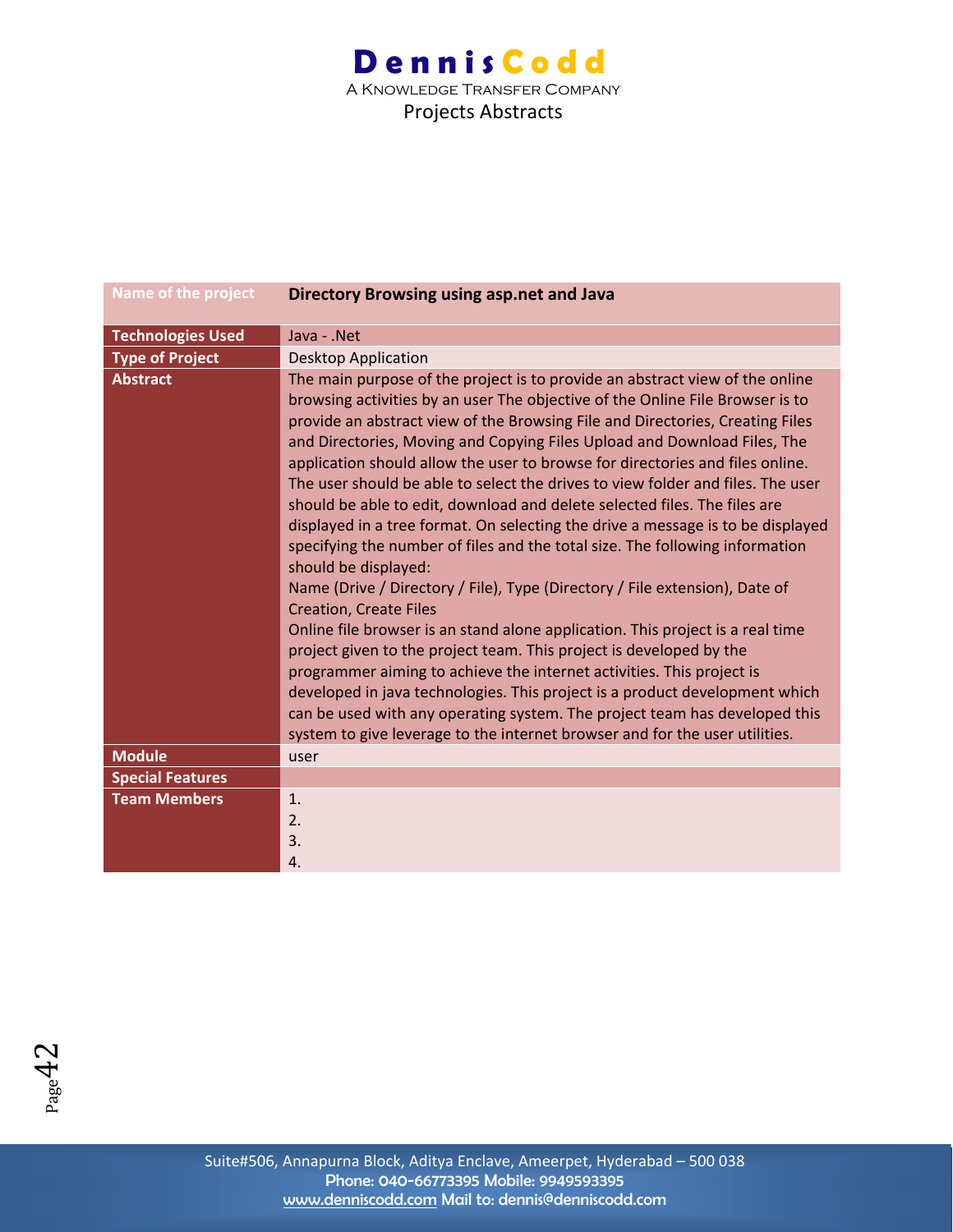| <b>Name of the project</b> | ATM access security system using 3 DES algorithms                                                                                                                                                                                                                                                                                                                                                                                                                                                                                                                                                                                                                                                                                                                                                                                                                                                                                                                                                                                                                                                                                                                                                                                                                                                                                                                                 |
|----------------------------|-----------------------------------------------------------------------------------------------------------------------------------------------------------------------------------------------------------------------------------------------------------------------------------------------------------------------------------------------------------------------------------------------------------------------------------------------------------------------------------------------------------------------------------------------------------------------------------------------------------------------------------------------------------------------------------------------------------------------------------------------------------------------------------------------------------------------------------------------------------------------------------------------------------------------------------------------------------------------------------------------------------------------------------------------------------------------------------------------------------------------------------------------------------------------------------------------------------------------------------------------------------------------------------------------------------------------------------------------------------------------------------|
| <b>Technologies Used</b>   | Java / .Net                                                                                                                                                                                                                                                                                                                                                                                                                                                                                                                                                                                                                                                                                                                                                                                                                                                                                                                                                                                                                                                                                                                                                                                                                                                                                                                                                                       |
| <b>Type of Project</b>     | Desktop - Stand Alone - Client Server - Web Based                                                                                                                                                                                                                                                                                                                                                                                                                                                                                                                                                                                                                                                                                                                                                                                                                                                                                                                                                                                                                                                                                                                                                                                                                                                                                                                                 |
| <b>Abstract</b>            | A cryptographic system is any computer system that involves<br>cryptography. Such systems include for instance, a system for secure<br>electronic mail which might include methods for digital signatures,<br>cryptographic hash functions, key management techniques, and so on.<br>Cryptographic systems are made up of cryptographic primitives, and are<br>usually rather complex. Because of this, breaking a cryptosystem is not<br>restricted to breaking the underlying cryptographic algorithms - usually<br>it is far easier to break the system as a whole, eg, through the not<br>uncommon misconceptions of users in respect to the cryptosystem. A<br>cryptosystem refers to a suite of algorithms needed to implement a<br>particular form of encryption and decryption. Typically, a cryptosystem<br>consists of three algorithms: one for key generation, one for encryption,<br>and one for decryption. The term cipher (sometimes cypher) is often<br>used to refer to a pair of algorithms, one for encryption and one for<br>decryption. Therefore, the term "cryptosystem" is most often used<br>when the key generation algorithm is important. For this reason, the<br>term "cryptosystem" is commonly used to refer to public key<br>techniques; however both "cipher" and "cryptosystem" are used for<br>symmetric key techniques and 3 DES algorithms. |
|                            | Administrator                                                                                                                                                                                                                                                                                                                                                                                                                                                                                                                                                                                                                                                                                                                                                                                                                                                                                                                                                                                                                                                                                                                                                                                                                                                                                                                                                                     |
| <b>Module</b>              | user                                                                                                                                                                                                                                                                                                                                                                                                                                                                                                                                                                                                                                                                                                                                                                                                                                                                                                                                                                                                                                                                                                                                                                                                                                                                                                                                                                              |
| <b>Special Features</b>    | Implementation of Security systems with 3 DES algorithms                                                                                                                                                                                                                                                                                                                                                                                                                                                                                                                                                                                                                                                                                                                                                                                                                                                                                                                                                                                                                                                                                                                                                                                                                                                                                                                          |
| <b>Team Members</b>        | 1.                                                                                                                                                                                                                                                                                                                                                                                                                                                                                                                                                                                                                                                                                                                                                                                                                                                                                                                                                                                                                                                                                                                                                                                                                                                                                                                                                                                |
|                            | 2.<br>3.                                                                                                                                                                                                                                                                                                                                                                                                                                                                                                                                                                                                                                                                                                                                                                                                                                                                                                                                                                                                                                                                                                                                                                                                                                                                                                                                                                          |
|                            | 4.                                                                                                                                                                                                                                                                                                                                                                                                                                                                                                                                                                                                                                                                                                                                                                                                                                                                                                                                                                                                                                                                                                                                                                                                                                                                                                                                                                                |

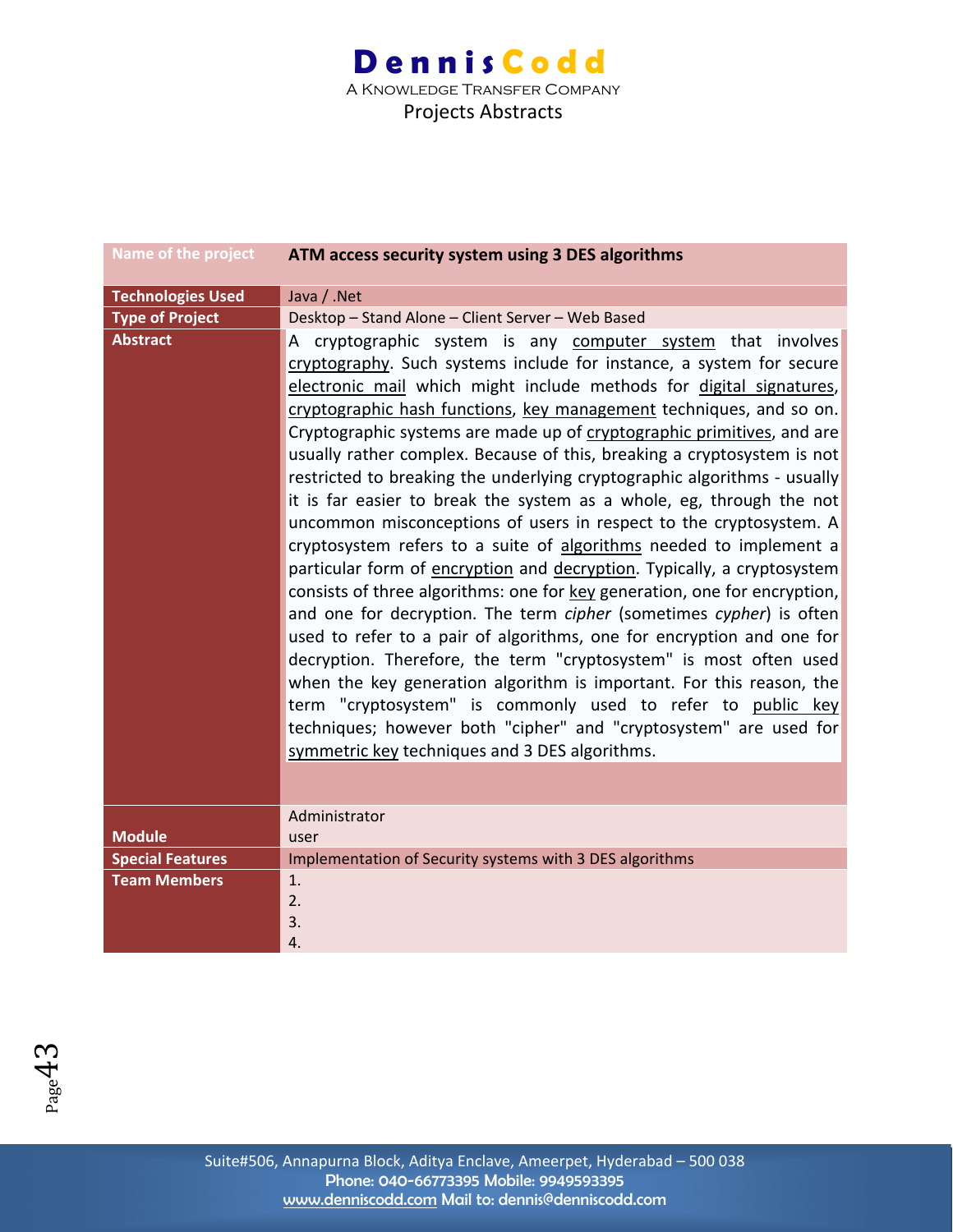| Name of the project      | <b>Cryptosystems using RSA algorithms</b>                                                                                                                                                                                                                                                                                                                                                                                                                                                                                                                                                                                                                                                                                                                                                                                                                                                                     |
|--------------------------|---------------------------------------------------------------------------------------------------------------------------------------------------------------------------------------------------------------------------------------------------------------------------------------------------------------------------------------------------------------------------------------------------------------------------------------------------------------------------------------------------------------------------------------------------------------------------------------------------------------------------------------------------------------------------------------------------------------------------------------------------------------------------------------------------------------------------------------------------------------------------------------------------------------|
| <b>Technologies Used</b> | Java                                                                                                                                                                                                                                                                                                                                                                                                                                                                                                                                                                                                                                                                                                                                                                                                                                                                                                          |
| <b>Type of Project</b>   | System Architecture                                                                                                                                                                                                                                                                                                                                                                                                                                                                                                                                                                                                                                                                                                                                                                                                                                                                                           |
| <b>Abstract</b>          | The RSA algorithm is named after Ron Rivest, Adi Shamir and Len<br>Adleman, who invented it in 1977 The basic technique was first<br>discovered in 1973 by Clifford Cocks [COCK73] of CESG (part of the<br>British GCHQ) but this was a secret until 1997. The RSA algorithm can<br>be used for both public key encryption and digital signatures. Its<br>security is based on the difficulty of factoring large integers. This is a<br>basically Key Generation Algorithm. While it is encrypting any given<br>text it generates a key. Through this algorithm we can encrypt the<br>given text. RSA algorithms is used to convert the text into unreadable<br>format. This will be called as encryption. At the time of encryption it<br>generates a key. Using this key the encrypted text will be decrypted.<br>Using the private key it will get the original text format from message<br>representative |
| <b>Module</b>            | Admin<br>user                                                                                                                                                                                                                                                                                                                                                                                                                                                                                                                                                                                                                                                                                                                                                                                                                                                                                                 |
| <b>Special Features</b>  | Implementation of security system for data storages and<br>transmissions                                                                                                                                                                                                                                                                                                                                                                                                                                                                                                                                                                                                                                                                                                                                                                                                                                      |
| <b>Team Members</b>      | $\mathbf{1}$ .<br>2.<br>3.<br>4.                                                                                                                                                                                                                                                                                                                                                                                                                                                                                                                                                                                                                                                                                                                                                                                                                                                                              |

 $P_{\text{age}}44$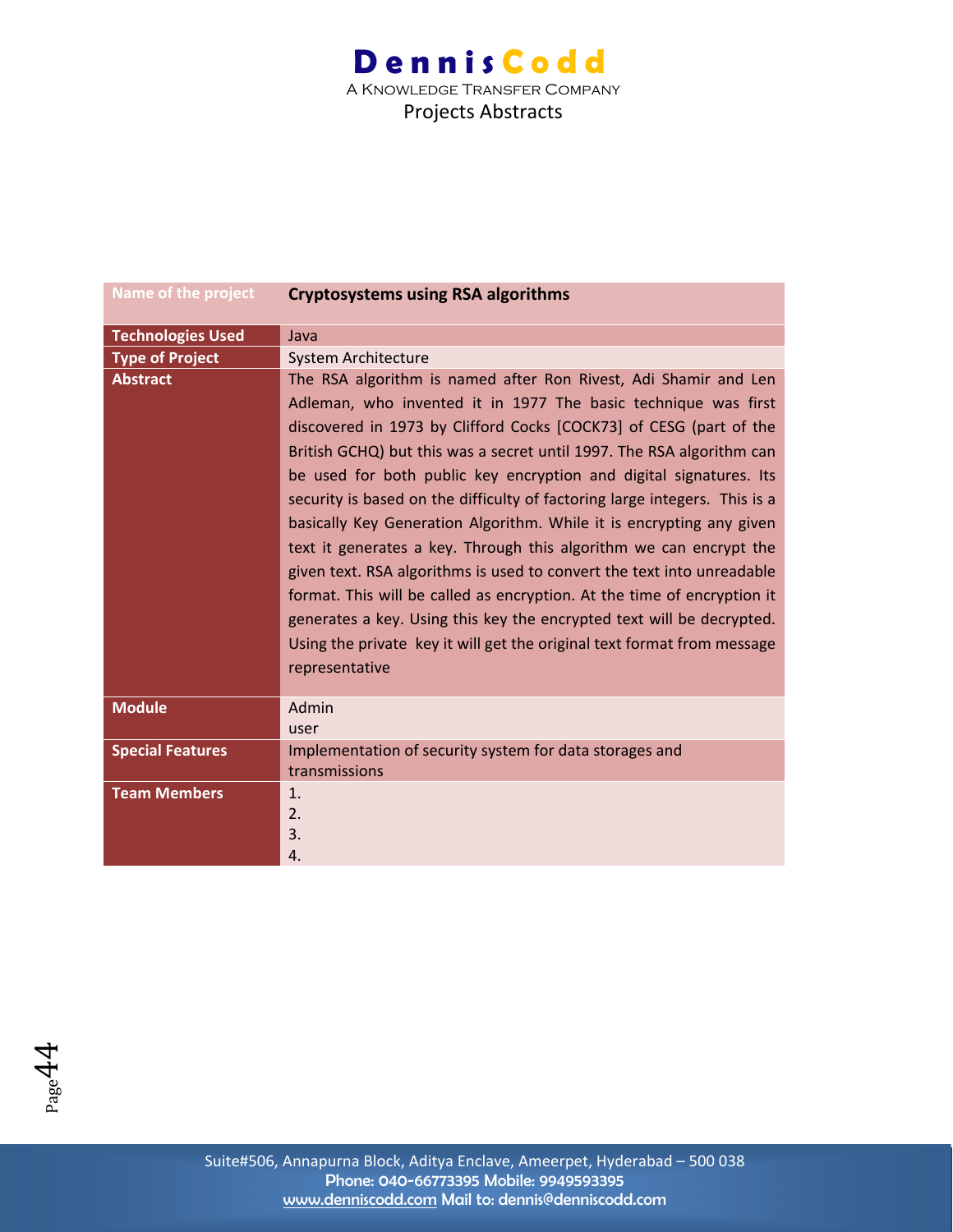| Name of the project      | Internet Security Evaluation System - 3 DES - Stand alone                                                                                                                                                                                                                                                                                                                                                                                                                                                                                                                                                                                                                                                                                                                                                                                      |
|--------------------------|------------------------------------------------------------------------------------------------------------------------------------------------------------------------------------------------------------------------------------------------------------------------------------------------------------------------------------------------------------------------------------------------------------------------------------------------------------------------------------------------------------------------------------------------------------------------------------------------------------------------------------------------------------------------------------------------------------------------------------------------------------------------------------------------------------------------------------------------|
| <b>Technologies Used</b> | Java                                                                                                                                                                                                                                                                                                                                                                                                                                                                                                                                                                                                                                                                                                                                                                                                                                           |
| <b>Type of Project</b>   | <b>Stand Alone</b>                                                                                                                                                                                                                                                                                                                                                                                                                                                                                                                                                                                                                                                                                                                                                                                                                             |
| <b>Abstract</b>          | A Internet Security Evaluation system is any computer system that<br>involves cryptography. Such systems include for instance, a system<br>for secure electronic mail which might include methods for digital<br>signatures, Internet Security Evaluation hash functions, key<br>management techniques, and so on. Internet Security Evaluation<br>systems are made up of Internet Security Evaluation primitives, and<br>are usually rather complex. Because of this, breaking an ISES is not<br>restricted to breaking the underlying Internet Security Evaluation<br>algorithms - usually it is far easier to break the system as a whole,<br>eg, through the not uncommon misconceptions of users in respect<br>to the ISES. A ISES refers to a suite of algorithms needed to<br>implement a particular form of encryption and decryption. |
|                          | Sender                                                                                                                                                                                                                                                                                                                                                                                                                                                                                                                                                                                                                                                                                                                                                                                                                                         |
| <b>Module</b>            | Receiver                                                                                                                                                                                                                                                                                                                                                                                                                                                                                                                                                                                                                                                                                                                                                                                                                                       |
| <b>Special Features</b>  | Implementation of security for data storage and transmission                                                                                                                                                                                                                                                                                                                                                                                                                                                                                                                                                                                                                                                                                                                                                                                   |
| <b>Team Members</b>      | 1.<br>2.<br>3.<br>4.                                                                                                                                                                                                                                                                                                                                                                                                                                                                                                                                                                                                                                                                                                                                                                                                                           |

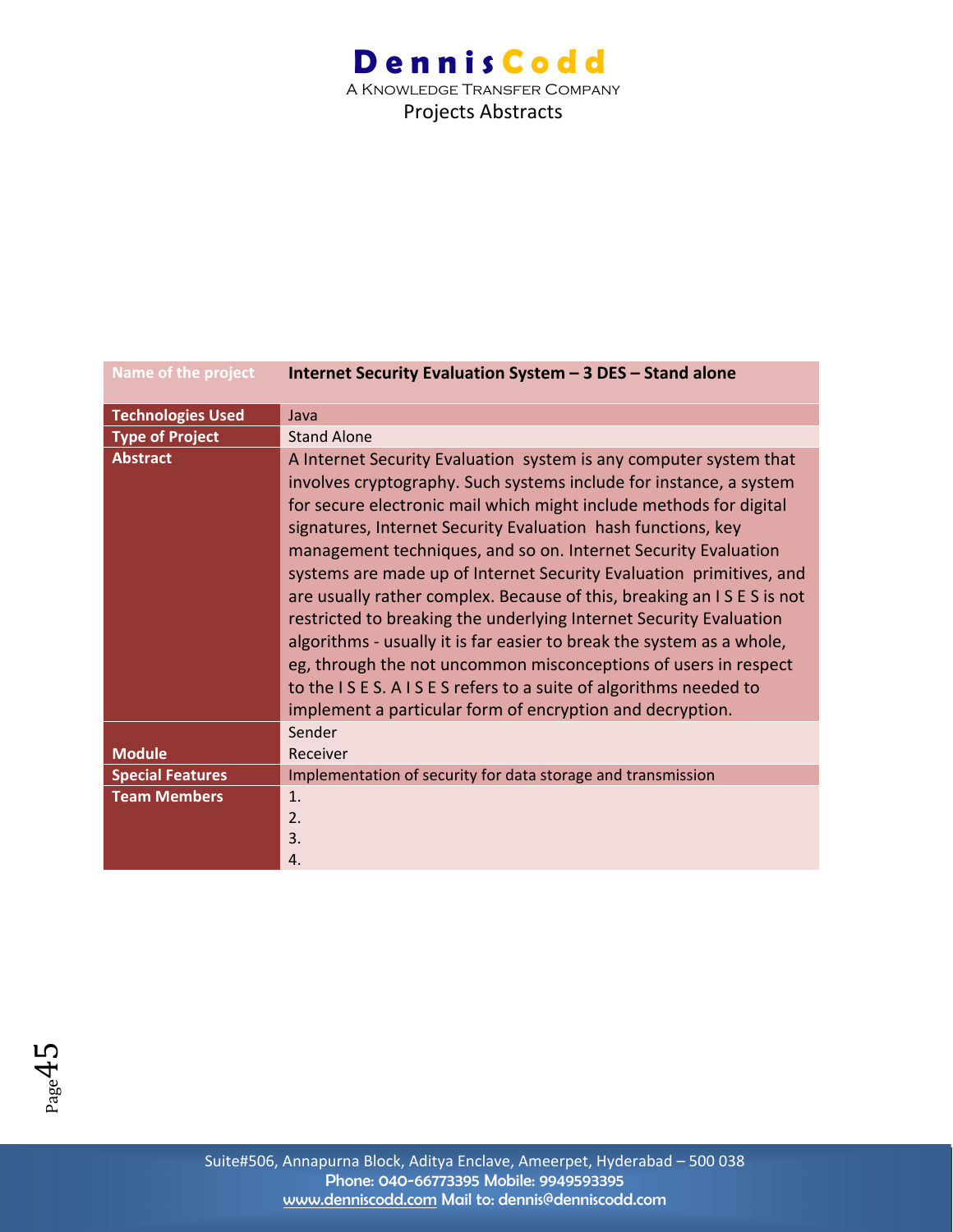A Knowledge Transfer Company

| <b>Name of the project</b> | Credit Card Validation with photo refractive Polymers to validate the                                                                                           |
|----------------------------|-----------------------------------------------------------------------------------------------------------------------------------------------------------------|
|                            | ownership and authentication of credit card user.                                                                                                               |
| <b>Technologies Used</b>   | Java                                                                                                                                                            |
| <b>Type of Project</b>     | Stand alone                                                                                                                                                     |
| <b>Abstract</b>            | Using optical phase masks is a promising solution for validation of credit                                                                                      |
|                            | cards. To summarize, we have shown that new highly efficient                                                                                                    |
|                            | photorefractive (PR) optical polymers are very convenient to use in optical                                                                                     |
|                            | correlator for security applications. Card credit checker, allows you to check                                                                                  |
|                            | credit card number for validity. Credit Card Verifier allows you instantly check                                                                                |
|                            | all major credit cards number for validity without submitting the card number                                                                                   |
|                            | online. It can verify Visa, MasterCard, Diners Club, Carte Blanche, American                                                                                    |
|                            | Express (AMEX), Discover, card numbers. it uses LUHN10 algorithm as well as                                                                                     |
|                            | first digits verification. Credit Card Verifier detects and displays credit card                                                                                |
|                            | type early depending on the first digits of the card number. Credit Card                                                                                        |
|                            | Verifier only verifies whether or not a credit card checksum is valid; it does                                                                                  |
|                            | not validate the credit card account. In order to verify a credit card account,<br>you will need software that can access credit card networks, and, typically, |
|                            | submit authorization request on the card account. The Credit Card Validator                                                                                     |
|                            | should be a stand-alone application which should check the correctness of                                                                                       |
|                            | the credit card. The system should check for the validity of the Credit Card                                                                                    |
|                            | and should display proper message. In addition to this we introduce fore                                                                                        |
|                            | finger scanner to authenticate the user identification. This can be done by a                                                                                   |
|                            | devise called forefinger scanner. The activity of forefinger scanner is to store                                                                                |
|                            | the forefinger impression as a jpeg. The jpeg will be verified by the Verizon                                                                                   |
|                            | server which consists of all forefinger impressions along with the card nos of                                                                                  |
|                            | individuals. Actually this arrangement is not yet implemented in visa or                                                                                        |
|                            | Verizon so far. So we incorporate a prototype Verizon server to verify the                                                                                      |
|                            | validity of the card.                                                                                                                                           |
|                            | Invoice                                                                                                                                                         |
| <b>Module</b>              | Purchase confirmation                                                                                                                                           |
|                            | <b>Credit Card details</b><br>Fore Finger reader (Image Comparison)                                                                                             |
|                            | <b>Credit Card Checker</b>                                                                                                                                      |
|                            | <b>Online Verifier (Verizon)</b>                                                                                                                                |
|                            | Confirmation purchase                                                                                                                                           |
| <b>Special Features</b>    | Image processing and verification, Data integration, Data base design, Data                                                                                     |
|                            | processing, image retrieval and verification.                                                                                                                   |
| <b>Team Members</b>        | 1.                                                                                                                                                              |
|                            | 2.                                                                                                                                                              |
|                            | 3.                                                                                                                                                              |
|                            | 4.                                                                                                                                                              |

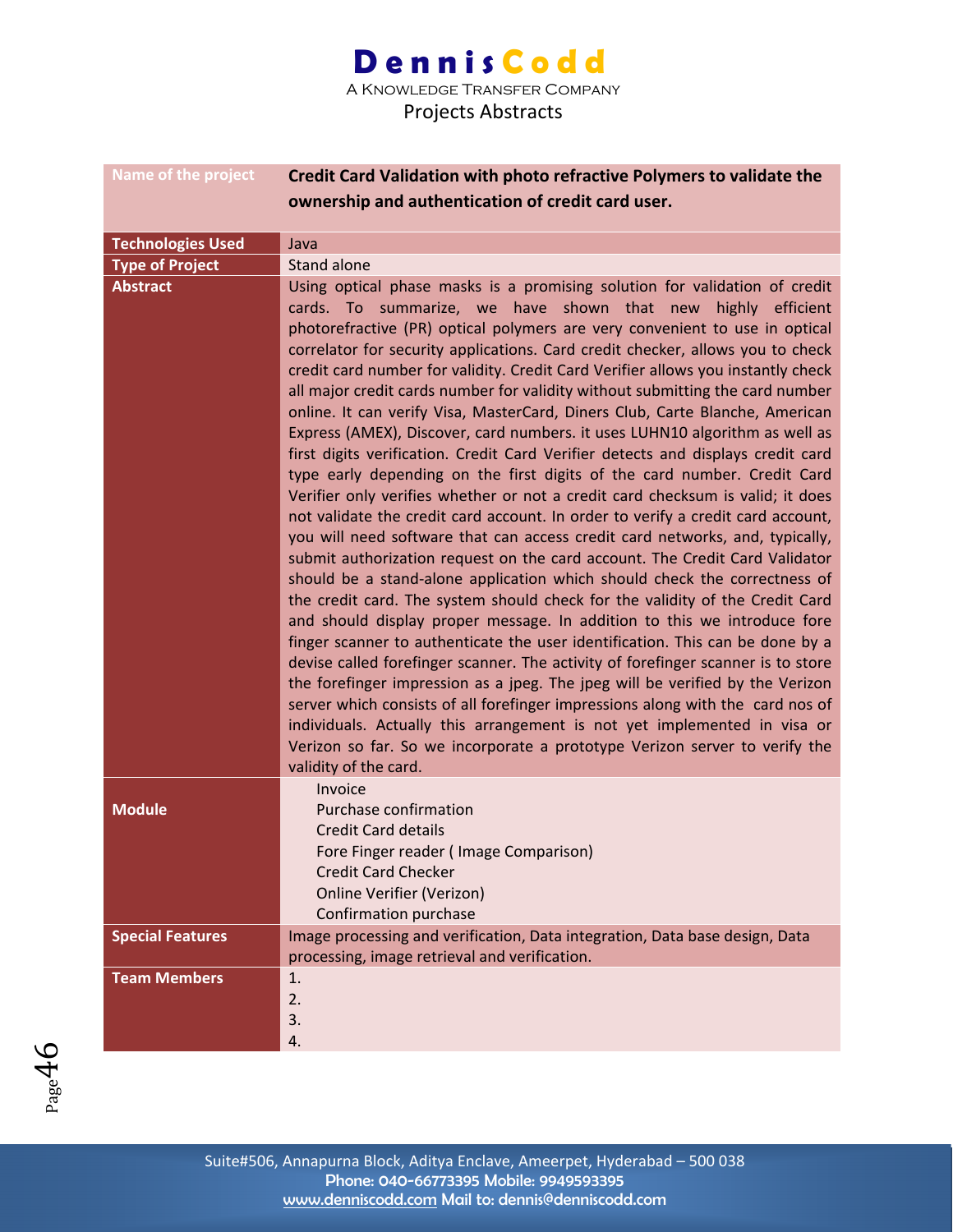| <b>Name of the project</b> | Download Manager for continuous data transmissions - using core                                  |
|----------------------------|--------------------------------------------------------------------------------------------------|
|                            | Java.                                                                                            |
|                            |                                                                                                  |
| <b>Technologies Used</b>   | Java                                                                                             |
| <b>Type of Project</b>     | <b>Desktop Application</b>                                                                       |
| <b>Abstract</b>            | Download Manager is a stand-alone application intended to be used by                             |
|                            | any user to download one or more number of web pages/ files                                      |
|                            | simultaneously from the internet. Application should allow the user to                           |
|                            | enter 'N' number of URLs one after the other in the URL field, and allow                         |
|                            | the user to download the web pages/ files simultaneously. Application                            |
|                            | should display the following details of downloads for each URL:                                  |
|                            |                                                                                                  |
|                            | $\bullet$ URL                                                                                    |
|                            | $\bullet$ Size                                                                                   |
|                            | • Progress                                                                                       |
|                            | • Status                                                                                         |
| <b>Module</b>              | User                                                                                             |
| <b>Special Features</b>    | Pause, Restart, Start, delete process of downloading any application has to be                   |
|                            | implemented through this project. A continues data packet transmission has<br>to be established. |
| <b>Team Members</b>        | 1.                                                                                               |
|                            | 2.                                                                                               |
|                            |                                                                                                  |
|                            | 3.                                                                                               |
|                            | 4.                                                                                               |

 $P_{\text{age}}47$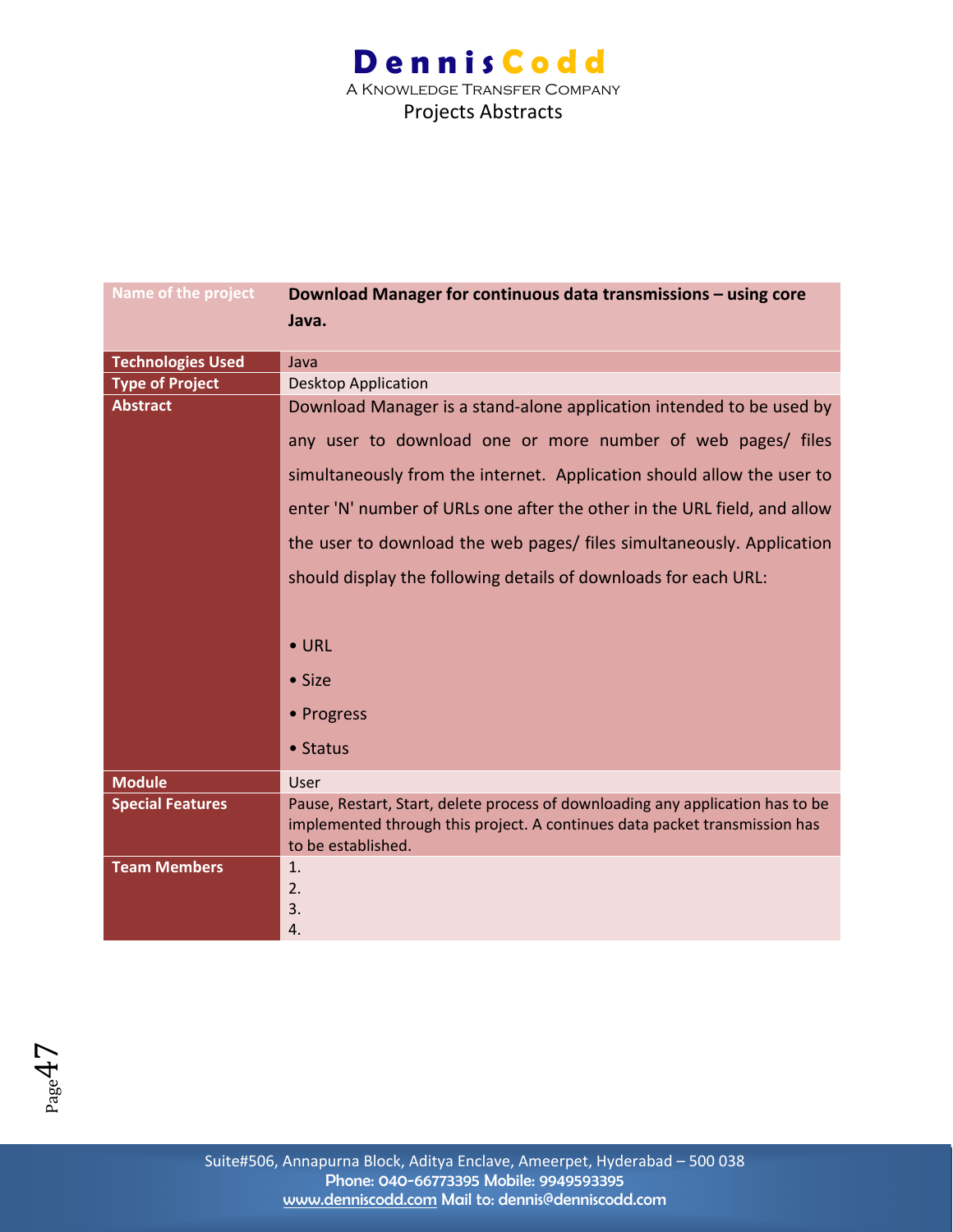| Name of the project      | Improving system performance using defragmentation of file system using           |
|--------------------------|-----------------------------------------------------------------------------------|
|                          | core java.                                                                        |
| <b>Technologies Used</b> | java                                                                              |
| <b>Type of Project</b>   | <b>Desktop Application</b>                                                        |
| <b>Abstract</b>          | Hard disk is configured with blocks. These blocks are the storage points of the   |
|                          | files. The size of the file will be depends on the blocks in operating system.    |
|                          | The files which take the blocks non contiguously will be called fragmented        |
|                          | file. File Fragmentation should be a stand-alone application to split large files |
|                          | into its smaller constituents and to combine files into large files. Split; The   |
|                          | system should be able to split the source files into given fragments and save     |
|                          | the fragments in the target file. In order to create the files into fragments     |
|                          | user should select the following: Select source file such as .Java files. Select  |
|                          | target (destination). Select fragments from the drop-down list (MB, KB,           |
|                          | Bytes). Stop: The application should allow the user to stop in the middle of      |
|                          | fragmentation. Exit: The system should allow the user to exit from the            |
|                          | application. Help: The system should provide help to user of the application.     |
|                          | About: The system should provide help to user of the application. Rejoin The      |
|                          | system should allow the user to rejoin the fragments of one or more files.        |
|                          |                                                                                   |
| <b>Module</b>            | User                                                                              |
| <b>Special Features</b>  | Disk Defragmenter is a system utility for analyzing local volumes, locating and   |
|                          | consolidating fragmented files and folders                                        |
| <b>Team Members</b>      | 1.                                                                                |
|                          | 2.                                                                                |
|                          | 3.                                                                                |
|                          | 4.                                                                                |

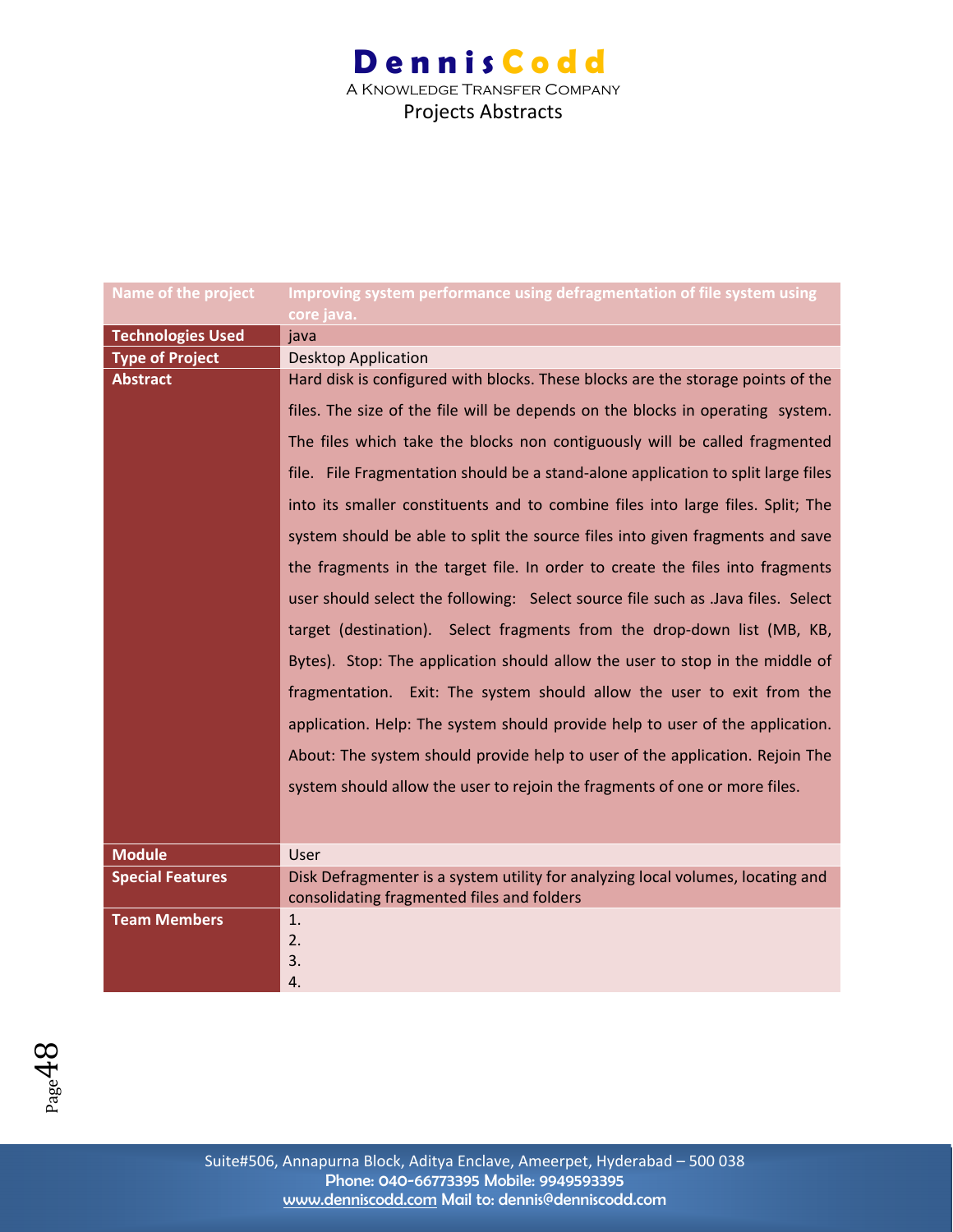| Name of the project      | File Management System using core java                                                                                                                                                                                                                                                                                                                                                                                                                                                                                                                                                                                                                                                                                                                                                                                                                                                                                                                                                                                                                                                                                                          |
|--------------------------|-------------------------------------------------------------------------------------------------------------------------------------------------------------------------------------------------------------------------------------------------------------------------------------------------------------------------------------------------------------------------------------------------------------------------------------------------------------------------------------------------------------------------------------------------------------------------------------------------------------------------------------------------------------------------------------------------------------------------------------------------------------------------------------------------------------------------------------------------------------------------------------------------------------------------------------------------------------------------------------------------------------------------------------------------------------------------------------------------------------------------------------------------|
| <b>Technologies Used</b> | Java                                                                                                                                                                                                                                                                                                                                                                                                                                                                                                                                                                                                                                                                                                                                                                                                                                                                                                                                                                                                                                                                                                                                            |
| <b>Type of Project</b>   | <b>Desktop Application</b>                                                                                                                                                                                                                                                                                                                                                                                                                                                                                                                                                                                                                                                                                                                                                                                                                                                                                                                                                                                                                                                                                                                      |
| <b>Abstract</b>          | The Main purpose of this project is Construction of file management systems<br>from software components a classical approach to the identification of reusable<br>software modules, relies on in-depth studies of existing systems, published<br>algorithms, and structures to discern generic architectures for large classes of<br>systems. Architecture is a template in which building-block modules can be<br>plugged. Interfaces are standardized to make blocks interchangeable. The<br>authors explain how domain analysis has led them to a building-blocks<br>technology for file management systems (FMSs), and they describe their most<br>recent prototype, an FMS synthesizer. The synthesizer enables a customized<br>FMS to be assembled from prewritten components in minutes at virtually no<br>cost<br>File Management System is a standalone application which performs operations<br>such as:<br>Search a File Create a New Folder Read Contents of a File Copy a File<br>The File Management System should accomplish the following functions:<br>Search a File, Create a New Folder, Read Contents of a File Move a File |
| <b>Module</b>            | User                                                                                                                                                                                                                                                                                                                                                                                                                                                                                                                                                                                                                                                                                                                                                                                                                                                                                                                                                                                                                                                                                                                                            |
| <b>Special Features</b>  | The interface to the system is accomplished through AWT/Swings Screens                                                                                                                                                                                                                                                                                                                                                                                                                                                                                                                                                                                                                                                                                                                                                                                                                                                                                                                                                                                                                                                                          |
| <b>Team Members</b>      | 1.<br>2.<br>3.<br>4.                                                                                                                                                                                                                                                                                                                                                                                                                                                                                                                                                                                                                                                                                                                                                                                                                                                                                                                                                                                                                                                                                                                            |

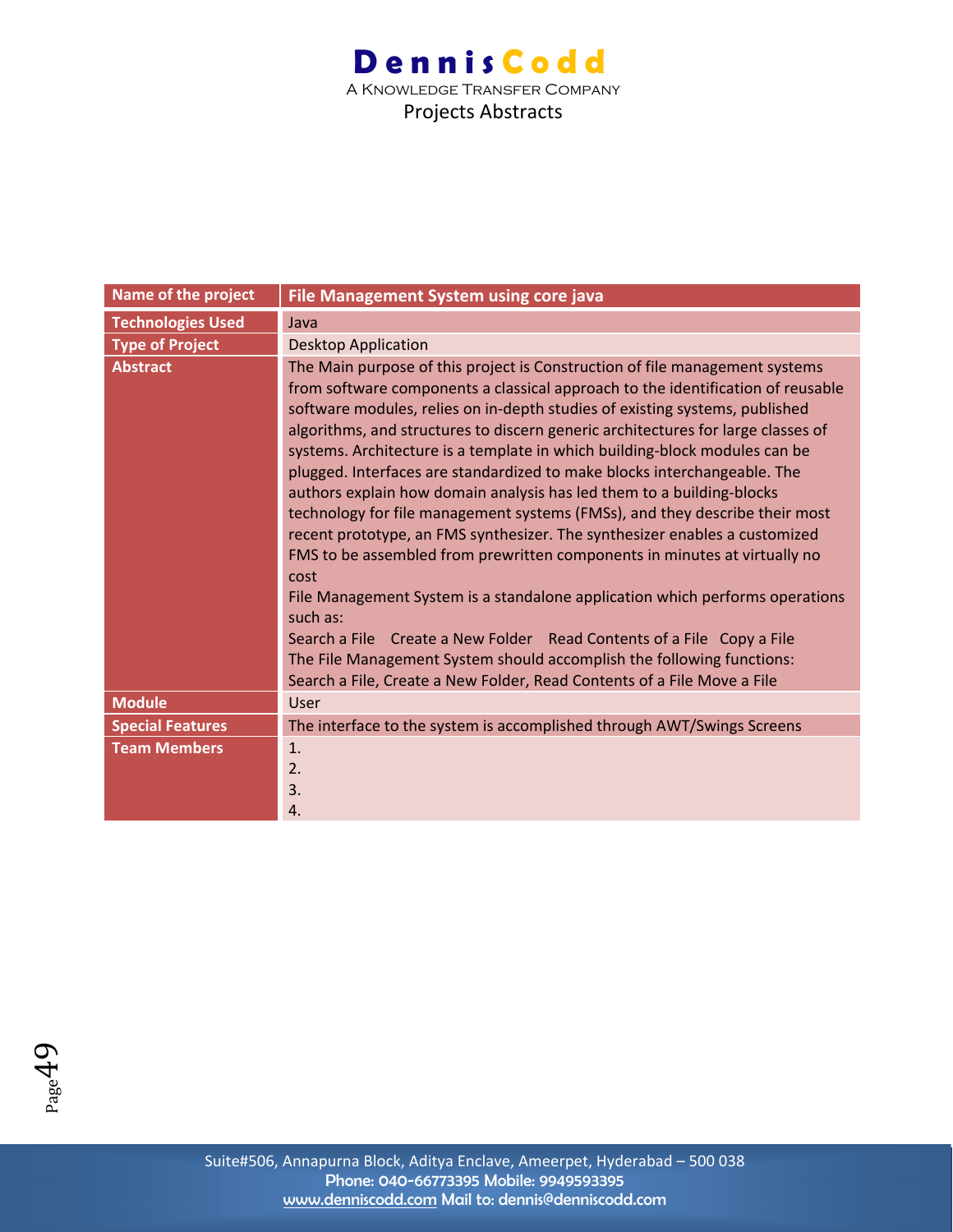| Name of the project      | Enabling and disabling system resources using core java                                                                                                                                                                                                                                                                                                                                                                                                                                                                                                                                                                                                                                                                                                                                                                                                                                                                                                                                                                                                                                                                                                                                                                                                                                                                                                                                                                                                                                                                                                                                                                                             |
|--------------------------|-----------------------------------------------------------------------------------------------------------------------------------------------------------------------------------------------------------------------------------------------------------------------------------------------------------------------------------------------------------------------------------------------------------------------------------------------------------------------------------------------------------------------------------------------------------------------------------------------------------------------------------------------------------------------------------------------------------------------------------------------------------------------------------------------------------------------------------------------------------------------------------------------------------------------------------------------------------------------------------------------------------------------------------------------------------------------------------------------------------------------------------------------------------------------------------------------------------------------------------------------------------------------------------------------------------------------------------------------------------------------------------------------------------------------------------------------------------------------------------------------------------------------------------------------------------------------------------------------------------------------------------------------------|
| <b>Technologies Used</b> | Java                                                                                                                                                                                                                                                                                                                                                                                                                                                                                                                                                                                                                                                                                                                                                                                                                                                                                                                                                                                                                                                                                                                                                                                                                                                                                                                                                                                                                                                                                                                                                                                                                                                |
| <b>Type of Project</b>   | Desktop - Stand alone - Client Server Architecture.                                                                                                                                                                                                                                                                                                                                                                                                                                                                                                                                                                                                                                                                                                                                                                                                                                                                                                                                                                                                                                                                                                                                                                                                                                                                                                                                                                                                                                                                                                                                                                                                 |
| <b>Abstract</b>          | The systems resources (hardware) are Mouse, Key board, Monitor. These<br>system resources have to be monitored and be controlled. The system which will<br>be developed should control the system resources remotely from the server.<br>Enabling and disabling the system resources is a stand alone application This<br>application is a combination of networking administration and system<br>administration. This application is used by the networking administrators who<br>wants to stop the unauthorized intrusion or usage by unwanted users of he<br>systems in the network.<br>Enabling and Disabling the System Resources (EDSR) is a stand alone project<br>developed using the core java Technologies. This EDSR has divided into two<br>major parts i.e Server application and Client Application. The user should deploy<br>the server application in the server and client application in all client systems.<br>Then the application will resume the work and connect all client systems to the<br>server control.<br>EDSR is a typical application to monitor all clients connected to the server.<br>Through this application the server can disable any system resources mentioned<br>above. Then if it requires the resources can be enabled by the server.<br>EDSR is basically working on the system administration functionality. This<br>application can enable the creation of mouse, Key board and Monitor or USB<br>events by the host. Once these resources events are captured the application<br>will deactivate the functions. EDSR can also activate the functions again when<br>ever the user wants to activate |
| <b>Module</b>            | Administrator                                                                                                                                                                                                                                                                                                                                                                                                                                                                                                                                                                                                                                                                                                                                                                                                                                                                                                                                                                                                                                                                                                                                                                                                                                                                                                                                                                                                                                                                                                                                                                                                                                       |
| <b>Special Features</b>  | Using java controls to monitor the system dll files.                                                                                                                                                                                                                                                                                                                                                                                                                                                                                                                                                                                                                                                                                                                                                                                                                                                                                                                                                                                                                                                                                                                                                                                                                                                                                                                                                                                                                                                                                                                                                                                                |
| <b>Team Members</b>      | 1.<br>2.<br>3.<br>4.                                                                                                                                                                                                                                                                                                                                                                                                                                                                                                                                                                                                                                                                                                                                                                                                                                                                                                                                                                                                                                                                                                                                                                                                                                                                                                                                                                                                                                                                                                                                                                                                                                |

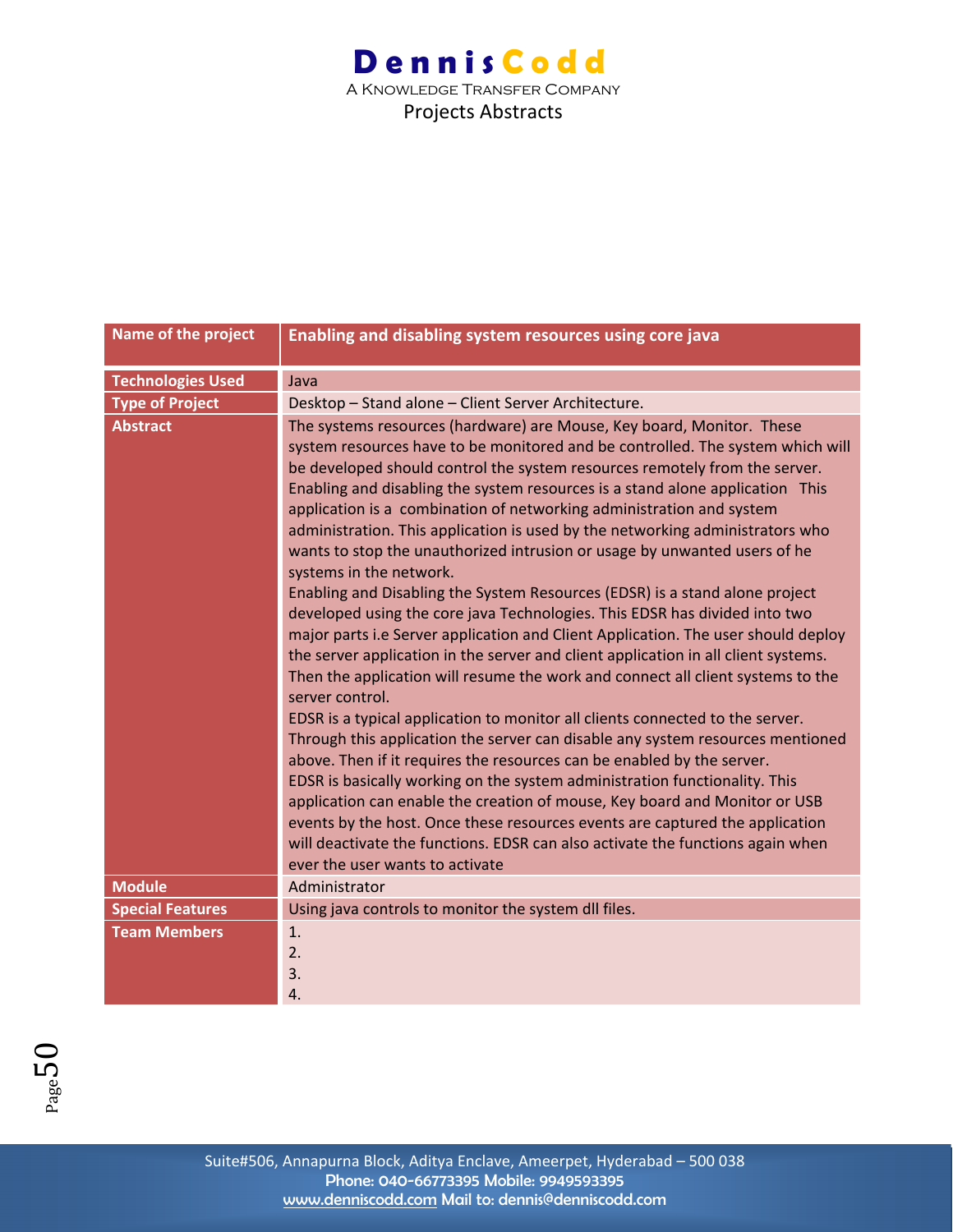| Name of the project      | LAN Messenger - Intranet Meeting Hall - Clients interactive messaging                                                                                                                                                                                                                                                                                                                                                     |
|--------------------------|---------------------------------------------------------------------------------------------------------------------------------------------------------------------------------------------------------------------------------------------------------------------------------------------------------------------------------------------------------------------------------------------------------------------------|
|                          | system using java.                                                                                                                                                                                                                                                                                                                                                                                                        |
|                          |                                                                                                                                                                                                                                                                                                                                                                                                                           |
| <b>Technologies Used</b> | Java                                                                                                                                                                                                                                                                                                                                                                                                                      |
| <b>Type of Project</b>   | Desktop - Standalone - Client Server Architecture.                                                                                                                                                                                                                                                                                                                                                                        |
| <b>Abstract</b>          | The main purpose of the project is to enable two users of LAN connected<br>systems to converse and exchange the data from each other.                                                                                                                                                                                                                                                                                     |
|                          | LAN messenger is a stand alone application which enables the user to<br>connect each other through lan or wan. This application enables the user<br>connected through lan and converse each other. This application also<br>uploads or downloads the data from one user to another user. The<br>uploading files may be doc files, jpeg files or MPEG files.                                                               |
|                          | LAN Messenger is a stand-alone application intended to be used by any<br>user to chat with available users, send instant messages to the available<br>users, and receive messages from the available users.                                                                                                                                                                                                               |
|                          | This application is a real time application developed by the project team.<br>This application is a system architectural project related to the networking<br>domain. This project is a product development application. This<br>application can be deployed on any operating system.                                                                                                                                     |
|                          | LAN Messenger is a stand alone application developed in java<br>technologies using swings and Servlets. This application has to be used<br>with minimum two users connected in LAN to converse each other. This<br>application is developed to the users who are connected in LAN and<br>working in different floors. Through this application instantaneously<br>convey the messages to other users and get the replies. |
| <b>Module</b>            | user                                                                                                                                                                                                                                                                                                                                                                                                                      |
| <b>Special Features</b>  |                                                                                                                                                                                                                                                                                                                                                                                                                           |
| <b>Team Members</b>      | 1.<br>2.<br>3.                                                                                                                                                                                                                                                                                                                                                                                                            |
|                          | 4.                                                                                                                                                                                                                                                                                                                                                                                                                        |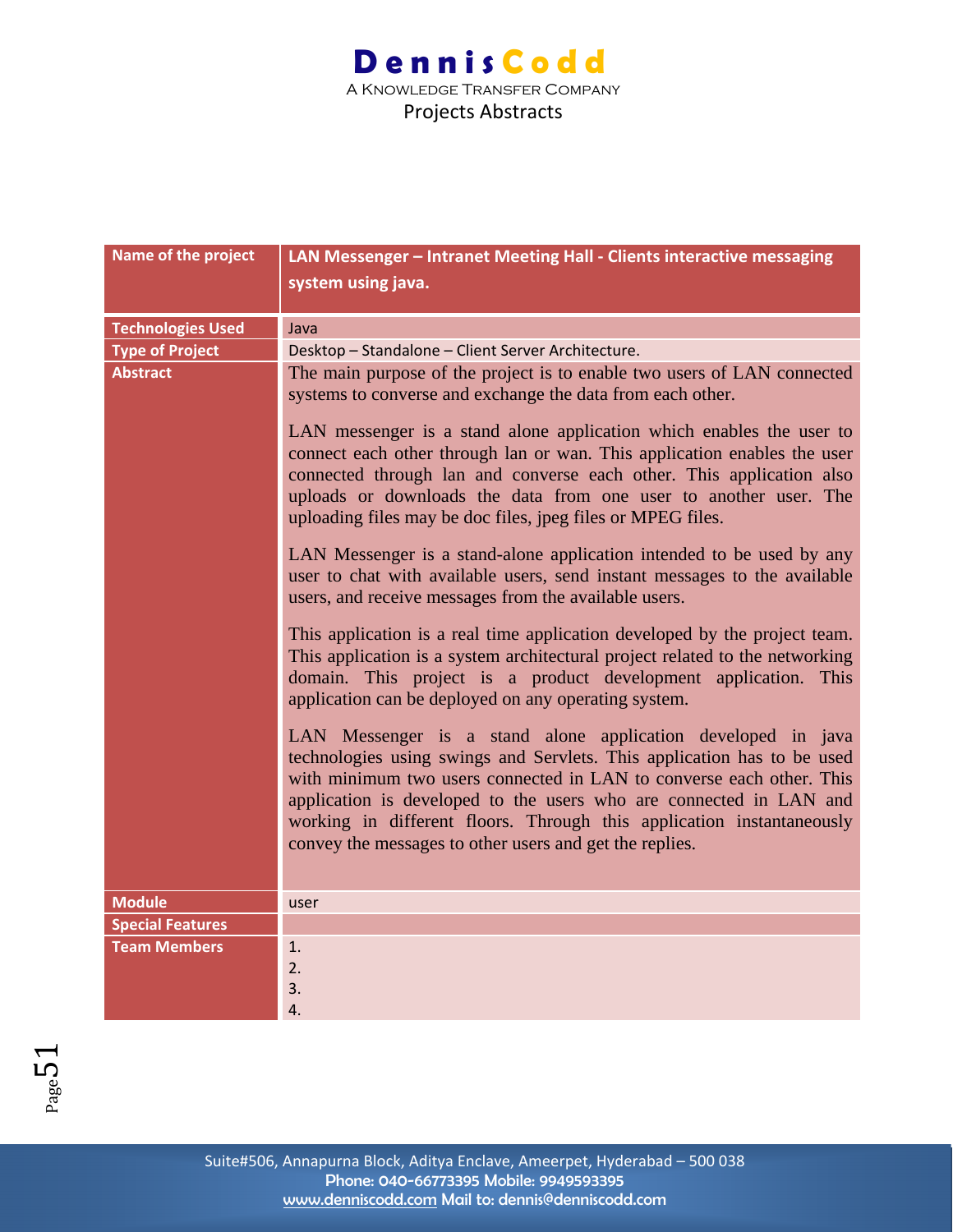| Name of the project      | <b>Improving the system performance using Memory Monitor</b>                                                                                                                                                                                                                                                                                                                                                                                                                                                                                                                                                                                                                                                                                                                                                                                                                                                                                                                                           |
|--------------------------|--------------------------------------------------------------------------------------------------------------------------------------------------------------------------------------------------------------------------------------------------------------------------------------------------------------------------------------------------------------------------------------------------------------------------------------------------------------------------------------------------------------------------------------------------------------------------------------------------------------------------------------------------------------------------------------------------------------------------------------------------------------------------------------------------------------------------------------------------------------------------------------------------------------------------------------------------------------------------------------------------------|
| <b>Technologies Used</b> | Java                                                                                                                                                                                                                                                                                                                                                                                                                                                                                                                                                                                                                                                                                                                                                                                                                                                                                                                                                                                                   |
| <b>Type of Project</b>   | Desktop - stand alone                                                                                                                                                                                                                                                                                                                                                                                                                                                                                                                                                                                                                                                                                                                                                                                                                                                                                                                                                                                  |
| <b>Abstract</b>          | Memory Scheduler is a stand-alone application intended to be used by any<br>user to view all the available memory pools, maximum<br>size of each<br>memory pool, currently used memory of each pool, and the memory usage<br>graph.<br>Memory Scheduler is a system architectural development project<br>$\blacktriangleright$<br>$\blacktriangleright$<br>It is standard alone application which can be deployed on any<br>windows operating system.<br>$\blacktriangleright$<br>Memory scheduler is used to shows the memory allocated to different<br>applications activated on an operating system.<br>$\blacktriangleright$<br>This is a desktop application which is a replication of a task manager.<br>$\blacktriangleright$<br>In task manager the performance of CPU and performance of Memory<br>will be displayed.<br>This same feature will be displayed in the application.<br>$\blacktriangleright$<br>$\blacktriangleright$<br>This application is developed in core java application. |
| <b>Module</b>            | User                                                                                                                                                                                                                                                                                                                                                                                                                                                                                                                                                                                                                                                                                                                                                                                                                                                                                                                                                                                                   |
|                          | This application is a system architecture application for which we used dll files                                                                                                                                                                                                                                                                                                                                                                                                                                                                                                                                                                                                                                                                                                                                                                                                                                                                                                                      |
| <b>Special Features</b>  | of system 32 directory.                                                                                                                                                                                                                                                                                                                                                                                                                                                                                                                                                                                                                                                                                                                                                                                                                                                                                                                                                                                |
| <b>Team Members</b>      | 1.<br>2.<br>3.<br>4.                                                                                                                                                                                                                                                                                                                                                                                                                                                                                                                                                                                                                                                                                                                                                                                                                                                                                                                                                                                   |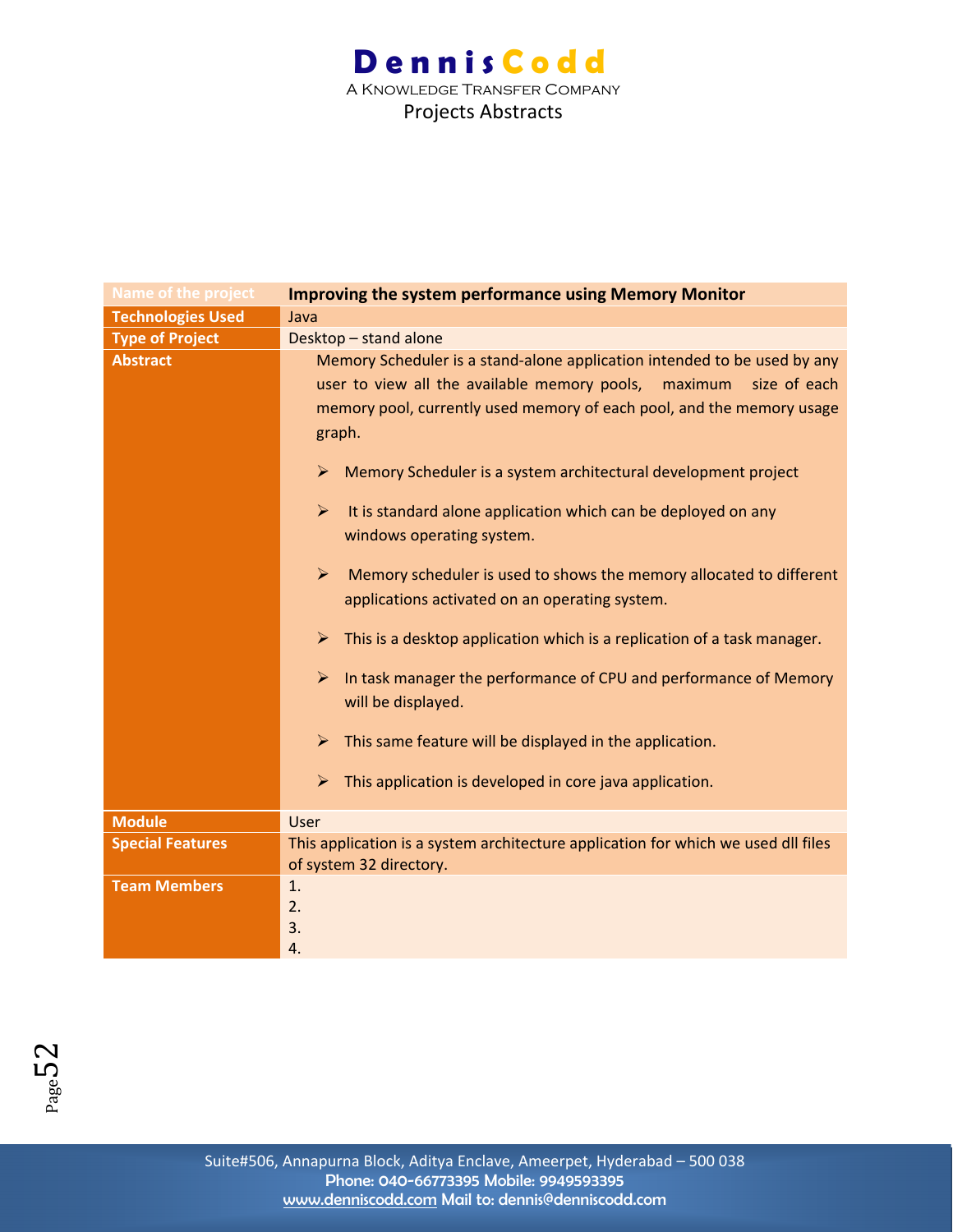| <b>Name of the project</b> | Screen shooter and Image capture application                                                                                                                                                                                                                                                                                                                                                                                                                                                                                                     |
|----------------------------|--------------------------------------------------------------------------------------------------------------------------------------------------------------------------------------------------------------------------------------------------------------------------------------------------------------------------------------------------------------------------------------------------------------------------------------------------------------------------------------------------------------------------------------------------|
| <b>Technologies Used</b>   | Java                                                                                                                                                                                                                                                                                                                                                                                                                                                                                                                                             |
| <b>Type of Project</b>     | <b>Desktop</b>                                                                                                                                                                                                                                                                                                                                                                                                                                                                                                                                   |
| <b>Abstract</b>            | There are several different methods of atomically locking code and data on a<br>Microsoft Windows platform. The primary purpose of this project is to give<br>developers a brief introduction to the different methods of locking in<br>Windows and the associated performance costs associated with those locks.<br>This information is particularly applicable since future architectures will be<br>multi-core                                                                                                                                |
|                            | Multi-threading software applications are critical for increasing performance<br>for Intel's Core Architecture. Locking code can frequently be the most<br>frequently run code in a multi-threaded application. Determining which<br>methodology of locking to utilize can be as critical as identification of<br>parallelism within an application. Some Window's locking APIs have the<br>possibility of jumping into the operating system kernel. This white-paper will<br>detail which ones jump into the kernel and under which conditions. |
|                            | The System Lock is a stand-alone application intended to be used by software<br>developers who need to develop applications which control the computer<br>with security options such as system lock. In this project we consider three<br>things that are as follows.                                                                                                                                                                                                                                                                            |
|                            | <b>Lock Computer</b><br><b>Restart Computer</b><br><b>Shutdown Computer</b><br>$\bullet$<br>Screen Shooter is a stand-alone application that allows the user to                                                                                                                                                                                                                                                                                                                                                                                  |
|                            | capture the Screen, crop the required area of the screen, and save it as<br>an image (.jpeg) file. The objective of the Screen Shooter is to provide<br>an abstract view of the operation such as capturing the screen,<br>cropping it, and saving it as an image (.jpeg) file. In this project the user<br>can handle the multiple options to use the graphics tool to cropping<br>the image and also edit the image to change image size and save to<br>.jpeg format.                                                                          |
| <b>Module</b>              | user                                                                                                                                                                                                                                                                                                                                                                                                                                                                                                                                             |
| <b>Special Features</b>    | Image capture method.                                                                                                                                                                                                                                                                                                                                                                                                                                                                                                                            |
| <b>Team Members</b>        | 1.                                                                                                                                                                                                                                                                                                                                                                                                                                                                                                                                               |
|                            | 2.                                                                                                                                                                                                                                                                                                                                                                                                                                                                                                                                               |
|                            | 3.                                                                                                                                                                                                                                                                                                                                                                                                                                                                                                                                               |
|                            | 4.                                                                                                                                                                                                                                                                                                                                                                                                                                                                                                                                               |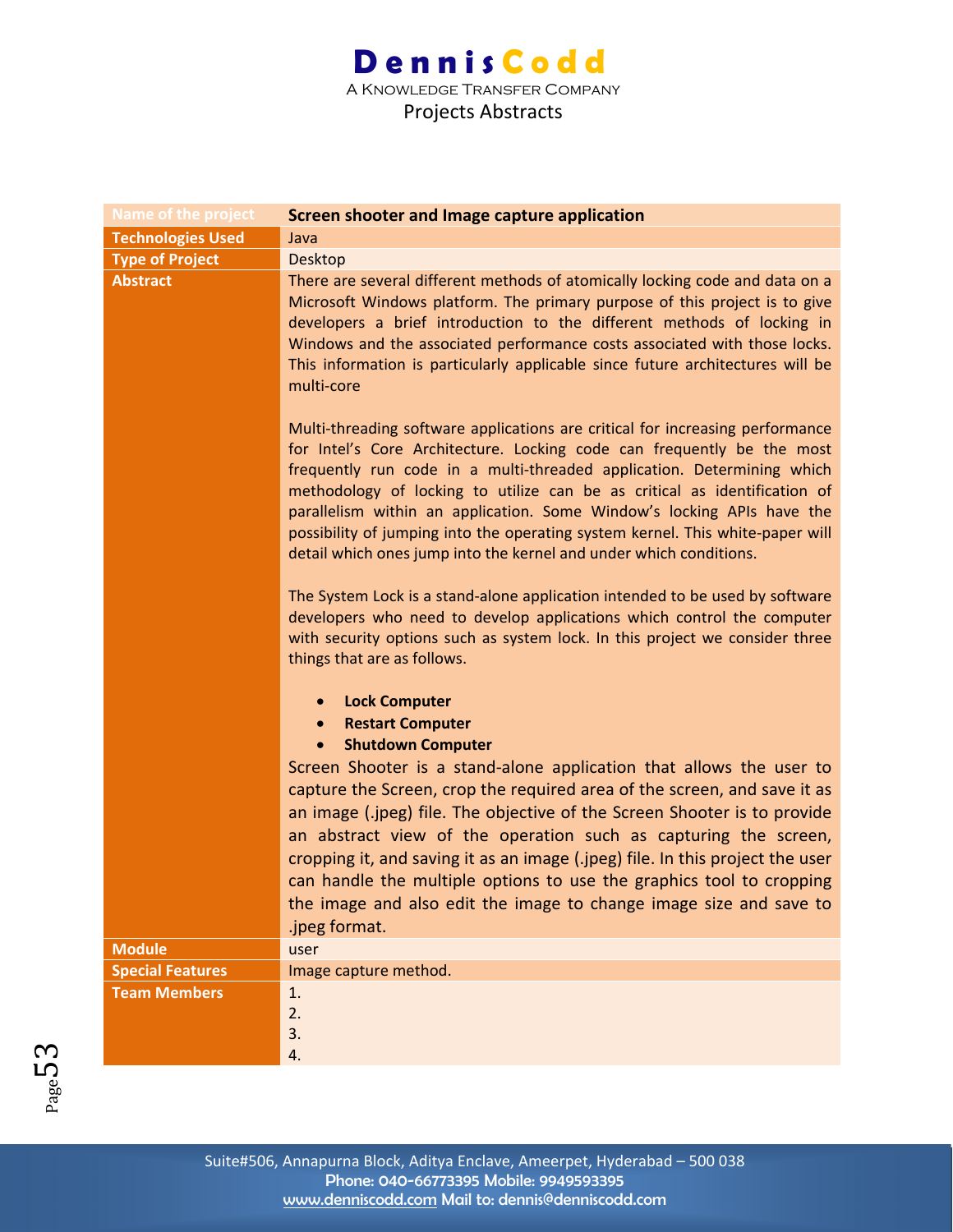| Name of the project      | TCP/IP Protocol Tracer Utility - A stand alone application              |
|--------------------------|-------------------------------------------------------------------------|
| <b>Technologies Used</b> | Java                                                                    |
| <b>Type of Project</b>   | <b>Stand Alone</b>                                                      |
| <b>Abstract</b>          | The project is a stand alone application which is monitoring the        |
|                          | Network traffic of the computers connected in LAN. It also monitors     |
|                          | the traffic of the data packets which comes from remote computer        |
|                          | through internet. On internet different types of servers use different  |
|                          | types of protocols like HTTP / TCP / FTP / TCP/IP are to pass data to   |
|                          | client systems. This different types of protocols have to be identified |
|                          | and has to be traced. This mechanism should be configured with the      |
|                          | help of java language.                                                  |
|                          | The Application should be a stand alone application which capture       |
|                          | the protocols and trace the identity of them. The application should    |
|                          | trace the protocol and display the type of protocol which is            |
|                          | transmitting through the system and it should also trace the type of    |
|                          | request.                                                                |
|                          | The application should desply the time and date of request. The         |
|                          | application should display the IP address of the client from where the  |
|                          | request is originated.                                                  |
|                          |                                                                         |
| <b>Module</b>            | <b>User</b>                                                             |
| <b>Special Features</b>  | TCP / IP - protocol capturing and Controlling remotely                  |
| <b>Team Members</b>      | 1.                                                                      |
|                          | 2.                                                                      |
|                          | 3.                                                                      |
|                          | 4.                                                                      |

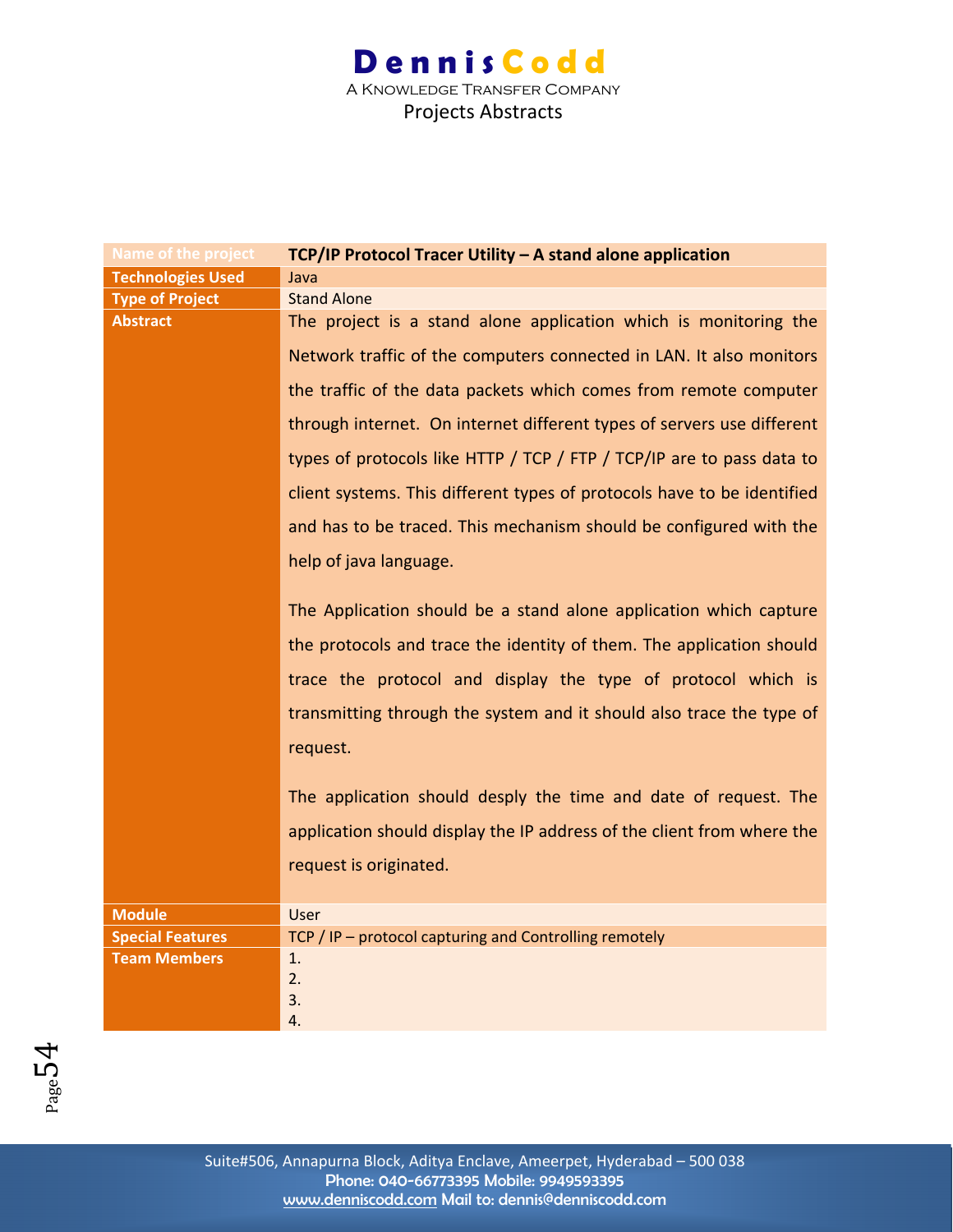| Name of the project      | <b>Web browser</b>                                                             |
|--------------------------|--------------------------------------------------------------------------------|
| <b>Technologies Used</b> | Java                                                                           |
| <b>Type of Project</b>   | <b>Desktop application</b>                                                     |
| <b>Abstract</b>          | The main purpose of the project is to provide an abstract view of the online   |
|                          | browsing activities by an user The objective of the Online File Browser is to  |
|                          | provide an abstract view of the Browsing File and Directories, Creating Files  |
|                          | and Directories, Moving and Copying Files Upload and Download Files,           |
|                          | The application should allow the user to browse for directories and files      |
|                          | online. The user should be able to select the drives to view folder and files. |
|                          | The user should be able to edit, download and delete selected files. The files |
|                          | are displayed in a tree format. On selecting the drive a message is to be      |
|                          | displayed specifying the number of files and the total size. The following     |
|                          | information should be displayed:                                               |
|                          |                                                                                |
|                          | Name (Drive / Directory / File), Type (Directory / File extension), Date of    |
|                          | <b>Creation, Create Files</b>                                                  |
|                          | Online file browser is an stand alone application. This project is a real time |
|                          | project given to the project team. This project is developed by the            |
|                          | programmer aiming to achieve the internet activities. This project is          |
|                          | developed in java technologies. This project is a product development which    |
|                          | can be used with any operating system. The project team has developed this     |
|                          |                                                                                |
|                          | system to give leverage to the internet browser and for the user utilities.    |
|                          |                                                                                |
| <b>Module</b>            | User                                                                           |
| <b>Special Features</b>  | <b>Web Searching Techniques</b>                                                |
| <b>Team Members</b>      | 1.                                                                             |
|                          | 2.                                                                             |
|                          | 3.<br>4.                                                                       |
|                          |                                                                                |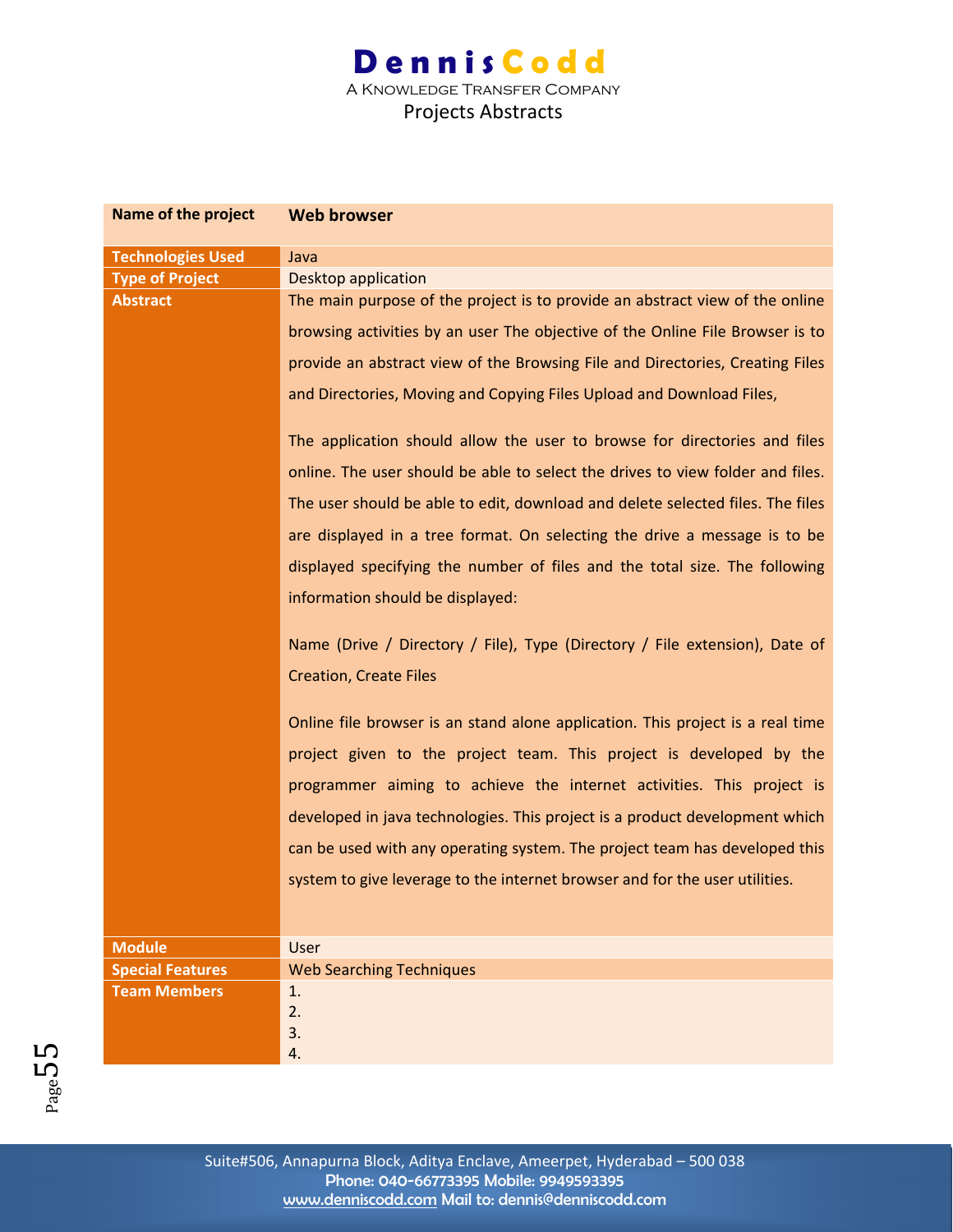| Name of the project      | <b>Text to PDF convertor</b>                                               |
|--------------------------|----------------------------------------------------------------------------|
| <b>Technologies Used</b> | .Net $/$ Java                                                              |
| <b>Type of Project</b>   | <b>Desktop Application</b>                                                 |
| <b>Abstract</b>          | Text to PDF Converter is a stand alone that can be used to convert plain   |
|                          | text to a PDF file. The application should allow the user to enter text    |
|                          | within an area and click on the Submit button to generate a PDF file which |
|                          | displays the text entered along with the time stamp when the PDF file was  |
|                          | generated. The number of characters entered in the Text Area should be     |
|                          | tracked by the use of a counter.                                           |
|                          |                                                                            |
| <b>Module</b>            | user                                                                       |
| <b>Special Features</b>  | The operational or generic user interface                                  |
| <b>Team Members</b>      | 1.                                                                         |
|                          | 2.                                                                         |
|                          | 3.                                                                         |
|                          | 4.                                                                         |

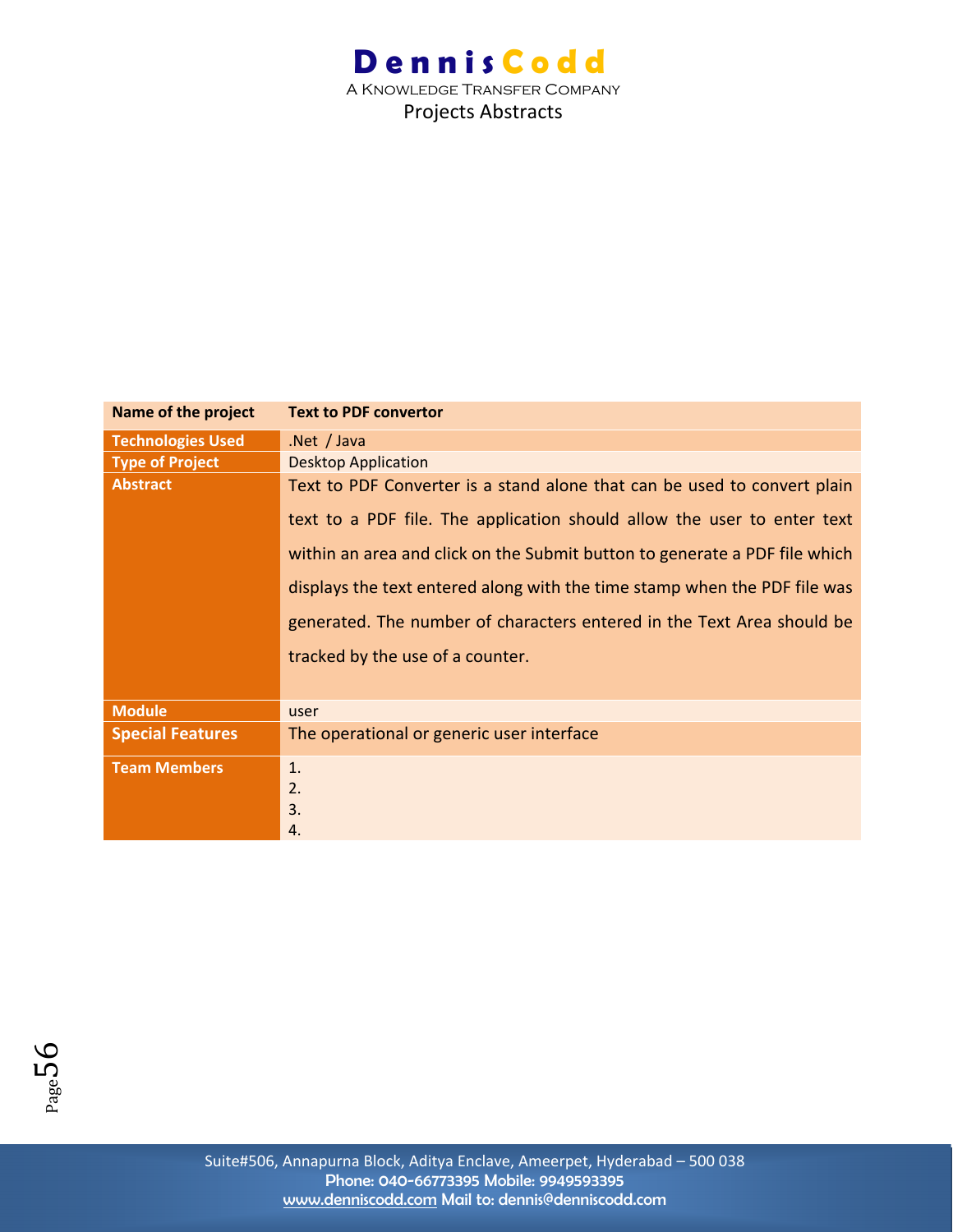A Knowledge Transfer Company Projects Abstracts

### Networking Projects

| Name of the project      | <b>Internet Security Evaluation through encrypted mailing</b><br>transmission.                                                                                                                                                                                                                                                                                                                                                                                                                                                                                                                                                                                                                                                                                                                                                                                                                                                                                           |
|--------------------------|--------------------------------------------------------------------------------------------------------------------------------------------------------------------------------------------------------------------------------------------------------------------------------------------------------------------------------------------------------------------------------------------------------------------------------------------------------------------------------------------------------------------------------------------------------------------------------------------------------------------------------------------------------------------------------------------------------------------------------------------------------------------------------------------------------------------------------------------------------------------------------------------------------------------------------------------------------------------------|
| <b>Technologies Used</b> | Java                                                                                                                                                                                                                                                                                                                                                                                                                                                                                                                                                                                                                                                                                                                                                                                                                                                                                                                                                                     |
| <b>Type of Project</b>   | Stand Alone                                                                                                                                                                                                                                                                                                                                                                                                                                                                                                                                                                                                                                                                                                                                                                                                                                                                                                                                                              |
| <b>Abstract</b>          | A Internet Security Evaluation system is any computer system that<br>involves cryptography. Such systems include for instance, a system<br>for secure electronic mail which might include methods for digital<br>signatures, Internet Security Evaluation hash functions, key<br>management techniques, and so on. Internet Security Evaluation<br>systems are made up of Internet Security Evaluation primitives, and<br>are usually rather complex. Because of this, breaking an ISES is not<br>restricted to breaking the underlying Internet Security Evaluation<br>algorithms - usually it is far easier to break the system as a whole, eg,<br>through the not uncommon misconceptions of users in respect to the<br>ISES. AISES refers to a suite of algorithms needed to implement a<br>particular form of encryption and decryption. Typically, an ISES<br>consists of three algorithms: one for key generation, one for<br>encryption, and one for decryption. |
| <b>Module</b>            | Sender - Receiver                                                                                                                                                                                                                                                                                                                                                                                                                                                                                                                                                                                                                                                                                                                                                                                                                                                                                                                                                        |
| <b>Special Features</b>  | Encryption and Decryption through Semitic algorithms                                                                                                                                                                                                                                                                                                                                                                                                                                                                                                                                                                                                                                                                                                                                                                                                                                                                                                                     |
| <b>Team Members</b>      | 1.<br>2.<br>3.<br>4.                                                                                                                                                                                                                                                                                                                                                                                                                                                                                                                                                                                                                                                                                                                                                                                                                                                                                                                                                     |

 $F_{\rm age}$ 57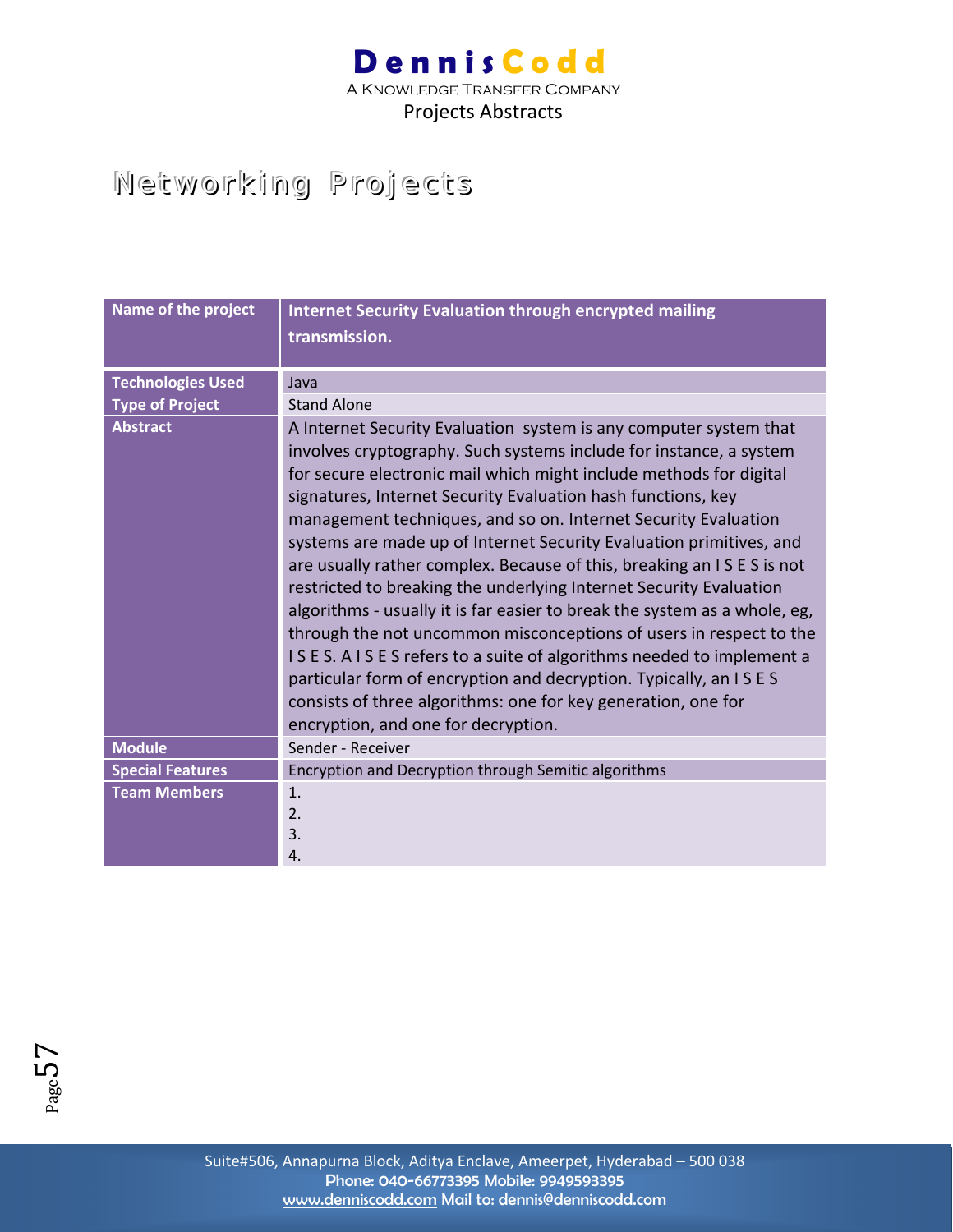| <b>Name of the project</b> | <b>SNARE - Strong Network Attached Storage System.</b>                    |
|----------------------------|---------------------------------------------------------------------------|
| <b>Technologies Used</b>   | Java                                                                      |
| <b>Type of Project</b>     | <b>Stand Alone</b>                                                        |
| <b>Abstract</b>            | The objective of the project is to keep a strong security scheme for      |
|                            | network-attached storage system when we transfer a document to a          |
|                            | shared folders of a servers, the data has to automatically stored in the  |
|                            | shared folders. The data which is stored in the shared folders should not |
|                            | be copied by any other system connected in the network to the server. In  |
|                            | this system cryptography is playing a vital roll to protect data from     |
|                            | spoofing, tampering, eavesdropping and replay attacks and it also         |
|                            | guarantees that the data stored on the storage cannot be copied.          |
|                            |                                                                           |
| <b>Module</b>              | User                                                                      |
| <b>Special Features</b>    | System locking, encryption and decryption, networking                     |
| <b>Team Members</b>        | 1.                                                                        |
|                            | 2.                                                                        |
|                            | 3.                                                                        |
|                            | 4.                                                                        |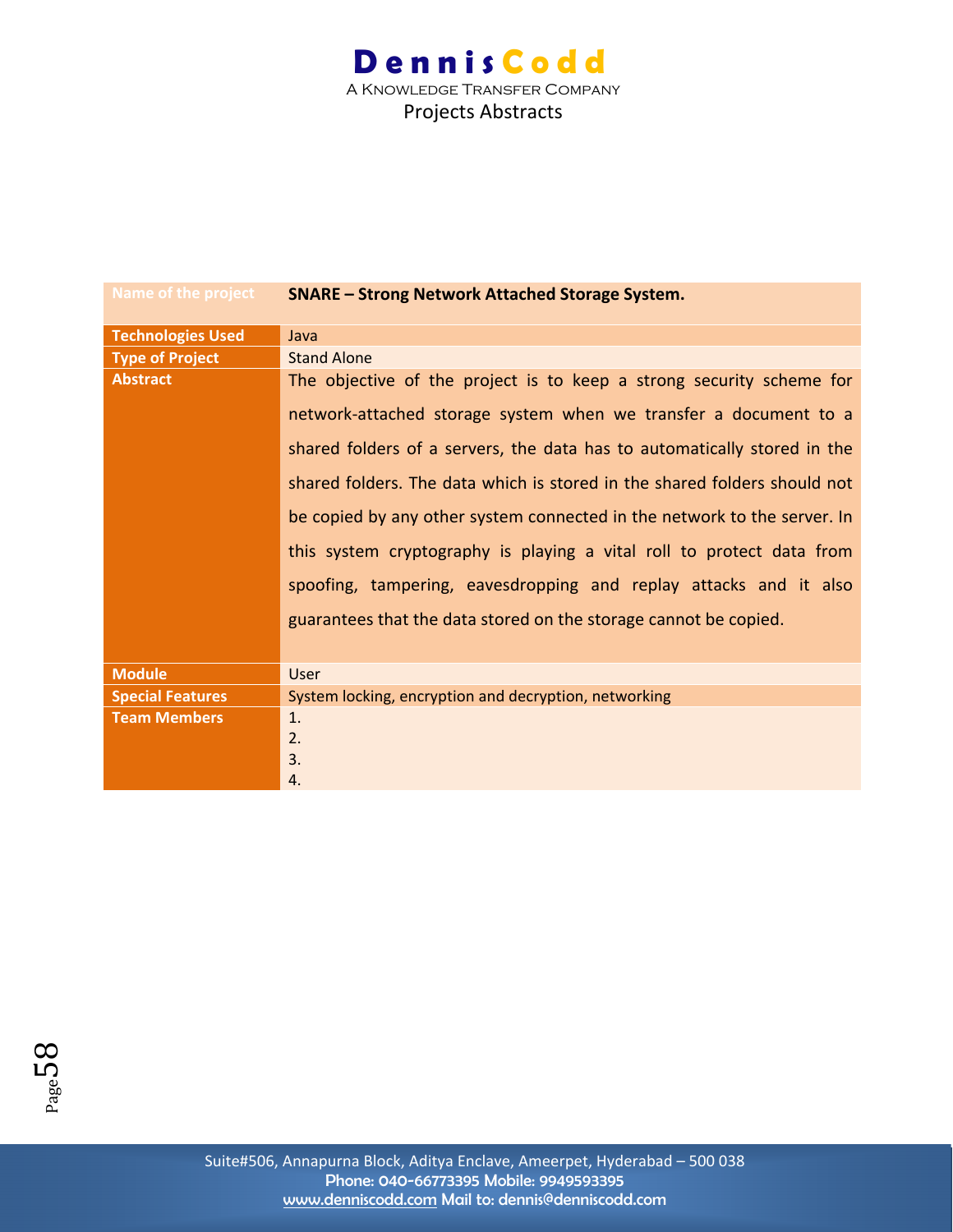| <b>Name of the project</b> | <b>Internet SNARE</b>                                                              |
|----------------------------|------------------------------------------------------------------------------------|
| <b>Technologies Used</b>   | Java                                                                               |
| <b>Type of Project</b>     | Stand Alone - web based                                                            |
| <b>Abstract</b>            | 1. Automatic spooling for Encryption                                               |
|                            | Automatic Key transmission<br>2.                                                   |
|                            | <b>Automatic Decryption</b><br>3.                                                  |
|                            | Copy terminator<br>4.                                                              |
|                            | Tampering preventer<br>5.                                                          |
|                            | 6. Spoofing preventer                                                              |
|                            | The project is developed on the basis of Networking technologies and security      |
|                            | systems. This project is basically focusing on the strong networking storage       |
|                            | system. This project is developed in ASP. Net and C#. Net This project is going to |
|                            | explain the strong security scheme for Internet application server attached        |
|                            | storage (NAS) that is based on capability and uses a key distributing              |
|                            | scheme to keep Internet application server attached storage from                   |
|                            | performing key management. In this system cryptography is playing a vital          |
|                            | roll to protect data from spoofing, tampering, eavesdropping and replay            |
|                            | attacks and it also guarantees that the data stored on the storage which           |
|                            | cannot be copied.                                                                  |
| <b>Module</b>              | user                                                                               |
| <b>Special Features</b>    | Encryption and decription                                                          |
| <b>Team Members</b>        | 1.                                                                                 |
|                            | 2.                                                                                 |
|                            | 3.                                                                                 |
|                            | 4.                                                                                 |

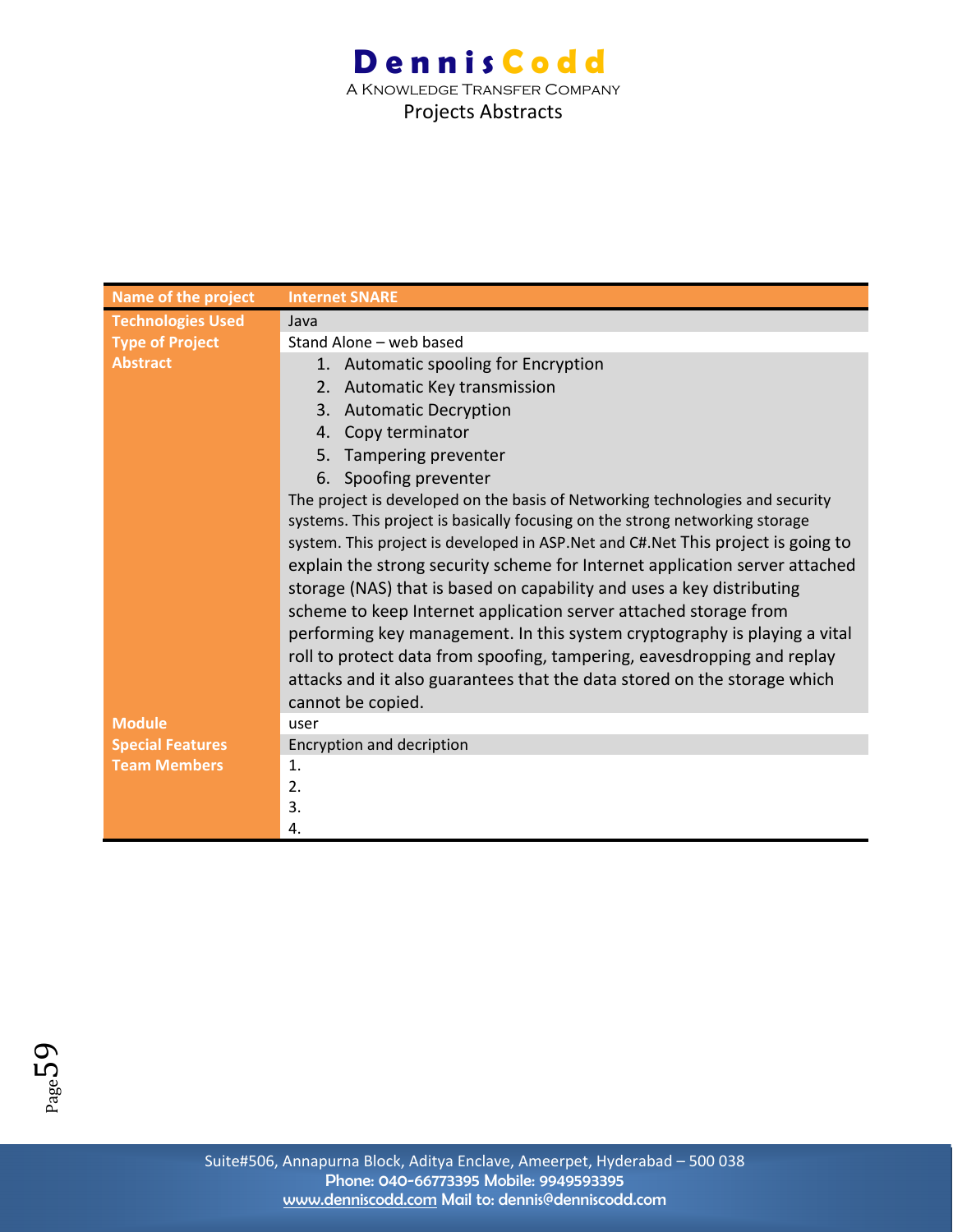A Knowledge Transfer Company

| <b>Name of the project</b> | <b>Remote Desktop Controlling and Monitoring System.</b>                                                                                                                                                                                                                                                                                                                                                                                                                                                                                                                                                                                                                                                                                                                                                                 |
|----------------------------|--------------------------------------------------------------------------------------------------------------------------------------------------------------------------------------------------------------------------------------------------------------------------------------------------------------------------------------------------------------------------------------------------------------------------------------------------------------------------------------------------------------------------------------------------------------------------------------------------------------------------------------------------------------------------------------------------------------------------------------------------------------------------------------------------------------------------|
| <b>Technologies Used</b>   | Java                                                                                                                                                                                                                                                                                                                                                                                                                                                                                                                                                                                                                                                                                                                                                                                                                     |
| <b>Type of Project</b>     | Stand Alone - Client Server Architecture                                                                                                                                                                                                                                                                                                                                                                                                                                                                                                                                                                                                                                                                                                                                                                                 |
| <b>Abstract</b>            | The main aim of this project is to control the systems which are<br>connected through LAN or WLAN from a Server. The controlling<br>means keep control over the system functionality as well as control<br>over the hardware of the systems. Through this application the<br>system administrator should shutdown, restart, lock, deactivation of<br>mouse, deactivation of keyboard or stop functionality of screen. The<br>application will be deployed in server as well as in all client systems<br>which are connected in LAN. Once this application is installed in<br>server and clients automatically all the systems which are connected<br>will be under control of system administrator. The administrator can<br>operate the systems from server screen with easy to use graphical<br>user interface screen. |
|                            | The main objective of this project is to manage the client computers<br>from the server with the system resources. The environment for the<br>project execution is client server architecture. The system which is<br>connected to the server will be managed by the server. The three<br>utilities like locking the computer restart the computer and shutting<br>down the desired computer available in LAN connected is the<br>objective of the project.                                                                                                                                                                                                                                                                                                                                                              |
|                            | All the systems will be appeared in the screen and the operational<br>commands like shutdown, restart, lock, and deactivation of mouse<br>or other hardware in other pane of the window. The administrator<br>should choose any system or all systems for his required operations.<br>The commands will be executed automatically on the specific<br>system with out any physical movements of the administrator.                                                                                                                                                                                                                                                                                                                                                                                                        |
| <b>Module</b>              | Administrator                                                                                                                                                                                                                                                                                                                                                                                                                                                                                                                                                                                                                                                                                                                                                                                                            |
| <b>Special Features</b>    | Remote Desktop Controlling through DLL files                                                                                                                                                                                                                                                                                                                                                                                                                                                                                                                                                                                                                                                                                                                                                                             |
| <b>Team Members</b>        | 1.<br>2.<br>3.<br>4.                                                                                                                                                                                                                                                                                                                                                                                                                                                                                                                                                                                                                                                                                                                                                                                                     |

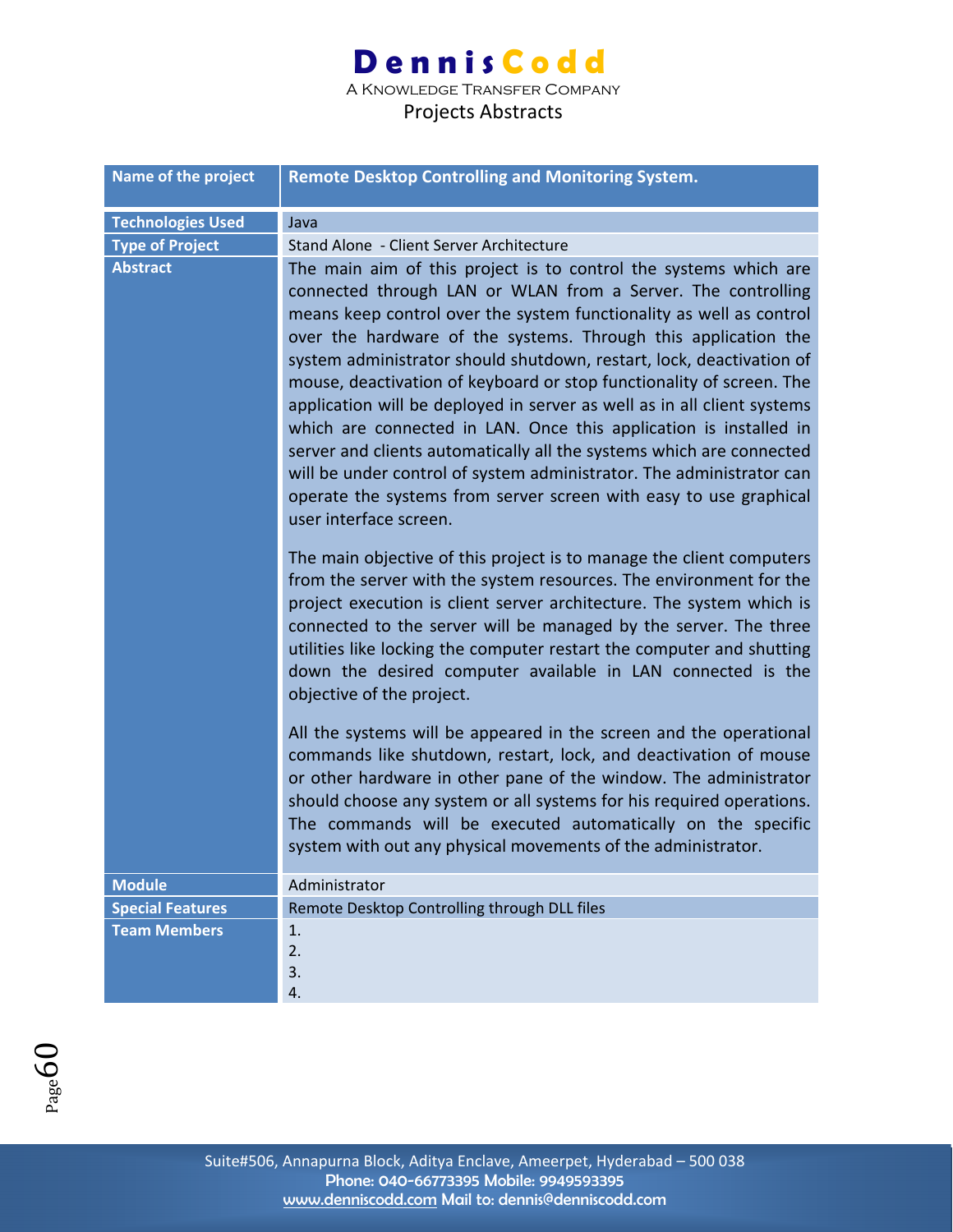| <b>Name of the project</b> | <b>SMS Based push email Server</b>                                        |
|----------------------------|---------------------------------------------------------------------------|
| <b>Technologies Used</b>   | Java                                                                      |
| <b>Type of Project</b>     | <b>Desktop</b>                                                            |
| <b>Abstract</b>            | Sending SMS to our kith and kin are quite formal in these days.           |
|                            | Sending to all of our friends or relatives will also is a tedious job.    |
|                            | Traditional e-mail access over network connections was and still is       |
|                            | "pull" based (Post Office Protocol (POP3) is a popular example of a       |
|                            | pull based mail delivery protocol.): at login and later in intervals, the |
|                            | Mail User Agent (e-mail reader) polls the Mail Delivery Agent             |
|                            | (server) to see if there is new mail, and if so downloads it to a         |
|                            | mailbox in the user's home directory. However, mail has always been       |
|                            | pushed from the origin to the final Mail Delivery Agent. Extending        |
|                            | this push to the last delivery step is what distinguishes push e-mail     |
|                            | from traditional e-mail systems.                                          |
|                            |                                                                           |
| <b>Module</b>              | User                                                                      |
| <b>Special Features</b>    | <b>SMS</b> configuration                                                  |
| <b>Team Members</b>        | 1.                                                                        |
|                            | 2.                                                                        |
|                            | 3.                                                                        |
|                            | 4.                                                                        |

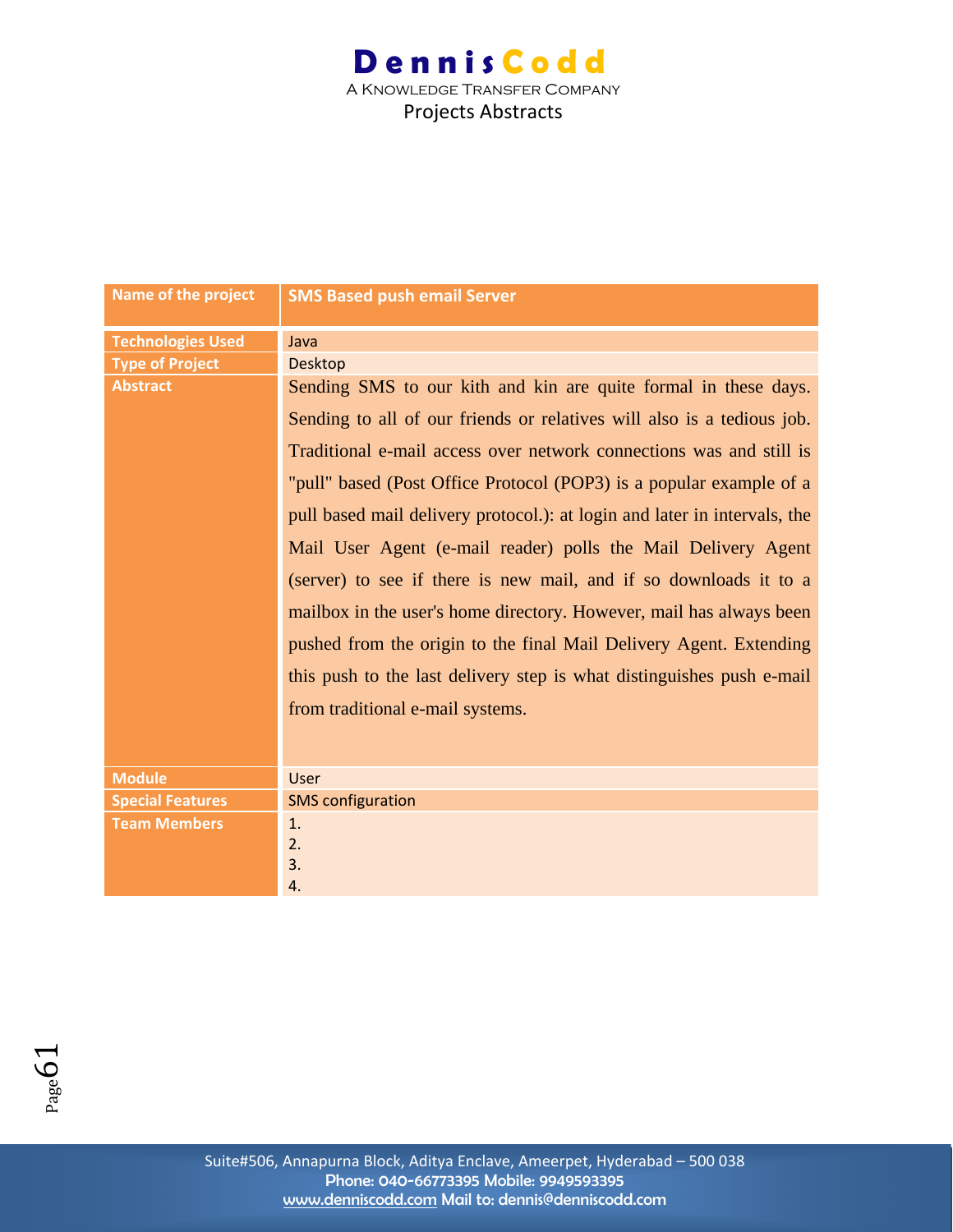| Name of the project      | RSS Feed Aggregator - Really Simple Syndication process - for web<br>data extractions directly from web servers. |
|--------------------------|------------------------------------------------------------------------------------------------------------------|
| <b>Technologies Used</b> | Java                                                                                                             |
| <b>Type of Project</b>   | <b>Desktop</b>                                                                                                   |
| <b>Abstract</b>          | Really Simple Syndication is a process by which news over any particular                                         |
|                          | story can be viewed or read by a website only on a particular website,                                           |
|                          | instead of going to different websites. RSS Feed Aggregator is one such                                          |
|                          | application which is user -friendly by reducing the problems of the news                                         |
|                          | paper readers. RSSFA is a one window for all new paper web sites. What                                           |
|                          | ever the news paper you want to read just click on the main menu window                                          |
|                          | the required news papers web site links will be available in the main menu                                       |
|                          | window. This RSSFA reduce the time to open the particular website and its                                        |
|                          | links. Through this website the user can view different news websites and                                        |
|                          | their reports links and feedback etc. The user can send the feedback from                                        |
|                          | this website window. The user can view the reports from this window.                                             |
|                          | This project is facilitating the user to save the time for viewing the other                                     |
|                          | news websites instantaneously with out changing the browser screen. This                                         |
|                          | project makes the user to access the websites of News, links of the                                              |
|                          | websites, feedbacks of the news websites instantaneously from one                                                |
|                          | window itself. This project is a hub for all news websites.                                                      |
|                          |                                                                                                                  |
| <b>Module</b>            | <b>User</b>                                                                                                      |
| <b>Special Features</b>  | Integrating RSS feeds of other web applications with local application                                           |
| <b>Team Members</b>      | 1.                                                                                                               |
|                          | 2.                                                                                                               |
|                          | 3.                                                                                                               |
|                          | 4.                                                                                                               |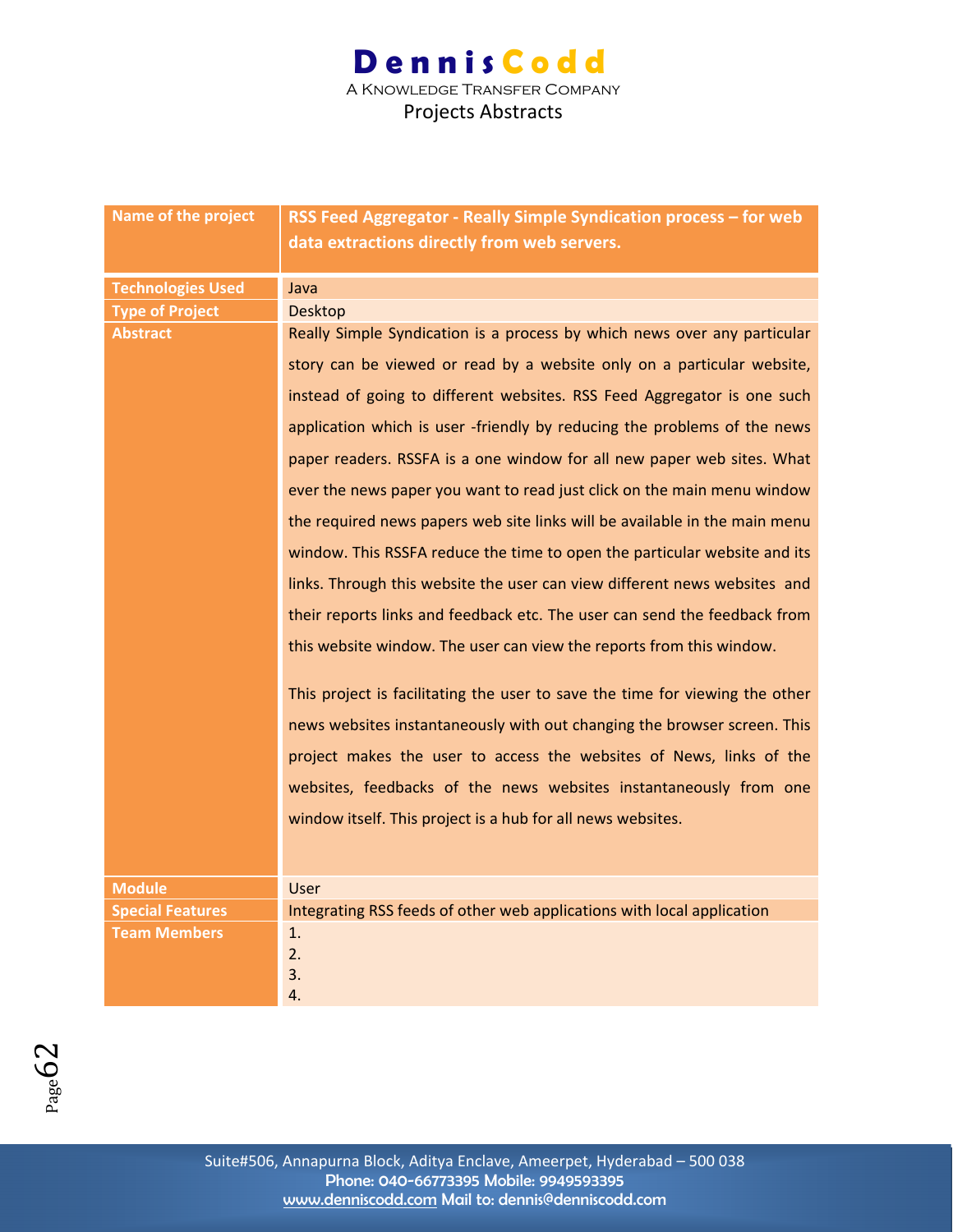| Name of the project      | <b>Network Information exchange System for pharmaceutical</b>                                                                                                                                                                                                                                                                                                                                                                                                                                                                                                                                                                                                                                                                                                                                                                                                                                         |
|--------------------------|-------------------------------------------------------------------------------------------------------------------------------------------------------------------------------------------------------------------------------------------------------------------------------------------------------------------------------------------------------------------------------------------------------------------------------------------------------------------------------------------------------------------------------------------------------------------------------------------------------------------------------------------------------------------------------------------------------------------------------------------------------------------------------------------------------------------------------------------------------------------------------------------------------|
|                          | industry in hierarchical based systems.                                                                                                                                                                                                                                                                                                                                                                                                                                                                                                                                                                                                                                                                                                                                                                                                                                                               |
|                          |                                                                                                                                                                                                                                                                                                                                                                                                                                                                                                                                                                                                                                                                                                                                                                                                                                                                                                       |
| <b>Technologies Used</b> | .Net                                                                                                                                                                                                                                                                                                                                                                                                                                                                                                                                                                                                                                                                                                                                                                                                                                                                                                  |
| <b>Type of Project</b>   | Stand Alone - Client Server Architecture                                                                                                                                                                                                                                                                                                                                                                                                                                                                                                                                                                                                                                                                                                                                                                                                                                                              |
| <b>Abstract</b>          | Online - Examination Results helps geographically scattered<br>students in easy access to their results (when an internet connection<br>is available). One can check their examination results, once they are<br>entered into college or university database (or any other $3^{rd}$ party)<br>and the database is made available online, to the users. All that<br>needs to be done is a "view" of the database that should be made<br>available, should be created. The requests made by the browser are<br>converted to a SQL statements understood by the database and the<br>result is returned to the browser/client by the server. This system is<br>quite feasible and all it requires is a client system with a "Web-<br>browser" and "access to the internet". This system offers the college<br>or university "paperless solution" while declaration/announcing the<br>examination results. |
| <b>Module</b>            | Admin - manager - User                                                                                                                                                                                                                                                                                                                                                                                                                                                                                                                                                                                                                                                                                                                                                                                                                                                                                |
| <b>Special Features</b>  | Data entry into the Database.                                                                                                                                                                                                                                                                                                                                                                                                                                                                                                                                                                                                                                                                                                                                                                                                                                                                         |
|                          | Hosting the data on to the server.                                                                                                                                                                                                                                                                                                                                                                                                                                                                                                                                                                                                                                                                                                                                                                                                                                                                    |
|                          | Making the data accessible onto the internet.                                                                                                                                                                                                                                                                                                                                                                                                                                                                                                                                                                                                                                                                                                                                                                                                                                                         |
|                          | Viewing the Results on the Internet.                                                                                                                                                                                                                                                                                                                                                                                                                                                                                                                                                                                                                                                                                                                                                                                                                                                                  |
| <b>Team Members</b>      | 1.                                                                                                                                                                                                                                                                                                                                                                                                                                                                                                                                                                                                                                                                                                                                                                                                                                                                                                    |
|                          | 2.                                                                                                                                                                                                                                                                                                                                                                                                                                                                                                                                                                                                                                                                                                                                                                                                                                                                                                    |
|                          | 3.                                                                                                                                                                                                                                                                                                                                                                                                                                                                                                                                                                                                                                                                                                                                                                                                                                                                                                    |
|                          | $\overline{4}$ .                                                                                                                                                                                                                                                                                                                                                                                                                                                                                                                                                                                                                                                                                                                                                                                                                                                                                      |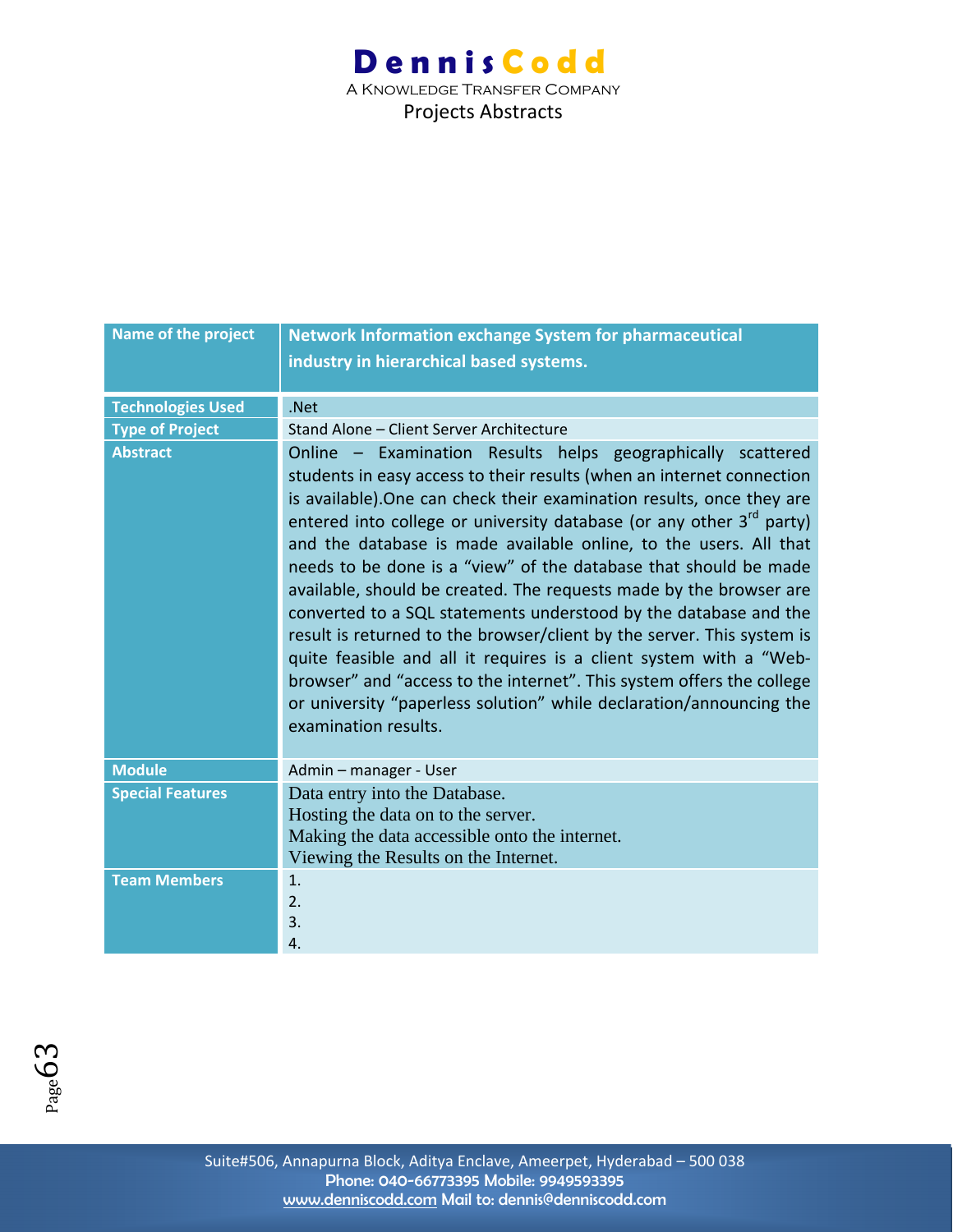A Knowledge Transfer Company

| Name of the project                       | Histogram-Based Global Load Balancing in Structured Peer-to-Peer                              |
|-------------------------------------------|-----------------------------------------------------------------------------------------------|
|                                           | <b>Systems</b>                                                                                |
| <b>Technologies Used</b>                  | Java                                                                                          |
| <b>Type of Project</b><br><b>Abstract</b> | <b>Stand Alone - IEEE</b><br>Over the past few years, peer-to-peer (P2P) systems have rapidly |
|                                           |                                                                                               |
|                                           | grown in popularity and have become a dominant means for sharing                              |
|                                           | resources. In these systems, load balancing is a key challenge                                |
|                                           | because nodes are often heterogeneous. While several load-balancing                           |
|                                           | schemes have been proposed in the literature, these solutions are                             |
|                                           | typically ad hoc, heuristic based, and localized. In this paper, we                           |
|                                           | present a general framework, HiGLOB, for global load balancing in                             |
|                                           | structured P2P systems. Each node in HiGLOB has two key                                       |
|                                           | components: 1) a histogram manager maintains a histogram that                                 |
|                                           | reflects a global view of the distribution of the load in the system,                         |
|                                           | and 2) a load-balancing manager that redistributes the load whenever                          |
|                                           | the node becomes overloaded or underloaded. We exploit the routing                            |
|                                           | metadata to partition the P2P network into nonoverlapping regions                             |
|                                           | corresponding to the histogram buckets. We propose mechanisms to                              |
|                                           | keep the cost of constructing and maintaining the histograms low. We                          |
|                                           | further show that our scheme can control and bound the amount of                              |
|                                           | load imbalance across the system. Finally, we demonstrate the                                 |
|                                           | effectiveness of HiGLOB by                                                                    |
|                                           | instantiating it over three existing structured P2P systems: Skip                             |
|                                           | Graph, BATON, and Chord. Our experimental results indicate that                               |
|                                           | our approach works well in practice.                                                          |
|                                           |                                                                                               |
| <b>Module</b>                             | User                                                                                          |
| <b>Special Features</b>                   | Networking protocols and load balancing concepts                                              |
| <b>Team Members</b>                       | 1.<br>2.                                                                                      |
|                                           | 3.                                                                                            |
|                                           | 4.                                                                                            |

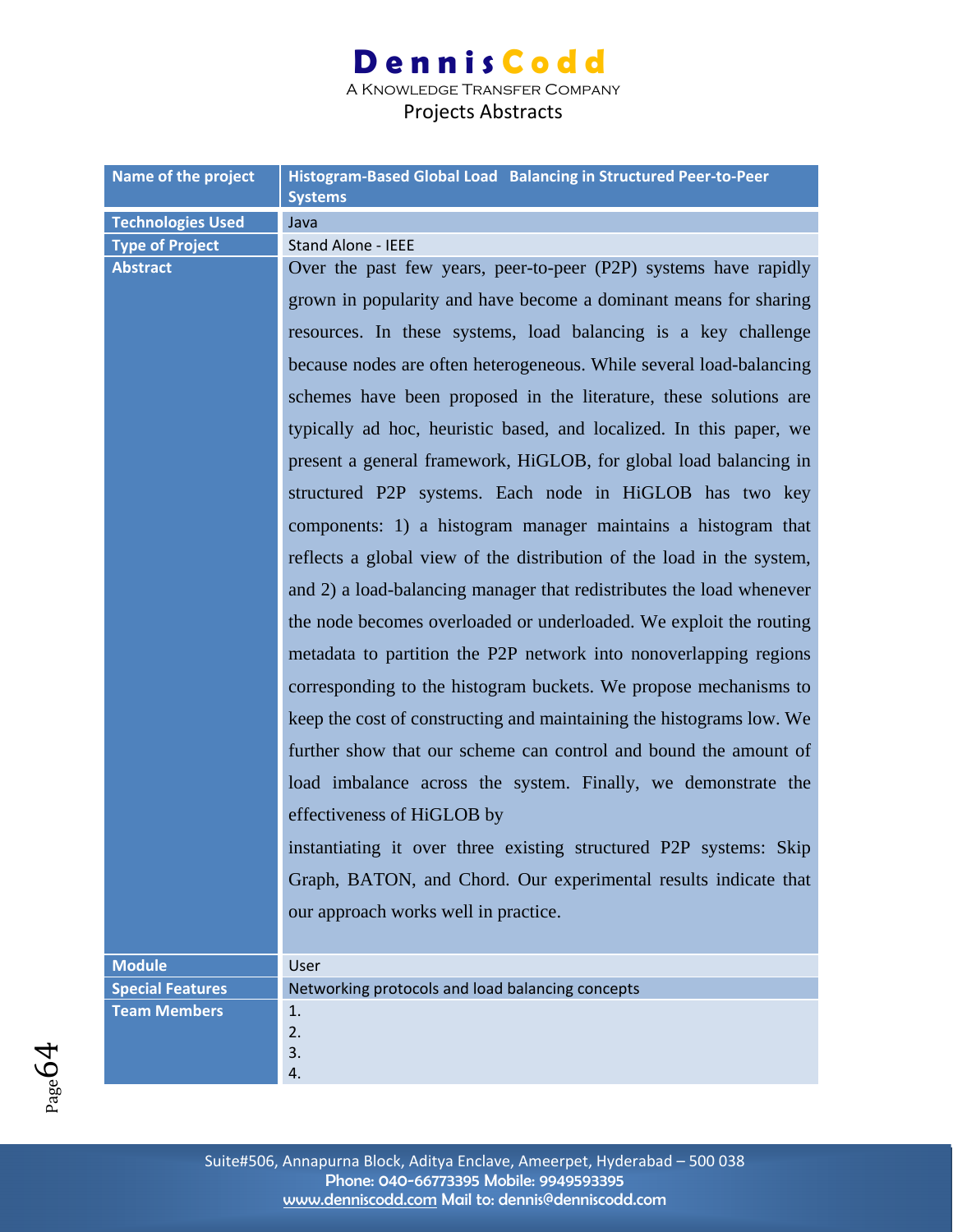| Name of the project      | Java Based simple search Engine - Web Based application.                                                                                                                                                                                                                                                                                                                                                                                                  |
|--------------------------|-----------------------------------------------------------------------------------------------------------------------------------------------------------------------------------------------------------------------------------------------------------------------------------------------------------------------------------------------------------------------------------------------------------------------------------------------------------|
| <b>Technologies Used</b> | Java                                                                                                                                                                                                                                                                                                                                                                                                                                                      |
| <b>Type of Project</b>   | <b>Stand alone Application</b>                                                                                                                                                                                                                                                                                                                                                                                                                            |
| Abstract                 | Now a days every user who uses Internet want to search for<br>any thing, like Educational colleges, about Information Technology,<br>books, news etc., using Search Engines. This is needed for every<br>one.<br>The project is simple search engine, which searches the web in 3<br>search engines and select 25 top links and then go on that links. To<br>develop this project we applied ranking algorithm to give the better<br>results to the user. |
|                          | Advantages                                                                                                                                                                                                                                                                                                                                                                                                                                                |
|                          | Get clear Information                                                                                                                                                                                                                                                                                                                                                                                                                                     |
|                          | Time consuming                                                                                                                                                                                                                                                                                                                                                                                                                                            |
|                          | Easy to reach destination                                                                                                                                                                                                                                                                                                                                                                                                                                 |
| <b>Module</b>            | User                                                                                                                                                                                                                                                                                                                                                                                                                                                      |
| <b>Special Features</b>  | Development of Search Engine                                                                                                                                                                                                                                                                                                                                                                                                                              |
| <b>Team Members</b>      | $\mathbf{1}$ .                                                                                                                                                                                                                                                                                                                                                                                                                                            |
|                          | 2.                                                                                                                                                                                                                                                                                                                                                                                                                                                        |
|                          | 3.                                                                                                                                                                                                                                                                                                                                                                                                                                                        |
|                          | 4.                                                                                                                                                                                                                                                                                                                                                                                                                                                        |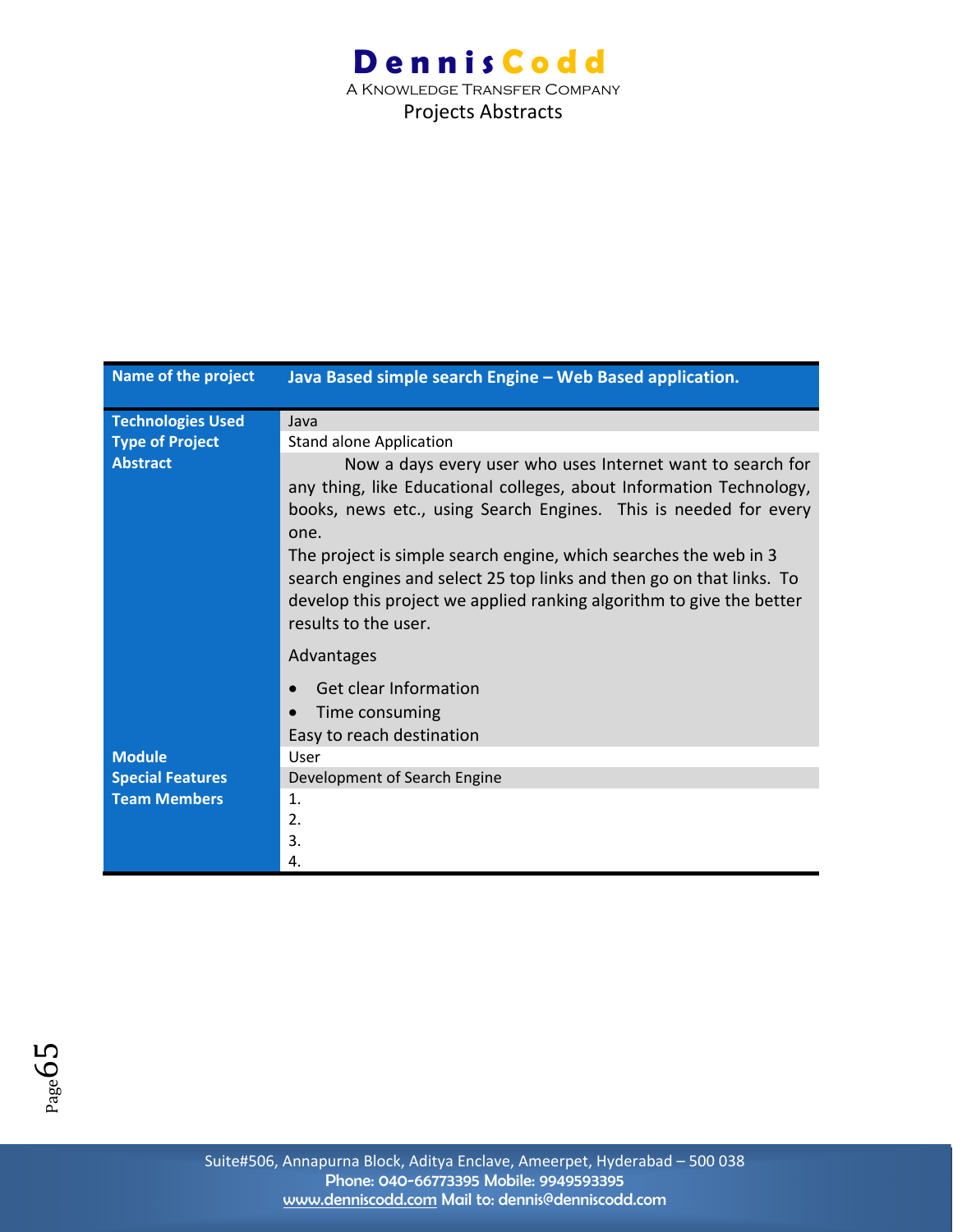| Name of the project      | <b>Information Security Architecture-Context Aware Access Control</b><br><b>Model for Educational Applications.</b>                                                                                                                                                                                                                                                                                                                                                                                                                                                                                                                                                                                                                                                                                                                                                                              |
|--------------------------|--------------------------------------------------------------------------------------------------------------------------------------------------------------------------------------------------------------------------------------------------------------------------------------------------------------------------------------------------------------------------------------------------------------------------------------------------------------------------------------------------------------------------------------------------------------------------------------------------------------------------------------------------------------------------------------------------------------------------------------------------------------------------------------------------------------------------------------------------------------------------------------------------|
| <b>Technologies Used</b> | Java                                                                                                                                                                                                                                                                                                                                                                                                                                                                                                                                                                                                                                                                                                                                                                                                                                                                                             |
| <b>Type of Project</b>   | Stand alone project                                                                                                                                                                                                                                                                                                                                                                                                                                                                                                                                                                                                                                                                                                                                                                                                                                                                              |
| <b>Abstract</b>          | Information is an asset for every organization. The constantly<br>increasing nature of computers systems on the functioning of<br>organizations results in concerns about the threats to the<br>information usage. Security requirements approached at the<br>organization level initiate the need for models that capture the<br>organizational and distributed aspects of information usage. Such<br>models have to express organization specific security policies and<br>internal controls aiming to protect information against unauthorized<br>access and modification and against usage of information for<br>unintended purposes.<br>Existing systems follows Role Based Access Control models (RBAC)<br>which are application dependent and whether they address the<br>problems posed by mobile devices such as note books, Personal<br>Digital Assistants (PDA), is an open question. |
| <b>Module</b>            | Administrator<br>user                                                                                                                                                                                                                                                                                                                                                                                                                                                                                                                                                                                                                                                                                                                                                                                                                                                                            |
| <b>Special Features</b>  | Network security, Application Security                                                                                                                                                                                                                                                                                                                                                                                                                                                                                                                                                                                                                                                                                                                                                                                                                                                           |
| <b>Team Members</b>      | 1 <sub>1</sub><br>2.<br>3.<br>4.                                                                                                                                                                                                                                                                                                                                                                                                                                                                                                                                                                                                                                                                                                                                                                                                                                                                 |

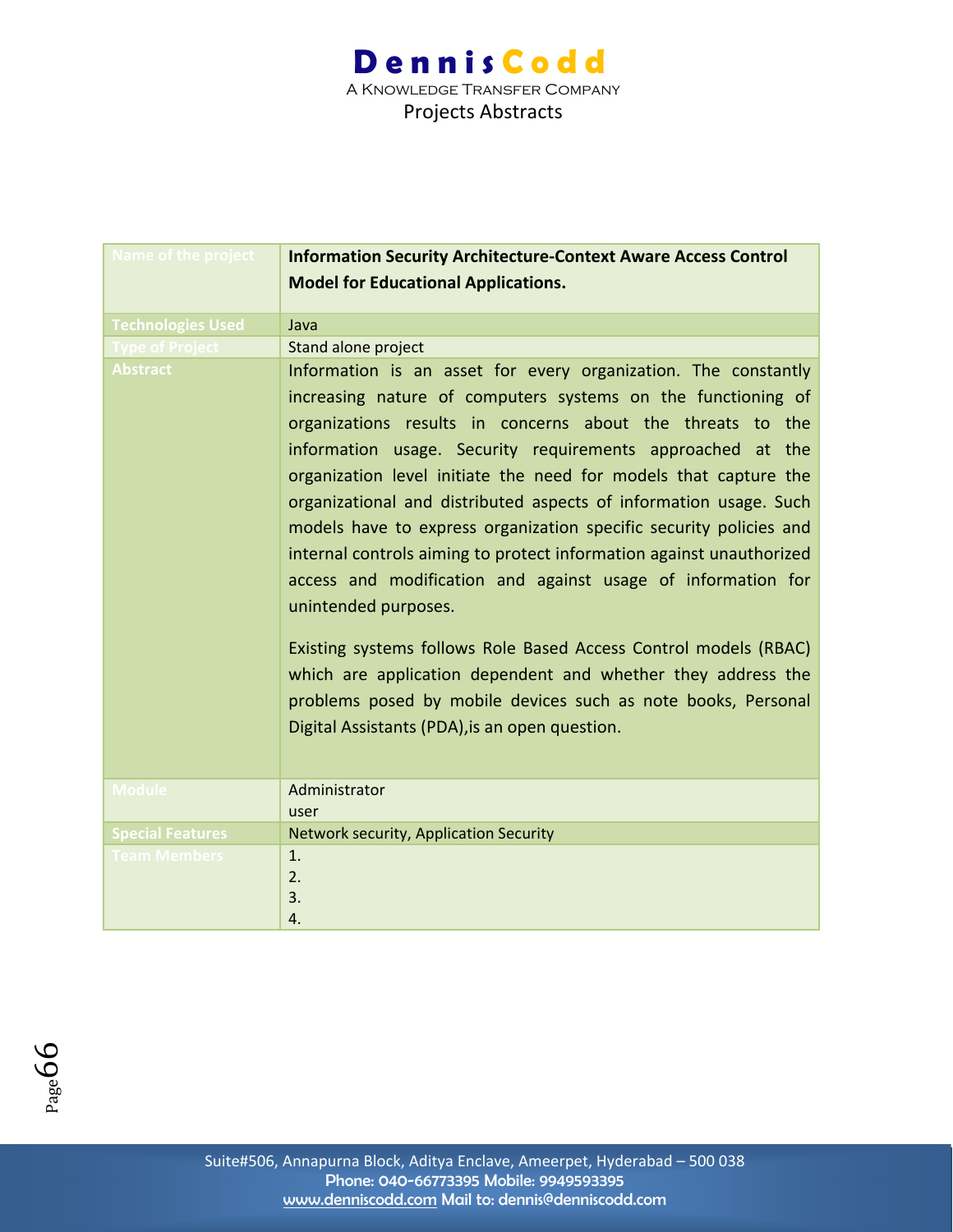| Name of the project      | <b>Efficient Key Management For Threshold Multi signature In</b>                                                                                                                                                                                                                                                                                                                                                                                                                                                                                                                                                                                                                                                                                                                                                                                                                                                                                                                                                                                                                                                                                                                                                                                                                                                                                                                                                                                                                                                                                                                                   |
|--------------------------|----------------------------------------------------------------------------------------------------------------------------------------------------------------------------------------------------------------------------------------------------------------------------------------------------------------------------------------------------------------------------------------------------------------------------------------------------------------------------------------------------------------------------------------------------------------------------------------------------------------------------------------------------------------------------------------------------------------------------------------------------------------------------------------------------------------------------------------------------------------------------------------------------------------------------------------------------------------------------------------------------------------------------------------------------------------------------------------------------------------------------------------------------------------------------------------------------------------------------------------------------------------------------------------------------------------------------------------------------------------------------------------------------------------------------------------------------------------------------------------------------------------------------------------------------------------------------------------------------|
|                          | <b>Distributed System</b>                                                                                                                                                                                                                                                                                                                                                                                                                                                                                                                                                                                                                                                                                                                                                                                                                                                                                                                                                                                                                                                                                                                                                                                                                                                                                                                                                                                                                                                                                                                                                                          |
|                          |                                                                                                                                                                                                                                                                                                                                                                                                                                                                                                                                                                                                                                                                                                                                                                                                                                                                                                                                                                                                                                                                                                                                                                                                                                                                                                                                                                                                                                                                                                                                                                                                    |
| <b>Technologies Used</b> | Java                                                                                                                                                                                                                                                                                                                                                                                                                                                                                                                                                                                                                                                                                                                                                                                                                                                                                                                                                                                                                                                                                                                                                                                                                                                                                                                                                                                                                                                                                                                                                                                               |
| <b>Type of Project</b>   | Networking - stand alone                                                                                                                                                                                                                                                                                                                                                                                                                                                                                                                                                                                                                                                                                                                                                                                                                                                                                                                                                                                                                                                                                                                                                                                                                                                                                                                                                                                                                                                                                                                                                                           |
| <b>Abstract</b>          | An efficient key management for threshold multi signature in<br>distributed system is any computer system that involves<br>cryptography. Such systems include for instance, a system for secure<br>electronic mail which might include methods for digital signatures,<br>hash functions, key management<br>Internet Security Evaluation<br>techniques, and so on. Efficient key management for threshold multi<br>signature in distributed systems are made up of Internet Security<br>Evaluation primitives, and are usually rather complex. Because of<br>this, breaking an efficient key management not restricted to<br>breaking the underlying Internet Security Evaluation algorithms -<br>usually it is far easier to break the system as a whole, eg, through<br>the not uncommon misconceptions of users in respect to the ISES.<br>A EFFICIENT KEY management refers to a suite of algorithms needed<br>to implement a particular form of encryption and decryption.<br>Typically, an EFFICIENT KEY management consists of three<br>algorithms: one for key generation, one for encryption, and one for<br>decryption. The term cipher (sometimes cipher) is often used to<br>refer to a pair of algorithms, one for encryption and one for<br>decryption. Therefore, the term Efficient Key Management is most<br>often used when the key generation algorithm is important. For this<br>reason, the term Efficient Key Management is commonly used to<br>refer to public key techniques; however both "cipher" and Efficient<br>Key Management are used for symmetric key techniques. |
| <b>Module</b>            | User                                                                                                                                                                                                                                                                                                                                                                                                                                                                                                                                                                                                                                                                                                                                                                                                                                                                                                                                                                                                                                                                                                                                                                                                                                                                                                                                                                                                                                                                                                                                                                                               |
| <b>Special Features</b>  | Multi signatures - security systems - Network security                                                                                                                                                                                                                                                                                                                                                                                                                                                                                                                                                                                                                                                                                                                                                                                                                                                                                                                                                                                                                                                                                                                                                                                                                                                                                                                                                                                                                                                                                                                                             |
| <b>Team Members</b>      | 1.                                                                                                                                                                                                                                                                                                                                                                                                                                                                                                                                                                                                                                                                                                                                                                                                                                                                                                                                                                                                                                                                                                                                                                                                                                                                                                                                                                                                                                                                                                                                                                                                 |
|                          | 2.                                                                                                                                                                                                                                                                                                                                                                                                                                                                                                                                                                                                                                                                                                                                                                                                                                                                                                                                                                                                                                                                                                                                                                                                                                                                                                                                                                                                                                                                                                                                                                                                 |
|                          | 3.                                                                                                                                                                                                                                                                                                                                                                                                                                                                                                                                                                                                                                                                                                                                                                                                                                                                                                                                                                                                                                                                                                                                                                                                                                                                                                                                                                                                                                                                                                                                                                                                 |
|                          | 4.                                                                                                                                                                                                                                                                                                                                                                                                                                                                                                                                                                                                                                                                                                                                                                                                                                                                                                                                                                                                                                                                                                                                                                                                                                                                                                                                                                                                                                                                                                                                                                                                 |

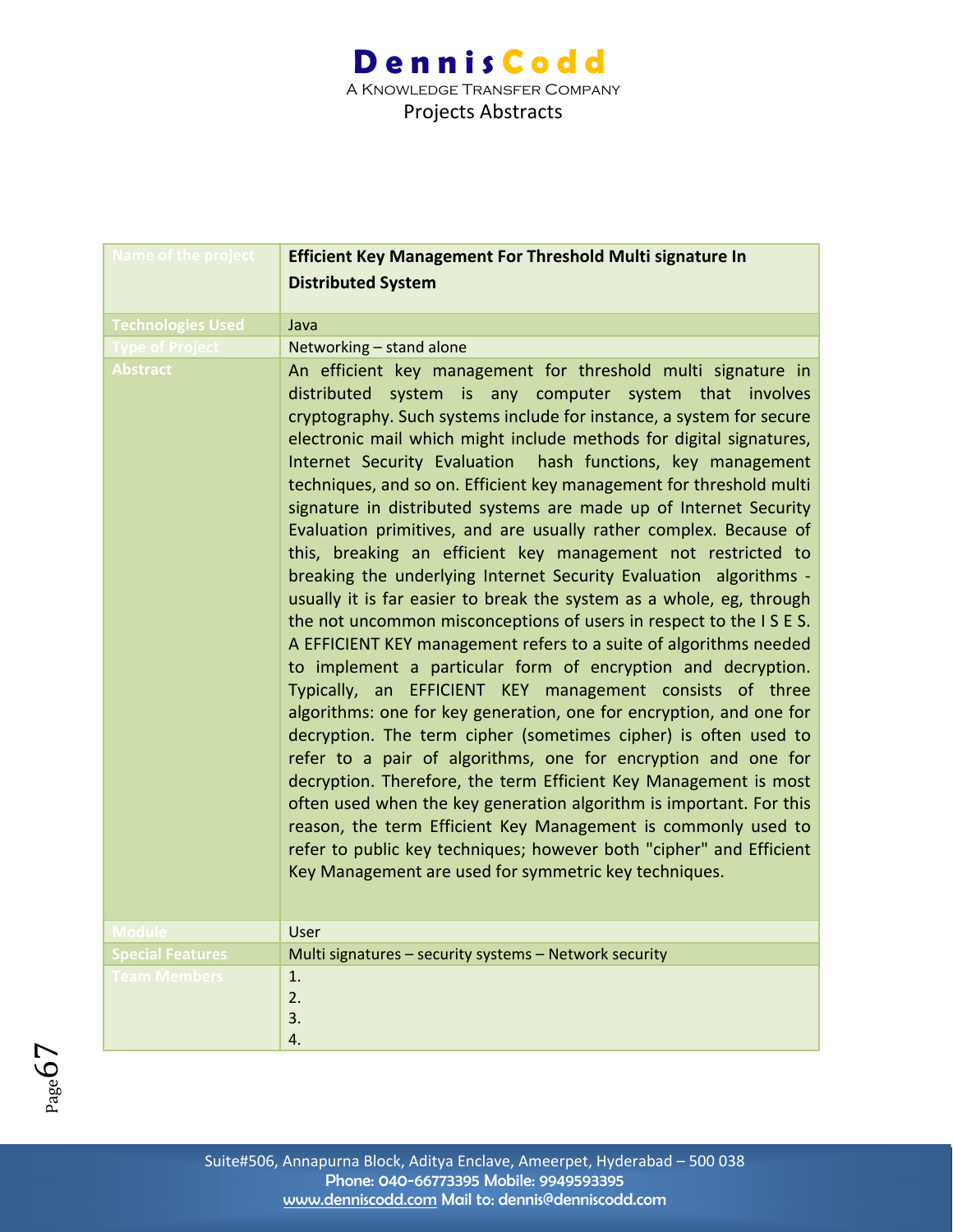A Knowledge Transfer Company Projects Abstracts

### Projects on Software Engineering

| ame of the project       | <b>Defect Reporter - Hardware</b>                                                                                                                                                                                                                                                                                                                                                                                                                                                                                                                                                                                                                                                                                                                                                                                                                                                                                                                                                                                                                                                                                                                                                                                                                                                                                                                                                                                                                                                                                                                                                                                                                                                                                                |
|--------------------------|----------------------------------------------------------------------------------------------------------------------------------------------------------------------------------------------------------------------------------------------------------------------------------------------------------------------------------------------------------------------------------------------------------------------------------------------------------------------------------------------------------------------------------------------------------------------------------------------------------------------------------------------------------------------------------------------------------------------------------------------------------------------------------------------------------------------------------------------------------------------------------------------------------------------------------------------------------------------------------------------------------------------------------------------------------------------------------------------------------------------------------------------------------------------------------------------------------------------------------------------------------------------------------------------------------------------------------------------------------------------------------------------------------------------------------------------------------------------------------------------------------------------------------------------------------------------------------------------------------------------------------------------------------------------------------------------------------------------------------|
| <b>Technologies Used</b> | Java                                                                                                                                                                                                                                                                                                                                                                                                                                                                                                                                                                                                                                                                                                                                                                                                                                                                                                                                                                                                                                                                                                                                                                                                                                                                                                                                                                                                                                                                                                                                                                                                                                                                                                                             |
| <b>Type of Project</b>   | Software engineering, networking engineering, System Architecture                                                                                                                                                                                                                                                                                                                                                                                                                                                                                                                                                                                                                                                                                                                                                                                                                                                                                                                                                                                                                                                                                                                                                                                                                                                                                                                                                                                                                                                                                                                                                                                                                                                                |
| <b>Abstract</b>          | Defect Reporter is a stand alone application which enables the user to<br>maintain a server connected to the clients. The basic functionality of the<br>application is enabling the server to identify the clients which are not<br>connected to the server. If there is any problem with the client it will get<br>the report and submit at server. The application should have a user friendly<br>screen to report the defect of the particular client connected to the server.<br>Problem Identification: At present there is no system which identifies the<br>defects of the clients and reports to the server system. The system<br>administrators or network administrators have to ping the particular IP<br>Address of the client system and then only could understand the problem of<br>the client system to connect to the server. The defects may be happened<br>because of IP Conflict or non connectivity with the network or shutdown of<br>the computer. These defects should be identified and inform to the server<br>so that the network administrators can easily go to the particular client and<br>rectify the problem of the computer and get it connected.<br>Solution: The solution for the problem is defect reporter which enables the<br>network administrators or system administrators to view the computers<br>connected to the server. As and when the problem arises at a particular computer<br>the problem or defect will be identified and displayed in the server screens<br>notifying the problem whether it a network problem or shutdown of the system or<br>IP conflict. The network administrator will reach the specified computer with<br>specified problem and rectify the defect. |
| <b>Module</b>            | User                                                                                                                                                                                                                                                                                                                                                                                                                                                                                                                                                                                                                                                                                                                                                                                                                                                                                                                                                                                                                                                                                                                                                                                                                                                                                                                                                                                                                                                                                                                                                                                                                                                                                                                             |
| <b>Special Features</b>  | Software engineering, Networking, Operating system architecture controlling                                                                                                                                                                                                                                                                                                                                                                                                                                                                                                                                                                                                                                                                                                                                                                                                                                                                                                                                                                                                                                                                                                                                                                                                                                                                                                                                                                                                                                                                                                                                                                                                                                                      |
| <b>Team Members</b>      | 1.<br>2.<br>3.<br>4.                                                                                                                                                                                                                                                                                                                                                                                                                                                                                                                                                                                                                                                                                                                                                                                                                                                                                                                                                                                                                                                                                                                                                                                                                                                                                                                                                                                                                                                                                                                                                                                                                                                                                                             |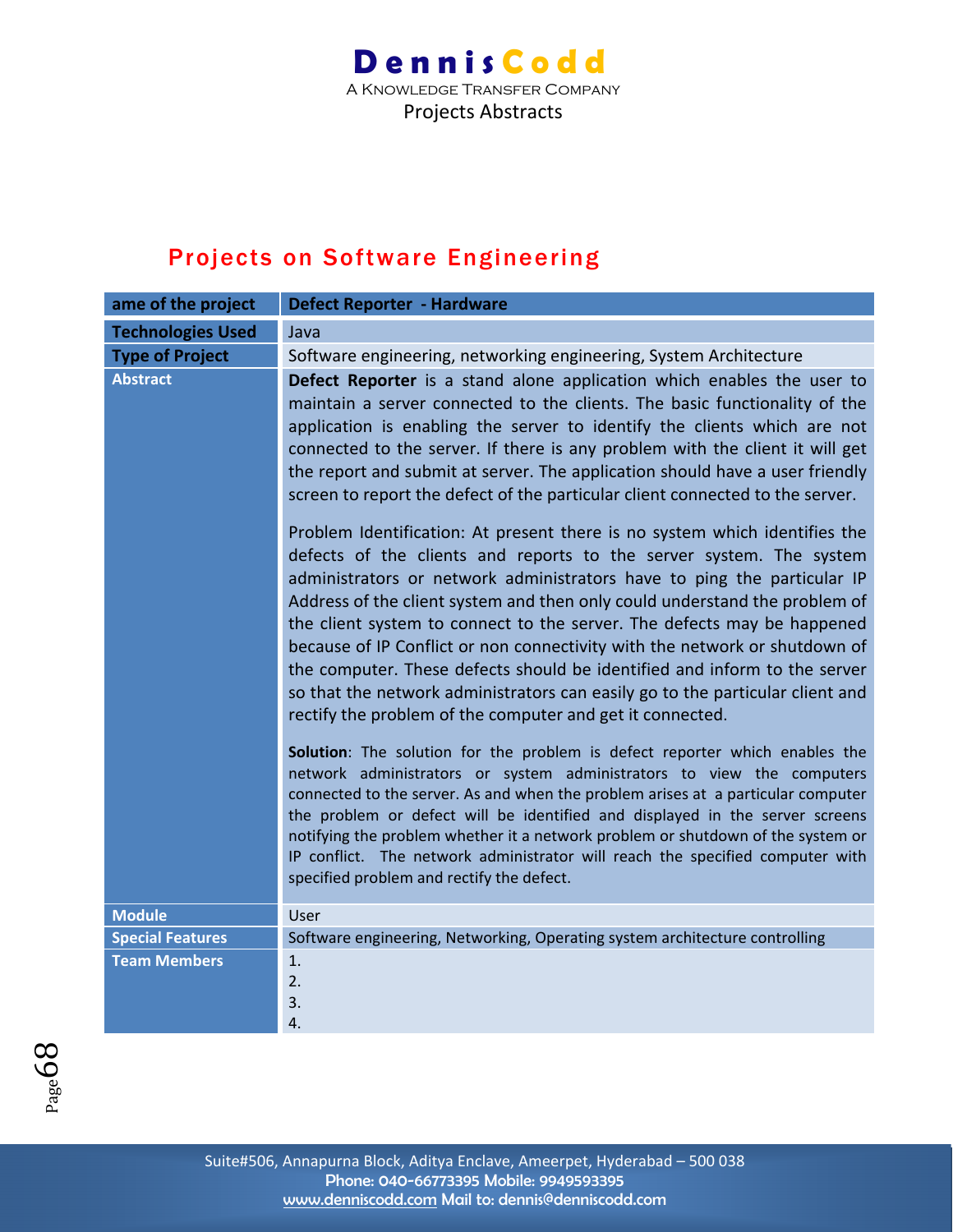| <b>Name of the project</b> | Virtual Reality Cultural Heritage Information Portal.                                                                                                                                                                                                                                                                                                                                                                                                                                                                                                                                                                                                                                                                                                                                                                                                                                                                                                                                                                                                                                                                                                                                                                                                                                                                                                                                                                                                                                                                          |
|----------------------------|--------------------------------------------------------------------------------------------------------------------------------------------------------------------------------------------------------------------------------------------------------------------------------------------------------------------------------------------------------------------------------------------------------------------------------------------------------------------------------------------------------------------------------------------------------------------------------------------------------------------------------------------------------------------------------------------------------------------------------------------------------------------------------------------------------------------------------------------------------------------------------------------------------------------------------------------------------------------------------------------------------------------------------------------------------------------------------------------------------------------------------------------------------------------------------------------------------------------------------------------------------------------------------------------------------------------------------------------------------------------------------------------------------------------------------------------------------------------------------------------------------------------------------|
| <b>Technologies Used</b>   | Java / .Net                                                                                                                                                                                                                                                                                                                                                                                                                                                                                                                                                                                                                                                                                                                                                                                                                                                                                                                                                                                                                                                                                                                                                                                                                                                                                                                                                                                                                                                                                                                    |
| <b>Type of Project</b>     | <b>Stand alone</b>                                                                                                                                                                                                                                                                                                                                                                                                                                                                                                                                                                                                                                                                                                                                                                                                                                                                                                                                                                                                                                                                                                                                                                                                                                                                                                                                                                                                                                                                                                             |
| <b>Abstract</b>            | The project assigned to the project team is real time project. The<br>project is developed in Stand alone based screens and connected<br>with Oracle Database connectivity. To develop this project the<br>project team has used core java. There are basically two types of<br>modules are developed by the front end programmers. These are<br>input modules and out put modules. The modules which helps the<br>user to input the data, modify the data and delete the data will be<br>called the input modules. The modules which enables the user to<br>view the data from the database and no manipulations and<br>modifications can be done through this will be called out put<br>modules. This reports can be generated from different tables with<br>multiple where clauses. There are lots of manipulations and<br>calculations have to be defined in between the tables and the<br>relative tables from different departments have to be integrated<br>with certain calculations. The retrieved data will be exhibited<br>through output screens or reporting screens. These calculations and<br>manipulations have to be generated automatically. These reports<br>should be generated and cover all the user requirements and<br>replicate the minute details of the user transactions. The scope of<br>the project lies on the simulation of database explorer utility.<br>Calculation and manipulations have to be done by any user with the<br>simulation software developed for the database in tree format. |
| <b>Module</b>              | Administrator<br>User                                                                                                                                                                                                                                                                                                                                                                                                                                                                                                                                                                                                                                                                                                                                                                                                                                                                                                                                                                                                                                                                                                                                                                                                                                                                                                                                                                                                                                                                                                          |
| <b>Special Features</b>    | Exploration of Database, Data integrity                                                                                                                                                                                                                                                                                                                                                                                                                                                                                                                                                                                                                                                                                                                                                                                                                                                                                                                                                                                                                                                                                                                                                                                                                                                                                                                                                                                                                                                                                        |
| <b>Team Members</b>        | 1.<br>2.<br>3.<br>4.                                                                                                                                                                                                                                                                                                                                                                                                                                                                                                                                                                                                                                                                                                                                                                                                                                                                                                                                                                                                                                                                                                                                                                                                                                                                                                                                                                                                                                                                                                           |

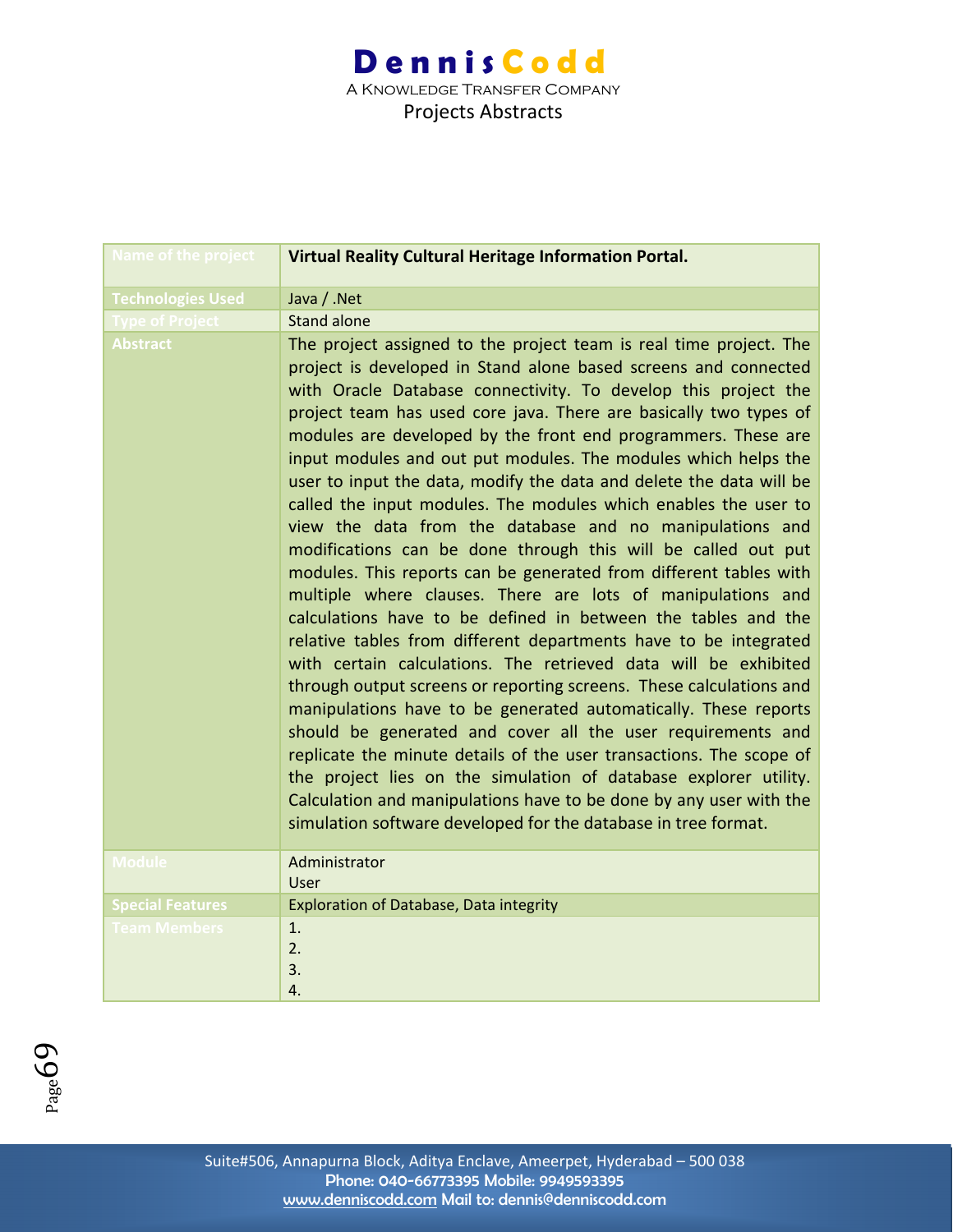| <b>Name of the project</b> | JF Charts generator for Students Marks Enhancement for south                                                                                                                                                                                                                                                                                                                                                                                                                                                                                                                                                                                                                                                                                                                                                                                                                                                                                                                                                                                                                                                                                                                                                                                                                                                                                                                                         |
|----------------------------|------------------------------------------------------------------------------------------------------------------------------------------------------------------------------------------------------------------------------------------------------------------------------------------------------------------------------------------------------------------------------------------------------------------------------------------------------------------------------------------------------------------------------------------------------------------------------------------------------------------------------------------------------------------------------------------------------------------------------------------------------------------------------------------------------------------------------------------------------------------------------------------------------------------------------------------------------------------------------------------------------------------------------------------------------------------------------------------------------------------------------------------------------------------------------------------------------------------------------------------------------------------------------------------------------------------------------------------------------------------------------------------------------|
|                            | blank university London.                                                                                                                                                                                                                                                                                                                                                                                                                                                                                                                                                                                                                                                                                                                                                                                                                                                                                                                                                                                                                                                                                                                                                                                                                                                                                                                                                                             |
|                            |                                                                                                                                                                                                                                                                                                                                                                                                                                                                                                                                                                                                                                                                                                                                                                                                                                                                                                                                                                                                                                                                                                                                                                                                                                                                                                                                                                                                      |
| <b>Technologies Used</b>   | <b>JAVA</b>                                                                                                                                                                                                                                                                                                                                                                                                                                                                                                                                                                                                                                                                                                                                                                                                                                                                                                                                                                                                                                                                                                                                                                                                                                                                                                                                                                                          |
| <b>Type of Project</b>     | <b>Stand Alone</b>                                                                                                                                                                                                                                                                                                                                                                                                                                                                                                                                                                                                                                                                                                                                                                                                                                                                                                                                                                                                                                                                                                                                                                                                                                                                                                                                                                                   |
| <b>Abstract</b>            | The present project is aimed to develop for introducing non Linear<br>Algorithm for students' marks enhancement. This project is developed in<br>Java Technologies to generate JF Charts for the input and output marks of<br>the students. This project is developed with the customized JFcharts<br>methodology to demonstrate the students' marks. These charts are<br>illustrating the input marks and enhanced marks of the students which will<br>be automatically upgraded by non linear way of algorithms. The project is<br>predominant the graph. The graph shows the number of students secured<br>same marks. The graph is rich with x axis denoted by the marks and y axis<br>contains no of students.<br>Basically this project is developed with algorithms and rich with java cash<br>memory concepts. This project does not contain any data base. The data<br>base part is intelligently assigned to java cash memory usage. The usage of<br>cash memory is capturing the data given by the user and converts the<br>input into specified out put and present the same into JFChart.<br>The predominant feature in this project is generating automatic<br>enhancement of marks for the students and showing the enhanced marks<br>as well as the old marks of the students. This mechanism is developed<br>using Servlets and JSP codes with Java Cache Memory usage with arrays. |
| <b>Module</b>              | Administrator<br><b>User</b>                                                                                                                                                                                                                                                                                                                                                                                                                                                                                                                                                                                                                                                                                                                                                                                                                                                                                                                                                                                                                                                                                                                                                                                                                                                                                                                                                                         |
| <b>Special Features</b>    | JF Charts generation through the Linear Algorithm                                                                                                                                                                                                                                                                                                                                                                                                                                                                                                                                                                                                                                                                                                                                                                                                                                                                                                                                                                                                                                                                                                                                                                                                                                                                                                                                                    |
| <b>Team Members</b>        | $\mathbf{1}$ .                                                                                                                                                                                                                                                                                                                                                                                                                                                                                                                                                                                                                                                                                                                                                                                                                                                                                                                                                                                                                                                                                                                                                                                                                                                                                                                                                                                       |
|                            | 2.                                                                                                                                                                                                                                                                                                                                                                                                                                                                                                                                                                                                                                                                                                                                                                                                                                                                                                                                                                                                                                                                                                                                                                                                                                                                                                                                                                                                   |
|                            | 3.                                                                                                                                                                                                                                                                                                                                                                                                                                                                                                                                                                                                                                                                                                                                                                                                                                                                                                                                                                                                                                                                                                                                                                                                                                                                                                                                                                                                   |
|                            | 4.                                                                                                                                                                                                                                                                                                                                                                                                                                                                                                                                                                                                                                                                                                                                                                                                                                                                                                                                                                                                                                                                                                                                                                                                                                                                                                                                                                                                   |

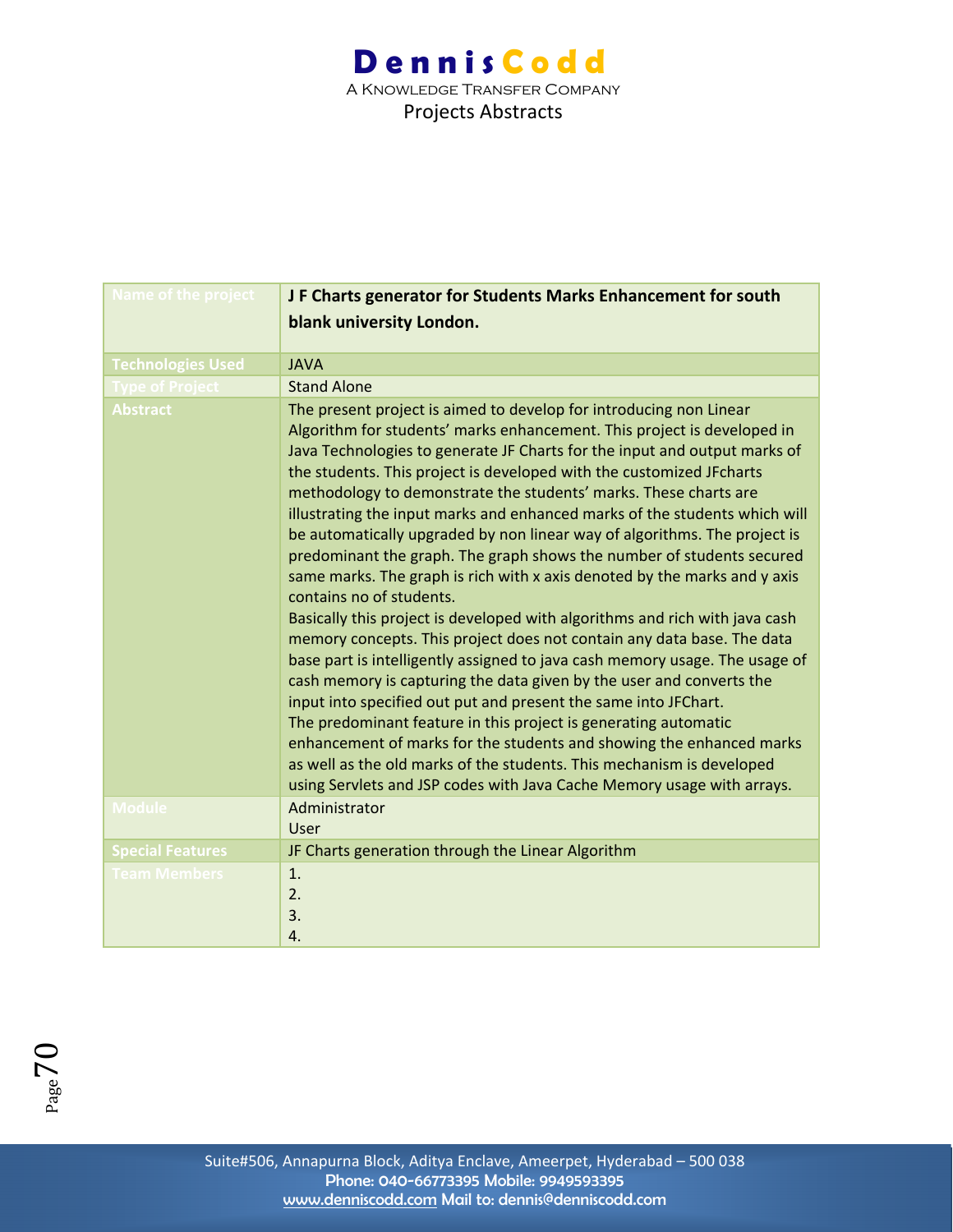| <b>Name of the project</b> | <b>Testing Process Automation for Sierra Atlantic, India.</b>                |
|----------------------------|------------------------------------------------------------------------------|
| <b>Technologies Used</b>   | .Net                                                                         |
| <b>Type of Project</b>     | Stand alone - client server archetecture                                     |
| <b>Abstract</b>            | The testing process automation is a stand alone application developed in     |
|                            | C# and sql server database. This project is developed to canter the needs    |
|                            | of Sierra Atlantic limited. Sierra Atlantic limited offers and undertakes    |
|                            | software development services from its facilities to its customers           |
|                            | worldwide. It undertakes both development and testing projects. The          |
|                            | success of any project depends on the quality and timely delivery of the     |
|                            | project. Every project undertaken has to adhere to the Sierra Atlantic       |
|                            | quality process, except few exceptions where the client's quality process is |
|                            | implemented. Testing is an important phase in the project.                   |
| <b>Module</b>              | H.R. Manager                                                                 |
|                            | <b>Tester</b>                                                                |
|                            | <b>Team Lead</b>                                                             |
| <b>Special Features</b>    | Software testing methods and types automation                                |
| <b>Team Members</b>        | 1.                                                                           |
|                            | 2.                                                                           |
|                            | 3.                                                                           |
|                            | 4.                                                                           |

 $P<sub>age</sub>71$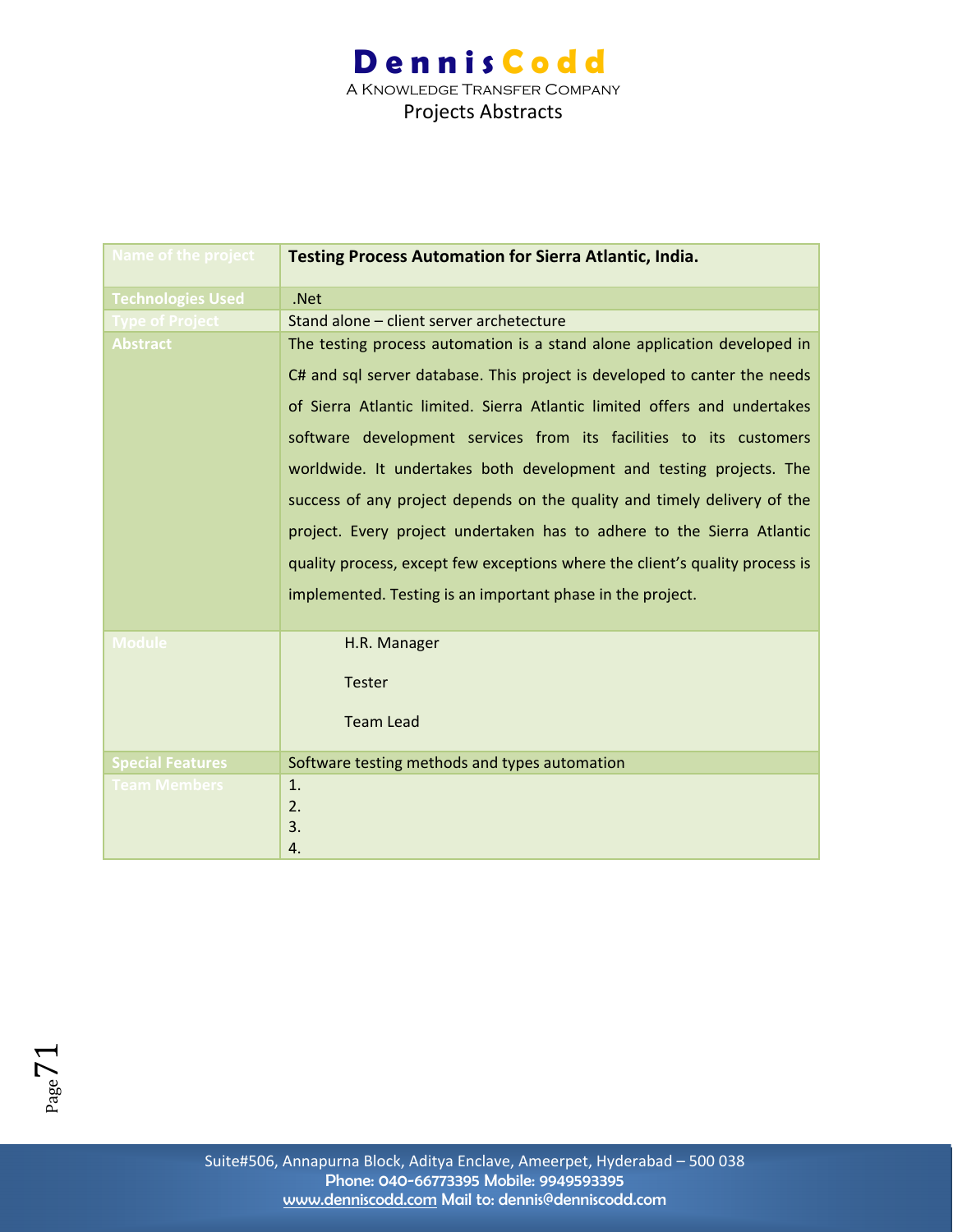| Name of the project      | Data extraction from Web data sources Web Data Extractor.                                                                                                                                                                                                                                                                                                                                                                                                                                                                                                                                                                                                                                                                                                                                                                                                                                                                                                                                                                                                                                                                                                           |
|--------------------------|---------------------------------------------------------------------------------------------------------------------------------------------------------------------------------------------------------------------------------------------------------------------------------------------------------------------------------------------------------------------------------------------------------------------------------------------------------------------------------------------------------------------------------------------------------------------------------------------------------------------------------------------------------------------------------------------------------------------------------------------------------------------------------------------------------------------------------------------------------------------------------------------------------------------------------------------------------------------------------------------------------------------------------------------------------------------------------------------------------------------------------------------------------------------|
| <b>Technologies Used</b> | Java                                                                                                                                                                                                                                                                                                                                                                                                                                                                                                                                                                                                                                                                                                                                                                                                                                                                                                                                                                                                                                                                                                                                                                |
| <b>Type of Project</b>   | <b>Stand Alone</b>                                                                                                                                                                                                                                                                                                                                                                                                                                                                                                                                                                                                                                                                                                                                                                                                                                                                                                                                                                                                                                                                                                                                                  |
| <b>Abstract</b>          | The main purpose of the project is to extract data from the display<br>output of another application.<br>Abstract An explanation is given of the basic data structures used in<br>a new page analysis technique to create wrappers (data extractors)<br>for the result pages produced by Web sites in response to user<br>queries via Web page forms. The key structure called a tpGrid is a<br>representation of the web page, which is easier to analyze than the<br>raw HTML code. The analysis looks for repetition patterns of sets of<br>tagSets, which are defined in the paper. This application is a<br>desktop application that helps collect and save useful data from web<br>pages. The user highlights the texts needed to be collected and the<br>application will learn to automatically extract wanted items from<br>specified pages.<br>The Web Data Extractor is a stand-alone application which extracts<br>data from the display output of another application. This application<br>should allow the user to extract the data from a given website. This<br>application should display the extracted data to the user at the<br>command prompt. |
| <b>Module</b>            | User                                                                                                                                                                                                                                                                                                                                                                                                                                                                                                                                                                                                                                                                                                                                                                                                                                                                                                                                                                                                                                                                                                                                                                |
| <b>Special Features</b>  | Data extraction methods                                                                                                                                                                                                                                                                                                                                                                                                                                                                                                                                                                                                                                                                                                                                                                                                                                                                                                                                                                                                                                                                                                                                             |
| <b>Team Members</b>      | 1.<br>2.<br>3.<br>4.                                                                                                                                                                                                                                                                                                                                                                                                                                                                                                                                                                                                                                                                                                                                                                                                                                                                                                                                                                                                                                                                                                                                                |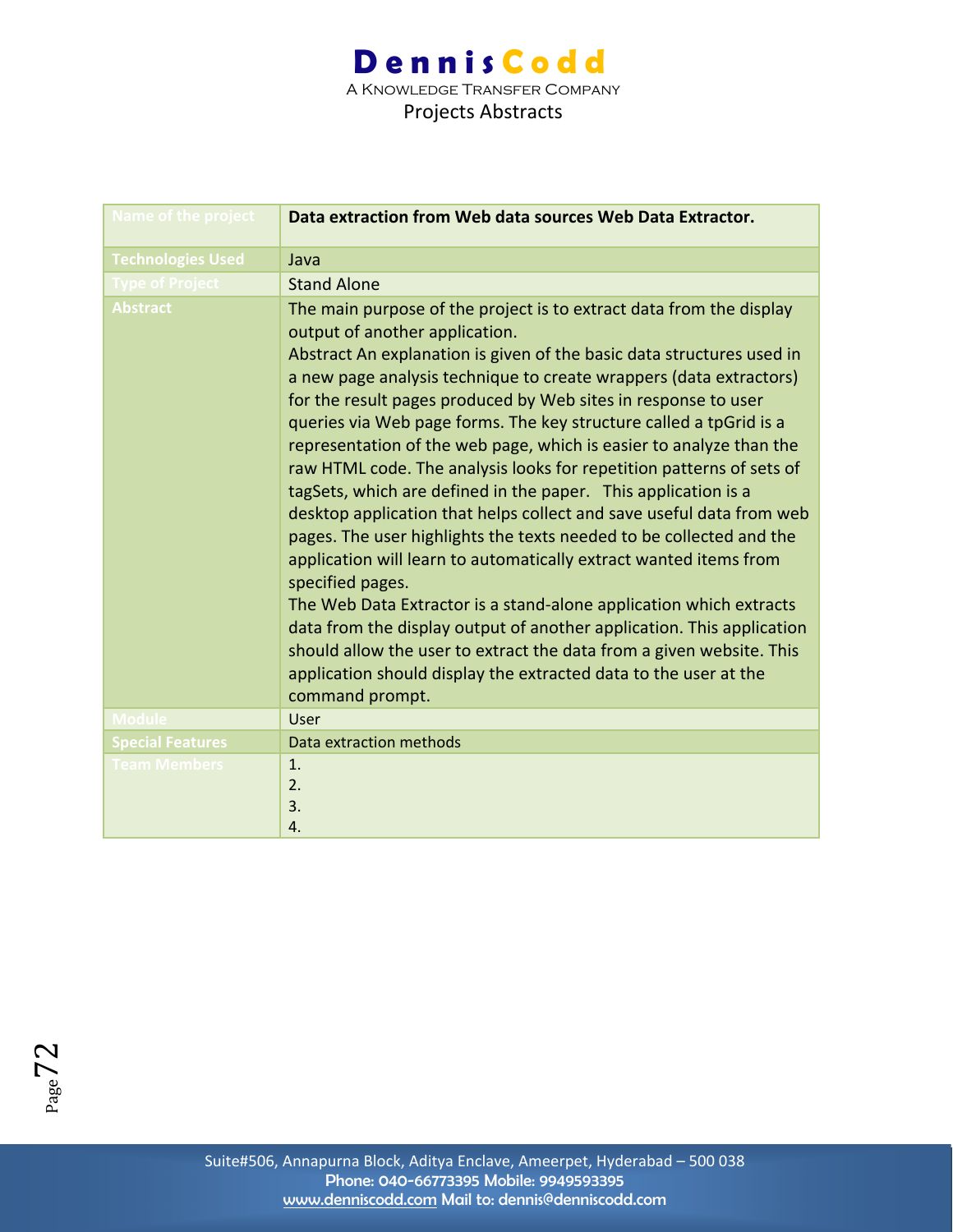| Name of the project      | Bug reporter Software issue tracking system - Java / .net              |
|--------------------------|------------------------------------------------------------------------|
| <b>Technologies Used</b> | JAVA . NET                                                             |
| ype of Project           | STAND ALONE - CLIENT - SERVER ARCHITECTURE                             |
| <b>Abstract</b>          | Software issue Tracking System - project central [Defect reporting     |
|                          | system] is a stand alone system developed for the software             |
|                          | organization. Defect reporting system is an application which tracks   |
|                          | the bugs available in the software applications and also keeps the     |
|                          | solutions against the errors. This software application is used in any |
|                          | software development organisations to save time in solving the         |
|                          | errors which are repeated again and again in different SDLCs.          |
|                          | This project is developed in the combination of different modules.     |
|                          | These are Tester, Team Lead, Project Lead and Programmer. This         |
|                          | application is used by different departments and affects the           |
|                          | different environments. This stand alone application is used in the    |
|                          | software development organizations which can be used by different      |
|                          | departments of the same premises. This system is configured with a     |
|                          | set of database tables. These tables are connected internally and the  |
|                          | data from the different tables will be integrated implicitly.          |
| <b>Module</b>            | Project Lead, Programmer, Tester                                       |
| <b>Special Features</b>  | Test integration rules, data integrity, data exchange                  |
| <b>Team Members</b>      | 1.                                                                     |
|                          | 2.                                                                     |
|                          | 3.                                                                     |
|                          | 4.                                                                     |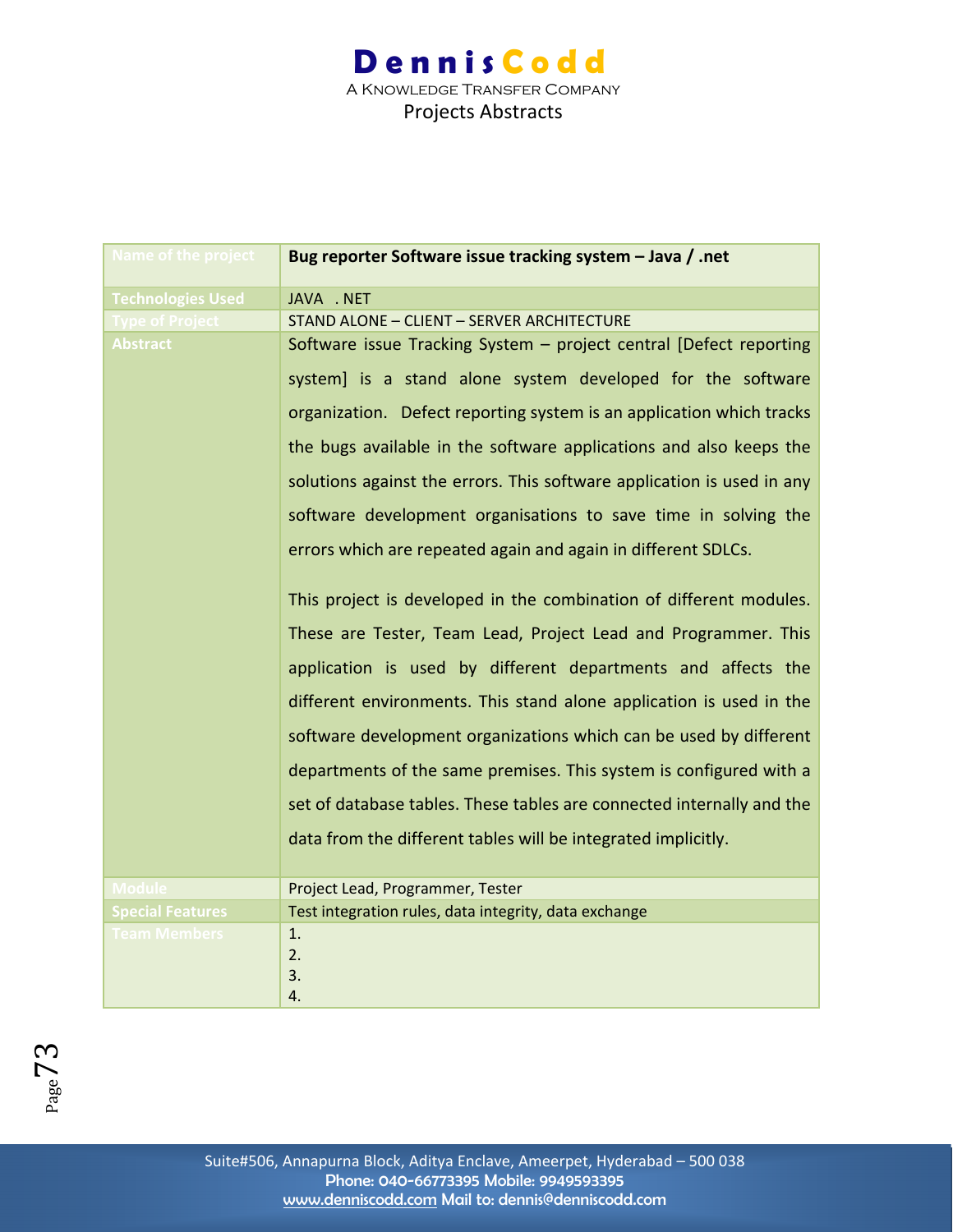A Knowledge Transfer Company

Projects Abstracts

### I. Entrepreneurial Management

| <b>Name of the project</b> | The Entrepreneurial management guidance through costing budget                                                                                                                                                                                                                                                                                                                                                                                                                                                                                                                                                                                                                                                                                                                                                                                                                                                                                                                                                                                                                                                                                                                                                                                                                                                                                                                                                                        |
|----------------------------|---------------------------------------------------------------------------------------------------------------------------------------------------------------------------------------------------------------------------------------------------------------------------------------------------------------------------------------------------------------------------------------------------------------------------------------------------------------------------------------------------------------------------------------------------------------------------------------------------------------------------------------------------------------------------------------------------------------------------------------------------------------------------------------------------------------------------------------------------------------------------------------------------------------------------------------------------------------------------------------------------------------------------------------------------------------------------------------------------------------------------------------------------------------------------------------------------------------------------------------------------------------------------------------------------------------------------------------------------------------------------------------------------------------------------------------|
|                            | estimation and critical path analysis.                                                                                                                                                                                                                                                                                                                                                                                                                                                                                                                                                                                                                                                                                                                                                                                                                                                                                                                                                                                                                                                                                                                                                                                                                                                                                                                                                                                                |
| <b>Technologies Used</b>   | Java & .Net                                                                                                                                                                                                                                                                                                                                                                                                                                                                                                                                                                                                                                                                                                                                                                                                                                                                                                                                                                                                                                                                                                                                                                                                                                                                                                                                                                                                                           |
| <b>Type of Project</b>     | <b>Stand Alone</b>                                                                                                                                                                                                                                                                                                                                                                                                                                                                                                                                                                                                                                                                                                                                                                                                                                                                                                                                                                                                                                                                                                                                                                                                                                                                                                                                                                                                                    |
| <b>Abstract</b>            | The Entrepreneurial management guidance through costing budget<br>estimation and critical path analysis provides a framework for<br>formulating, documenting, and calculating budgets, including<br>estimation of uncertainty, hence the reliability of the budget. BAS is<br>basically developed for the startup entrepreneurs to give proper<br>direction in their efforts to meet the short term goals time to time<br>which enables the organization to achieve the long term goals.<br>Budget is a planning for an expansion of the business or any new<br>event is taking the place in the organization with new machinery or<br>essential needs which are not yet fulfilled. In the process of acquiring<br>the new component or furniture or Building or machinery or any new<br>essential need to improve the standards of the organization<br>establishment, the organization has to freeze the financial<br>commitment. To allocate the funds from the organization it has to<br>generate the income. Based on the income of the company the<br>budgeting items have to be prioritized and cleared as soon as the<br>income level reaches the specified level to meet the particular<br>demand. In the current accounting system there is no Budgeting and<br>analysis and automatic fund allocation for budgeting items. This is a<br>novel idea to develop the project for the sake of new prospective<br>entrepreneurs. |
| <b>Module</b>              | 1. Expenditure                                                                                                                                                                                                                                                                                                                                                                                                                                                                                                                                                                                                                                                                                                                                                                                                                                                                                                                                                                                                                                                                                                                                                                                                                                                                                                                                                                                                                        |
|                            | 2. Revenue                                                                                                                                                                                                                                                                                                                                                                                                                                                                                                                                                                                                                                                                                                                                                                                                                                                                                                                                                                                                                                                                                                                                                                                                                                                                                                                                                                                                                            |
|                            | 3. Assets                                                                                                                                                                                                                                                                                                                                                                                                                                                                                                                                                                                                                                                                                                                                                                                                                                                                                                                                                                                                                                                                                                                                                                                                                                                                                                                                                                                                                             |
|                            | 4. Budgeting Items                                                                                                                                                                                                                                                                                                                                                                                                                                                                                                                                                                                                                                                                                                                                                                                                                                                                                                                                                                                                                                                                                                                                                                                                                                                                                                                                                                                                                    |
| <b>Special Features</b>    | Automation of Accounting rules, Income tax rules etc calculations.                                                                                                                                                                                                                                                                                                                                                                                                                                                                                                                                                                                                                                                                                                                                                                                                                                                                                                                                                                                                                                                                                                                                                                                                                                                                                                                                                                    |
| <b>Team Members</b>        | 1.                                                                                                                                                                                                                                                                                                                                                                                                                                                                                                                                                                                                                                                                                                                                                                                                                                                                                                                                                                                                                                                                                                                                                                                                                                                                                                                                                                                                                                    |
|                            | 2.                                                                                                                                                                                                                                                                                                                                                                                                                                                                                                                                                                                                                                                                                                                                                                                                                                                                                                                                                                                                                                                                                                                                                                                                                                                                                                                                                                                                                                    |
|                            | 3.<br>4.                                                                                                                                                                                                                                                                                                                                                                                                                                                                                                                                                                                                                                                                                                                                                                                                                                                                                                                                                                                                                                                                                                                                                                                                                                                                                                                                                                                                                              |
|                            |                                                                                                                                                                                                                                                                                                                                                                                                                                                                                                                                                                                                                                                                                                                                                                                                                                                                                                                                                                                                                                                                                                                                                                                                                                                                                                                                                                                                                                       |

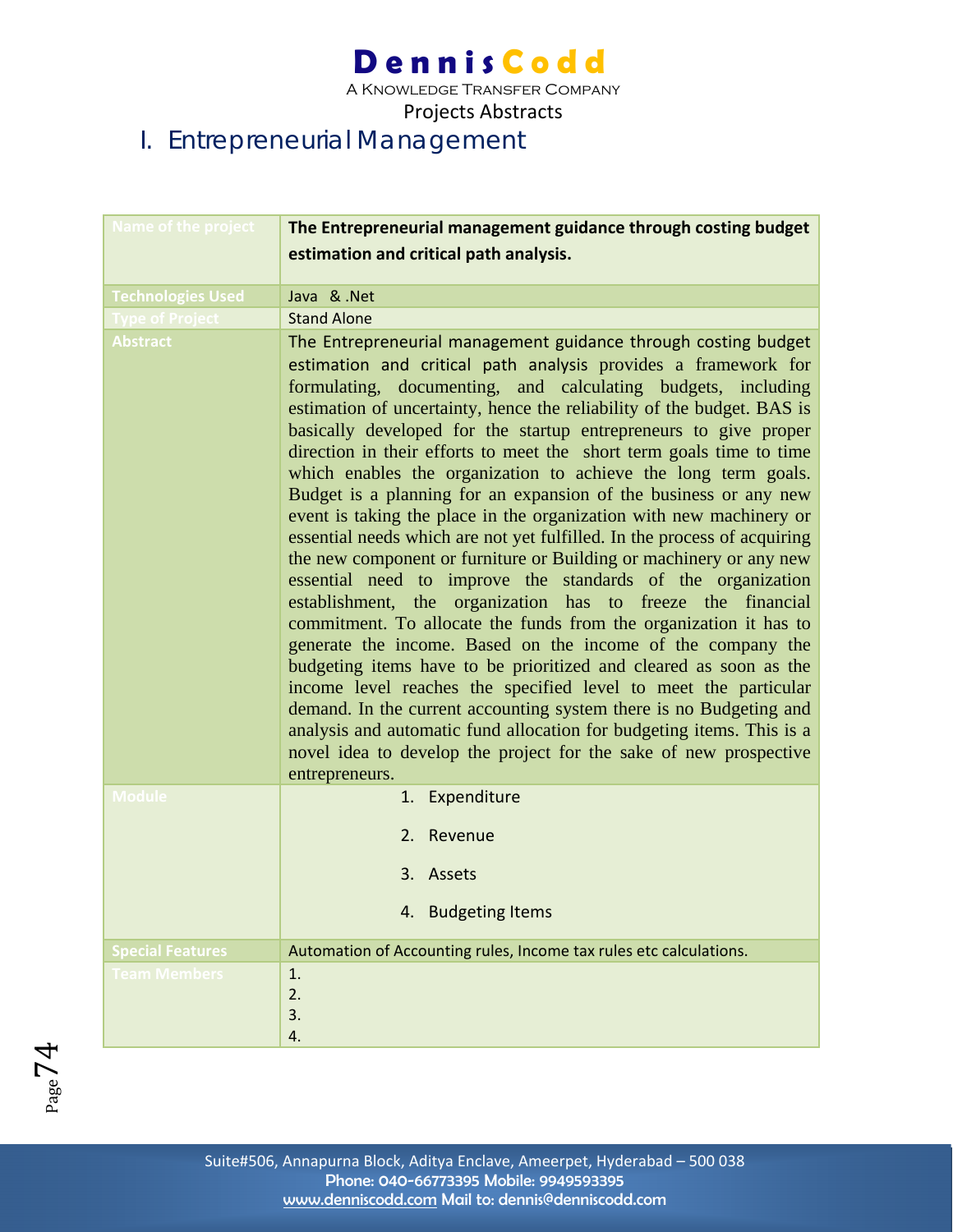A Knowledge Transfer Company

| Name of the project      | <b>Enterprise solutions for Napier Estates, London, - Apartment</b><br><b>Hunting Guide.</b>                                                                                                                                                                                                                                                                                                                                                                                                                                                                                                                                                                                                                                                                                                                                                                                                                                                                                                                                                                                                                                                                                                                                                                                                                                                                                                                                                                                               |
|--------------------------|--------------------------------------------------------------------------------------------------------------------------------------------------------------------------------------------------------------------------------------------------------------------------------------------------------------------------------------------------------------------------------------------------------------------------------------------------------------------------------------------------------------------------------------------------------------------------------------------------------------------------------------------------------------------------------------------------------------------------------------------------------------------------------------------------------------------------------------------------------------------------------------------------------------------------------------------------------------------------------------------------------------------------------------------------------------------------------------------------------------------------------------------------------------------------------------------------------------------------------------------------------------------------------------------------------------------------------------------------------------------------------------------------------------------------------------------------------------------------------------------|
| <b>Technologies Used</b> | Java / .Net                                                                                                                                                                                                                                                                                                                                                                                                                                                                                                                                                                                                                                                                                                                                                                                                                                                                                                                                                                                                                                                                                                                                                                                                                                                                                                                                                                                                                                                                                |
| <b>Type of Project</b>   | <b>Web Based Application</b>                                                                                                                                                                                                                                                                                                                                                                                                                                                                                                                                                                                                                                                                                                                                                                                                                                                                                                                                                                                                                                                                                                                                                                                                                                                                                                                                                                                                                                                               |
| <b>Abstract</b>          | Napiar Estates is a Real Estate Company. It has been serving the<br>clients for the past several years. The increased demand for the<br>services to the clients forced the company to automate the operations<br>into the computerization. The service moto of Napiar Estates is the<br>easy way to find all sorts of places. Every property featured on the<br>site is listed by a Licensed Real Estate Agent, being a member of<br>REINZ so you know every property is genuinely 'For Sale' or<br>'Rent'The proposed system should support all activities of rentals<br>and sales. This should be a useful website to all type of real estates<br>people. This application should automate the data within different<br>sections of real estates. This application should be automated with the<br>users request as well as the sellers and apartment owners request to<br>keep their property in the web sites. This application should be<br>maintained with remote database and support IES server. This<br>proposed system should search the apartments from the database in<br>accordance with the users specification in the search criteria. The<br>proposed system should give easy to use graphical interchange<br>formats to upload the owners as well as sellers properties into the<br>The proposed system should maintain the database of<br>database.<br>sellers and owners to facilitate the communication about the buyers<br>as well as apartment hunters time to time. |
| <b>Module</b>            | Administrator<br>Seller - House Owner<br><b>Buyer - Tenant</b>                                                                                                                                                                                                                                                                                                                                                                                                                                                                                                                                                                                                                                                                                                                                                                                                                                                                                                                                                                                                                                                                                                                                                                                                                                                                                                                                                                                                                             |
| <b>Special Features</b>  | Database Design, Integration, inter-module relation, Module De<br>Composition, Report Generation, Various Business rules calculations and<br>automatic updates and alerts                                                                                                                                                                                                                                                                                                                                                                                                                                                                                                                                                                                                                                                                                                                                                                                                                                                                                                                                                                                                                                                                                                                                                                                                                                                                                                                  |
| <b>Team Members</b>      | 1.<br>2.<br>3.<br>4.                                                                                                                                                                                                                                                                                                                                                                                                                                                                                                                                                                                                                                                                                                                                                                                                                                                                                                                                                                                                                                                                                                                                                                                                                                                                                                                                                                                                                                                                       |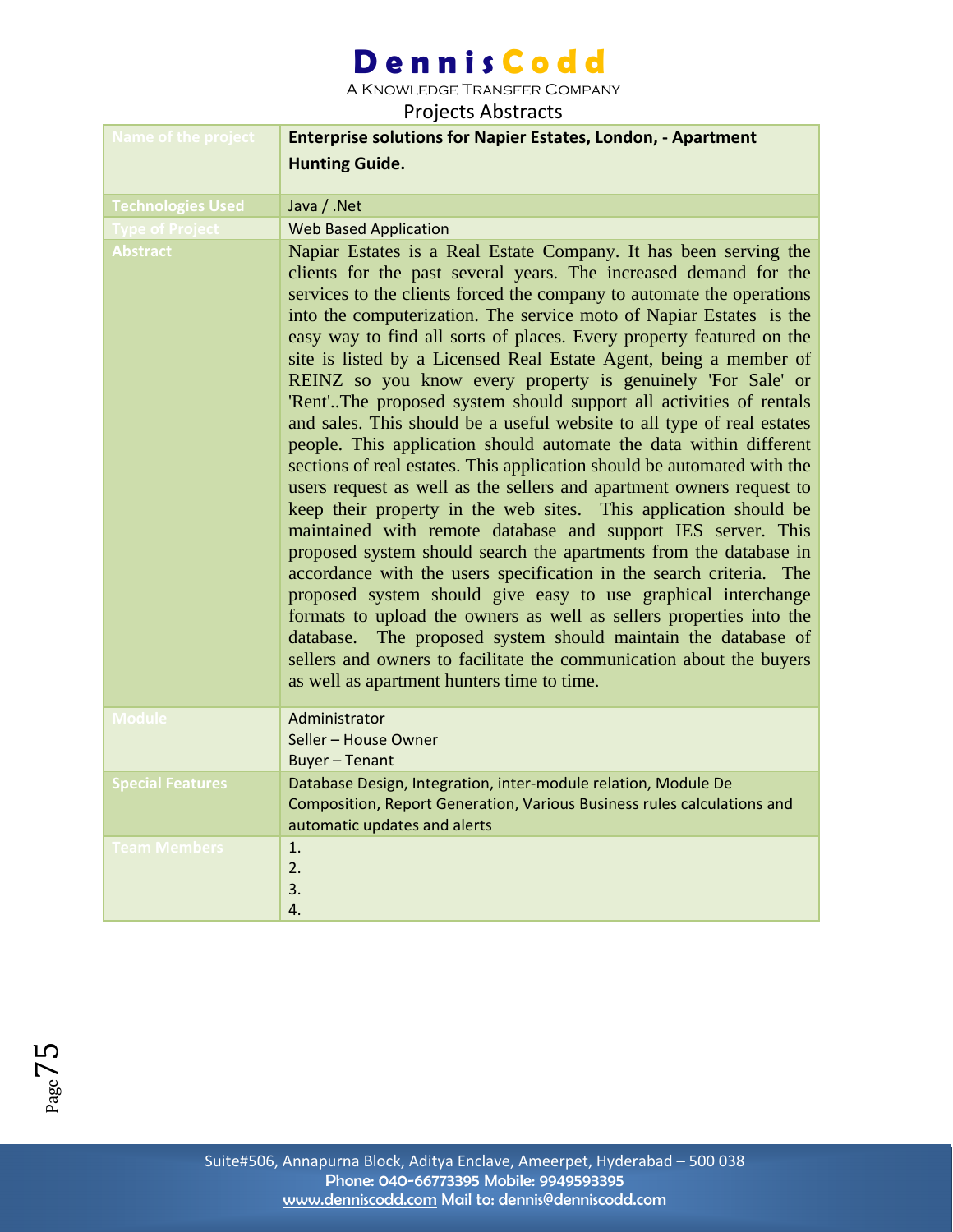A Knowledge Transfer Company

| Name of the project      | <b>Employee Attendance Monitoring System for Man days</b><br>calculations in regard with Payroll.       |
|--------------------------|---------------------------------------------------------------------------------------------------------|
| <b>Technologies Used</b> | Java / .Net                                                                                             |
| ype of Pro <u>jec</u>    | Stand Alone - Client Server Archetecture                                                                |
| <b>Abstract</b>          | Employee Attendance Monitoring system is developed for the client                                       |
|                          | M/s Front Line Software Ltd., Chennai. Front Line Software Ltd. is a                                    |
|                          | public limited company which is into software development and                                           |
|                          | BPO. This company has a employees group of 5030 in Chennai                                              |
|                          | branch only. All these employees are working under one roof. A                                          |
|                          | system should be incorporated to calculate the actual working hours                                     |
|                          | of the employees in the company. A system should be incorporated to                                     |
|                          | filter the no productive hours of the employees in the organization.                                    |
|                          | Hence the client asked us to develop the project to calculate the                                       |
|                          | attendance particulars of the employees.                                                                |
|                          | The outcome of this project is a user friendly GUI WebPages                                             |
|                          | provides easy access to different employees who want to access                                          |
|                          | system. It provides security authentication with Login ID, to different                                 |
|                          | employees who want to access their system. This system provides                                         |
|                          | different views to HR, of employee access in and out time, total work                                   |
|                          | done per day.                                                                                           |
| <b>Module</b>            | <b>HR Manager</b><br>Employee                                                                           |
| <b>Special Features</b>  | Database Design, Integration, inter-module relation, Module De                                          |
|                          | Composition, Report Generation, Various Business rules calculations and<br>automatic updates and alerts |
| <b>Team Members</b>      | 1.                                                                                                      |
|                          | 2.                                                                                                      |
|                          | 3.                                                                                                      |
|                          | 4.                                                                                                      |

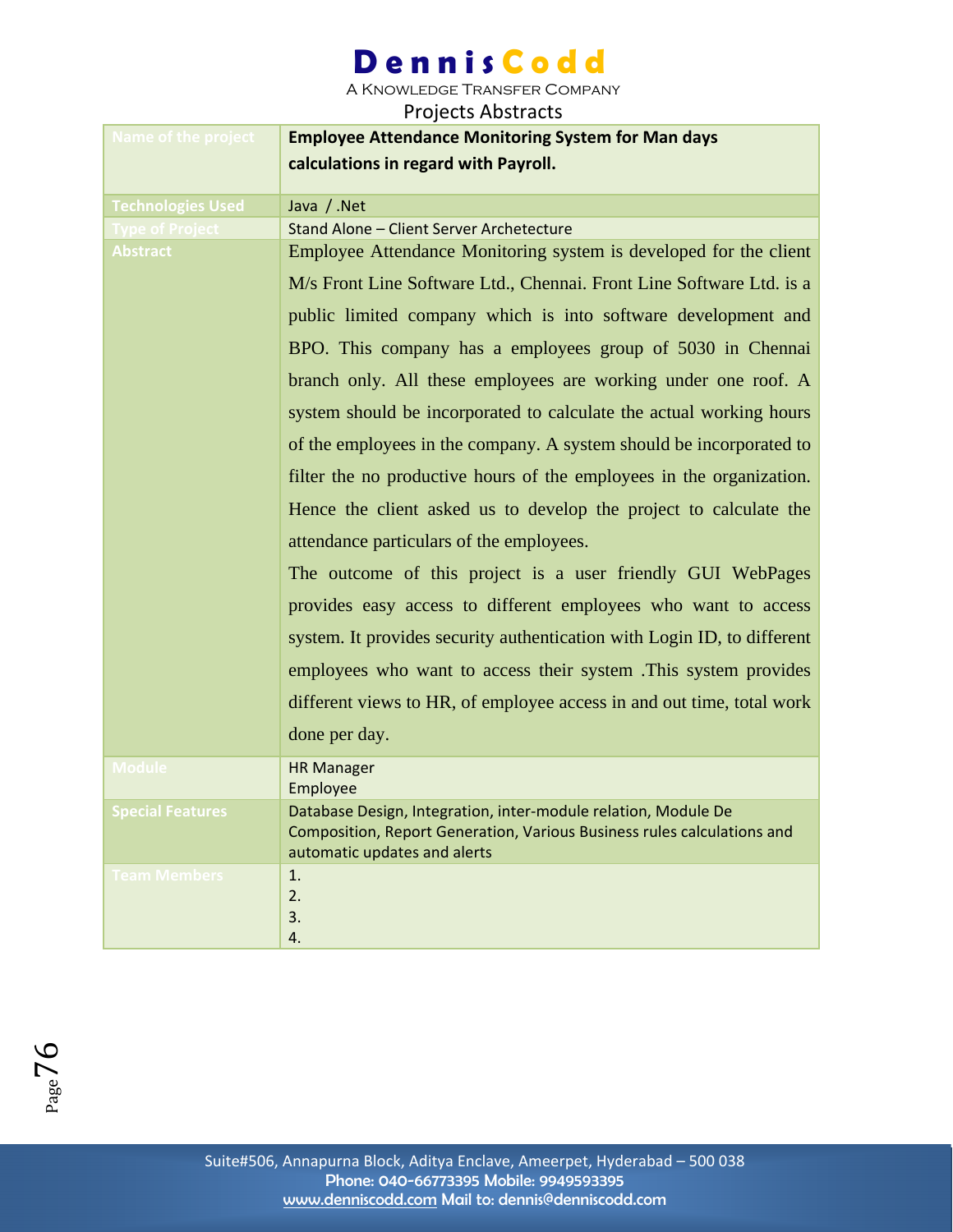| Name of the project      | Employee performance calculations using task manager utility for<br><b>Cognizant Technologies Solutions Limited.</b> |
|--------------------------|----------------------------------------------------------------------------------------------------------------------|
| <b>Technologies Used</b> | Java / .Net                                                                                                          |
| <b>Type of Project</b>   | Stand Alone - Client Server Archetecture                                                                             |
| <b>Abstract</b>          | To improve the performance of the employees in any organization                                                      |
|                          | will be done by conducting training to the employees and keep them                                                   |
|                          | in track is the predominant activity. Once the HR manager found                                                      |
|                          | that the employee performance is going down, the employee will be                                                    |
|                          | given some training and then he will be kept on the job. But there is                                                |
|                          | no guarantee that the trained employee will be performing well in                                                    |
|                          | the job. And at the same time the employee might not take the                                                        |
|                          | training properly. Hence once the employee is retrained for                                                          |
|                          | improvement in the job again he has to be judged with a method.                                                      |
|                          | The method is to test the employee with the help of task manager                                                     |
|                          | utility for judging the capability measurement. This activity is the                                                 |
|                          | predominantly the duty of Human Capital Management.                                                                  |
|                          |                                                                                                                      |
| <b>Module</b>            | HR manager                                                                                                           |
|                          | <b>Task Manager</b>                                                                                                  |
|                          | <b>Team Lead</b>                                                                                                     |
|                          | Employee                                                                                                             |
| <b>Special Features</b>  | Database Design, Integration, inter-module relation, Module De                                                       |
|                          | Composition, Report Generation, Various Business rules calculations and                                              |
| <b>Team Members</b>      | automatic updates and alerts<br>1.                                                                                   |
|                          | 2.                                                                                                                   |
|                          | 3.                                                                                                                   |
|                          | 4.                                                                                                                   |

Page77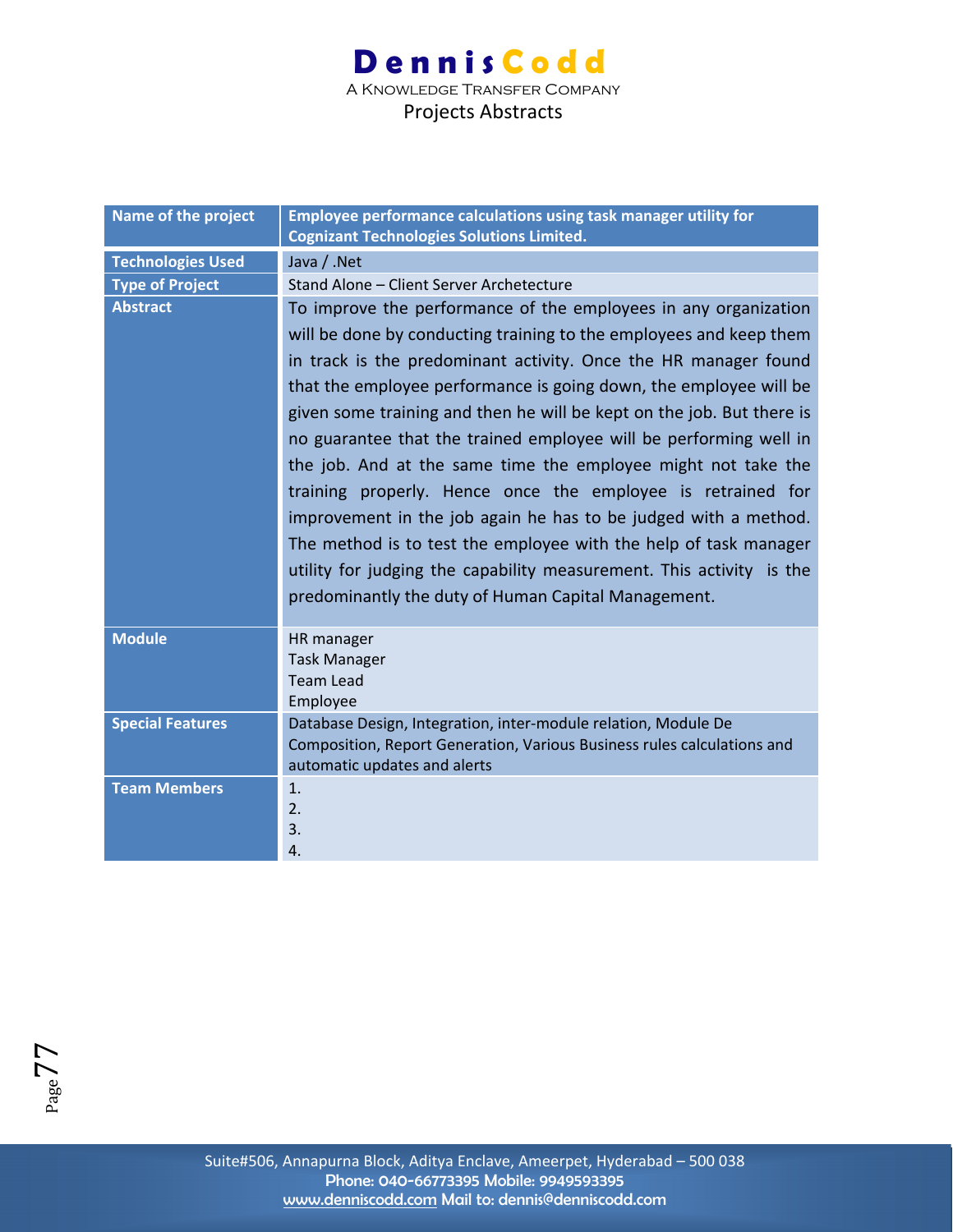A Knowledge Transfer Company

| <b>Name of the project</b> | <b>Cost and Time Effective Corporate Training Management for a new</b><br>entrepreneurial Strategic Business Unit for Sierra Atlantic, India.                                                                                                                                                                                                                                                                                                                                                                                                                                                                                                                                                                                                                                                                                                                                                                                                                                                                                                                                                                                                                                                                                                                 |
|----------------------------|---------------------------------------------------------------------------------------------------------------------------------------------------------------------------------------------------------------------------------------------------------------------------------------------------------------------------------------------------------------------------------------------------------------------------------------------------------------------------------------------------------------------------------------------------------------------------------------------------------------------------------------------------------------------------------------------------------------------------------------------------------------------------------------------------------------------------------------------------------------------------------------------------------------------------------------------------------------------------------------------------------------------------------------------------------------------------------------------------------------------------------------------------------------------------------------------------------------------------------------------------------------|
| <b>Technologies Used</b>   | Java / . Net                                                                                                                                                                                                                                                                                                                                                                                                                                                                                                                                                                                                                                                                                                                                                                                                                                                                                                                                                                                                                                                                                                                                                                                                                                                  |
| <b>Type of Project</b>     | Stand Alone - Client Server Architecture                                                                                                                                                                                                                                                                                                                                                                                                                                                                                                                                                                                                                                                                                                                                                                                                                                                                                                                                                                                                                                                                                                                                                                                                                      |
| <b>Abstract</b>            | Cost and Time Efficiency: Courses are offered at one centralized location,<br>reducing your travel time and accommodation costs. Depending on the level of<br>customization required and the number of employees to be trained, our<br>Corporate Solutions can often be more cost effective than sending the same<br>individuals on an open enrollment course.<br>The Training Department of the company administers training functions and<br>is headed by Director (HR $&$ Training). The training is organized based on<br>a training directive issued by the management. The directive required the<br>training department to maintain a number of records and forms collectively<br>these may be referred to as 'Training Records' These are;<br>Training program details: (name, start date, end date no of<br>participants instructor, internal, external).<br>Individual training record.<br>$\bullet$<br>Program wise participant's details.<br>$\bullet$<br><b>Costing of Training.</b><br><b>ROI</b><br><b>Training Metrics.</b><br>$\bullet$<br>List of Instructors.<br>$\bullet$<br>Curriculum description of all in-house programmers.<br>$\bullet$<br>List of books and othr material held in the training library.<br><b>Training Budget.</b> |
| viodule                    | <b>Training Metrics</b><br><b>Accounts Department</b><br>2.<br>Human Capital Management System<br>3.<br>Library management<br>4.<br><b>CRM Department</b><br>5.                                                                                                                                                                                                                                                                                                                                                                                                                                                                                                                                                                                                                                                                                                                                                                                                                                                                                                                                                                                                                                                                                               |
| <b>Special Features</b>    | Database Design, Integration, inter-module relation, Module De Composition,<br>Report Generation, Various Business rules calculations and automatic updates<br>and alerts                                                                                                                                                                                                                                                                                                                                                                                                                                                                                                                                                                                                                                                                                                                                                                                                                                                                                                                                                                                                                                                                                     |
| <b>Team Members</b>        | 1.<br>2.<br>3.<br>4.                                                                                                                                                                                                                                                                                                                                                                                                                                                                                                                                                                                                                                                                                                                                                                                                                                                                                                                                                                                                                                                                                                                                                                                                                                          |

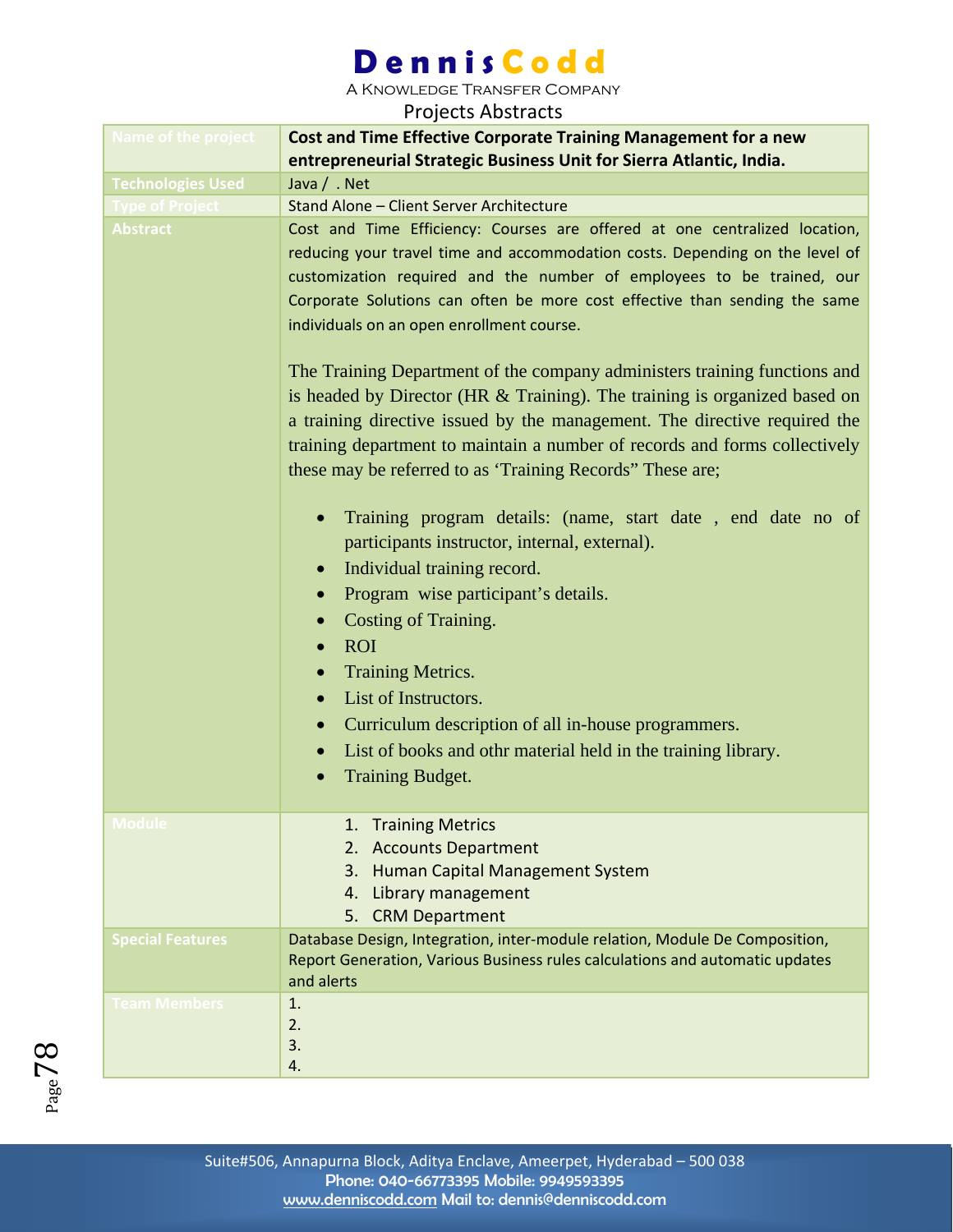| Name of the project      | Online Hotel reservation system for upcoming moderate hotels                               |
|--------------------------|--------------------------------------------------------------------------------------------|
| <b>Technologies Used</b> | automation.<br><b>JAVA</b>                                                                 |
| <b>Type of Project</b>   | Web based                                                                                  |
| <b>Abstract</b>          | When the tourists are moving to places one has to book the travel                          |
|                          |                                                                                            |
|                          | arrangements to go there. But some times the pilgrims will face                            |
|                          | accommodation challenges when the crowd is more in that areas. At                          |
|                          | that movement the pilgrims will face difficulties to stay in that areas.                   |
|                          | To over come this difficulty the online hotel reservation system is                        |
|                          | defined and shows a solution to the pilgrims to book the                                   |
|                          | accommodation before hand they visit the place. This enables the                           |
|                          | pilgrims to feel secure of their stay in that place.                                       |
|                          | Online Hotel reservation system is a web based project developed in                        |
|                          | java technologies. This project is aimed to develop to cater the needs                     |
|                          | of the tourists who wants to book the accommodation in remote                              |
|                          | destinations when they want to visit. This application enables the                         |
|                          | tourist to book the accommodation in specified hotel for the visiting                      |
|                          | date. The project is developed to book the accommodation for the                           |
|                          | visiting date of the specified place, hence the tourist can feel free that                 |
|                          | his visit is confirmed and stay is also confirmed. Online hotel                            |
|                          | reservation system is a three tire architecture project. The project has                   |
|                          | a database of My SQL and front end as JSP and Servelets. This                              |
|                          | project enables the hotel management to keep the available rooms                           |
|                          | online and make them to utilized by the tourists.                                          |
|                          |                                                                                            |
| <b>Module</b>            | Administrator, Passenger                                                                   |
| <b>Special Features</b>  | Web based application development, Tomcat Server, My SQL Server<br>design and development. |
| <b>Team Members</b>      | 1.                                                                                         |
|                          | 2.                                                                                         |
|                          | 3.                                                                                         |
|                          | 4.                                                                                         |

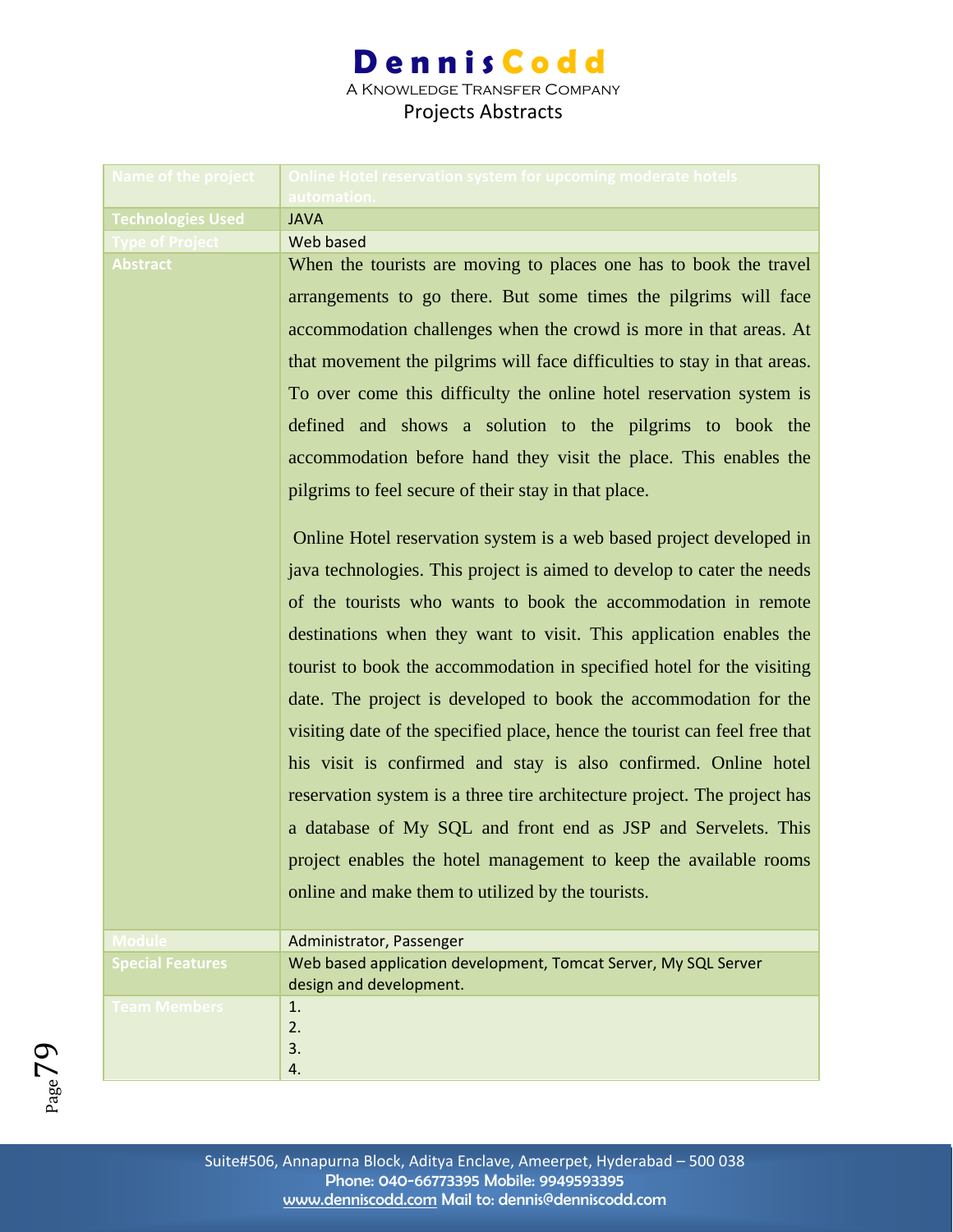A Knowledge Transfer Company

| <b>Name of the project</b> | News paper advertisement Management system for News papers                                                                                                                                                                                                                                                                                                                                                                                                                                                                                                                                                                                                                                                                                                                                                                                                                                                                                                                                                                         |
|----------------------------|------------------------------------------------------------------------------------------------------------------------------------------------------------------------------------------------------------------------------------------------------------------------------------------------------------------------------------------------------------------------------------------------------------------------------------------------------------------------------------------------------------------------------------------------------------------------------------------------------------------------------------------------------------------------------------------------------------------------------------------------------------------------------------------------------------------------------------------------------------------------------------------------------------------------------------------------------------------------------------------------------------------------------------|
|                            | <b>Advertizing Agency.</b>                                                                                                                                                                                                                                                                                                                                                                                                                                                                                                                                                                                                                                                                                                                                                                                                                                                                                                                                                                                                         |
|                            |                                                                                                                                                                                                                                                                                                                                                                                                                                                                                                                                                                                                                                                                                                                                                                                                                                                                                                                                                                                                                                    |
| <b>Technologies Used</b>   | Java                                                                                                                                                                                                                                                                                                                                                                                                                                                                                                                                                                                                                                                                                                                                                                                                                                                                                                                                                                                                                               |
| <b>Type of Project</b>     | <b>Web Based Application</b>                                                                                                                                                                                                                                                                                                                                                                                                                                                                                                                                                                                                                                                                                                                                                                                                                                                                                                                                                                                                       |
| <b>Abstract</b>            | Introduction: NPAMS is a real time project to be aimed at the customer<br>service by the news paper agencies who are intended to book the ads from<br>the customers. This project is designed to save the time and money to the<br>customers in booking the adds in various news papers.<br>This project is aimed at the users and customers who want to give<br>advertisements in distinct news papers. This project is a web based<br>application which can be operated from different areas of the world. This<br>project is aimed to meet the demands of the customers to save their time<br>and to finalize design patterns at the customers end.<br>Purpose: The Organization intending to advertise in newspapers consults<br>the add agents. The main purpose of application is, once the agent gives<br>variety of options the customer freezes the design and content of<br>advertisement, which appears in newspapers after two to three working<br>days process. Based on the word count and position the amount to be |
| <b>Module</b>              | paid.<br>Advertiser                                                                                                                                                                                                                                                                                                                                                                                                                                                                                                                                                                                                                                                                                                                                                                                                                                                                                                                                                                                                                |
|                            | User<br>Reports                                                                                                                                                                                                                                                                                                                                                                                                                                                                                                                                                                                                                                                                                                                                                                                                                                                                                                                                                                                                                    |
| <b>Special Features</b>    | Web based application development, Tomcat Server, My SQL Server<br>design and development. Automatic design of advertisement                                                                                                                                                                                                                                                                                                                                                                                                                                                                                                                                                                                                                                                                                                                                                                                                                                                                                                       |
| <b>Team Members</b>        | 1.<br>2.<br>3.<br>4.                                                                                                                                                                                                                                                                                                                                                                                                                                                                                                                                                                                                                                                                                                                                                                                                                                                                                                                                                                                                               |

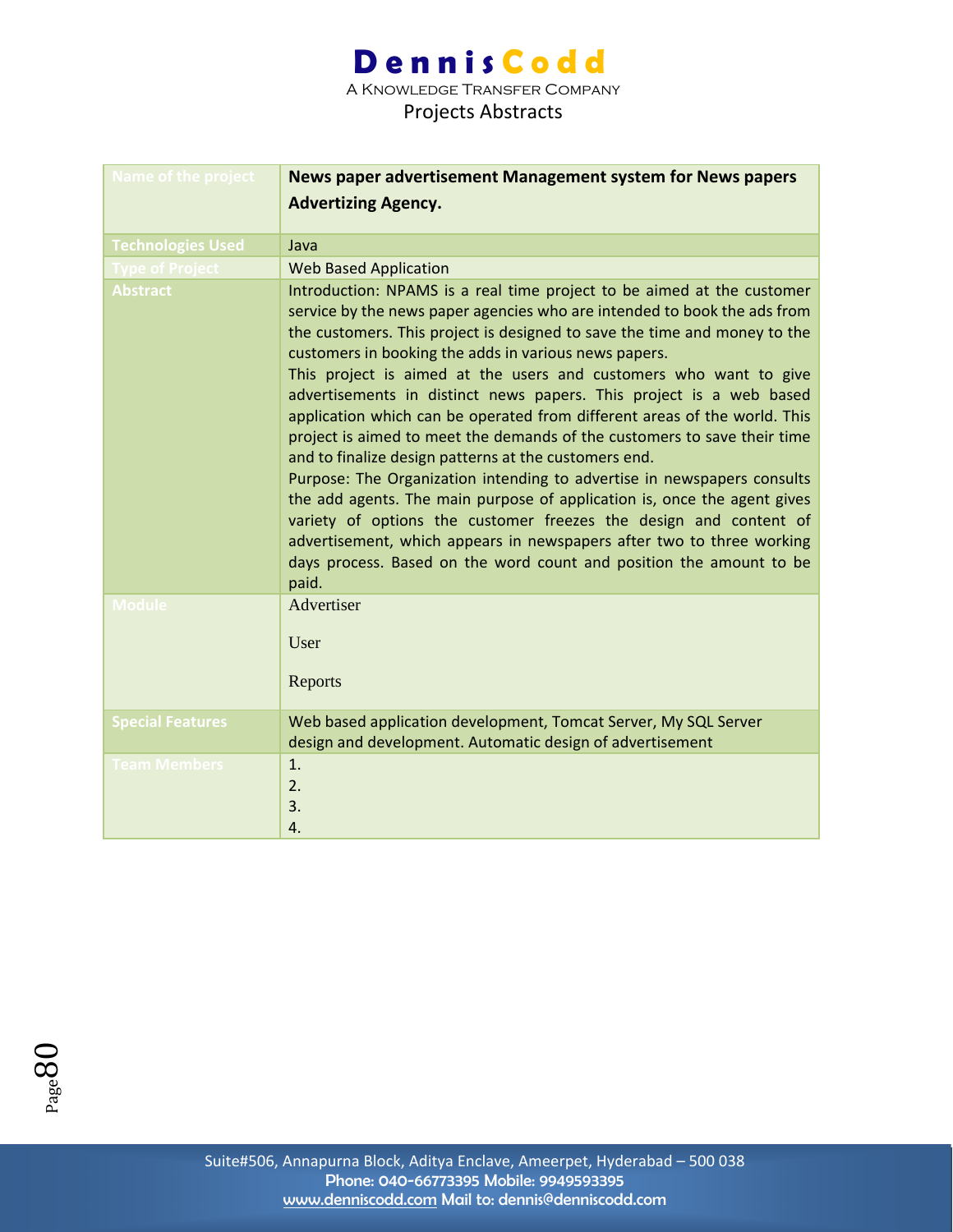### **Dennis Codd** A Knowledge Transfer Company

| Name of the project      | atients records monitoring system with WHO norms?                                                                                                                                                                                                                                                                                                                                                                                                                                                                                                                                                                                                                                                                                                                                                                                                                                                                                                                                                                                                                                                                                                                                                                                                                                                                                                                                                                                                                                                                                                                                                                                                                                                                                                                                                                                                                                                                                                                                   |
|--------------------------|-------------------------------------------------------------------------------------------------------------------------------------------------------------------------------------------------------------------------------------------------------------------------------------------------------------------------------------------------------------------------------------------------------------------------------------------------------------------------------------------------------------------------------------------------------------------------------------------------------------------------------------------------------------------------------------------------------------------------------------------------------------------------------------------------------------------------------------------------------------------------------------------------------------------------------------------------------------------------------------------------------------------------------------------------------------------------------------------------------------------------------------------------------------------------------------------------------------------------------------------------------------------------------------------------------------------------------------------------------------------------------------------------------------------------------------------------------------------------------------------------------------------------------------------------------------------------------------------------------------------------------------------------------------------------------------------------------------------------------------------------------------------------------------------------------------------------------------------------------------------------------------------------------------------------------------------------------------------------------------|
| <b>Technologies Used</b> | Java / .Net                                                                                                                                                                                                                                                                                                                                                                                                                                                                                                                                                                                                                                                                                                                                                                                                                                                                                                                                                                                                                                                                                                                                                                                                                                                                                                                                                                                                                                                                                                                                                                                                                                                                                                                                                                                                                                                                                                                                                                         |
| <b>Type of Project</b>   | Stand Alone - Client Server Architecture                                                                                                                                                                                                                                                                                                                                                                                                                                                                                                                                                                                                                                                                                                                                                                                                                                                                                                                                                                                                                                                                                                                                                                                                                                                                                                                                                                                                                                                                                                                                                                                                                                                                                                                                                                                                                                                                                                                                            |
| <b>Abstract</b>          | Prime Multi Specialty Hospital is an ISO 9001-2000 accredited, 400<br>bed multi-specialty hospitals located in Hyderabad. Patients Record<br>Monitoring System is a Java application which automates the<br>Receptionist module, Doctors Module and Lab Module. Receptionist<br>Module is meant for record the primary information about the patient.<br>According to the patients choice the receptionist will guide the<br>patient to the specific doctor specialized in the treatment required for<br>the patient. The details of the patient and the doctor suggested by the<br>receptionist will be entered in the database. The data will be retrieved<br>by all departments with the primary key i.e patients ID given and<br>generated at receptionist module. As soon as the patient reaches the<br>doctor with patient ID, doctor will get all the primary details of the<br>patient and examine the patient if it is need he will suggest some lab<br>examinations and enter the same in the patients screen available in<br>doctors module. The patient will go to receptionist and pay for the<br>examinations and then go for the examination at lab or diagnostic<br>center. The incharge of the diagnostic center will open the module<br>and enter the patient ID. Then he can understand the reports needed<br>by the doctor for better diagnosis of the disease. The lab assistant<br>will do the examinations required by the patient and enter the<br>examination reports in his module. This will be updated in the<br>database of patients record. At last the patient will go to the doctor.<br>Doctor will open the module and understand the reports of the<br>patients which were entered by lab assistant. Finally doctor diagnosis<br>the disease and prescribe the medicines. The prescription of the<br>medicines will be entered in the patients records as well as a copy of<br>the record will be given to the patient for taking the medication. |
| <b>Module</b>            | <b>Receptionist</b><br>1.<br><b>Doctor</b><br>2.<br>3. Laboratory                                                                                                                                                                                                                                                                                                                                                                                                                                                                                                                                                                                                                                                                                                                                                                                                                                                                                                                                                                                                                                                                                                                                                                                                                                                                                                                                                                                                                                                                                                                                                                                                                                                                                                                                                                                                                                                                                                                   |
| <b>Special Features</b>  | Database Design, Integration, inter-module relation, Module De<br>Composition, Report Generation, Various Business rules calculations and<br>automatic updates and alerts, Patients ID Cards Printing.                                                                                                                                                                                                                                                                                                                                                                                                                                                                                                                                                                                                                                                                                                                                                                                                                                                                                                                                                                                                                                                                                                                                                                                                                                                                                                                                                                                                                                                                                                                                                                                                                                                                                                                                                                              |
| Team Members             | 1.<br>2.<br>3.<br>4.                                                                                                                                                                                                                                                                                                                                                                                                                                                                                                                                                                                                                                                                                                                                                                                                                                                                                                                                                                                                                                                                                                                                                                                                                                                                                                                                                                                                                                                                                                                                                                                                                                                                                                                                                                                                                                                                                                                                                                |

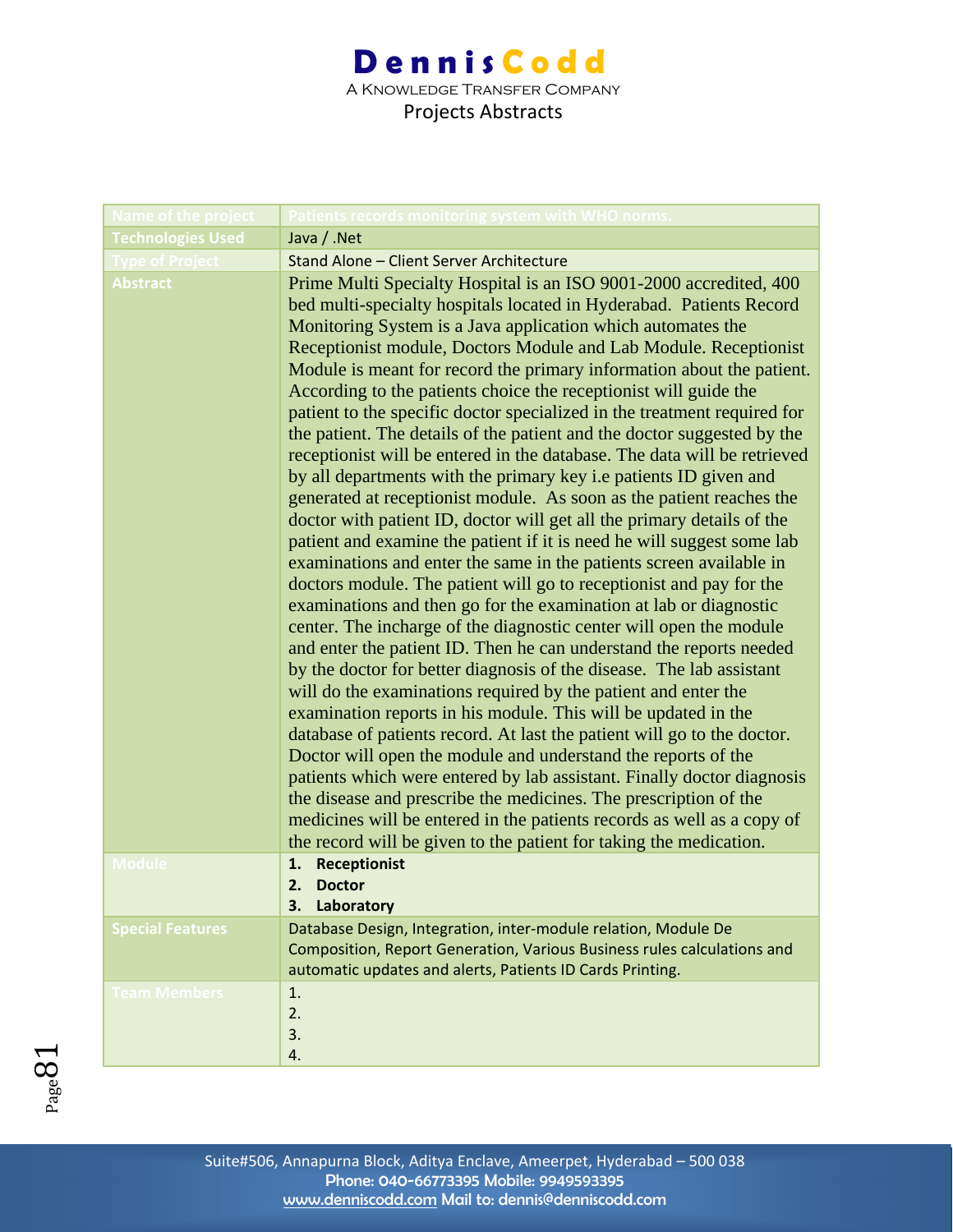### **Dennis Codd** A Knowledge Transfer Company

| Name of the project      | Rescue the Disaster Patients of Inpatients ward with Patients Pervasive<br><b>Management System.</b>                                                                                                                                                                                                                                                                                                                                                                                                      |
|--------------------------|-----------------------------------------------------------------------------------------------------------------------------------------------------------------------------------------------------------------------------------------------------------------------------------------------------------------------------------------------------------------------------------------------------------------------------------------------------------------------------------------------------------|
| <b>Technologies Used</b> | Java / . Net                                                                                                                                                                                                                                                                                                                                                                                                                                                                                              |
| <b>Type of Project</b>   | Stand Alone - Client Server Architecture.                                                                                                                                                                                                                                                                                                                                                                                                                                                                 |
| <b>Abstract</b>          | objective of this project is to safeguard the inpatient when his condition<br>reaches abnormality. This system will send alert messages to the doctors<br>as well as the surgeon who are responsible for the patient<br>Purpose:<br>The purpose of the project is to inform the patient's abnormal conditions<br>to the concern doctor and safeguard the patient. This type of facility is not<br>available in any hospital. Hence the project will begin a new era in the<br>hospital management system. |
| <b>Module</b>            | Receptionist<br>1.<br>Doctor<br>2.<br>3.<br>Inpatient Ward<br>The duty Nurse<br>4.                                                                                                                                                                                                                                                                                                                                                                                                                        |
| <b>Special Features</b>  | Database Design, Integration, inter-module relation, Module De<br>Composition, Report Generation, Various Health rules calculations and<br>automatic updates and alerts, Patients ID Cards Printing. Automatic SMS                                                                                                                                                                                                                                                                                        |
| <b>Team Members</b>      | 1.<br>2.<br>3.<br>4.                                                                                                                                                                                                                                                                                                                                                                                                                                                                                      |

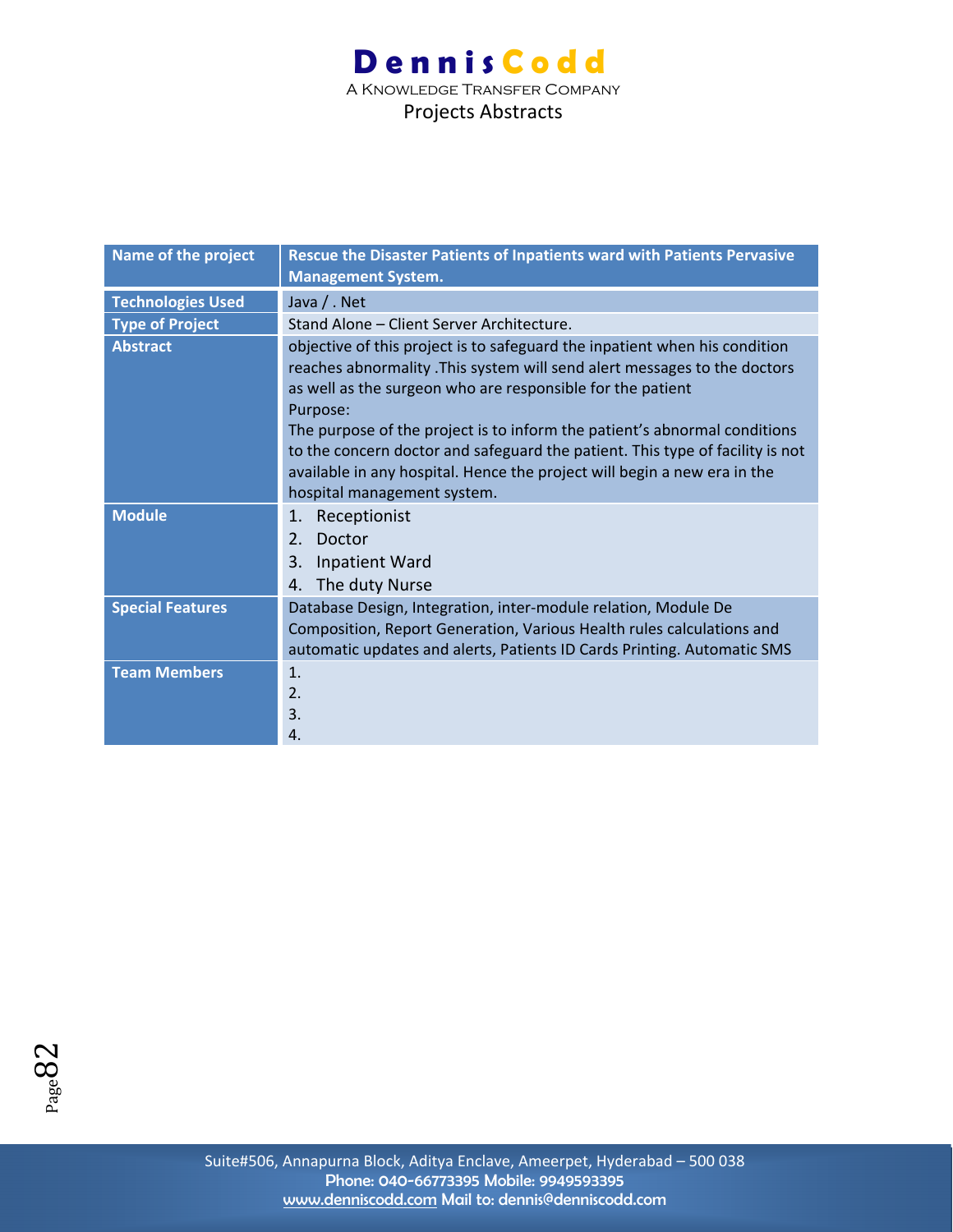| Name of the project      | <b>Policy Holders Service Centre for LIC Agents</b>                                                                                                                                                                                                                                                                                                                                                                                                                                                                                                                                                                                                                                                                                                                                                                                                                                                                                      |
|--------------------------|------------------------------------------------------------------------------------------------------------------------------------------------------------------------------------------------------------------------------------------------------------------------------------------------------------------------------------------------------------------------------------------------------------------------------------------------------------------------------------------------------------------------------------------------------------------------------------------------------------------------------------------------------------------------------------------------------------------------------------------------------------------------------------------------------------------------------------------------------------------------------------------------------------------------------------------|
| <b>Technologies Used</b> | <b>JAVA</b>                                                                                                                                                                                                                                                                                                                                                                                                                                                                                                                                                                                                                                                                                                                                                                                                                                                                                                                              |
| <b>Type of Project</b>   | Web Based Project                                                                                                                                                                                                                                                                                                                                                                                                                                                                                                                                                                                                                                                                                                                                                                                                                                                                                                                        |
| <b>Abstract</b>          | Policy Holder Service Center is developed for All India Life<br>Insurance Corporation Agents Association, Hyderabad (AILICAA).<br>AILICAA is founded by the senior LIC agents in 1963. The agents<br>across the country are the members of this organisation. This<br>organisation is taking care of the welfare of the agents spread across<br>the country.<br>Recently the AILICAA has decided to provide the software for all<br>agents in the country to less burdened with the work schedule.<br>Through this software AILICAA believes that the agents will be<br>accurately do the work and import the work to the higher officers and<br>branch offices with out any problem. AILICAA is playing a vital roll<br>in building the economy of the country. The members of AILICAA<br>feel proud to be an advisors who gives security for the lives and their<br>families as well as a practice of saving for a long term benefits. |
| <b>Module</b>            | Policy Holder module.<br>1.<br>Agent module.<br>2.                                                                                                                                                                                                                                                                                                                                                                                                                                                                                                                                                                                                                                                                                                                                                                                                                                                                                       |
|                          | Administration module.<br>3.                                                                                                                                                                                                                                                                                                                                                                                                                                                                                                                                                                                                                                                                                                                                                                                                                                                                                                             |
| <b>Special Features</b>  | Web based application development, Tomcat Server, My SQL Server<br>design and development. Automatic design of advertisement                                                                                                                                                                                                                                                                                                                                                                                                                                                                                                                                                                                                                                                                                                                                                                                                             |
| <b>Team Members</b>      | $\mathbf{1}$ .<br>2.<br>3.<br>$\overline{4}$ .                                                                                                                                                                                                                                                                                                                                                                                                                                                                                                                                                                                                                                                                                                                                                                                                                                                                                           |

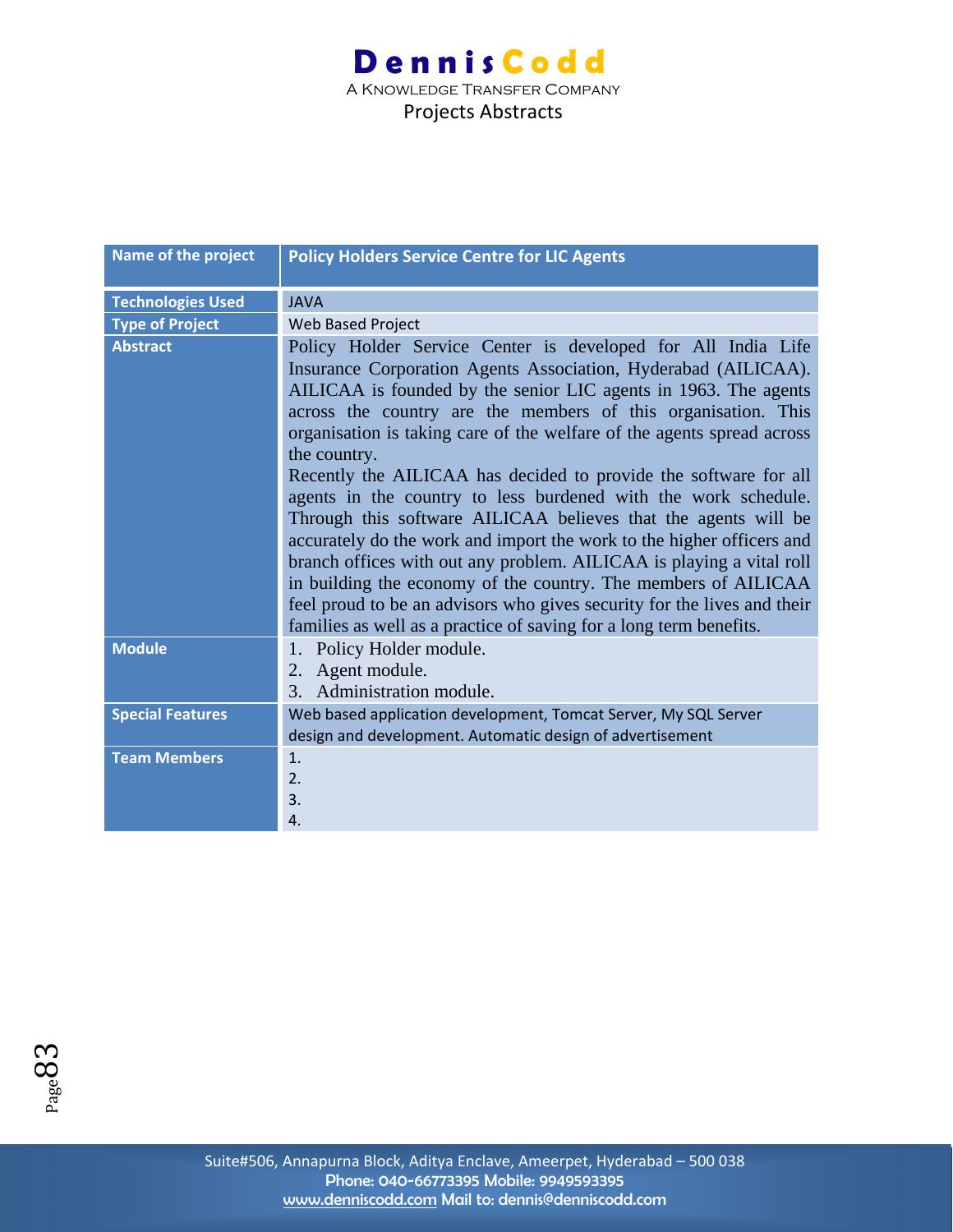A Knowledge Transfer Company

| <b>Name of the project</b> | Industrial Man Power Resource Organizer to integrate IT with<br><b>Organisation Learning.</b>                                                                                                                                                                                                                                                                                                                                                                                                                                                                                                                                                                                                                                                                                                                                                                              |
|----------------------------|----------------------------------------------------------------------------------------------------------------------------------------------------------------------------------------------------------------------------------------------------------------------------------------------------------------------------------------------------------------------------------------------------------------------------------------------------------------------------------------------------------------------------------------------------------------------------------------------------------------------------------------------------------------------------------------------------------------------------------------------------------------------------------------------------------------------------------------------------------------------------|
| <b>Technologies Used</b>   | .Net                                                                                                                                                                                                                                                                                                                                                                                                                                                                                                                                                                                                                                                                                                                                                                                                                                                                       |
|                            | <b>Stand Alone</b>                                                                                                                                                                                                                                                                                                                                                                                                                                                                                                                                                                                                                                                                                                                                                                                                                                                         |
| <b>Type of Project</b>     |                                                                                                                                                                                                                                                                                                                                                                                                                                                                                                                                                                                                                                                                                                                                                                                                                                                                            |
| <b>Abstract</b>            | The objective behind developing enterprise organizer is to maintain<br>the hierarchy of the employees within an organization. It provides<br>the manger and administrative department an overall hierarchical<br>view of the complete enterprise and helps them in managing<br>employees. Every Organization has many managers, who are<br>responsible for all the activities in the organization. These<br>manage different aspects of the organizational<br>managers<br>such<br>manufacturing,<br>issues,<br>as<br>production,<br>management<br>Marketing, etc; one such essential management issue is IMPRO                                                                                                                                                                                                                                                             |
|                            | Some of the features are.                                                                                                                                                                                                                                                                                                                                                                                                                                                                                                                                                                                                                                                                                                                                                                                                                                                  |
|                            | Finding ground level employee performance by the topmast<br>$\bullet$<br>manager.<br>Maintenance of profile details of the employees, and retrievals<br>$\bullet$<br>as and when required.<br>Overall & detailed view of the organization hierarchy, which is<br>$\bullet$<br>very much essential in making effective decisions.<br>Judging the potentiality of the employees.<br>$\bullet$<br>Maintenance of the data when the organization has many<br>$\bullet$<br>branches spread over wide geographical area.<br>Accessing one branch information from another branch.<br>$\bullet$<br>Future planning issues based on the current HR information.<br>$\bullet$<br>Employees success planning.<br>$\bullet$<br>Vacancy situations and their priority / effect on the organizations<br>$\bullet$<br>performance.<br>Employee motivational & conflict resolving issues. |
| <b>Module</b>              | <b>HR Manager</b><br>Employee<br><b>Recruitment Clerk</b>                                                                                                                                                                                                                                                                                                                                                                                                                                                                                                                                                                                                                                                                                                                                                                                                                  |
| <b>Special Features</b>    |                                                                                                                                                                                                                                                                                                                                                                                                                                                                                                                                                                                                                                                                                                                                                                                                                                                                            |
| <b>Team Members</b>        | 1.                                                                                                                                                                                                                                                                                                                                                                                                                                                                                                                                                                                                                                                                                                                                                                                                                                                                         |
|                            | 2.<br>3.<br>4.                                                                                                                                                                                                                                                                                                                                                                                                                                                                                                                                                                                                                                                                                                                                                                                                                                                             |

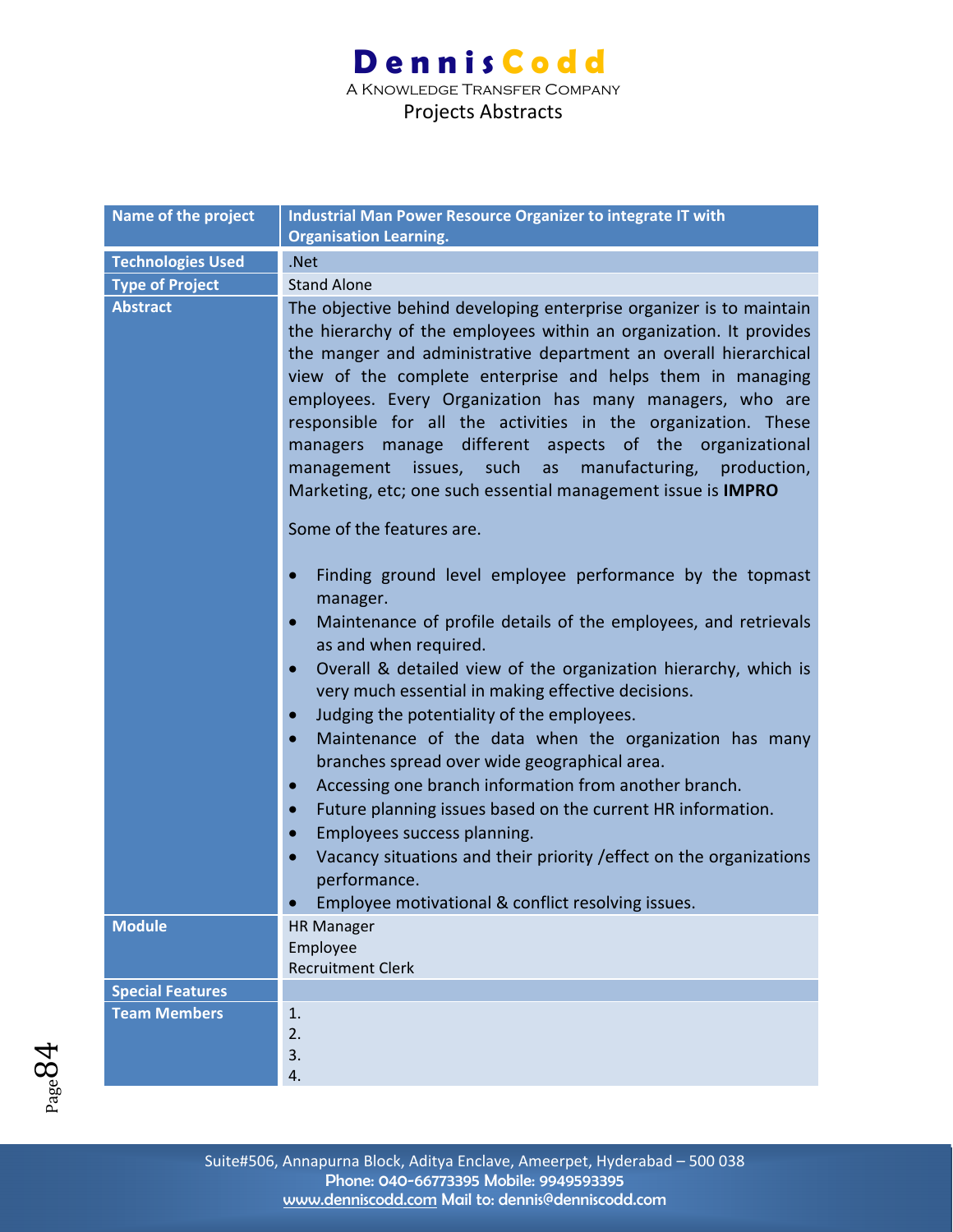### **Dennis Codd** A Knowledge Transfer Company

| Name of the project      | <b>Students Employability Enhancement Development System for upcoming</b><br><b>Engineering Colleges to increase the Placement Opportunities for</b><br><b>Students.</b>                                                                                                                                                                                                                                                                                                                                                                                                                                                                                                                                                                                                                                                                                                                                                                                                                                                                                                                                                                                                                                                                                                                                                                                                                                              |
|--------------------------|-----------------------------------------------------------------------------------------------------------------------------------------------------------------------------------------------------------------------------------------------------------------------------------------------------------------------------------------------------------------------------------------------------------------------------------------------------------------------------------------------------------------------------------------------------------------------------------------------------------------------------------------------------------------------------------------------------------------------------------------------------------------------------------------------------------------------------------------------------------------------------------------------------------------------------------------------------------------------------------------------------------------------------------------------------------------------------------------------------------------------------------------------------------------------------------------------------------------------------------------------------------------------------------------------------------------------------------------------------------------------------------------------------------------------|
| <b>Technologies Used</b> | .Net                                                                                                                                                                                                                                                                                                                                                                                                                                                                                                                                                                                                                                                                                                                                                                                                                                                                                                                                                                                                                                                                                                                                                                                                                                                                                                                                                                                                                  |
| <b>Type of Project</b>   | Web Based Project                                                                                                                                                                                                                                                                                                                                                                                                                                                                                                                                                                                                                                                                                                                                                                                                                                                                                                                                                                                                                                                                                                                                                                                                                                                                                                                                                                                                     |
| <b>Abstract</b>          | People often confuse between unemployability and unemployment.<br>Unemployability arises when individuals have educational eligibility but<br>lack in capability and suitability to execute job related activities despite<br>being the availability of employment opportunities. Unemployment is a<br>state where individuals have educational eligibility, capability and<br>suitability but dearth of employment opportunities. The current situation<br>in India is more of unemployability rather than unemployment.<br><b>Employability Skills:</b><br>All businesses cry for employability skills as these enable their growth and<br>competitiveness. These skills are essential for all employers cutting across<br>all industries. These are the additional skills apart from the core skills and<br>hard skills. Besides, Indian youth began realizing that without these<br>employable skills it is difficult to grab jobs.<br>The need for employability skills differ from one country to another. For<br>instance, American Society for Training and Development (ASTD) identified<br>six categories of skills which are important to employability. They are;<br>basic competency, communication, adaptability, developmental activities,<br>group effectiveness and influencing others. In Malaysia, these are positive<br>values, leadership skills, teamwork force, communicative skills and life- |
| <b>Module</b>            | long learning.<br>Faculty<br>Students<br>Parents<br><b>Guest lecturers</b>                                                                                                                                                                                                                                                                                                                                                                                                                                                                                                                                                                                                                                                                                                                                                                                                                                                                                                                                                                                                                                                                                                                                                                                                                                                                                                                                            |
|                          |                                                                                                                                                                                                                                                                                                                                                                                                                                                                                                                                                                                                                                                                                                                                                                                                                                                                                                                                                                                                                                                                                                                                                                                                                                                                                                                                                                                                                       |
| <b>Special Features</b>  | Web based application development, Tomcat Server, My SQL Server<br>design and development                                                                                                                                                                                                                                                                                                                                                                                                                                                                                                                                                                                                                                                                                                                                                                                                                                                                                                                                                                                                                                                                                                                                                                                                                                                                                                                             |
| <b>Team Members</b>      | 1.<br>2.<br>3.<br>4.                                                                                                                                                                                                                                                                                                                                                                                                                                                                                                                                                                                                                                                                                                                                                                                                                                                                                                                                                                                                                                                                                                                                                                                                                                                                                                                                                                                                  |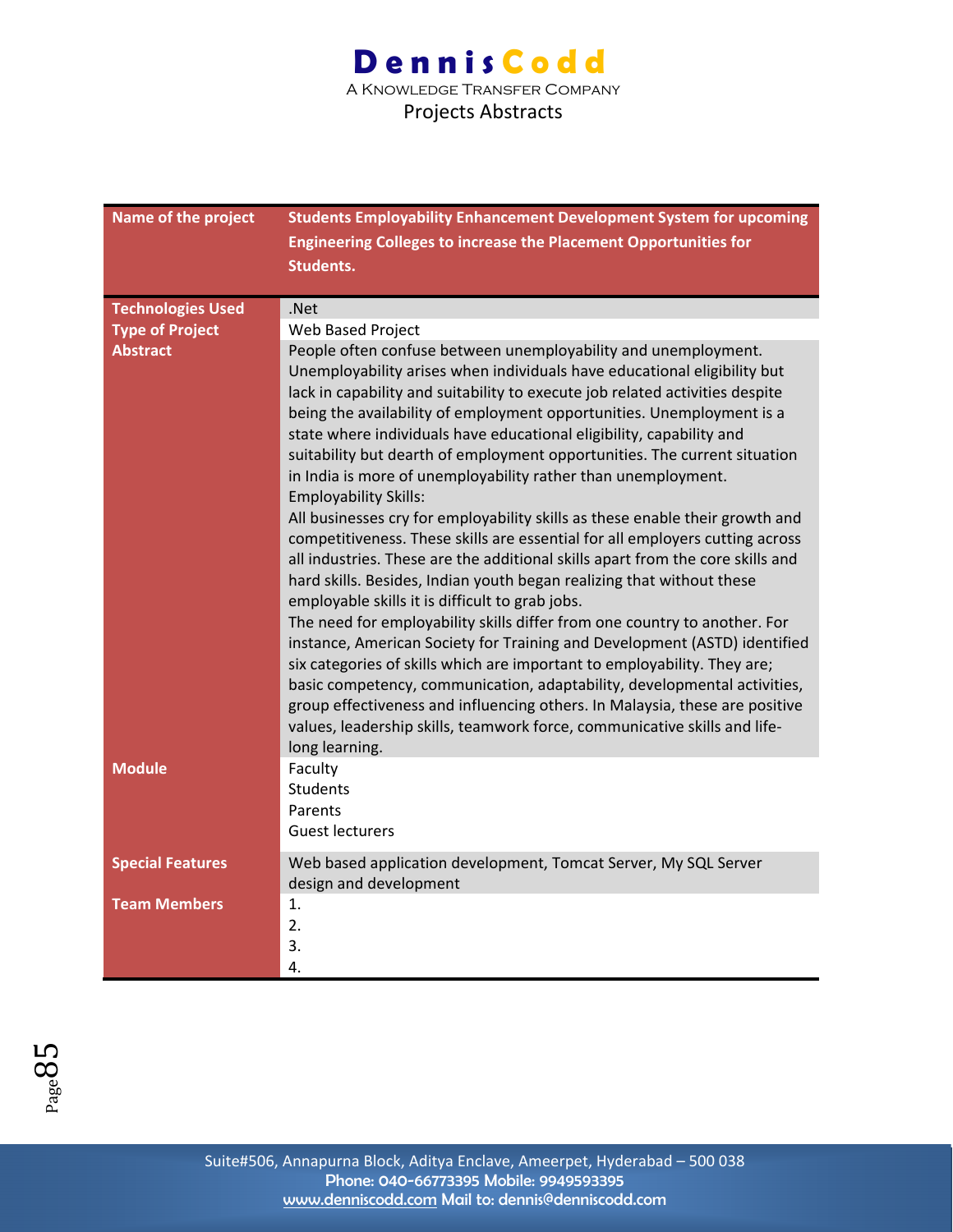A Knowledge Transfer Company

| <b>Name of the project</b> | Improving the patients proximity to the hospitals through the                                                                                                                                                                                                                                                                                                                                                                                                                                                                                                                                                                                                                                                                                                                                                                                                                                                                                                                                                                                                                                                                                                                                                                                                                                                                                                                                                                                                                                                                                                                                                                                                                                                                            |
|----------------------------|------------------------------------------------------------------------------------------------------------------------------------------------------------------------------------------------------------------------------------------------------------------------------------------------------------------------------------------------------------------------------------------------------------------------------------------------------------------------------------------------------------------------------------------------------------------------------------------------------------------------------------------------------------------------------------------------------------------------------------------------------------------------------------------------------------------------------------------------------------------------------------------------------------------------------------------------------------------------------------------------------------------------------------------------------------------------------------------------------------------------------------------------------------------------------------------------------------------------------------------------------------------------------------------------------------------------------------------------------------------------------------------------------------------------------------------------------------------------------------------------------------------------------------------------------------------------------------------------------------------------------------------------------------------------------------------------------------------------------------------|
|                            | <b>Cashless Treatment Management System</b>                                                                                                                                                                                                                                                                                                                                                                                                                                                                                                                                                                                                                                                                                                                                                                                                                                                                                                                                                                                                                                                                                                                                                                                                                                                                                                                                                                                                                                                                                                                                                                                                                                                                                              |
| <b>Technologies Used</b>   | Java                                                                                                                                                                                                                                                                                                                                                                                                                                                                                                                                                                                                                                                                                                                                                                                                                                                                                                                                                                                                                                                                                                                                                                                                                                                                                                                                                                                                                                                                                                                                                                                                                                                                                                                                     |
| <b>Type of Project</b>     | <b>Web Based Application</b>                                                                                                                                                                                                                                                                                                                                                                                                                                                                                                                                                                                                                                                                                                                                                                                                                                                                                                                                                                                                                                                                                                                                                                                                                                                                                                                                                                                                                                                                                                                                                                                                                                                                                                             |
| <b>Abstract</b>            | Cashless may not be so cashless after all. You may, in fact, have to<br>pay through your nose when you go for treatment at a premier<br>Mumbai hospital despite paying medical insurance premiums<br>diligently year after year. The medical billing process is an<br>interaction between a healthcare provider and the insurance company<br>(payer). The interaction begins with the office visit: Upon the first<br>visit, the provider will usually give the patient one or more diagnoses<br>in order to better coordinate and streamline their care. In the absence<br>of a definitive diagnosis, the reason for the visit will be cited for the<br>purpose of claims filing. The patient record contains highly personal<br>information, including the nature of the illness, examination details,<br>medication lists, diagnoses, and suggested treatment. Once the<br>procedure and diagnosis codes are determined, the medical biller will<br>transmit the claim to the insurance company (payer). This is usually<br>done electronically by formatting the claim as an ANSI 837 file and<br>using Electronic Data Interchange to submit the claim file to the<br>payer directly or via a clearinghouse. Historically, claims were<br>submitted using a paper form; in the case of professional (non-<br>hospital) services and for most payers the CMS-1500 form or HICF<br>(Health Insurance Claim Form) was and is still commonly used. The<br>CMS-1500 form is so named for its originator, the Centers for<br>Medicare and Medicaid Services. To this day about 30% of medical<br>claims get sent to payers using paper forms which are either manually<br>entered or entered using automated recognition or OCR software. |
| <b>Module</b>              | 1.<br>Insurance company<br>2.<br>The hospital receptionist<br><b>Billing department</b><br>3.<br>Insurance Consolidated dept.<br>4.                                                                                                                                                                                                                                                                                                                                                                                                                                                                                                                                                                                                                                                                                                                                                                                                                                                                                                                                                                                                                                                                                                                                                                                                                                                                                                                                                                                                                                                                                                                                                                                                      |
| <b>Special Features</b>    | Web based application development, Tomcat Server, My SQL Server<br>design and development                                                                                                                                                                                                                                                                                                                                                                                                                                                                                                                                                                                                                                                                                                                                                                                                                                                                                                                                                                                                                                                                                                                                                                                                                                                                                                                                                                                                                                                                                                                                                                                                                                                |
| <b>Team Members</b>        | 1.<br>2.<br>3.<br>4.                                                                                                                                                                                                                                                                                                                                                                                                                                                                                                                                                                                                                                                                                                                                                                                                                                                                                                                                                                                                                                                                                                                                                                                                                                                                                                                                                                                                                                                                                                                                                                                                                                                                                                                     |

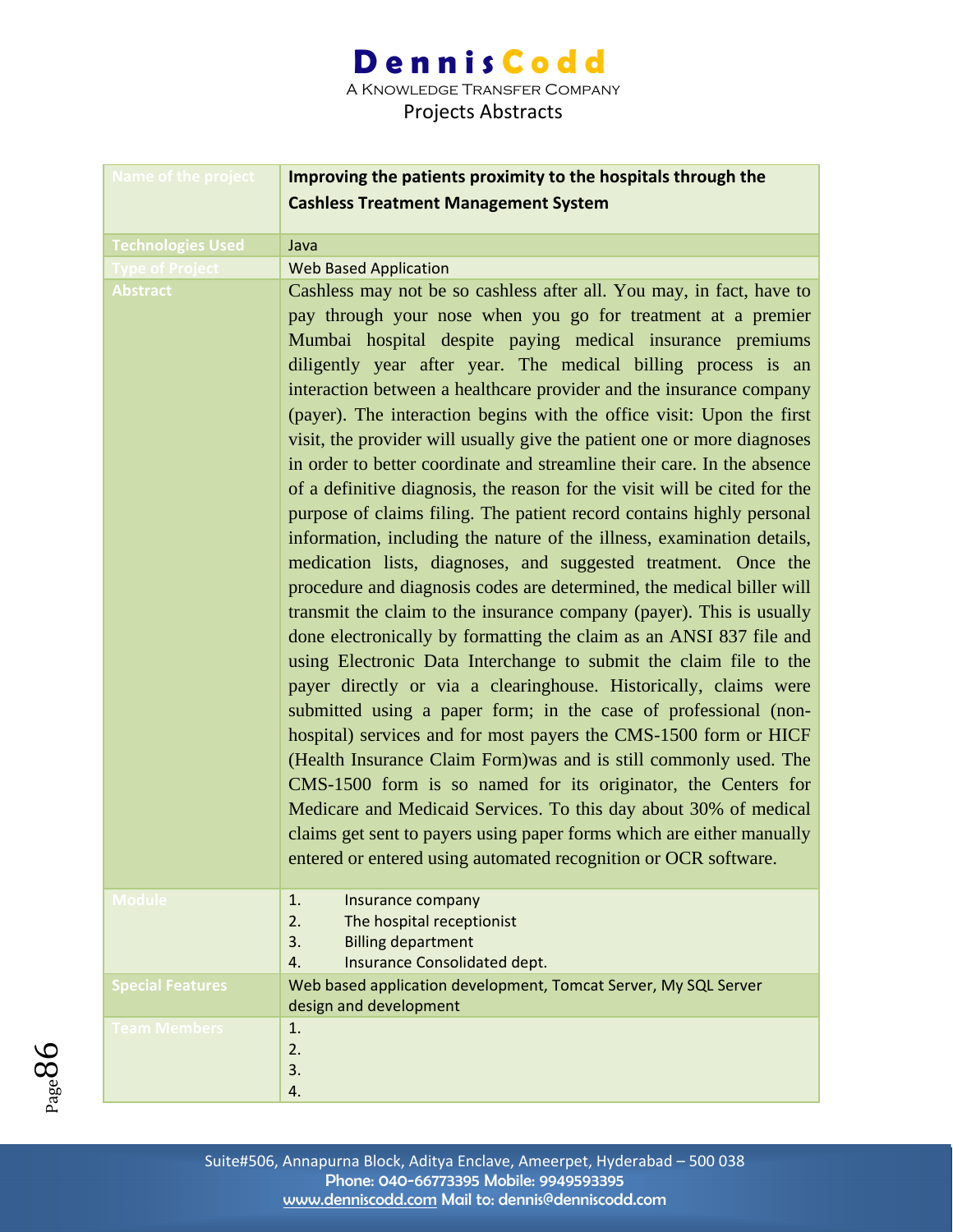A Knowledge Transfer Company

| Name of the project      | Faculty Performance Integration with year diary, students feedback,<br><b>Students results and proficiency.</b> |
|--------------------------|-----------------------------------------------------------------------------------------------------------------|
| <b>Technologies Used</b> | Java                                                                                                            |
| <b>Type of Project</b>   | <b>Stand Alone Application</b>                                                                                  |
| <b>Abstract</b>          | Decision-making in the field of academic planning involves extensive analysis                                   |
|                          | of large data volumes originating from multiple systems. With the many new                                      |
|                          | technology application areas evolving from the domain of electrical engineering,                                |
|                          | computer engineering, and computer science, deans and department chairs must                                    |
|                          | ensure that new specializations and programs are adequately supported. Academic                                 |
|                          | workload management is concerned with distributing teaching resources to support                                |
|                          | the university's educational framework adequately (faculties, degrees, courses,                                 |
|                          | admission policies, teaching workload, etc.). Based on this concept the application will                        |
|                          | be facilitating the students as well as the management to know their results of their                           |
|                          | examination time to time. The Controller of Examinations is the chief of conducting all                         |
|                          | the examination in the college. The examination will be conducted periodically                                  |
|                          | weekly, monthly, quarterly, half yearly and Yearly. All the examinations results should                         |
|                          | be monitored and take the effective roll in monitoring the student. The final yearly                            |
|                          | examinations conducted by the university should be available for all the students. The                          |
|                          | alerts should be generated for the students who got less marks in the internal                                  |
|                          | examinations. Applying the system as an "on-the-fly" decision-support utility by the                            |
|                          | policy-makers leads to significant acceleration of planning procedures, deepens the                             |
|                          | insight into the data and the underlying methodology, and, consequently, provides                               |
|                          | for more efficient academic administration.                                                                     |
|                          |                                                                                                                 |
| <b>Module</b>            | 1. Administration                                                                                               |
|                          | 2. Accounts Department<br>Accountant<br>3.                                                                      |
|                          | <b>Controller of Examination</b><br>4.                                                                          |
|                          | 5. Chairman                                                                                                     |
| <b>Special Features</b>  | Database Design, Integration, inter-module relation, Module De Composition, Report                              |
|                          | Generation, Various Educational rules calculations and automatic updates and alerts,.<br><b>Automatic SMS</b>   |
| <b>Team Members</b>      | 1.                                                                                                              |
|                          | 2.                                                                                                              |
|                          | 3.                                                                                                              |
|                          | 4.                                                                                                              |

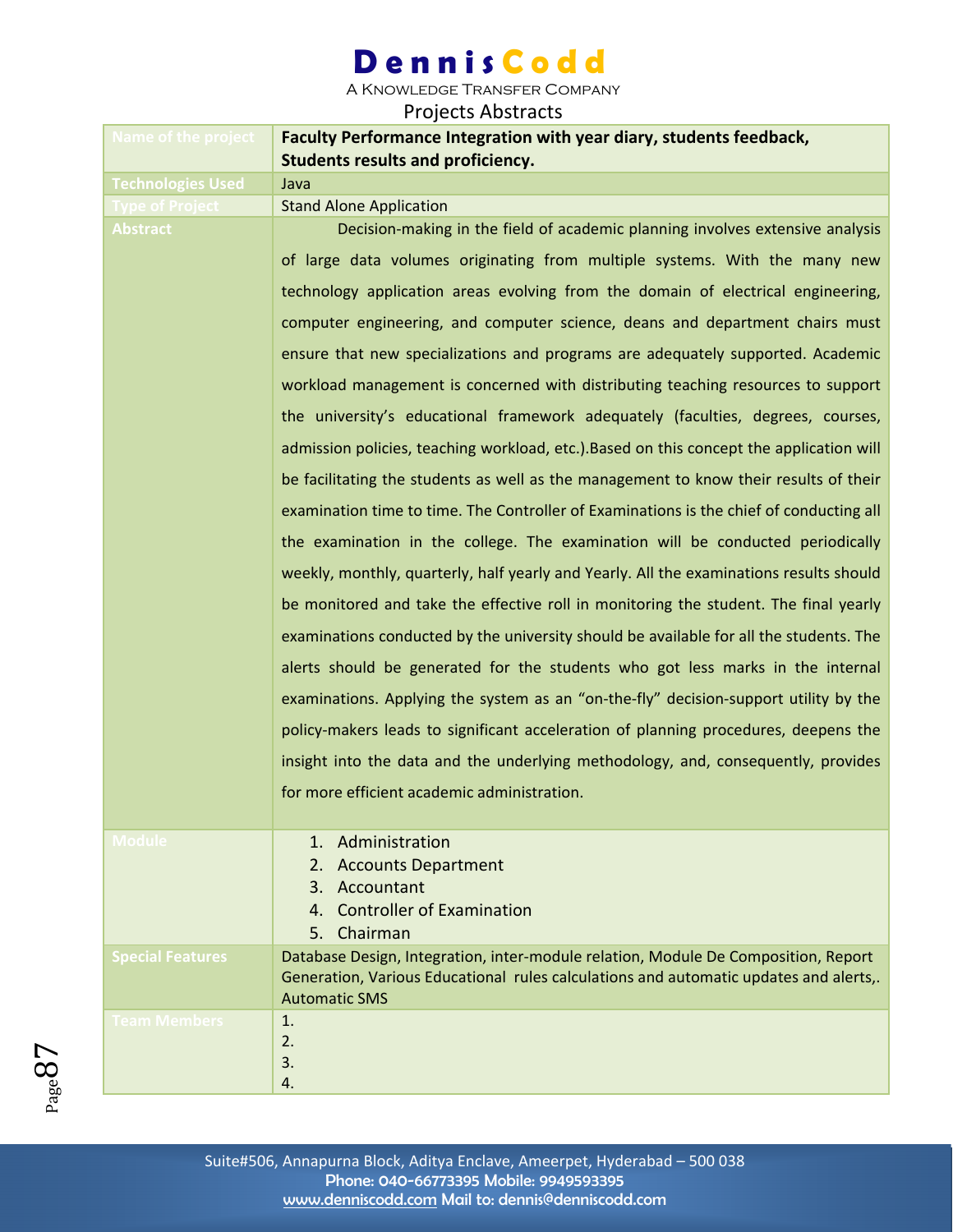A Knowledge Transfer Company

| Name of the project      | Human Capital Management – Recruitment – Enrolment – Attendance –                                    |
|--------------------------|------------------------------------------------------------------------------------------------------|
|                          | payroll for Software Companies.                                                                      |
| <b>Technologies Used</b> | Java - .Net                                                                                          |
| <b>Type of Project</b>   | Stand alone - Client Server Architecture                                                             |
| <b>Abstract</b>          | Human capital refers to the stock of skills and knowledge embodied in the                            |
|                          | ability to perform labor so as to produce economic value. Many early                                 |
|                          | economic theories refer to it simply as labor, one of three factors of                               |
|                          | production, and consider it to be a fungible resource -- homogeneous and                             |
|                          | easily interchangeable. Adam Smith defined four types of fixed capital                               |
|                          | (which is characterized as that which affords a revenue or profit without                            |
|                          | circulating or changing masters). The four types were: 1) useful machines,                           |
|                          | instruments of the trade; 2) buildings as the means of procuring revenue;                            |
|                          | 3) improvements of land and 4) human capital. Human Capital management                               |
|                          | division keeps tack of all the employees' details, attendance, and performance                       |
|                          | and payroll systems. This department is also responsible for selection process and                   |
|                          | Recruitment processes. Human Capital Management system is responsible for                            |
|                          | performance of the employees and attendance monitoring of the employees. This                        |
|                          | division is also has inter-module relation with all the modules. Because the                         |
|                          | system is automated completely with password authentication system.                                  |
| <b>Module</b>            | Human Capital Management                                                                             |
|                          | <b>Recruitment &amp; Selection</b><br>a.                                                             |
|                          | <b>Employee Enrolment</b><br>b.                                                                      |
|                          | <b>Employee Attendance and Performance Monitoring</b><br>c.                                          |
|                          | d. Payroll                                                                                           |
| <b>Special Features</b>  | Database Design, Integration, inter-module relation, Module De Composition,                          |
|                          | Report Generation, Various HR rules calculations and automatic updates and<br>alerts,. Automatic SMS |
| <b>Team Members</b>      | 1.                                                                                                   |
|                          | 2.<br>3.                                                                                             |
|                          | 4.                                                                                                   |

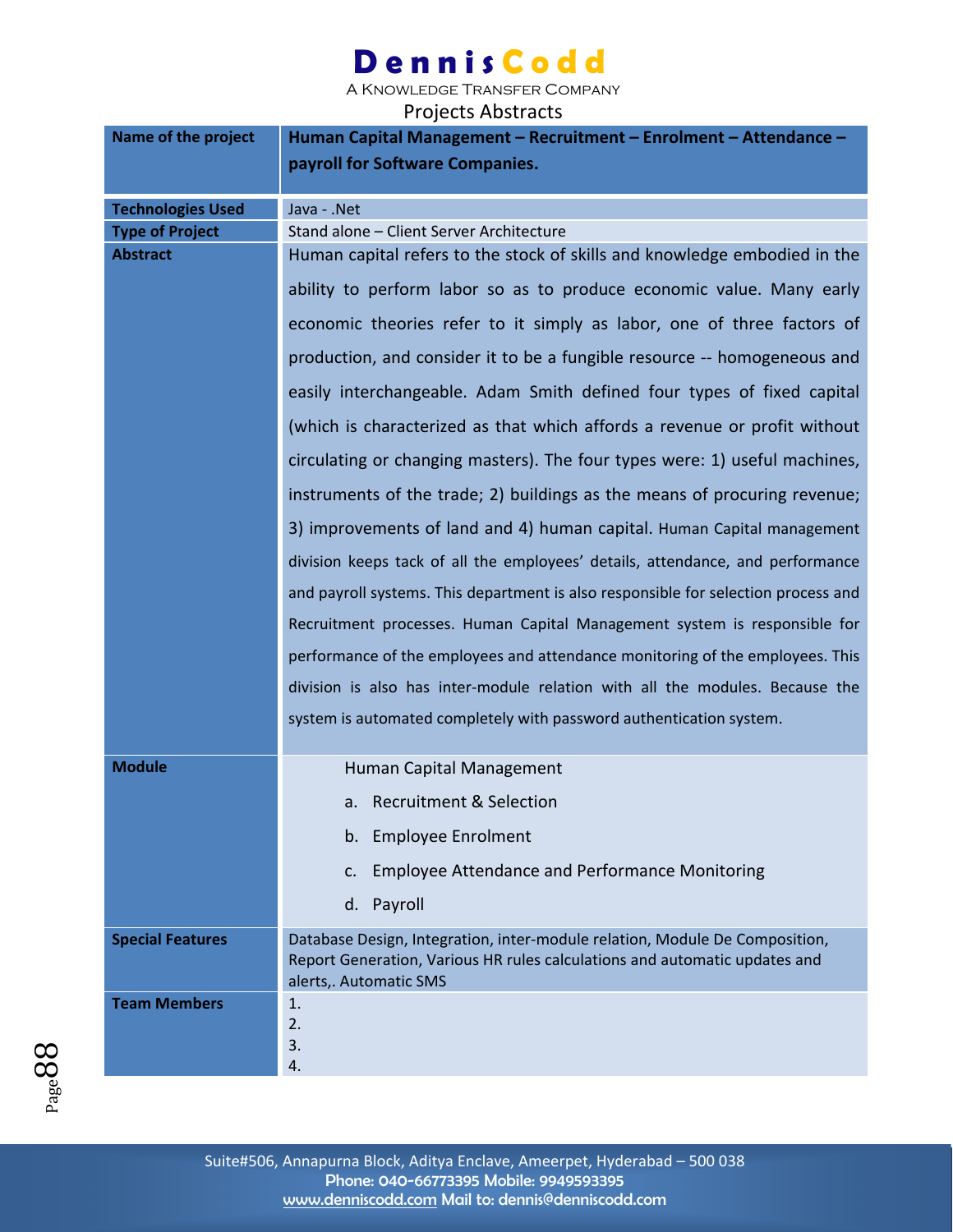A Knowledge Transfer Company

Projects Abstracts

### Online Applications and Portals

| Name of the project      | Intelligent Purchase Order Management System for Himalaya Book<br>House with reference to Amazan.co.uk. |
|--------------------------|---------------------------------------------------------------------------------------------------------|
| <b>Technologies Used</b> | Java                                                                                                    |
| <b>Type of Project</b>   | <b>Stand Alone Application</b>                                                                          |
| <b>Abstract</b>          | Using java technology I have designed a program where end users need not                                |
|                          | browse all pages of Amazon site to look for their interested books in a particular                      |
|                          | category. In my application I have provided a dropdown box from which end                               |
|                          | users can select Desired category and they have to mention in which type of                             |
|                          | book they are interested. After specifying book type once they click on submits                         |
|                          | button then my application will interact with Amazon web services to fetch all                          |
|                          | books details like book title, author name, ISBN number, price and this details                         |
|                          | will be display to end users in a tabular format. The users can see this detail and                     |
|                          | place an order for desired book. This program can help shop keepers also to see                         |
|                          | books details available in Amazon site And the books available in his shop. This                        |
|                          | application will display all books to shopkeeper where status will be set as                            |
|                          | 'available' if his shop contains a book available in Amazon site or status will be                      |
|                          | set as 'Not Available' if his shop doesn't contains that book                                           |
| <b>Module</b>            | Administrator<br><b>Bookseller</b>                                                                      |
| <b>Special Features</b>  | Web based application development, Tomcat Server, My SQL Server design and<br>development               |
| <b>Team Members</b>      | 1.                                                                                                      |
|                          | 2.                                                                                                      |
|                          | 3.                                                                                                      |
|                          | 4.                                                                                                      |

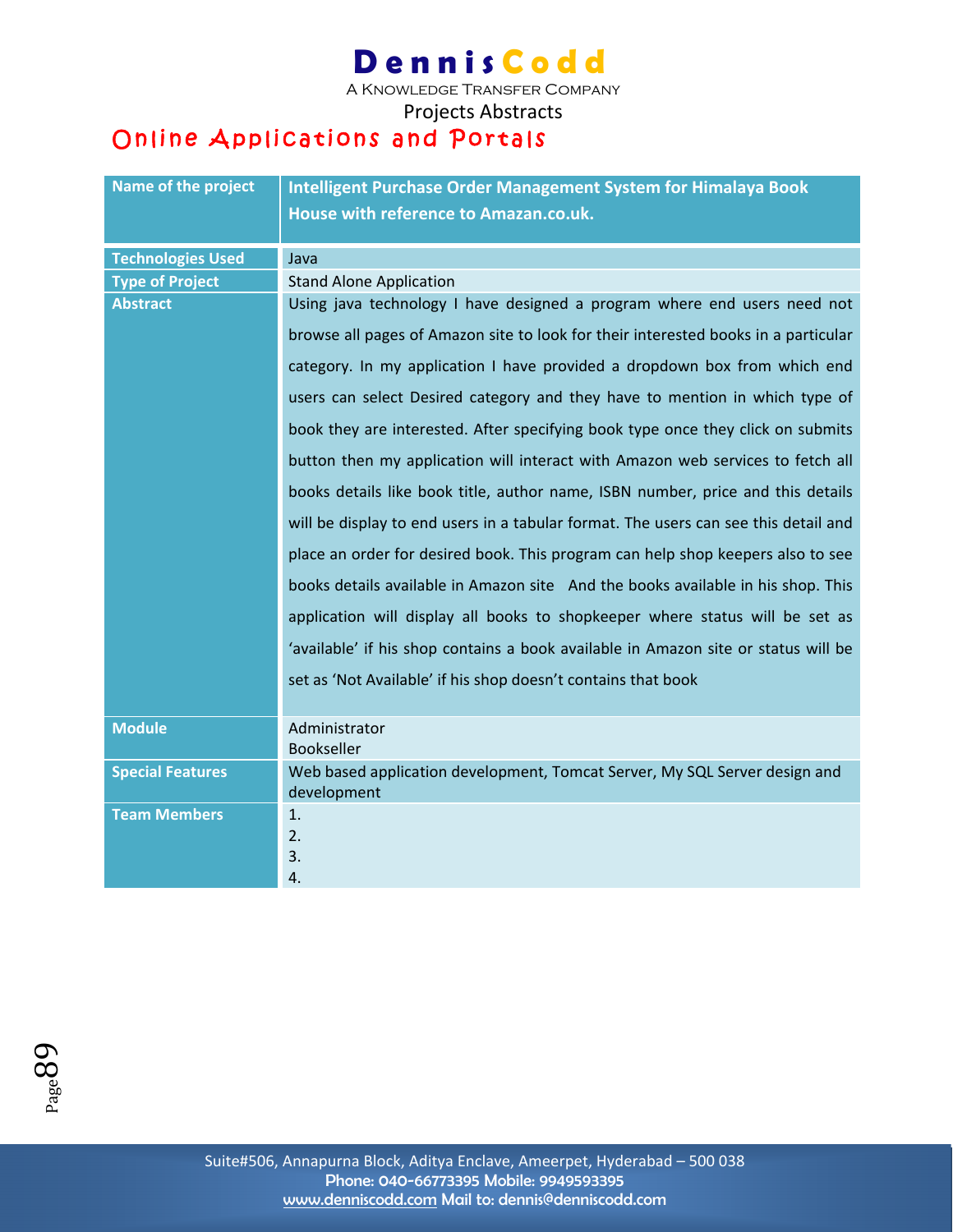A Knowledge Transfer Company

| <b>Name of the project</b> | <b>Online Banking</b>                                                                                                                                                                                                                                                                                                                                                                                                                                                                                                                                                                                                                                                                                                                                                                                                                                                                                                                                                                                                                                                                                                                                                                              |
|----------------------------|----------------------------------------------------------------------------------------------------------------------------------------------------------------------------------------------------------------------------------------------------------------------------------------------------------------------------------------------------------------------------------------------------------------------------------------------------------------------------------------------------------------------------------------------------------------------------------------------------------------------------------------------------------------------------------------------------------------------------------------------------------------------------------------------------------------------------------------------------------------------------------------------------------------------------------------------------------------------------------------------------------------------------------------------------------------------------------------------------------------------------------------------------------------------------------------------------|
| <b>Technologies Used</b>   | Java                                                                                                                                                                                                                                                                                                                                                                                                                                                                                                                                                                                                                                                                                                                                                                                                                                                                                                                                                                                                                                                                                                                                                                                               |
| <b>Type of Project</b>     | Web based Application                                                                                                                                                                                                                                                                                                                                                                                                                                                                                                                                                                                                                                                                                                                                                                                                                                                                                                                                                                                                                                                                                                                                                                              |
| <b>Abstract</b>            | On line banking is an essential activity in the present world for doing the<br>banking operations. Every bank to reduce the transactional delay with the<br>customer and give more facilities to the customers online banking is one of<br>the important factor in banking. To access your account information<br>through Online Banking you need to first logon with your member number<br>and personal identification number (PIN). Once you have logged onto<br>Online Banking you will be presented with a screen containing quick<br>information about your accounts. Each account is listed on its own line with<br>pertinent information like balance and description provided as well as the<br>account number which will link you to detailed transaction history on that<br>account. Some account types, like Money Market and IRA Certificates, may<br>require clicking an additional link to view the accounts. Your online<br>consolidated statement looks exactly the same as the printed one you<br>receive in the mail on a monthly or quarterly basis, depending on the types<br>of accounts you have. The consolidated statement is made available to you<br>as a document file. |
| <b>Module</b>              | Banker<br>Customer                                                                                                                                                                                                                                                                                                                                                                                                                                                                                                                                                                                                                                                                                                                                                                                                                                                                                                                                                                                                                                                                                                                                                                                 |
| <b>Special Features</b>    | Web based application development, Tomcat Server, My SQL Server design<br>and development, Password security with 3 DES encryption methods.                                                                                                                                                                                                                                                                                                                                                                                                                                                                                                                                                                                                                                                                                                                                                                                                                                                                                                                                                                                                                                                        |
| <b>Team Members</b>        |                                                                                                                                                                                                                                                                                                                                                                                                                                                                                                                                                                                                                                                                                                                                                                                                                                                                                                                                                                                                                                                                                                                                                                                                    |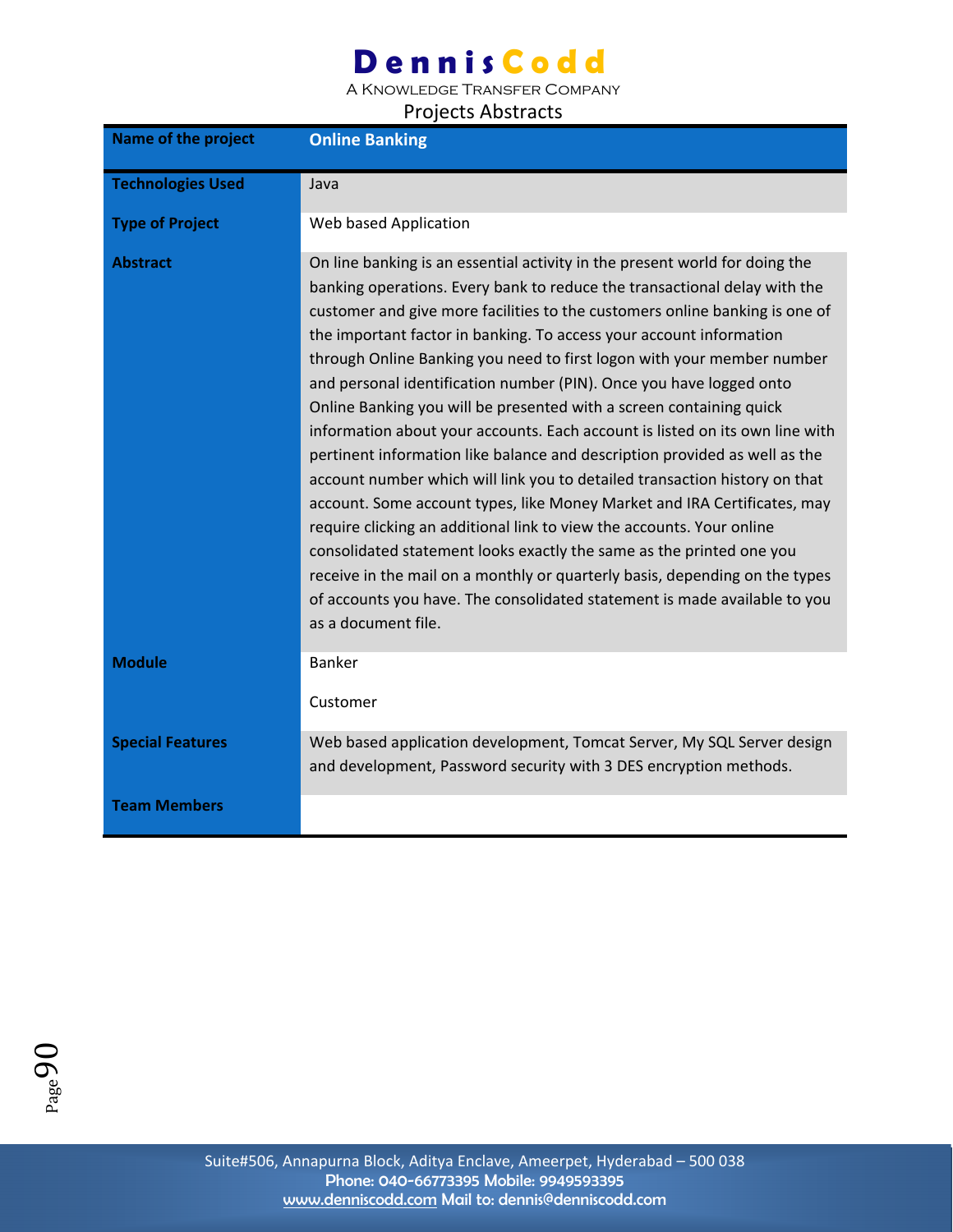A Knowledge Transfer Company

#### Projects Abstracts

| <b>Name of the project</b> | <b>E-Help Desk.</b>                                                                                                                                                                                                                                                                                                                                                                                                                                                                                                                                                                                                                                                                                                                                                                                                                                                                                                                                                                                                                                                                                          |
|----------------------------|--------------------------------------------------------------------------------------------------------------------------------------------------------------------------------------------------------------------------------------------------------------------------------------------------------------------------------------------------------------------------------------------------------------------------------------------------------------------------------------------------------------------------------------------------------------------------------------------------------------------------------------------------------------------------------------------------------------------------------------------------------------------------------------------------------------------------------------------------------------------------------------------------------------------------------------------------------------------------------------------------------------------------------------------------------------------------------------------------------------|
| <b>Technologies Used</b>   | Java / .Net                                                                                                                                                                                                                                                                                                                                                                                                                                                                                                                                                                                                                                                                                                                                                                                                                                                                                                                                                                                                                                                                                                  |
| <b>Type of Project</b>     | Web Based                                                                                                                                                                                                                                                                                                                                                                                                                                                                                                                                                                                                                                                                                                                                                                                                                                                                                                                                                                                                                                                                                                    |
| <b>Abstract</b>            | The Main Purpose of the project is to automate all the employee details<br>and make available the same to the user instantaneously. e-Help Desk is a<br>web application used to automate the following tasks of an administrator.<br>The objective of the e-Help Desk is to provide an abstract view of the<br>operations Adding Employee Details Modifying Employee Details Deleting<br>Employee Details e-Help Desk used to automate the following task of an<br>employee: Viewing Product Repair Details Application should allow the<br>administrator to add the employee details by furnishing the following<br>information: Employee Name  Designation Phone Number<br>Product<br>(E.g. Computer/ Printer) Application should allow the administrator to<br>select the product from the dropdown list and then should allow modifying<br>the following details:<br><b>Employee Name</b><br><b>Product Designation</b><br>Phone Number Application should allow the administrator to select the<br>product from the dropdown list and then should allow deleting the<br>corresponding employee details. |
| <b>Module</b>              | Administrator<br>User                                                                                                                                                                                                                                                                                                                                                                                                                                                                                                                                                                                                                                                                                                                                                                                                                                                                                                                                                                                                                                                                                        |
| <b>Special Features</b>    | Web based application development, Tomcat Server, My SQL Server design<br>and development,                                                                                                                                                                                                                                                                                                                                                                                                                                                                                                                                                                                                                                                                                                                                                                                                                                                                                                                                                                                                                   |
| <b>Team Members</b>        |                                                                                                                                                                                                                                                                                                                                                                                                                                                                                                                                                                                                                                                                                                                                                                                                                                                                                                                                                                                                                                                                                                              |

 $P_{\text{age}}91$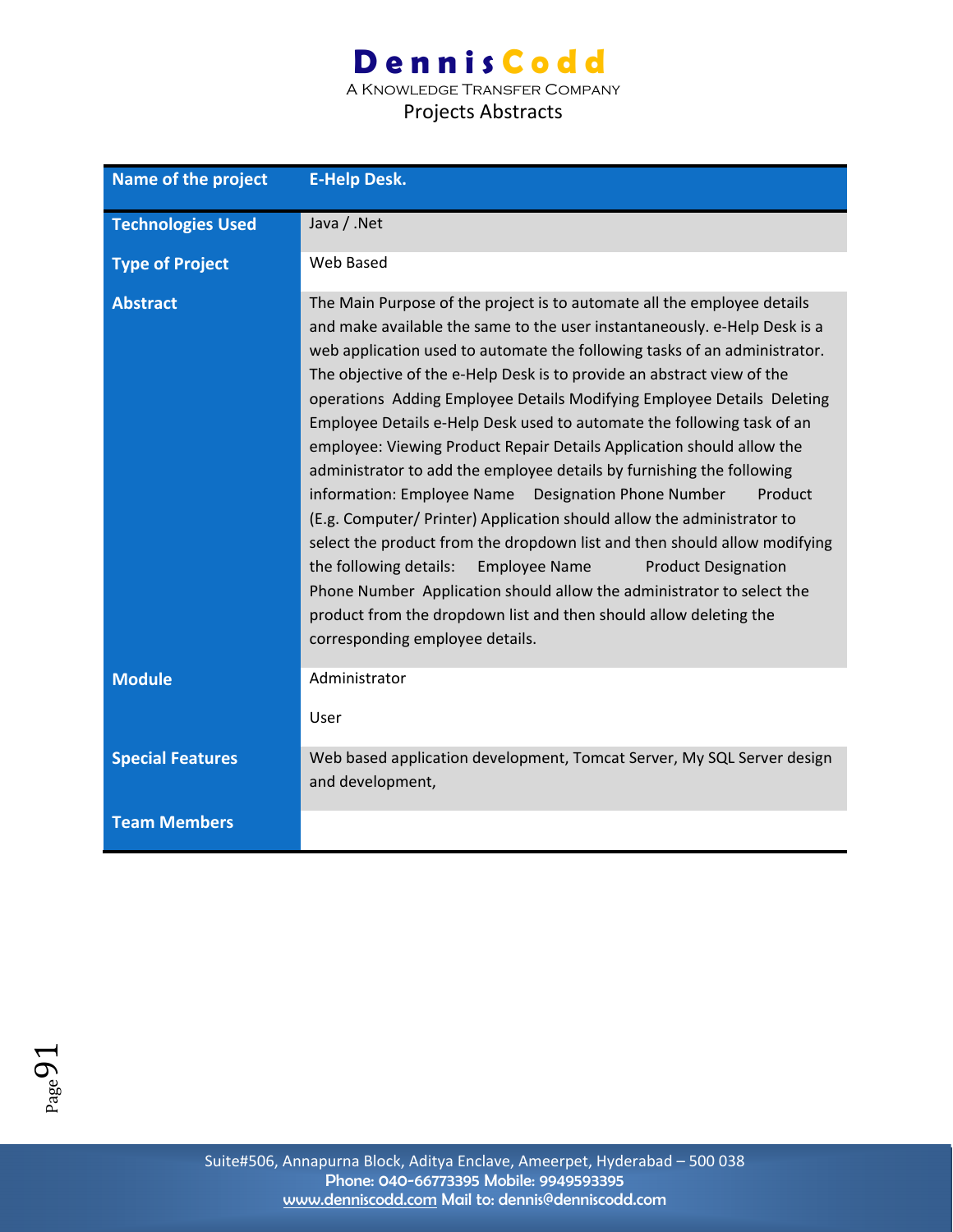### **Dennis Codd** A Knowledge Transfer Company

| Name of the project      | <b>Students Portal - England Students.com</b>                                                                                                                                                                                                                                                                                                                                                                                                                                                                                                                  |
|--------------------------|----------------------------------------------------------------------------------------------------------------------------------------------------------------------------------------------------------------------------------------------------------------------------------------------------------------------------------------------------------------------------------------------------------------------------------------------------------------------------------------------------------------------------------------------------------------|
| <b>Technologies Used</b> | ASP.Net                                                                                                                                                                                                                                                                                                                                                                                                                                                                                                                                                        |
| <b>Type of Project</b>   | Web based                                                                                                                                                                                                                                                                                                                                                                                                                                                                                                                                                      |
| <b>Abstract</b>          | England Student. Com is a web based student portal to automate all colleges<br>students in United Kingdom. This project reveals the university<br>information, College information, Students Information and the vacancy<br>details of the companies seeking students involvement into their companies<br>as trainees.<br>This portal is a comprehensive web site loaded with student details,<br>organisation details, college information across the country and Universities<br>and its facilities. This project is developed in ASP. Net and MySQL server. |
| <b>Module</b>            | Portal Manager<br>Vice chancellor<br>College Administrator<br>user                                                                                                                                                                                                                                                                                                                                                                                                                                                                                             |
| <b>Special Features</b>  | Web based application development, Tomcat Server, My SQL Server design<br>and development, Password security.                                                                                                                                                                                                                                                                                                                                                                                                                                                  |
| <b>Team Members</b>      |                                                                                                                                                                                                                                                                                                                                                                                                                                                                                                                                                                |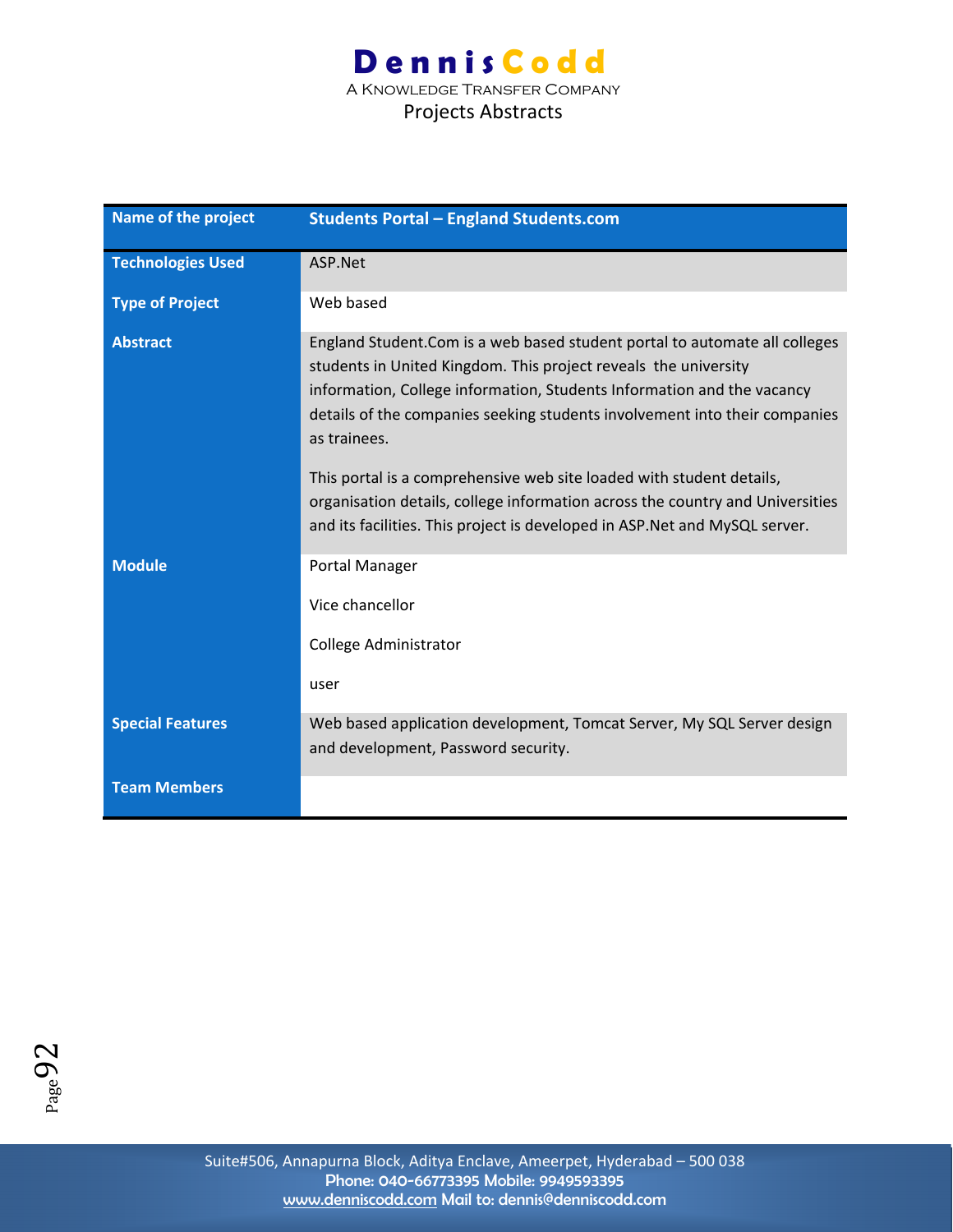A Knowledge Transfer Company

| Name of the project      | Proficiency Test for Students' capabilities for engineering colleges.                                                                                                                                                                                                                                                                                                                                                                                                                                                                                                                                                 |
|--------------------------|-----------------------------------------------------------------------------------------------------------------------------------------------------------------------------------------------------------------------------------------------------------------------------------------------------------------------------------------------------------------------------------------------------------------------------------------------------------------------------------------------------------------------------------------------------------------------------------------------------------------------|
| <b>Technologies Used</b> | Java .NET                                                                                                                                                                                                                                                                                                                                                                                                                                                                                                                                                                                                             |
| <b>Type of Project</b>   | Web Based Project                                                                                                                                                                                                                                                                                                                                                                                                                                                                                                                                                                                                     |
| <b>Abstract</b>          | This web based project is developed to test the proficiency levels of the<br>students who are seeking admissions into various companies after their<br>graduation. This proficiency test will reveal their capabilities before they<br>leave college and make them ready for the forthcoming endeavors.<br>This Application test the skills of the students in various concepts like<br>Aptitude, Test of reasoning, English grammar, Software subjects and any<br>customized courses. This application is a good tool for training and<br>placement cell of the colleges to improve the proficiency of the students. |
| <b>Module</b>            | Administrator<br>Student                                                                                                                                                                                                                                                                                                                                                                                                                                                                                                                                                                                              |
| <b>Special Features</b>  | Web based application development, Tomcat Server, My SQL Server design<br>and development, Password security. Instant results generation.                                                                                                                                                                                                                                                                                                                                                                                                                                                                             |
| <b>Team Members</b>      |                                                                                                                                                                                                                                                                                                                                                                                                                                                                                                                                                                                                                       |

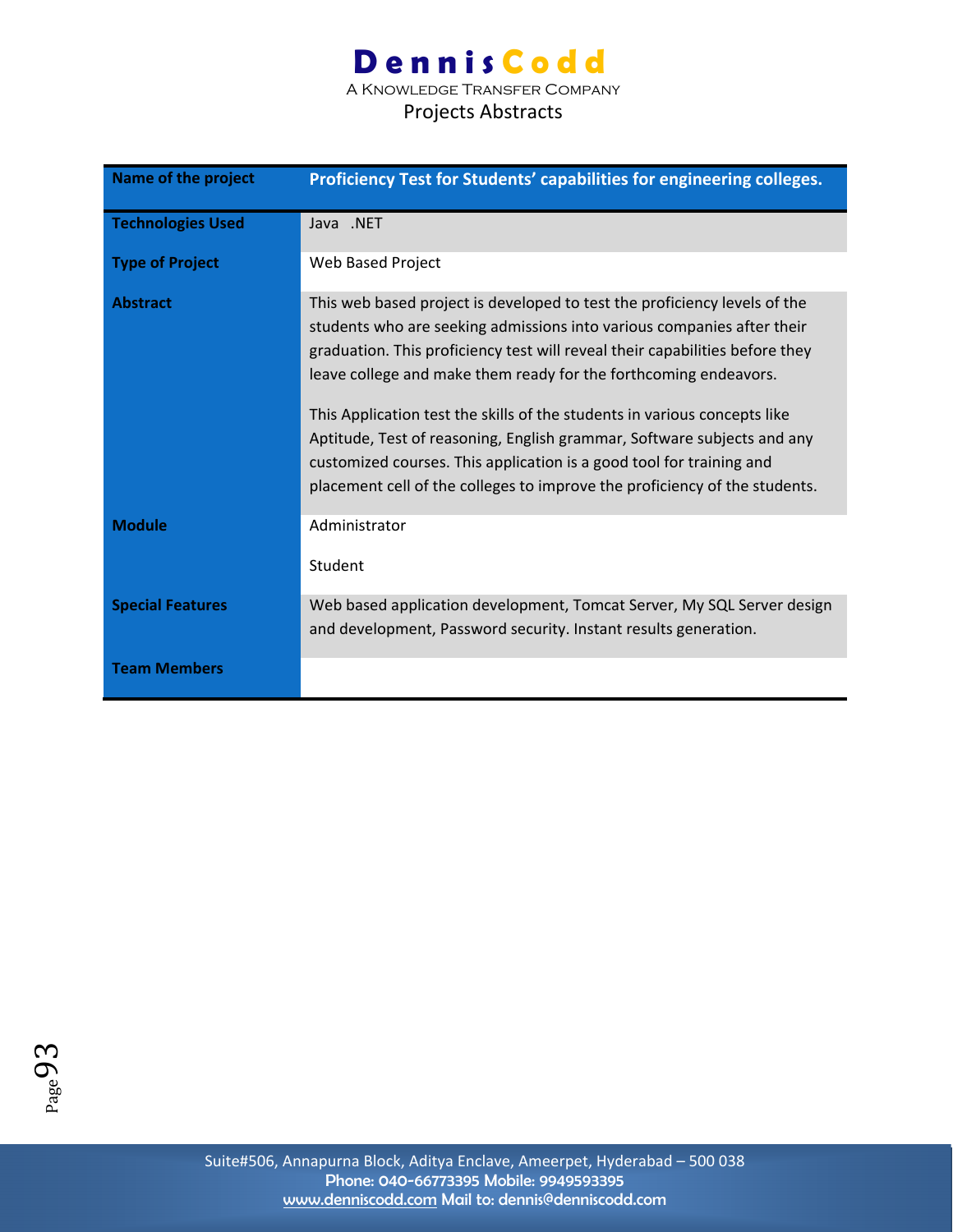A Knowledge Transfer Company

#### Projects Abstracts

| Name of the project      | Learn Direct - Online learning and certification program for<br><b>Software Courses</b>                                                                                                                                                                                                                                                                                                                                                                                                                                                                                                                                                                                                       |
|--------------------------|-----------------------------------------------------------------------------------------------------------------------------------------------------------------------------------------------------------------------------------------------------------------------------------------------------------------------------------------------------------------------------------------------------------------------------------------------------------------------------------------------------------------------------------------------------------------------------------------------------------------------------------------------------------------------------------------------|
|                          |                                                                                                                                                                                                                                                                                                                                                                                                                                                                                                                                                                                                                                                                                               |
| <b>Technologies Used</b> | .Net                                                                                                                                                                                                                                                                                                                                                                                                                                                                                                                                                                                                                                                                                          |
| <b>Type of Project</b>   | Web Based Application                                                                                                                                                                                                                                                                                                                                                                                                                                                                                                                                                                                                                                                                         |
| <b>Abstract</b>          | Learn Direct is a web based application which enables the students to<br>enroll for the course, enables the student to learn the courses on line,<br>attend the online examination and instant results.<br>Learn Direct enables the student to select the course what<br>he wants to learn. Once he choose the course he has to enroll<br>himself for learning by giving all his particulars. Once he enrolls<br>himself he will be<br>given a Username and Password. With the<br>username and password he has to open the opted course and learn<br>it for stipulated time. Once he feels that he can<br>attend the<br>examination he can click the option Examination. The Examination will |
|                          | be conducted with in the stipulated time.<br>Once the student appears to the examination the instant results will<br>and the students capability will be evaluated. If the<br>be appeared<br>student wants to enroll for another course he has to re-enter his<br>particulars and make a registration. With the new registration he has to<br>learn the another course.                                                                                                                                                                                                                                                                                                                       |
| <b>Module</b>            | Administrator                                                                                                                                                                                                                                                                                                                                                                                                                                                                                                                                                                                                                                                                                 |
|                          | Learner                                                                                                                                                                                                                                                                                                                                                                                                                                                                                                                                                                                                                                                                                       |
| <b>Special Features</b>  | Web based application development, Tomcat Server, My SQL Server design<br>and development, Password security. Instant results generation.                                                                                                                                                                                                                                                                                                                                                                                                                                                                                                                                                     |
| <b>Team Members</b>      |                                                                                                                                                                                                                                                                                                                                                                                                                                                                                                                                                                                                                                                                                               |

 $P_{\text{age}}94$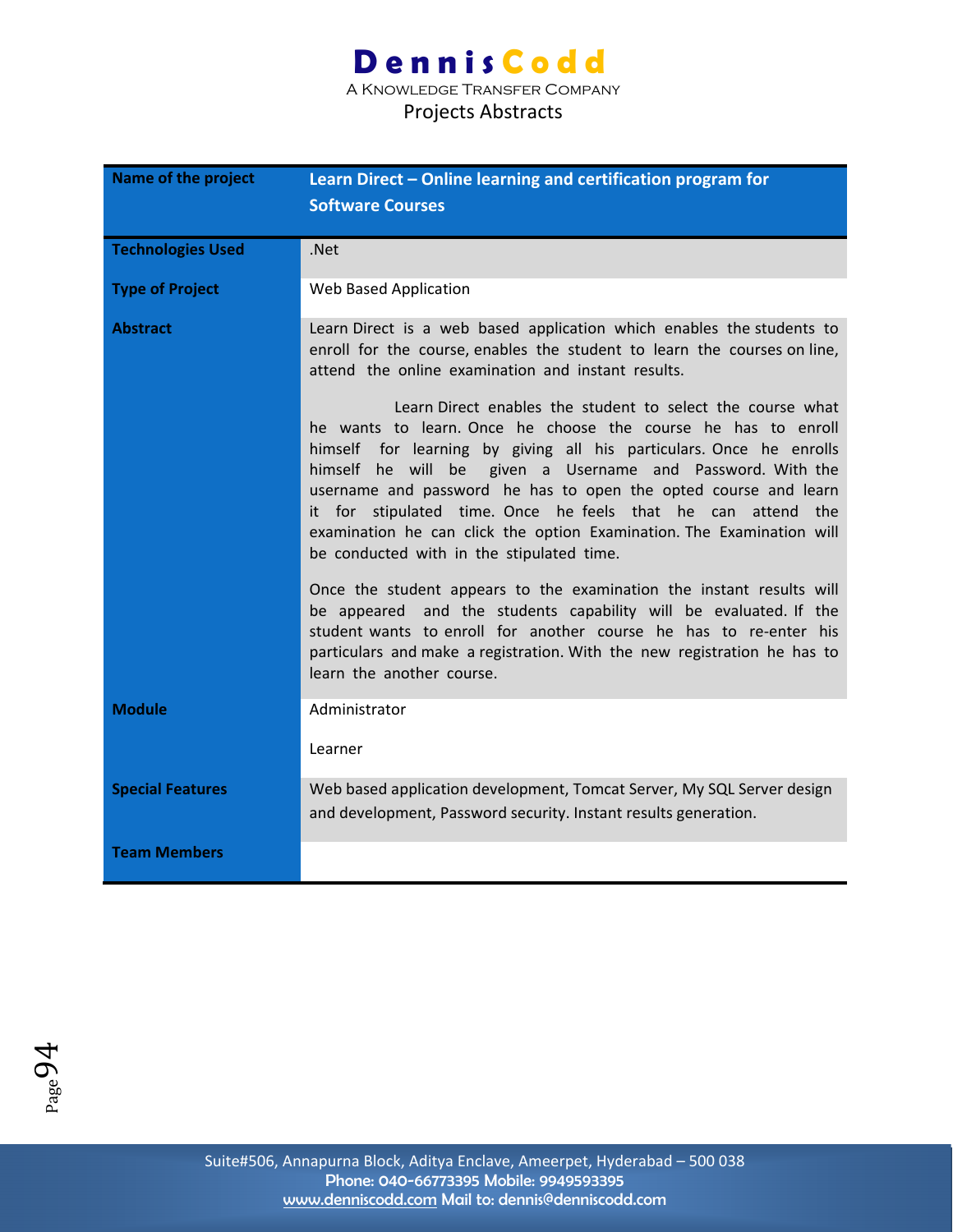A Knowledge Transfer Company

| <b>Name of the project</b> | <b>IT Recruiter - Sierra Atlantic</b>                                                                                                                                                                                                                                                                                                                                                                                                                                                                                                                                                                                                                                                                                                                                                                                                                                                                                                                                                                                                                                                                                                                                                                                                                                                                                                                                                                                                                                                                                                                                                                                                       |
|----------------------------|---------------------------------------------------------------------------------------------------------------------------------------------------------------------------------------------------------------------------------------------------------------------------------------------------------------------------------------------------------------------------------------------------------------------------------------------------------------------------------------------------------------------------------------------------------------------------------------------------------------------------------------------------------------------------------------------------------------------------------------------------------------------------------------------------------------------------------------------------------------------------------------------------------------------------------------------------------------------------------------------------------------------------------------------------------------------------------------------------------------------------------------------------------------------------------------------------------------------------------------------------------------------------------------------------------------------------------------------------------------------------------------------------------------------------------------------------------------------------------------------------------------------------------------------------------------------------------------------------------------------------------------------|
| <b>Technologies Used</b>   | Java                                                                                                                                                                                                                                                                                                                                                                                                                                                                                                                                                                                                                                                                                                                                                                                                                                                                                                                                                                                                                                                                                                                                                                                                                                                                                                                                                                                                                                                                                                                                                                                                                                        |
| <b>Type of Project</b>     | Web Based Project                                                                                                                                                                                                                                                                                                                                                                                                                                                                                                                                                                                                                                                                                                                                                                                                                                                                                                                                                                                                                                                                                                                                                                                                                                                                                                                                                                                                                                                                                                                                                                                                                           |
| <b>Abstract</b>            | IT RECRUITER is the process of recruiting the candidates in the company<br>.Before getting shortlisted there are number of hurdles which an applicant<br>must cross. These hurdles act as screens designed to eliminate un qualified<br>applicants at any point in the process. The next step in IT RECRUITMENT is<br>short listing and the candidates are called for personal interviews . the<br>resumes are then forwarded to our clients. Eligible candidates are short<br>listed as per the needs of the clients. We advertise through newspapers,<br>which are published in major cities. also the company conduct walk in<br>interviews to identify skilled persons. The growing popularity of offshoring<br>presents an entire new set of challenges to project managers and team<br>members. This is a sorting process in which the prospective applicants are<br>screened and tested to find out suitable candidates. their concern and<br>fitness for the job opportunities are evaluated in this interview .if they<br>seem fit for the post they are called for the preliminary interview with the<br>latest copy of their resume, supporting documents, passport and passport<br>size color photos. The candidates who passed the preliminary evaluation<br>stage are then shortlisted for technical evaluation. The skill and ability of<br>the candidate is measured through yet another set of detail testing<br>measures. Short listed candidates are given on sight assignments some<br>times delegates of the clients come to India to conduct the final interview<br>to select the best suited candidate for the post. |
| <b>Module</b>              | HR manager                                                                                                                                                                                                                                                                                                                                                                                                                                                                                                                                                                                                                                                                                                                                                                                                                                                                                                                                                                                                                                                                                                                                                                                                                                                                                                                                                                                                                                                                                                                                                                                                                                  |
|                            | Applicant                                                                                                                                                                                                                                                                                                                                                                                                                                                                                                                                                                                                                                                                                                                                                                                                                                                                                                                                                                                                                                                                                                                                                                                                                                                                                                                                                                                                                                                                                                                                                                                                                                   |
| <b>Special Features</b>    | Web based application development, Tomcat Server, My SQL Server design<br>and development, Password security. Instant results generation and reports<br>generation.                                                                                                                                                                                                                                                                                                                                                                                                                                                                                                                                                                                                                                                                                                                                                                                                                                                                                                                                                                                                                                                                                                                                                                                                                                                                                                                                                                                                                                                                         |
| <b>Team Members</b>        |                                                                                                                                                                                                                                                                                                                                                                                                                                                                                                                                                                                                                                                                                                                                                                                                                                                                                                                                                                                                                                                                                                                                                                                                                                                                                                                                                                                                                                                                                                                                                                                                                                             |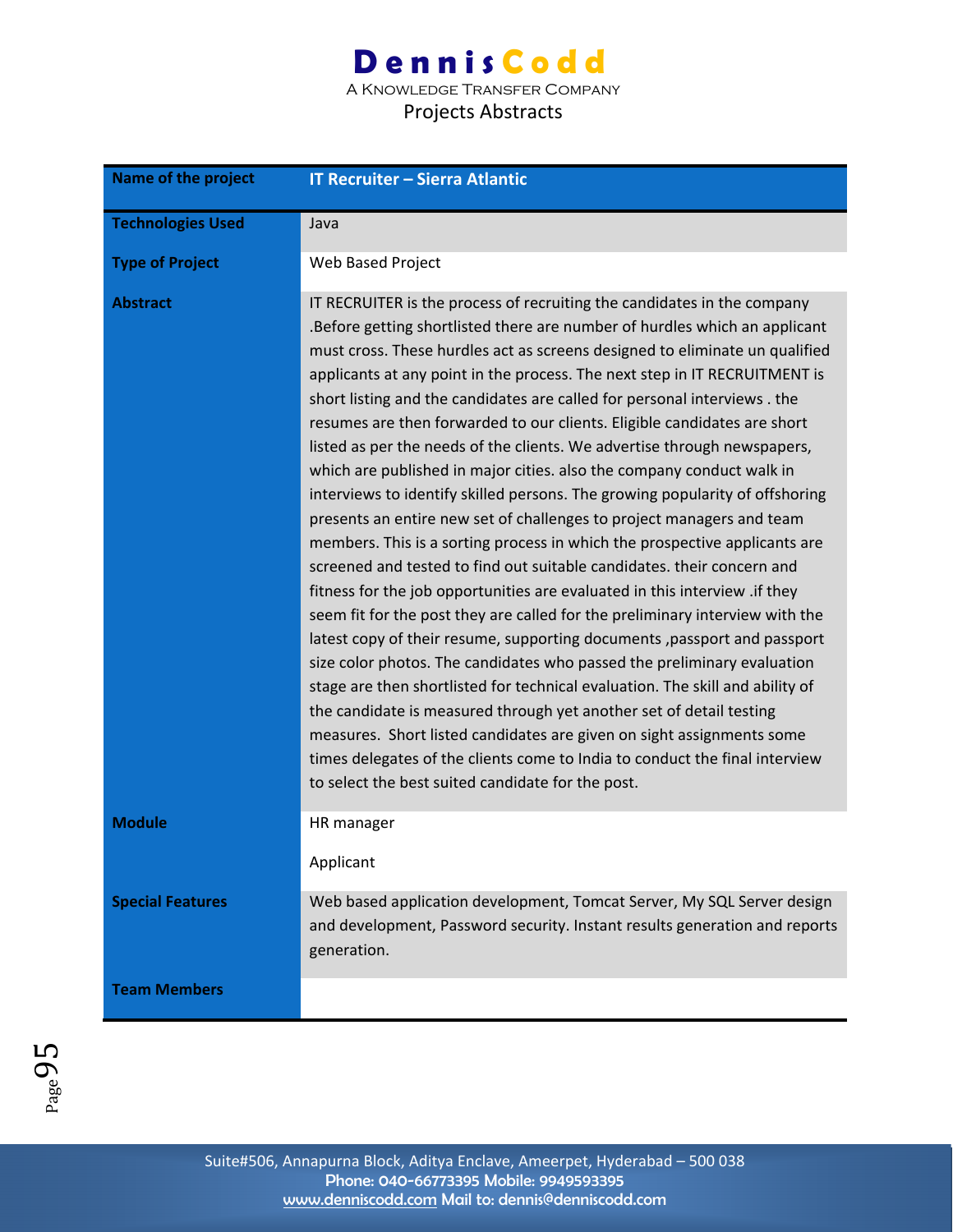### **Dennis Codd** A Knowledge Transfer Company Projects Abstracts

| Name of the project      | <b>Online Cinema Ticket Booking System for ADLABS</b>                                                                                                                                                                                                                                                                                                                                                                               |
|--------------------------|-------------------------------------------------------------------------------------------------------------------------------------------------------------------------------------------------------------------------------------------------------------------------------------------------------------------------------------------------------------------------------------------------------------------------------------|
| <b>Technologies Used</b> | Java                                                                                                                                                                                                                                                                                                                                                                                                                                |
| <b>Type of Project</b>   | Web Based                                                                                                                                                                                                                                                                                                                                                                                                                           |
| <b>Abstract</b>          | Online cinema ticket booking system is a web based application developed<br>in java technologies. This project is aimed to cater the services of the cinema<br>goers without going and standing in the queue for hours and get the tickets.<br>This system enables the user to books the tickets from any cinema theatre<br>from home. Just he has to with the cinema ticket printout from home and<br>gives it to the gate keeper. |
| <b>Module</b>            | Administrator<br>Audience                                                                                                                                                                                                                                                                                                                                                                                                           |
| <b>Special Features</b>  | Web based application development, Tomcat Server, My SQL Server design<br>and development, Password security.                                                                                                                                                                                                                                                                                                                       |
| <b>Team Members</b>      |                                                                                                                                                                                                                                                                                                                                                                                                                                     |

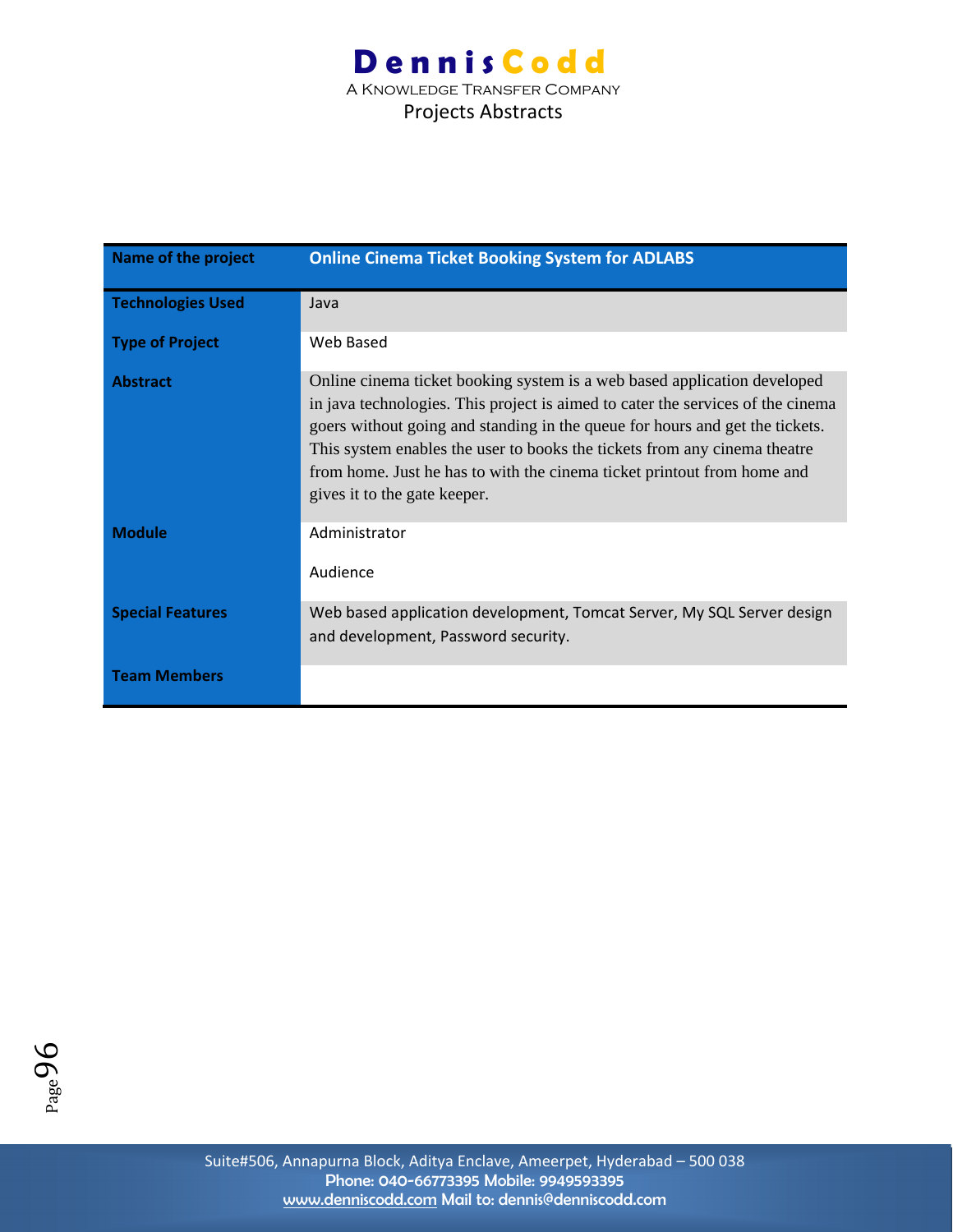### **Dennis Codd** A Knowledge Transfer Company

| Name of the project      | Preservation of Secrete Records with Online File Browser.                                                                                                                                                                                                                                                                                                                                                                                                                     |
|--------------------------|-------------------------------------------------------------------------------------------------------------------------------------------------------------------------------------------------------------------------------------------------------------------------------------------------------------------------------------------------------------------------------------------------------------------------------------------------------------------------------|
| <b>Technologies Used</b> | Java                                                                                                                                                                                                                                                                                                                                                                                                                                                                          |
| <b>Type of Project</b>   | Web Based                                                                                                                                                                                                                                                                                                                                                                                                                                                                     |
| <b>Abstract</b>          | The main purpose of the project is to provide an abstract view of the online<br>browsing activities by an user The objective of the Online File Browser is to<br>provide an abstract view of the Browsing File and Directories, Creating Files<br>and Directories, Moving and Copying Files Upload and Download Files,                                                                                                                                                        |
|                          | The application should allow the user to browse for directories and files<br>online. The user should be able to select the drives to view folder and files.<br>The user should be able to edit, download and delete selected files. The<br>files are displayed in a tree format. On selecting the drive a message is to be<br>displayed specifying the number of files and the total size. The following<br>information should be displayed:                                  |
|                          | Name (Drive / Directory / File), Type (Directory / File extension), Date of<br>Creation, Create Files                                                                                                                                                                                                                                                                                                                                                                         |
|                          | Online file browser is an stand alone application. This project is a real time<br>project given to the project team. This project is developed by the<br>programmer aiming to achieve the internet activities. This project is<br>developed in java technologies. This project is a product development<br>which can be used with any operating system. The project team has<br>developed this system to give leverage to the internet browser and for the<br>user utilities. |
| <b>Module</b>            | Administrator                                                                                                                                                                                                                                                                                                                                                                                                                                                                 |
|                          | User                                                                                                                                                                                                                                                                                                                                                                                                                                                                          |
| <b>Special Features</b>  | Web based application development, Tomcat Server, My SQL Server design<br>and development,                                                                                                                                                                                                                                                                                                                                                                                    |
| <b>Team Members</b>      |                                                                                                                                                                                                                                                                                                                                                                                                                                                                               |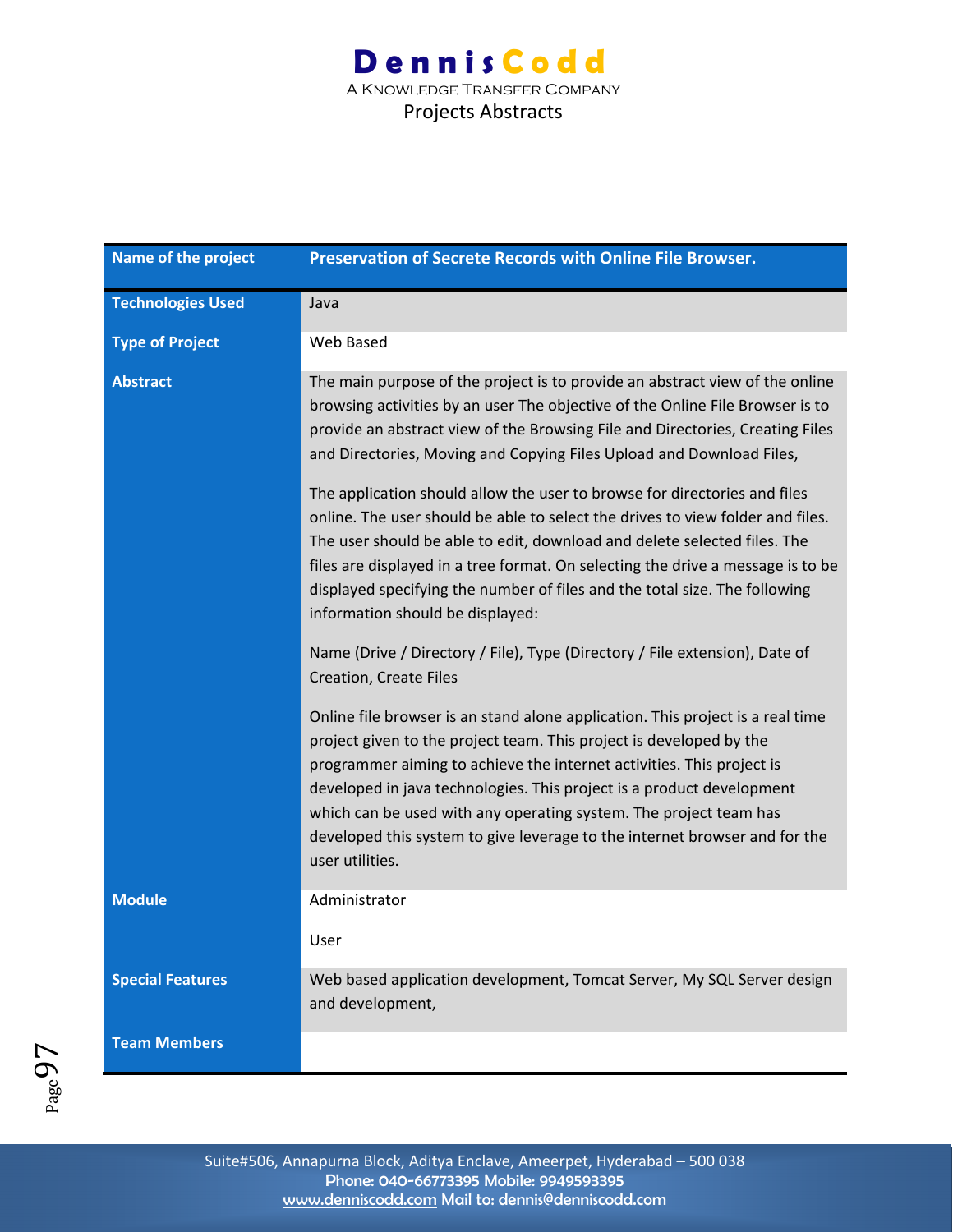### **Dennis Codd** A Knowledge Transfer Company Projects Abstracts

| Name of the project      | <b>Online Library Management System with Digitization of E-Books</b><br><b>Publishing procedures.</b>                                         |
|--------------------------|-----------------------------------------------------------------------------------------------------------------------------------------------|
| <b>Technologies Used</b> | Java                                                                                                                                          |
| <b>Type of Project</b>   | Web Based                                                                                                                                     |
| <b>Abstract</b>          | The objective of the project is to make available of the books for all                                                                        |
|                          | ranges of age people and to cater the needs of Poetry lovers,                                                                                 |
|                          | software learners, Children, comedy, Sports lovers etc. This project is                                                                       |
|                          | aiming at books availability on line for all the categorical people. This                                                                     |
|                          | project is designed in ASP Pages which will be accessed by any user                                                                           |
|                          | with a greater ease. The objective of the project is to cater the                                                                             |
|                          | service for universal audience who can access the website with                                                                                |
|                          | internet connection.                                                                                                                          |
| <b>Module</b>            | Administrator                                                                                                                                 |
|                          | Reader                                                                                                                                        |
| <b>Special Features</b>  | Web based application development, Tomcat Server, My SQL Server design<br>and development, digitization-publishing procedures like OCR tools. |
| <b>Team Members</b>      | 1.                                                                                                                                            |
|                          | 2.                                                                                                                                            |
|                          | 3.                                                                                                                                            |
|                          | 4.                                                                                                                                            |

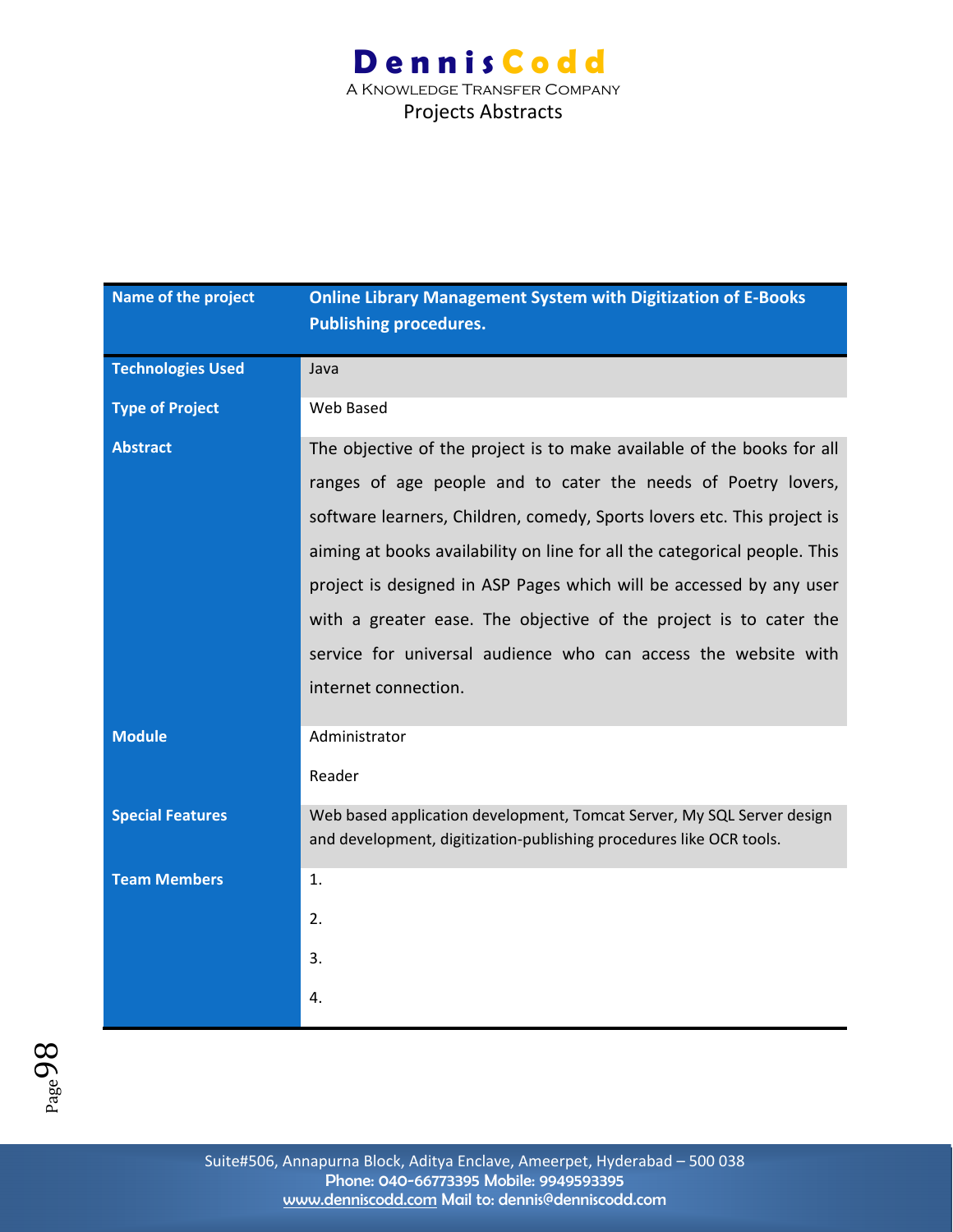A Knowledge Transfer Company

| Name of the project      | Screen Colors - Online threshold for upcoming film Industry                                                                                                                                                                                                                                                                                                                                                                                                                                                                                                                                                                                                                                                                                                                                |
|--------------------------|--------------------------------------------------------------------------------------------------------------------------------------------------------------------------------------------------------------------------------------------------------------------------------------------------------------------------------------------------------------------------------------------------------------------------------------------------------------------------------------------------------------------------------------------------------------------------------------------------------------------------------------------------------------------------------------------------------------------------------------------------------------------------------------------|
|                          | professionals to synchronize with produces and directors                                                                                                                                                                                                                                                                                                                                                                                                                                                                                                                                                                                                                                                                                                                                   |
|                          |                                                                                                                                                                                                                                                                                                                                                                                                                                                                                                                                                                                                                                                                                                                                                                                            |
| <b>Technologies Used</b> | .Net                                                                                                                                                                                                                                                                                                                                                                                                                                                                                                                                                                                                                                                                                                                                                                                       |
| <b>Type of Project</b>   | Web Based                                                                                                                                                                                                                                                                                                                                                                                                                                                                                                                                                                                                                                                                                                                                                                                  |
| <b>Abstract</b>          | This portal is to elevate human being talent in different areas on directing<br>moview, playing jokes, singing songs, story telling, writing stories, swimming,<br>public speaking, teaching, interior designing or constructing building or any<br>activity which can elevate individual talent. Public log in as user and create<br>talent directory consists of acting, direction etc. One user can add to another user<br>who is having similar or different talent, user can create groups based on their<br>talent, user can upload videos, photos, blogs, user can prepare mini movies and<br>upload for public view. The main objective of this portal is connecting public<br>and industry based on their needs and to provide entertainment to public with<br>different talents. |
|                          | Ex: You can see portfolio of interior designers and decide who wants or you can<br>see director portfolio and decide your director or you can see portfolio of<br>financial adviser and choose your FA or you can se doctor portfolio and choose<br>best career advise or you can see lawyer portfolio and choose best lawyer or you<br>can see trainer portfolio and choose best or you can see programmer and choose<br>best of your choice or you can see photo graphic portfolio and choose best one<br>for your requirement. User portfolio should contain information about name,<br>address, profession and talent directory. Rating and comment details given by<br>public who viewed                                                                                              |
| <b>Module</b>            | Producer                                                                                                                                                                                                                                                                                                                                                                                                                                                                                                                                                                                                                                                                                                                                                                                   |
|                          | Upcoming professional to post their portfolio                                                                                                                                                                                                                                                                                                                                                                                                                                                                                                                                                                                                                                                                                                                                              |
| <b>Special Features</b>  | Web based application development, Tomcat Server, My SQL Server design and<br>development,                                                                                                                                                                                                                                                                                                                                                                                                                                                                                                                                                                                                                                                                                                 |
| <b>Team Members</b>      |                                                                                                                                                                                                                                                                                                                                                                                                                                                                                                                                                                                                                                                                                                                                                                                            |

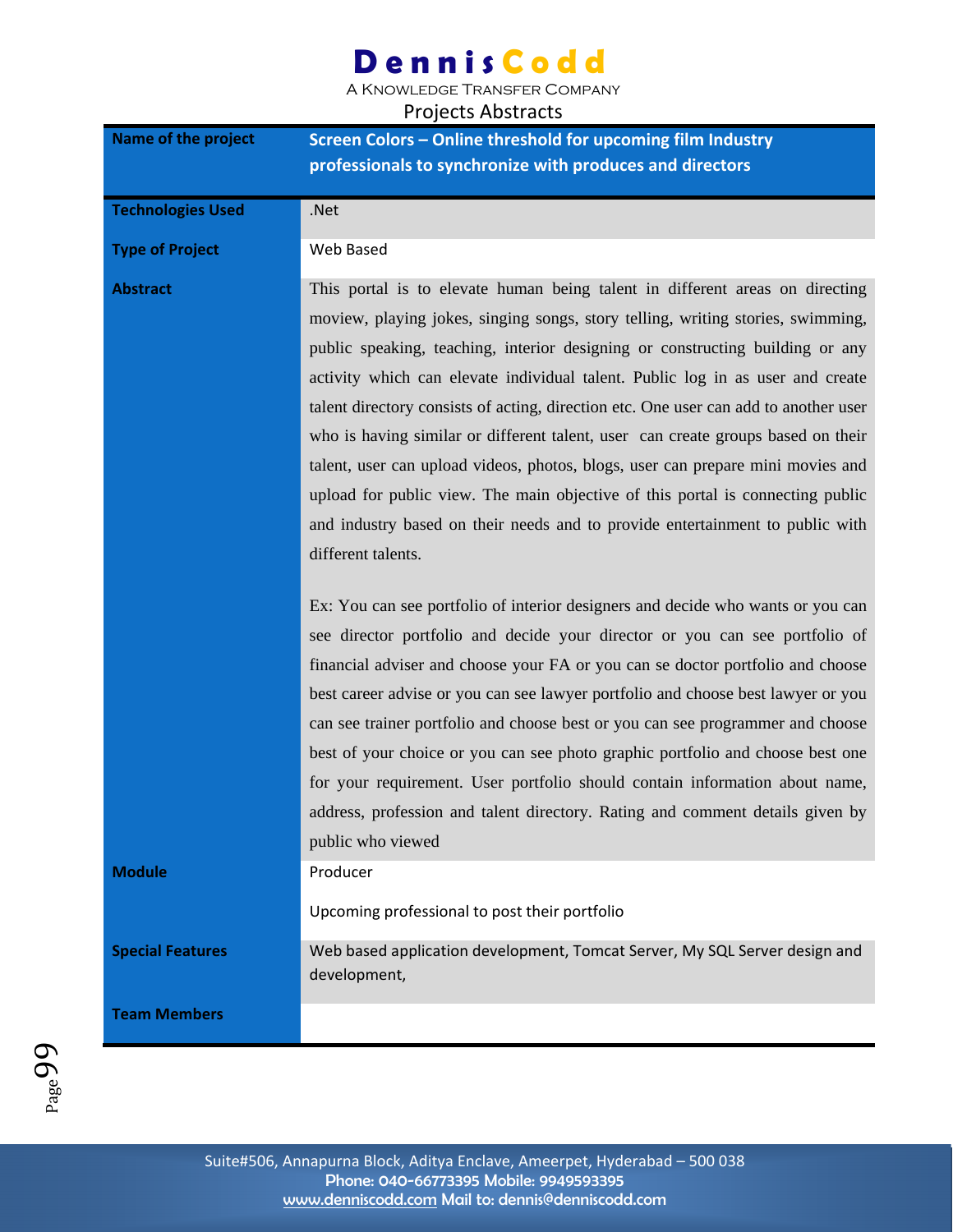A Knowledge Transfer Company Projects Abstracts

| <b>Name of the project</b> | Web Based Claims Processing system in integration with Health<br>Insurance benefits and processing rules to the clients of ICICI<br>Lambord. |
|----------------------------|----------------------------------------------------------------------------------------------------------------------------------------------|
| <b>Technologies Used</b>   | Java                                                                                                                                         |
| <b>Type of Project</b>     | Web Application                                                                                                                              |
| <b>Abstract</b>            | P2P is a company which is having an employee strength of at least                                                                            |
|                            | 1500. All the employees are provided medical reimbursement facility                                                                          |
|                            | which means that the expenditure incurred by the employee for                                                                                |
|                            | treatment is reimbursed by the company. For reimbursement, the                                                                               |
|                            | employee needs to fill in a form detailing the treatment undertaken                                                                          |
|                            | which includes the name & cost of medicines, laboratory tests,                                                                               |
|                            | surgery. The form is duly signed by the employee and it will be sent                                                                         |
|                            | to the concerned Claims Processing Department (CPD) by messenger                                                                             |
|                            | for processing. CPD will process it and the order regarding the                                                                              |
|                            | reimbursement is sent to the Cash counter (CC) where in the                                                                                  |
|                            | employee can come and receive the reimbursement amount.                                                                                      |
| <b>Module</b>              | Administrator                                                                                                                                |
|                            | Employees                                                                                                                                    |
| <b>Special Features</b>    | Web based application development, Tomcat Server, My SQL Server design<br>and development,                                                   |
| <b>Team Members</b>        |                                                                                                                                              |

 $Page100$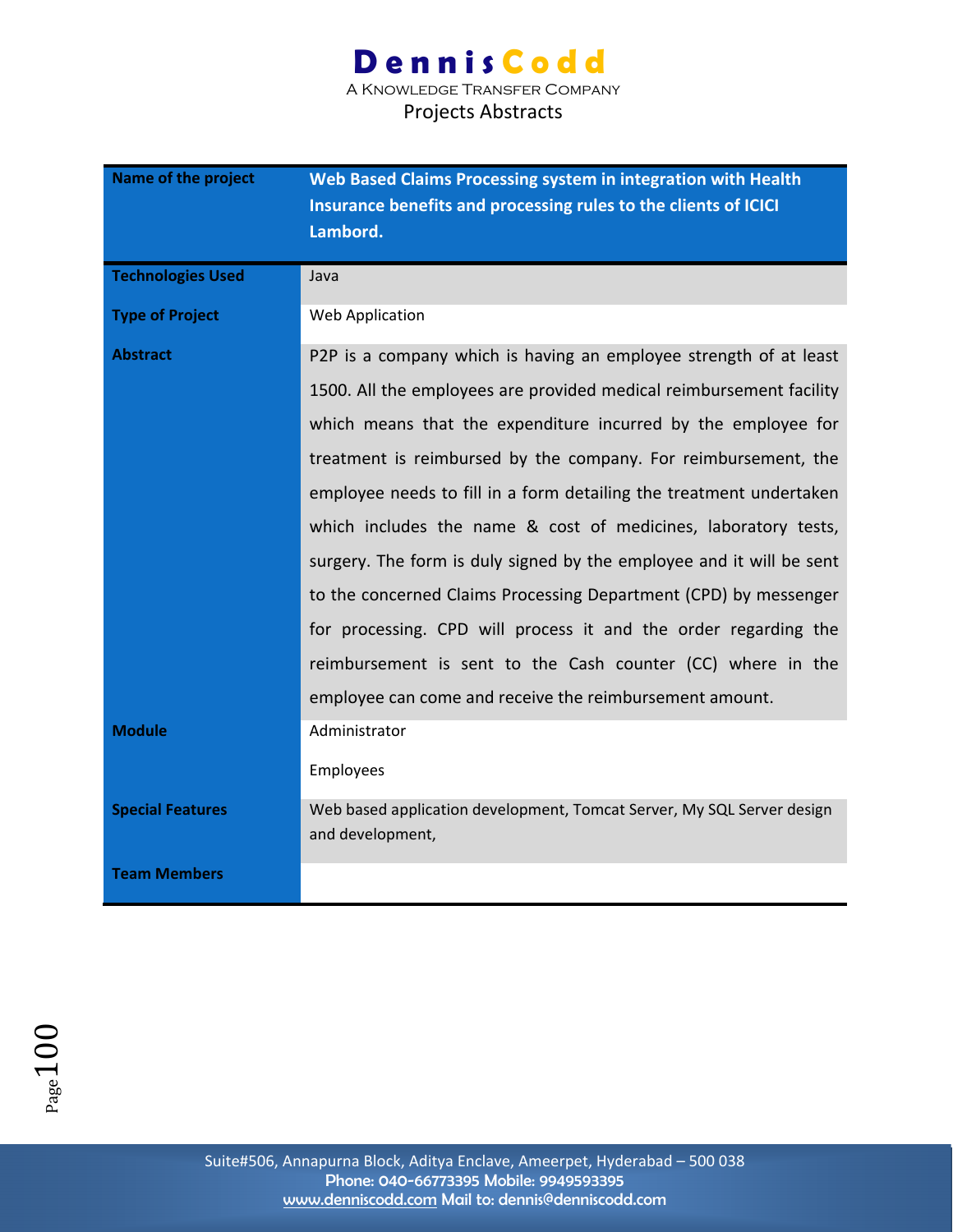A Knowledge Transfer Company

| <b>Name of the project</b> | Yodle Music - A Music Portal derived by Al-Habeeb College<br><b>Students.</b>                                                                                                                                                                                                                                                                                                                                                                                                                                                                                                                                                                                                                                                                                                                                    |
|----------------------------|------------------------------------------------------------------------------------------------------------------------------------------------------------------------------------------------------------------------------------------------------------------------------------------------------------------------------------------------------------------------------------------------------------------------------------------------------------------------------------------------------------------------------------------------------------------------------------------------------------------------------------------------------------------------------------------------------------------------------------------------------------------------------------------------------------------|
| <b>Technologies Used</b>   | Java                                                                                                                                                                                                                                                                                                                                                                                                                                                                                                                                                                                                                                                                                                                                                                                                             |
| <b>Type of Project</b>     | Web Application                                                                                                                                                                                                                                                                                                                                                                                                                                                                                                                                                                                                                                                                                                                                                                                                  |
| <b>Abstract</b>            | Yodle Music is a web based application developed to cater the needs<br>of music lovers. This project is specially designed to downloads the<br>movie files and audio files. Web sites like Raaga.com and other music<br>site applications are storing the music files. The applications will<br>enable the user to listen to the music only online. There is no<br>provision to download the music files at free of cost. Yodle Music is<br>a very innovative music and movie portal to give the user the facility<br>to download the music and movie files directly form server. This<br>application is developed in two modules. One is Administrator module<br>to keep the music files, Movie file in database. The other module is<br>user module which enable the user to download the files of his choice. |
|                            | The application is a music portal designed to cater the needs of the<br>music lovers. This portal consist of different movies songs, albums of<br>great musicians. This application is rich with Movie files. The movie<br>files are limited to the size of 10 MB and exemplify the songs and<br>some comedy bits from the movies.                                                                                                                                                                                                                                                                                                                                                                                                                                                                               |
|                            | Yodel means the high pitch and Low Pitch Music. This music portal<br>has been named with the Yodle Music to keep the music lovers with<br>low pitch and high pitch music. This portal consists of high frequency<br>and low frequency music to adorn the music lover's taste. The<br>application is rich with high definition audio files and video files to<br>cater the needs of the music lovers.                                                                                                                                                                                                                                                                                                                                                                                                             |
| <b>Module</b>              | Administrator                                                                                                                                                                                                                                                                                                                                                                                                                                                                                                                                                                                                                                                                                                                                                                                                    |
|                            | user                                                                                                                                                                                                                                                                                                                                                                                                                                                                                                                                                                                                                                                                                                                                                                                                             |
| <b>Special Features</b>    | Web based application development, Tomcat Server, My SQL Server design<br>and development,                                                                                                                                                                                                                                                                                                                                                                                                                                                                                                                                                                                                                                                                                                                       |
| <b>Team Members</b>        |                                                                                                                                                                                                                                                                                                                                                                                                                                                                                                                                                                                                                                                                                                                                                                                                                  |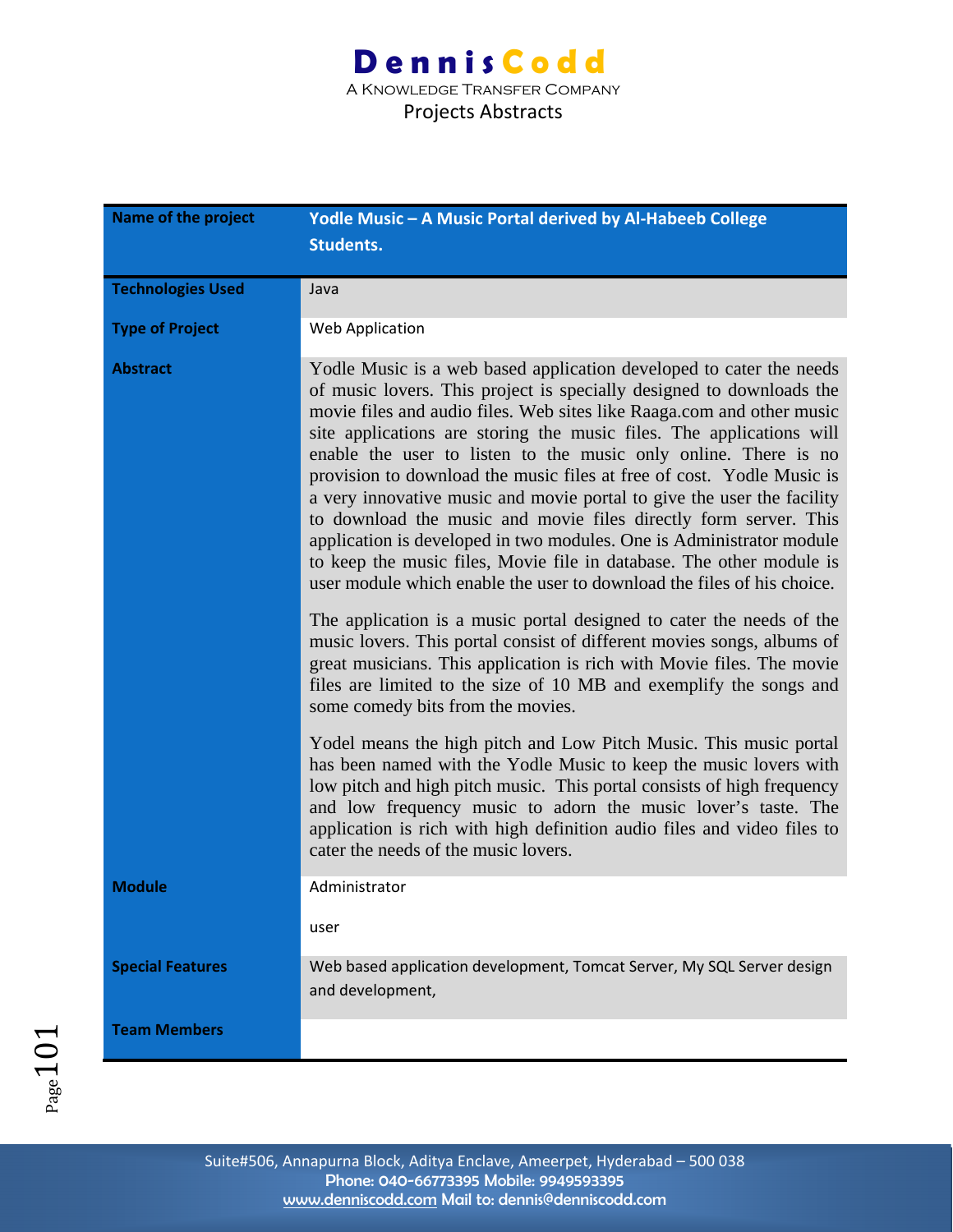| Name of the project      | Online real estate evaluation system - E-Property                                                                                                                                                                                                                                                                                                                                                                                                                                                                                                                                                           |
|--------------------------|-------------------------------------------------------------------------------------------------------------------------------------------------------------------------------------------------------------------------------------------------------------------------------------------------------------------------------------------------------------------------------------------------------------------------------------------------------------------------------------------------------------------------------------------------------------------------------------------------------------|
| <b>Technologies Used</b> |                                                                                                                                                                                                                                                                                                                                                                                                                                                                                                                                                                                                             |
| <b>Type of Project</b>   | Web Based Application                                                                                                                                                                                                                                                                                                                                                                                                                                                                                                                                                                                       |
| <b>Abstract</b>          | eProperty – is an Estate Agent and Property Management System is a user<br>friendly contact and property manager for real estate professionals. Save<br>time and sell more by empowering to easily keep track of leads, manage<br>listings, and market to new prospects.                                                                                                                                                                                                                                                                                                                                    |
|                          | eProperty gives you a clear view of what is going on in your business and<br>provides simple steps that your team can easily follow to help grow your<br>business. Take your business to the next level and stop wasting time with<br>outdated or inefficient practices. eProperty has powerful search and match<br>facility to match property with buyer by the selection parameter. No more<br>need for Excel spreadsheets. Keep track of all your properties. eProperty<br>has facilities to keep property related documents, images and automatically<br>resizes photos and creates thumbnails for you. |
|                          | One of the most important steps in running a successful real estate<br>business is effectively managing contacts and farming leads. In built<br>scheduler and alarm system will help you to remind your appointment and<br>call back.                                                                                                                                                                                                                                                                                                                                                                       |
|                          | Estate Agent / Property Management System - eProperty is complete end<br>to end solution to cover all aspects of Estate Agent day to day activity and<br>Property buying selling procedure for small and large organization.                                                                                                                                                                                                                                                                                                                                                                                |
| <b>Module</b>            | Administrator                                                                                                                                                                                                                                                                                                                                                                                                                                                                                                                                                                                               |
|                          | Agent                                                                                                                                                                                                                                                                                                                                                                                                                                                                                                                                                                                                       |
| <b>Special Features</b>  | Web based application development, Tomcat Server, My SQL Server design<br>and development,                                                                                                                                                                                                                                                                                                                                                                                                                                                                                                                  |
| <b>Team Members</b>      |                                                                                                                                                                                                                                                                                                                                                                                                                                                                                                                                                                                                             |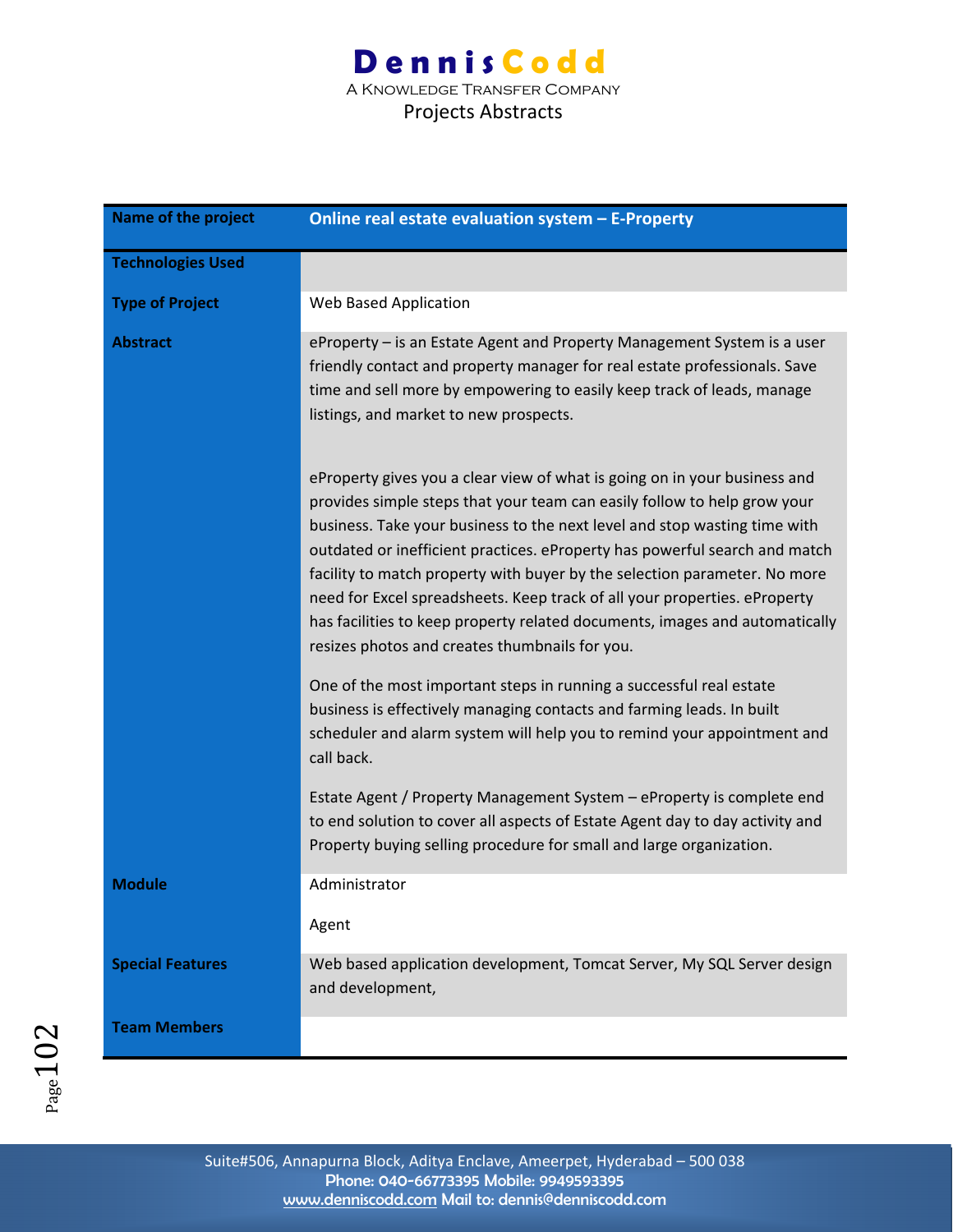| <b>Name of the project</b> | <b>College Portal</b>                                                                                                                                                                                                                                                                                                                     |
|----------------------------|-------------------------------------------------------------------------------------------------------------------------------------------------------------------------------------------------------------------------------------------------------------------------------------------------------------------------------------------|
| <b>Technologies Used</b>   | .Net                                                                                                                                                                                                                                                                                                                                      |
| <b>Type of Project</b>     | Web Based Application                                                                                                                                                                                                                                                                                                                     |
| <b>Abstract</b>            | This is a web based application. This will store the details of the<br>management, Faculty, Facilities of the college, Specialties of the<br>college. Old Students Association [Alumina], Remarkable Cultural<br>Events, Placement Records, Discussion Form, Online Notes, Online<br>Lecturers, Online Blogs and online resume uploading. |
|                            | This project should have three modules, namely Management,<br>Faculty and student. Every module should access the application with<br>user authentication Security with prescribed privileges.                                                                                                                                            |
|                            | Technologies Used: Java, JSP, Servlets, HTML, HTML Tables, JDBC,<br>ODBC, My SQL                                                                                                                                                                                                                                                          |
|                            | Operating system is Windows XP. The edit plus. The application<br>server will be Tomcat 5.0 Jakarta Software                                                                                                                                                                                                                              |
|                            | The scope of the application is limited to the College Management,<br>Faculty and Students only. The general user can view the details of<br>the college and facilities.                                                                                                                                                                  |
| <b>Module</b>              | Administrator                                                                                                                                                                                                                                                                                                                             |
|                            | Student                                                                                                                                                                                                                                                                                                                                   |
| <b>Special Features</b>    | Web based application development, Tomcat Server, My SQL Server design<br>and development,                                                                                                                                                                                                                                                |
| <b>Team Members</b>        |                                                                                                                                                                                                                                                                                                                                           |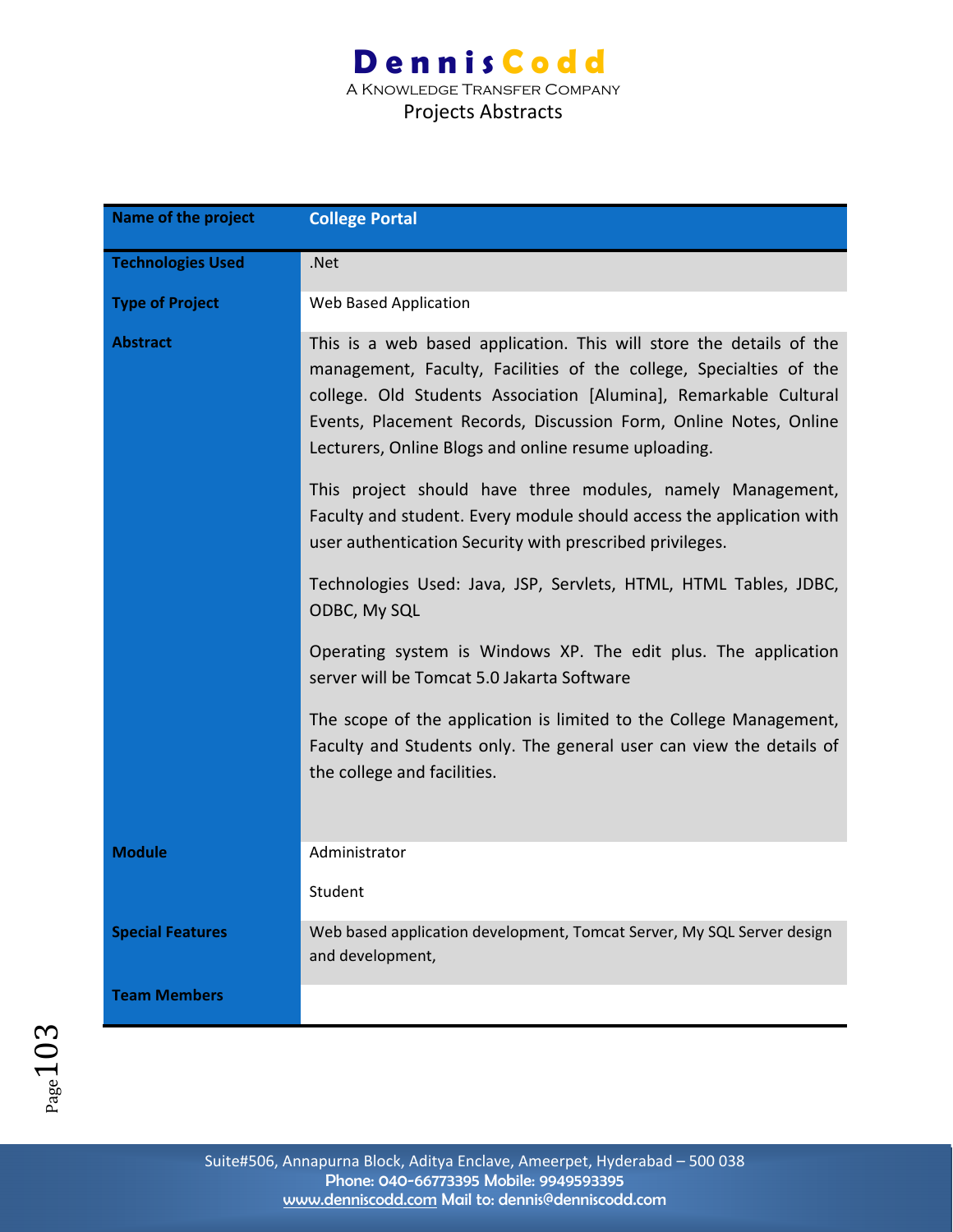A Knowledge Transfer Company

#### Projects Abstracts

| <b>Name of the project</b> | Health Portal - with Pay Pal validations                                                                                                                                                                                                                                                                                                                                                                                                                                                                                                                                                                                                                                                                                                                                                                   |
|----------------------------|------------------------------------------------------------------------------------------------------------------------------------------------------------------------------------------------------------------------------------------------------------------------------------------------------------------------------------------------------------------------------------------------------------------------------------------------------------------------------------------------------------------------------------------------------------------------------------------------------------------------------------------------------------------------------------------------------------------------------------------------------------------------------------------------------------|
| <b>Technologies Used</b>   | ASP.Net                                                                                                                                                                                                                                                                                                                                                                                                                                                                                                                                                                                                                                                                                                                                                                                                    |
| <b>Type of Project</b>     | Web Based Application                                                                                                                                                                                                                                                                                                                                                                                                                                                                                                                                                                                                                                                                                                                                                                                      |
| <b>Abstract</b>            | The main objective of the project to provide the online health<br>suggestions to the remotely located patients who could not access the<br>doctors with in their reach. This project has a social cause to provide<br>the online health suggestions as well as possible minimum treatment<br>for all general diseases. This project is a web based application with a<br>blend of static and dynamic pages. The application is developed for<br>the purpose of facilitation of health care to the general public who<br>could not go and attend the doctor time to time to have the treatment.<br>Now a days attending the doctor is also a costly thing. This web site<br>and application will give great ease to know the diseases what they<br>suffer and take the treatment by viewing the application |
| <b>Module</b>              | Administrator,<br>Doctor<br>Patient                                                                                                                                                                                                                                                                                                                                                                                                                                                                                                                                                                                                                                                                                                                                                                        |
| <b>Special Features</b>    | Web based application development, Tomcat Server, My SQL Server design<br>and development, Connecting Pay Pal and validations                                                                                                                                                                                                                                                                                                                                                                                                                                                                                                                                                                                                                                                                              |
| <b>Team Members</b>        |                                                                                                                                                                                                                                                                                                                                                                                                                                                                                                                                                                                                                                                                                                                                                                                                            |

 $Page104$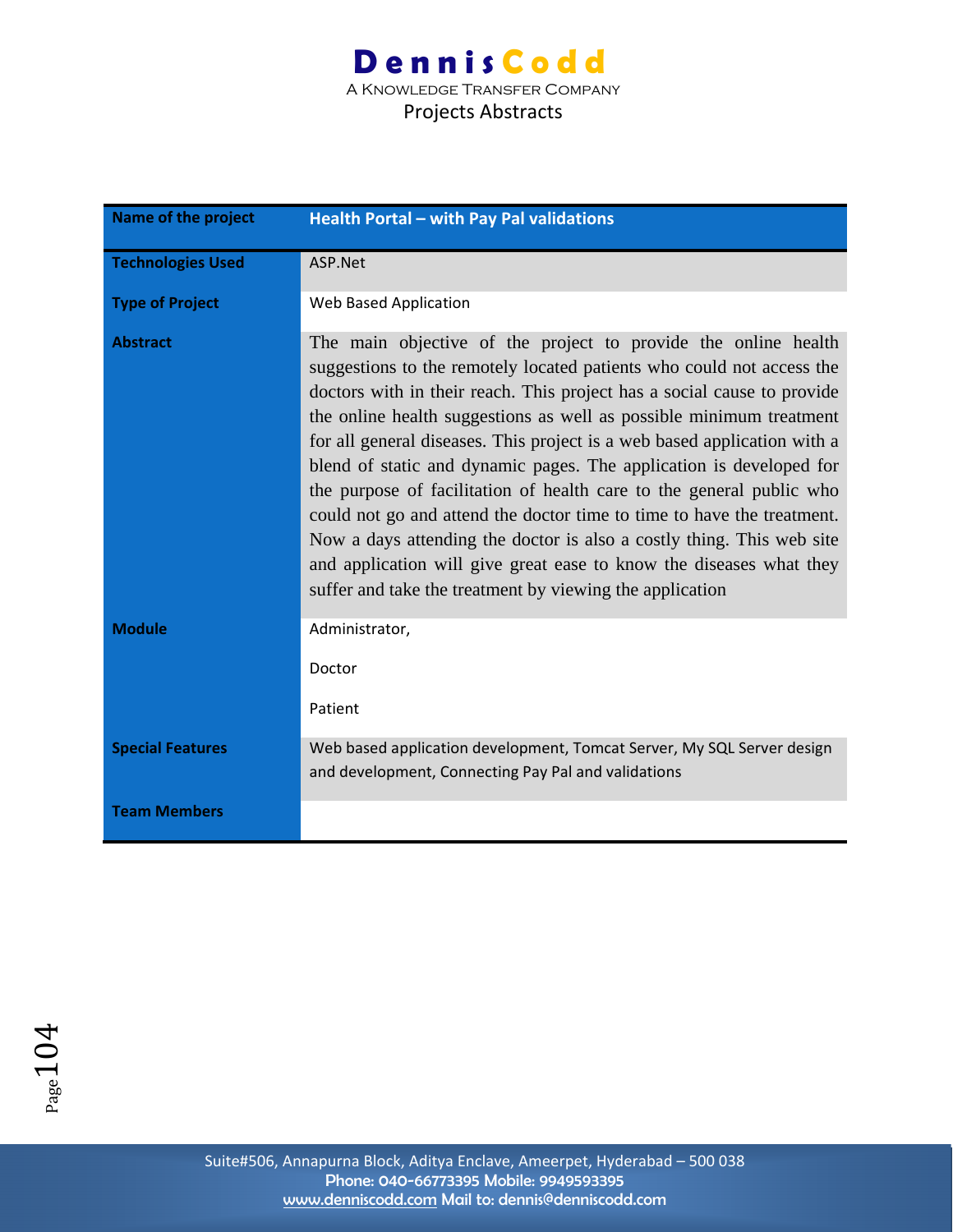| Name of the project      | <b>Job Portal</b>                                                                                                                                                                                                                                                                                                                                                                                                                                                                                                                                                                               |
|--------------------------|-------------------------------------------------------------------------------------------------------------------------------------------------------------------------------------------------------------------------------------------------------------------------------------------------------------------------------------------------------------------------------------------------------------------------------------------------------------------------------------------------------------------------------------------------------------------------------------------------|
| <b>Technologies Used</b> | .Net / JAVA                                                                                                                                                                                                                                                                                                                                                                                                                                                                                                                                                                                     |
| <b>Type of Project</b>   | Web Based Application                                                                                                                                                                                                                                                                                                                                                                                                                                                                                                                                                                           |
| <b>Abstract</b>          | Online Employment News is a web based application. The main<br>objective of the application is to provide the job opportunities<br>available in the country. This application will search the job openings<br>for different people advertized in the net. The application will search<br>the net and provide the job opportunities prevailing for the different<br>skills professional. This application can provide the job opportunities<br>for the specific job openings available in the Internet.                                                                                          |
|                          | The application can be developed using two methodologies one is<br>RSS feeds. This method will get the job listings where the web sites<br>stored the details in RSS feeds.                                                                                                                                                                                                                                                                                                                                                                                                                     |
|                          | The other method is java search engine. Through this method the<br>project team has to develop java search engine and search the web<br>pages to list out the details of the job opportunities advertised in the<br>internet. This application is operated by two modules. One is search<br>engine for specific job openings and the other is searching the job in<br>accordance with the segment from different web sites. The two<br>methods are useful for the user to get the job opportunities from the<br>web pages. In one shot it gives the job listings for a specific job<br>opening. |
| <b>Module</b>            | Administrator                                                                                                                                                                                                                                                                                                                                                                                                                                                                                                                                                                                   |
|                          | Student                                                                                                                                                                                                                                                                                                                                                                                                                                                                                                                                                                                         |
| <b>Special Features</b>  | Web based application development, Tomcat Server, My SQL Server design<br>and development,                                                                                                                                                                                                                                                                                                                                                                                                                                                                                                      |
| <b>Team Members</b>      |                                                                                                                                                                                                                                                                                                                                                                                                                                                                                                                                                                                                 |